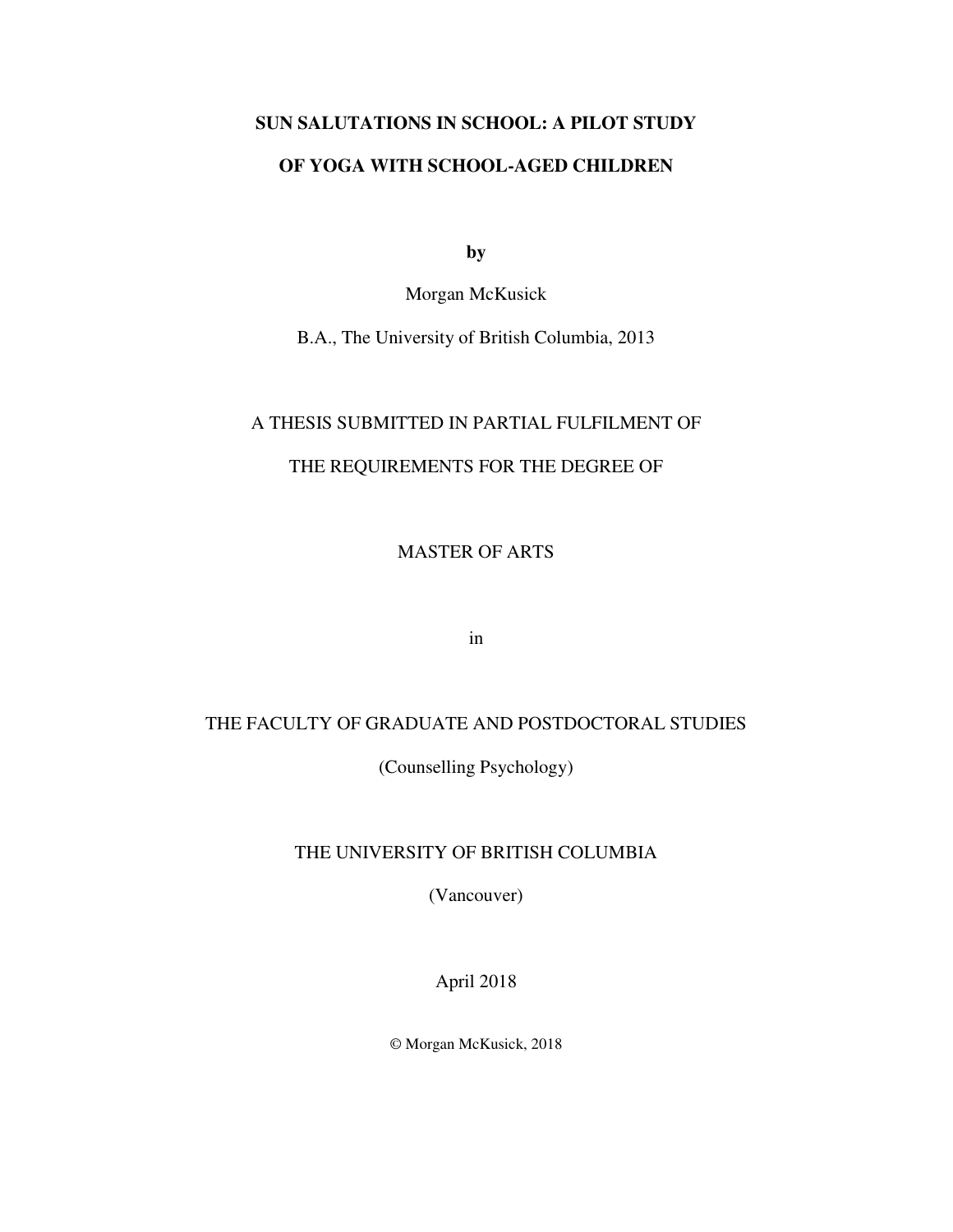The following individuals certify that they have read, and recommend to the Faculty of Graduate and Postdoctoral Studies for acceptance, a thesis/dissertation entitled:

Sun Salutations in School: A Pilot Study of Yoga with School-Aged Children

| submitted by                        | Morgan McKusick               | in partial fulfillment of the requirements |  |  |
|-------------------------------------|-------------------------------|--------------------------------------------|--|--|
|                                     | the degree of Master of Arts  |                                            |  |  |
| in                                  | <b>Counselling Psychology</b> |                                            |  |  |
|                                     |                               |                                            |  |  |
| <b>Examining Committee:</b>         |                               |                                            |  |  |
| Rhea L. Owens, Ph.D.                |                               |                                            |  |  |
| Supervisor                          |                               |                                            |  |  |
| Daniel Cox, Ph.D.                   |                               |                                            |  |  |
| <b>Supervisory Committee Member</b> |                               |                                            |  |  |
| Kim Schonert-Reichl, Ph.D           |                               |                                            |  |  |
| <b>Supervisory Committee Member</b> |                               |                                            |  |  |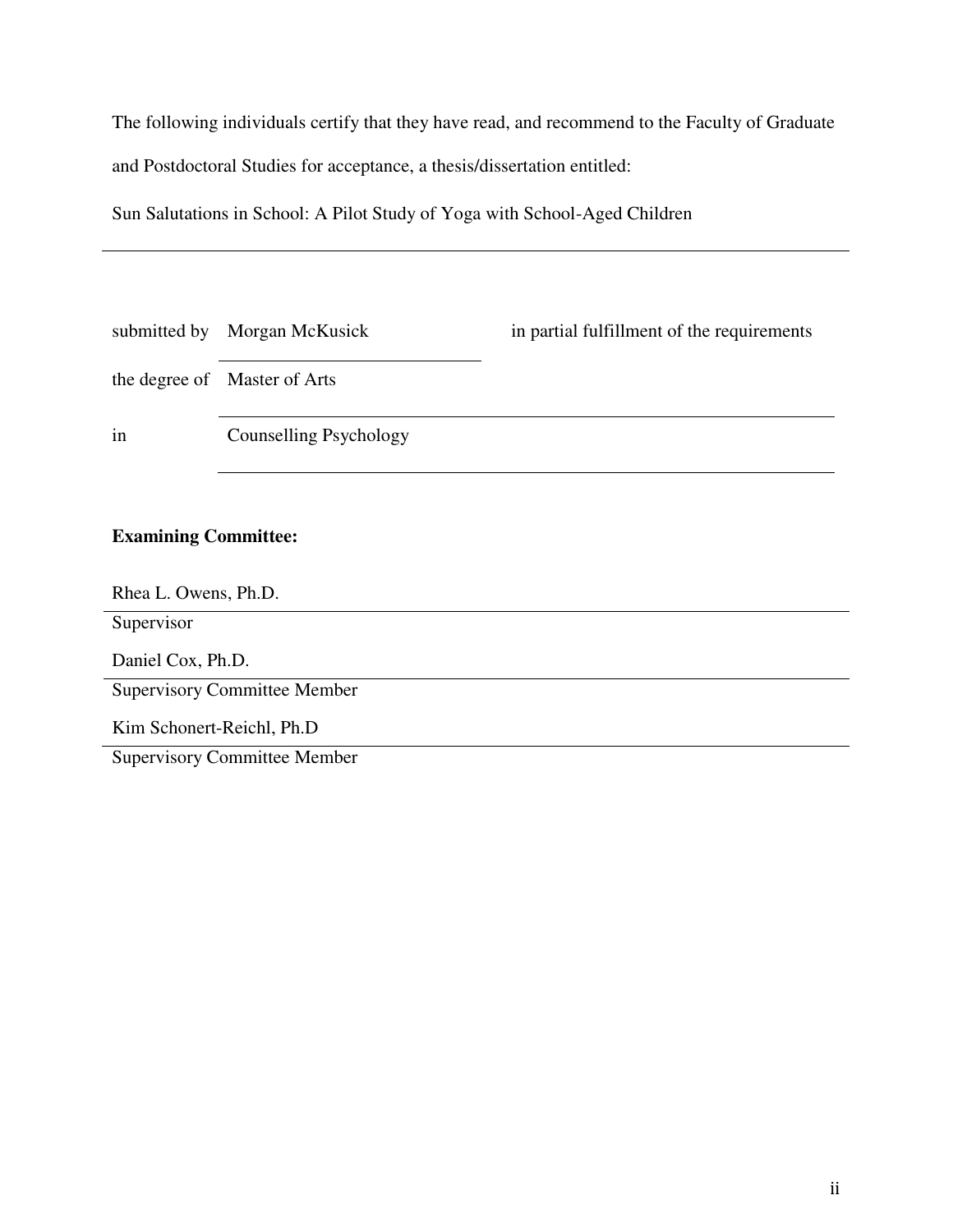#### **Abstract**

Research has found evidence of yoga's positive effect on levels of mindfulness, emotion regulation and well-being in adults. Several studies have shown similar benefits for children participating in mindfulness-based interventions in school settings. However, the body of literature focusing on yoga for children is still in nascent stages. There is a paucity of literature examining the outcomes and implementation of yoga on typically developing children, particularly in the context of school yoga programs. This pilot study presents preliminary findings related to outcomes and implementation of a yoga program with elementary-school-aged children. Participants ( $N = 80$ ) were 5<sup>th</sup> to 7<sup>th</sup> grade students who participated in 45 minutes of yoga per week for 10-weeks. It was hypothesized that following the yoga program, participants' self-reports of mindfulness skills, emotion regulation, subjective well-being, optimism and experience of classroom supportiveness would improve. To assess the feasibility of implementing a yoga program in the school setting, participants' attendance as well as teacher and student perceptions of the program were also measured. Although no firm conclusions can be made without the use of a control group, preliminary findings suggest that both students and teachers found the program useful and fairly attractive, and improvements to mindfulness and emotion regulation skills followed the program. No changes were found for subjective well-being, optimism and classroom supportiveness. The results of this research may assist in informing educators and scholars as they strive to develop, implement and evaluate yoga programs suitable for children.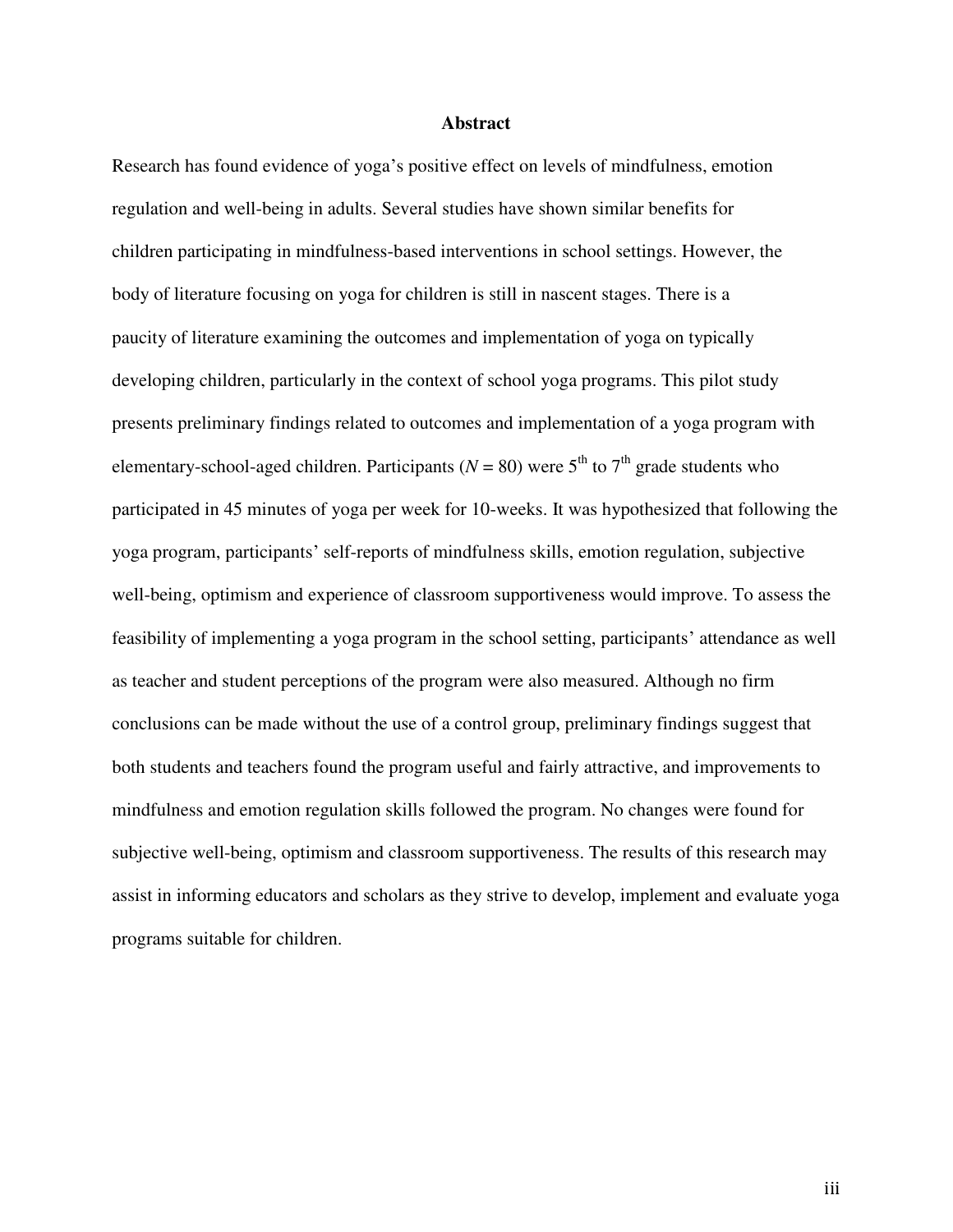### **Lay Summary**

The body of literature focusing on yoga for children, particularly in school settings is limited. This research examined changes in mindfulness and emotion regulation skills, well-being, optimism and classroom supportiveness in 80  $5<sup>th</sup>$  to  $7<sup>th</sup>$  grade students participating in a 10-week school yoga program. Participant attendance as well as teacher and student perceptions of the program were also measured. Overall findings suggest that both students and teachers found the program useful and fairly attractive, and preliminary findings suggest positive changes in mindfulness and emotion regulation skills followed the program. No changes were found for subjective well-being, optimism and classroom supportiveness. The results of this research may assist in informing educators and scholars alike as they strive to develop, adapt and evaluate yoga programs for children.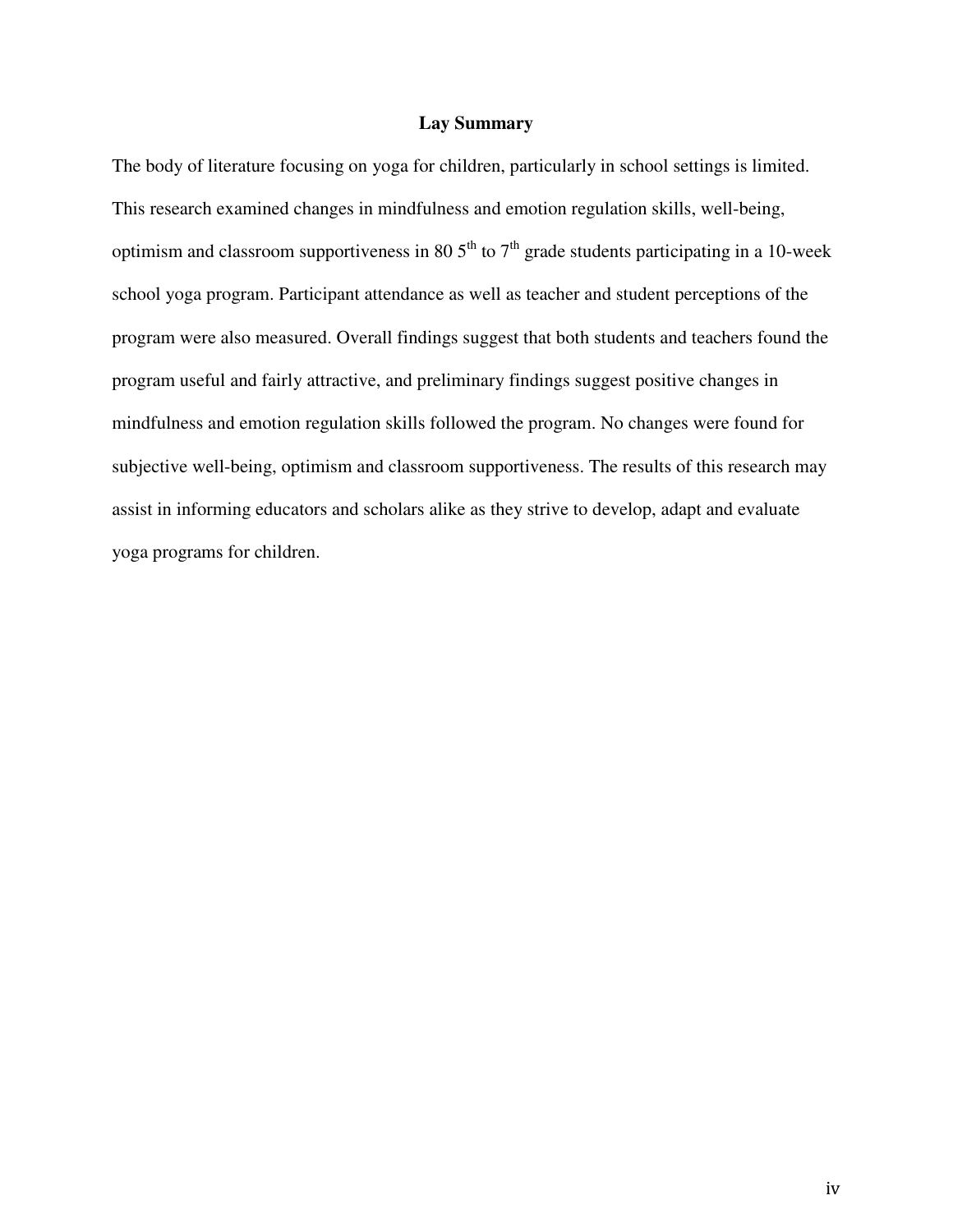## **Preface**

This thesis is an original intellectual work by the author, M. McKusick. This research was approved by the University of British Columbia's Behavioural Research Ethics Board under the project title: Sun Salutations at School: Exploring the Effect of Mindful Yoga on Students (BREB number H16-024790).

The project design, data collection and analyses of data was primarily conducted by the author, with assistance from research assistants. The yoga intervention implemented in this study was designed and taught by Julia Bain Johnson Baker, the founder and director of Yoga It Up.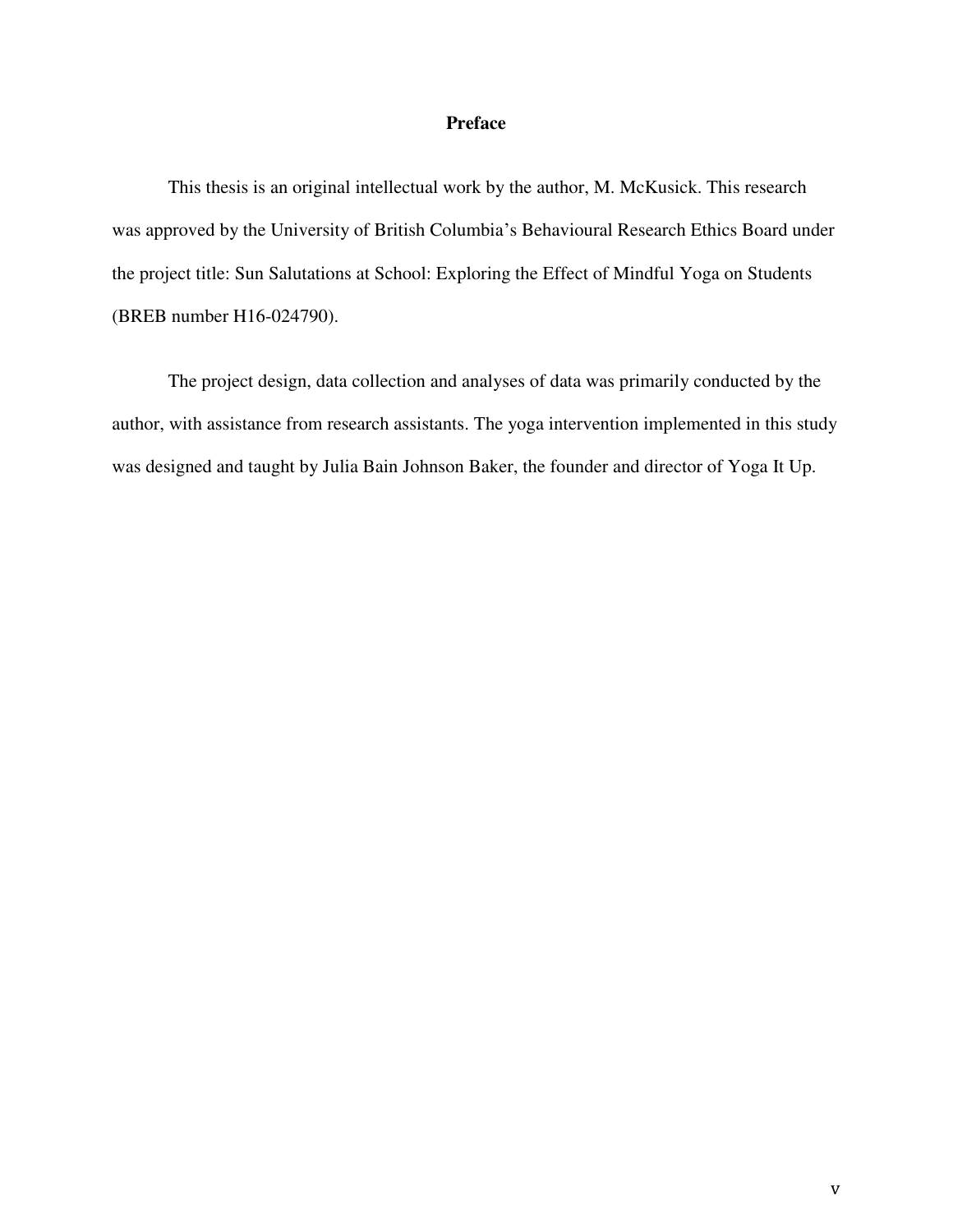|  | <b>Table of Contents</b> |
|--|--------------------------|
|--|--------------------------|

| .12 |
|-----|
|     |
|     |
|     |
|     |
|     |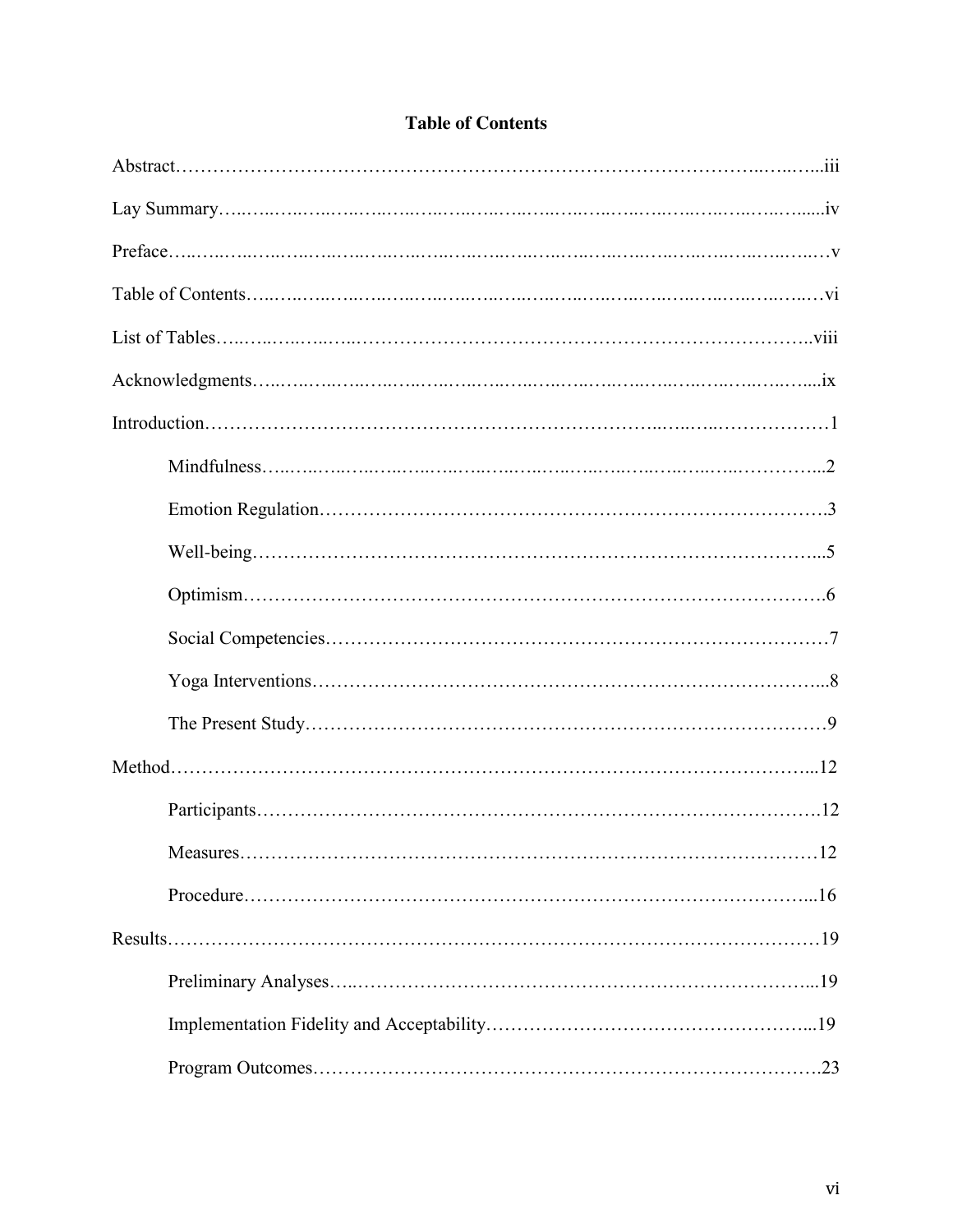| Table 7: Mean and Standard Deviations of Outcome Variables40 |
|--------------------------------------------------------------|
|                                                              |
|                                                              |
|                                                              |
|                                                              |
|                                                              |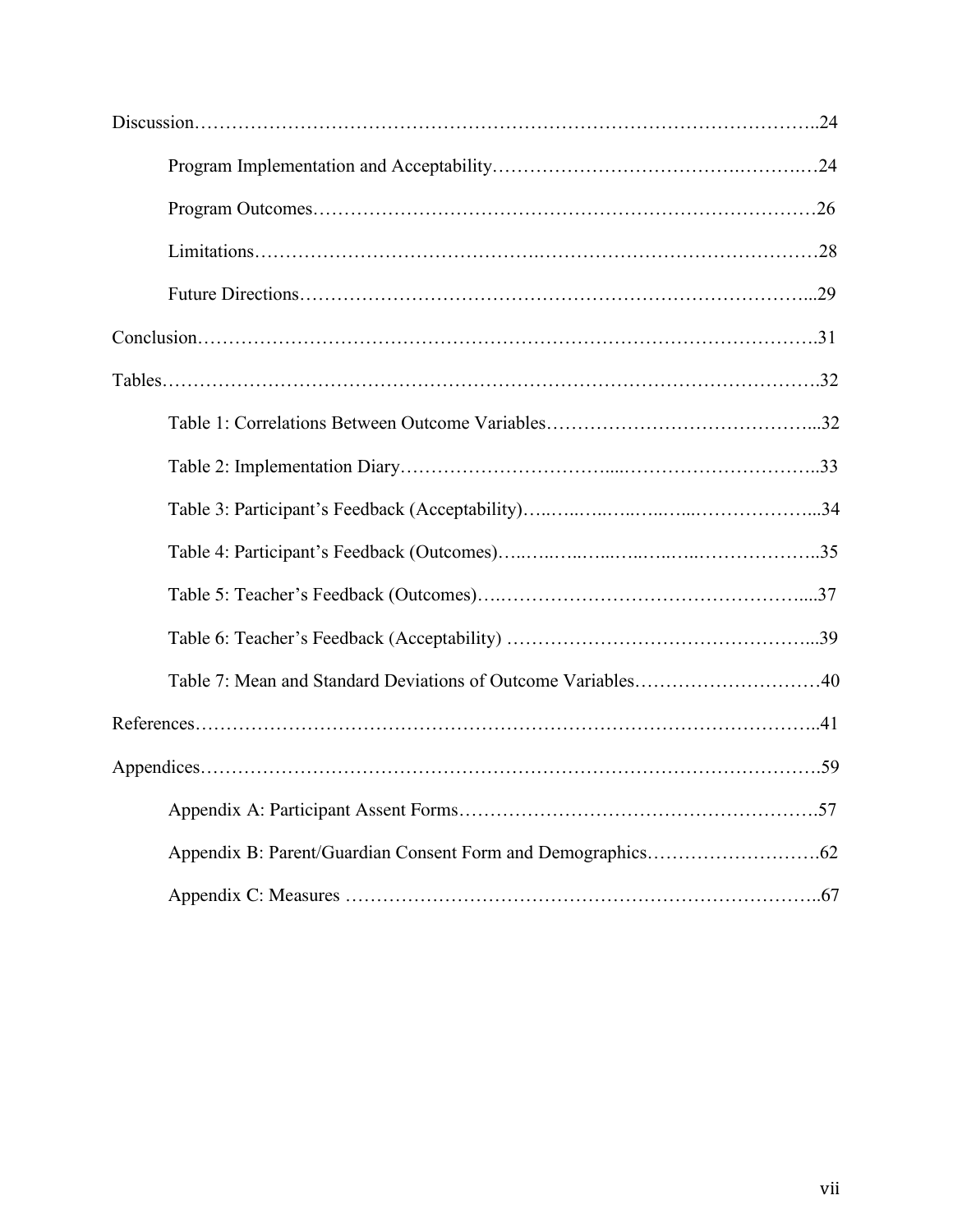# **List of Tables**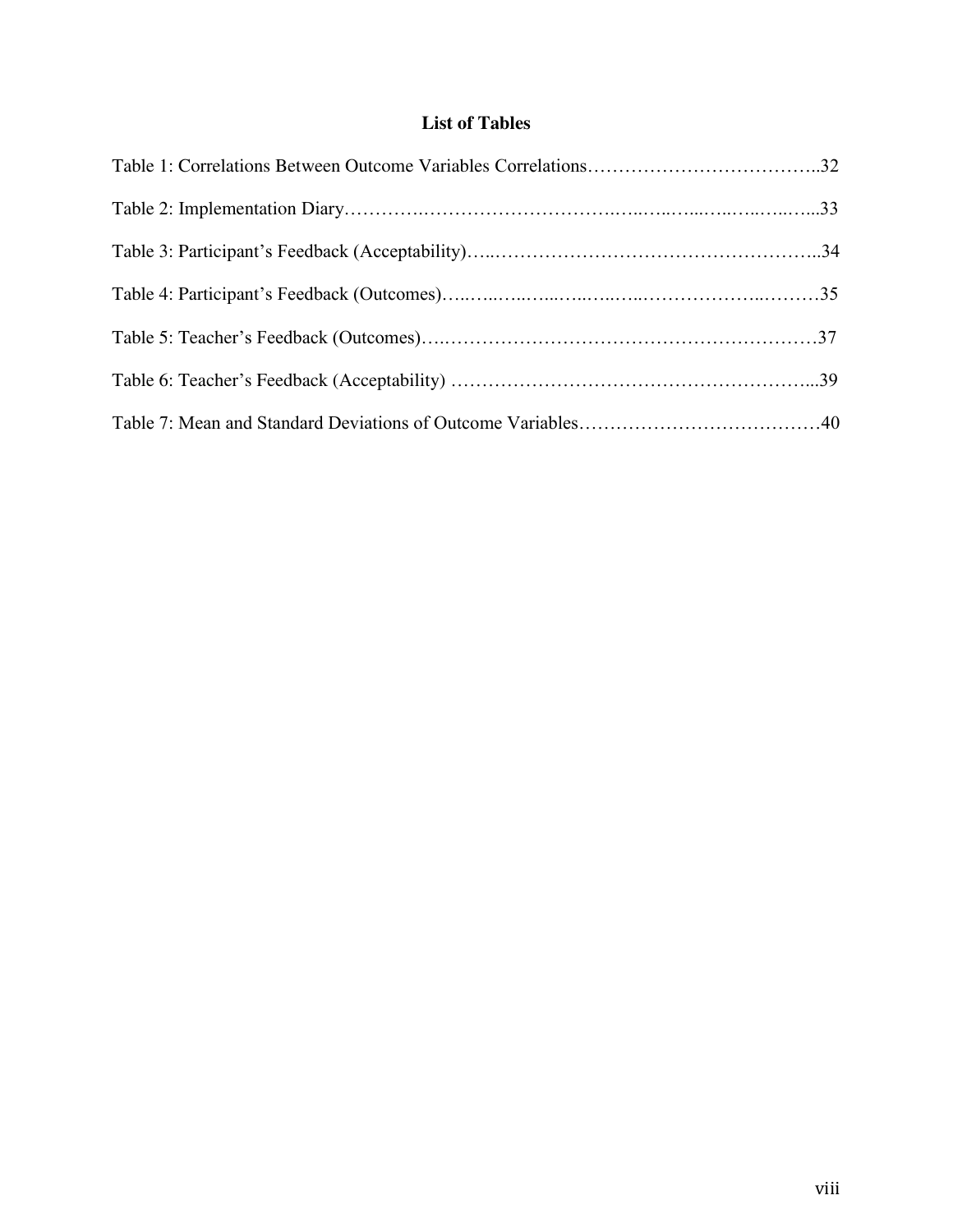#### **Acknowledgments**

I would like to extend my gratitude to the teachers, students and administration at Ladner Elementary School and the Delta School District, who welcomed the opportunity to participate in this research. Thank you to Julia Bain Johnson Baker, who enthusiastically supported my research and offered to provide yoga to the participants of this program and countless other children. I am grateful to the research assistants who assisted with several aspects of this project.

 My appreciation also goes out to my committee members, Daniel Cox and Kim Schonert-Reichl for bringing their support and expertise to my research. My supervisor Rhea Owens has been extremely valuable in helping me shape, execute and write my thesis; thank you for being such a reliable and wise guide throughout this process!

 Finally, thank you to everyone in my life who has supported me during this process, and to the children I teach who have inspired me along the way.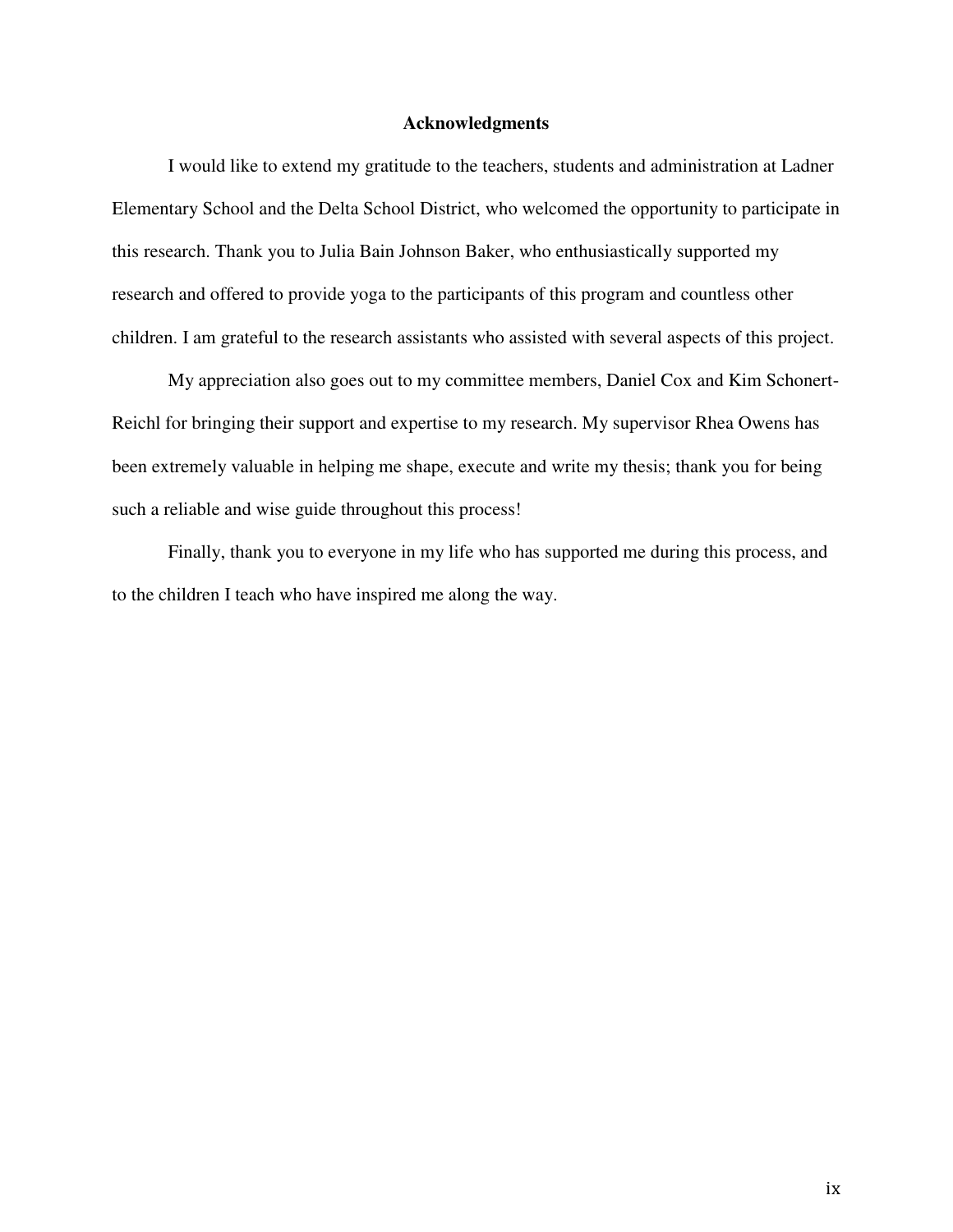#### **Introduction**

During late childhood and early adolescence, the developmental period when the majority of mental health issues emerge (Kessler & Wang, 2008), many children face social, emotional and behavioural challenges (Eccles  $\&$  Roeser, 2009). Scholars point to this age as a critical time for the development of healthy emotional, cognitive and social functioning that may protect against mental health disorders and facilitate healthy relationships and well-being (e.g., Davidson et al., 2012; Gottman & Mettetal, 1986; Luthar & Zigler, 1992). As such, it is important to implement and study feasible and accessible strategies to facilitate positive psychological functioning and prevent and address mental health difficulties in children. Indeed, the  $21<sup>st</sup>$  century has seen a shift in educational goals, with educators expanding curriculums to include preventative programs that foster social and emotional development as well as intellectual growth (e.g., Butzer, Bury, Telles, & Khalsa, 2016; Davidson et al., 2012; Roeser, 2013). Several scholars have argued that introducing universal mindfulness-based programs in schools could meet these educational goals, while promoting psychological well-being and related factors and protect against psychopathology, such as anxiety and depression (Butzer et al., 2016; Farrell & Barrett, 2007; Rempel, 2012).

With the past decade yielding an increase in mindfulness-based interventions, many schools have integrated yoga into their regular school routine (e.g., Butzer, Ebert, Telles, & Khalsa, 2015; White, 2009). Recent studies have shown preliminary support for yoga's ability to enhance children's emotional awareness and ability to regulate emotions, leading to improvements in affective, social, behavioural and cognitive adjustment (Mendelson, 2010)*.* However, the body of literature examining children's yoga is still in its infancy (Butzer, et al., 2016; Kaley-Isley, Peterson, Fischer, & Peterson, 2010). Additional research examining program outcomes as well as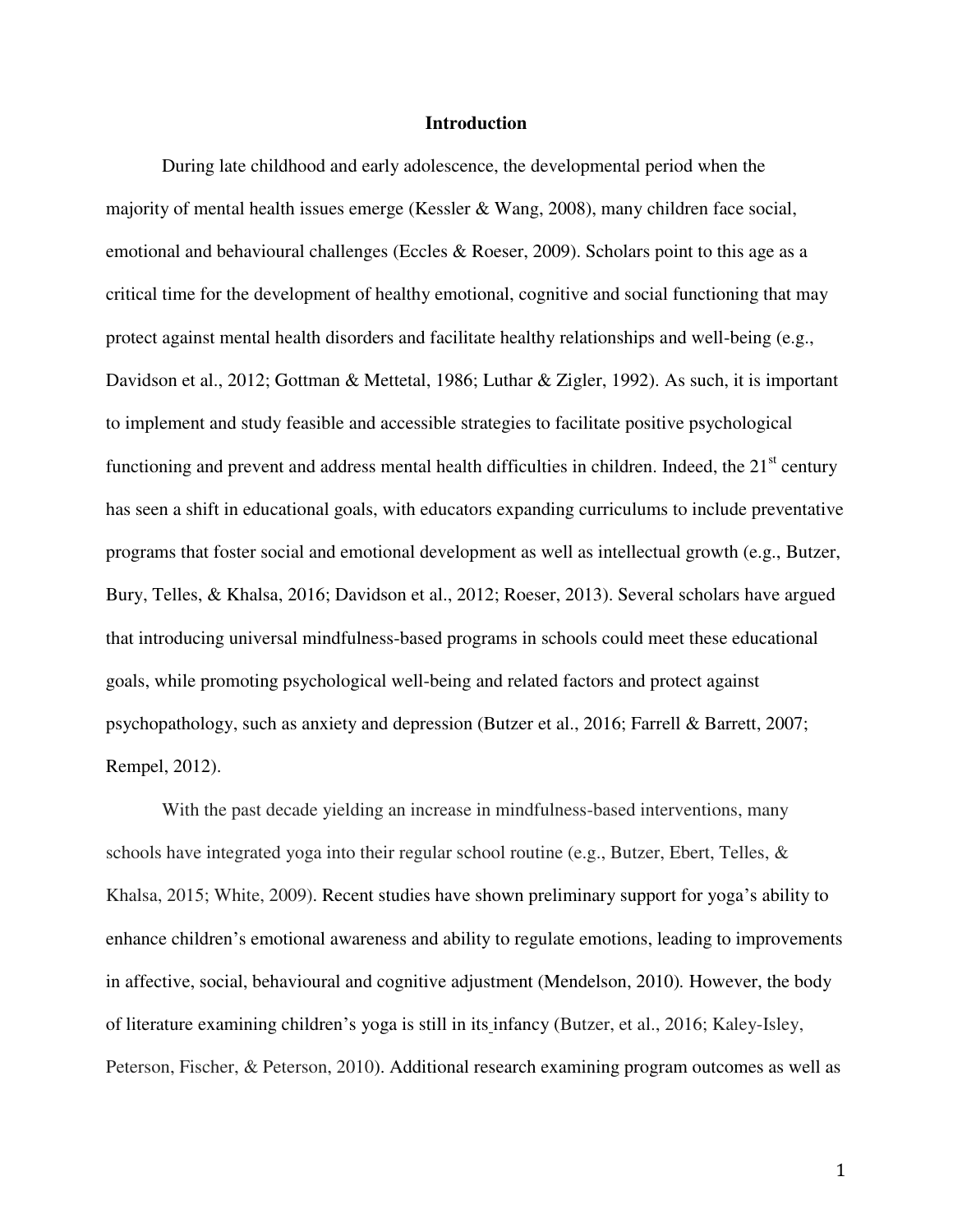the feasibility of implementing yoga programs in elementary schools is necessary (Butzer et al., 2016; Dariotis et al., 2017). This study will extend the understanding of yoga as a possible catalyst in the development of mindfulness, regulatory skills, and indicators of positive adjustment in elementary school students (i.e., well-being, optimism, and social competency). Furthermore, this study will assess multiple aspects of implementation fidelity and acceptability from both students and teachers, important aspects of research that remain unexamined in the majority of yoga studies (Dariotis et al., 2017; Feagans Gould, Dariotis, Greenberg, & Mendelson, 2017). This study has the potential to augment the literature's understanding of the benefits of school yoga, while offering a more comprehensive knowledge of the components necessary to foster these positive outcomes.

#### **Mindfulness**

Mindfulness is conceptualized in the literature as the frequency and tendency of an individual to engage in mindful states over time, in which attention to one's environment, actions and internal states (i.e., cognitions, emotions and sensations) is purposeful, present centered, nonjudgmental and nonreactive (Brown & Ryan, 2003; Greco & Baer, 2011). Mindfulness skills have been associated with proficiencies in emotion regulation, including the use of more effective regulatory strategies (Hayes & Feldman, 2004; Hill & Updergraff, 2012). Notably, mindfulness has been identified as a mechanism by which negative emotions and low positive emotionality can be targeted, ultimately increasing well-being and decreasing more serious deficiencies in emotional functioning, such as depressive symptomology and psychopathology (Brown & Ryan 2003; Jimenez, Niles, & Park, 2010; Pepping, Duvenage, Cronin, & Lyons, 2016).

The literature suggests that variations in mindfulness exist both between individuals and across environmental contexts, and while individual differences can be innate, mindfulness can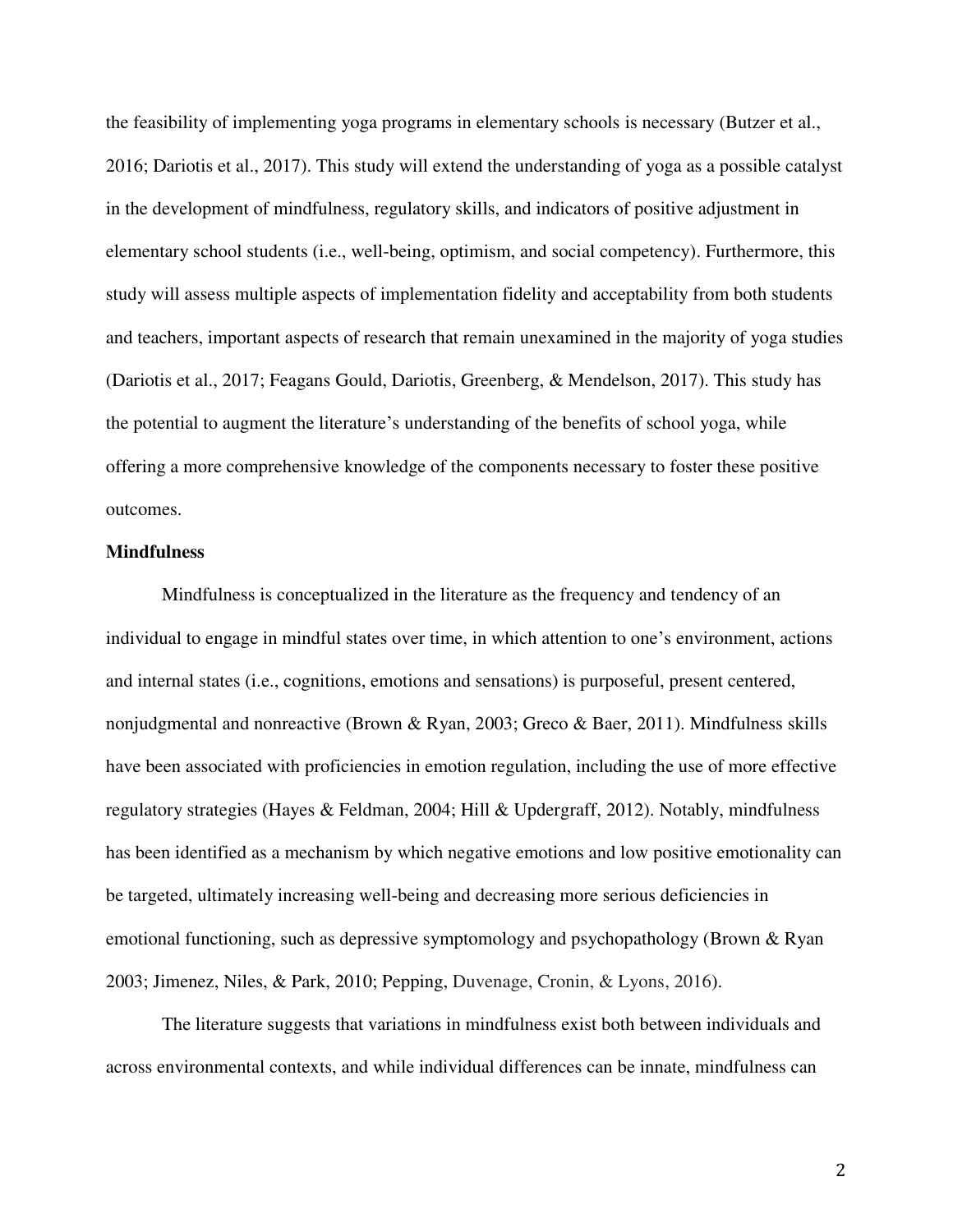also be learned (Brown & Ryan, 2003; Brown, Ryan, & Creswell, 2007; Carmody & Baer, 2008). Several studies have endorsed yoga as an appropriate intervention for fostering mindfulness in adults, above and beyond meditation practices alone (Bowden, Gaudry, An, & Gruzelier, 2011; Menezes et al., 2015; Shelov, Suchday, & Friedberg, 2009). Mindfulness is a proposed, yet relatively unexamined, outcome of children's yoga (Ferreira-Vorkapic et al., 2015), and research has focused primarily on adolescent populations (e.g., Daly et al., 2015; Fishbein et al., 2016; Hagins & Rundle, 2016). Through awareness and acceptance, training in mindfulness has been shown to foster aspects of executive control related to cognitive, emotional and physiological regulation (Roeser, 2013; Zelazo & Lyons, 2012). As such, exploring mindfulness as a typical outcome of yoga would assist in distinguishing yoga as a unique practice with benefits distinct from other programs and provide substantiation for yoga's value as an alternative health practice and addition to school curriculums.

### **Emotion Regulation**

Over the past two decades, the study of emotion regulation has seen a surge in scholarly interest, particularly with regards to the importance of children's ability to regulate emotions in an effective, healthy and prosocial manner (e.g., Cole, Michel, & Teti, 1994; Morris, Silk, Steinberg, Myers, & Robinson, 2007). Emotion regulation refers to individuals' ability to respond to internal and external emotional stimuli, including how, when and to what degree individuals experience, control and express emotions (Gross, 1998b; 2013). Emotion regulation capacities have been linked to several aspects of affective, relational and developmental consequences in both an acute and cumulative manner, beginning in childhood (e.g., Djambazova-Popordanoska, 2016; Gross & John, 2003; Shields & Cicchetti, 2001). Research has suggested that the way in which youth respond to emotional outcomes of stressful stimuli mitigates adverse effects of environmental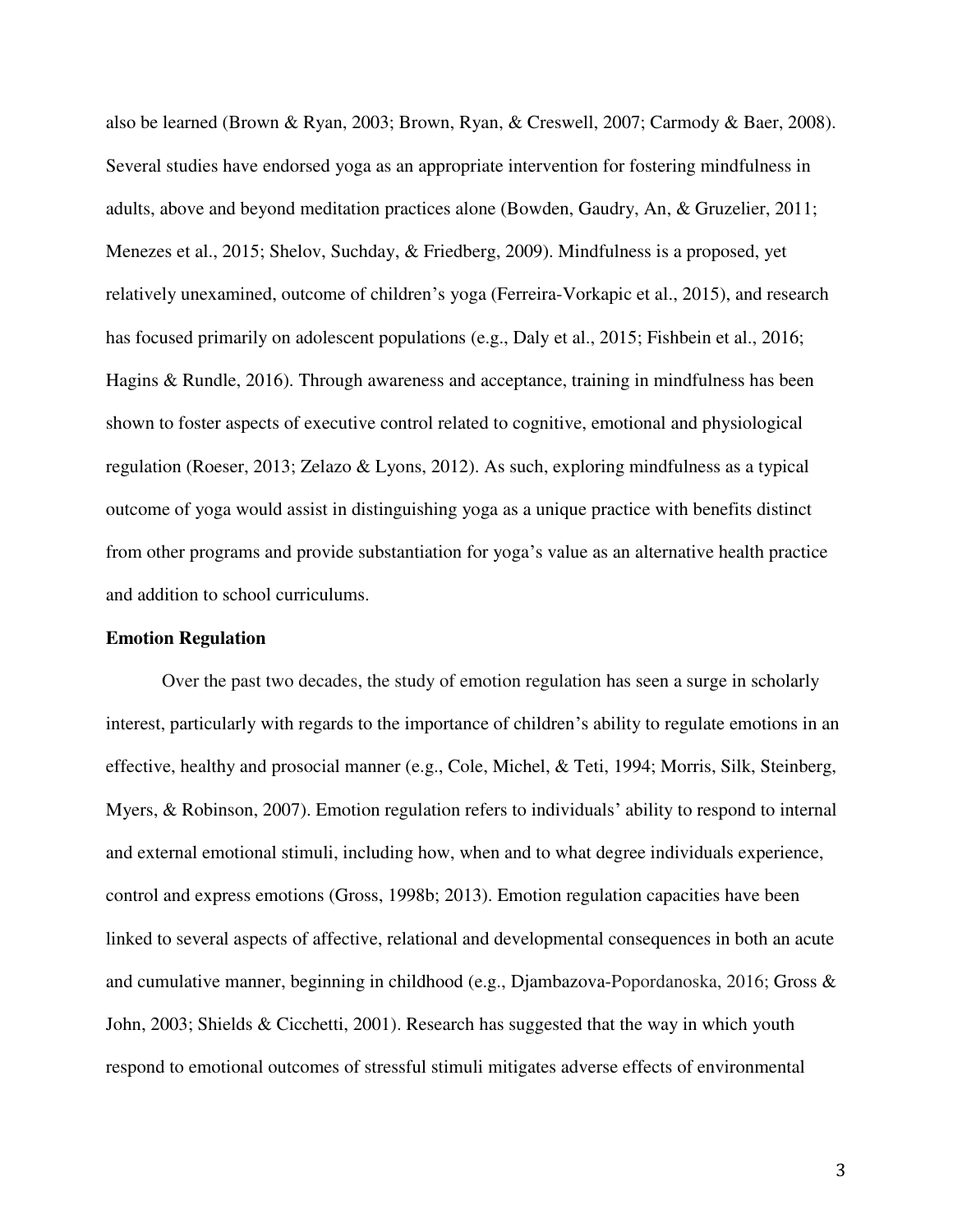stressors, such as maltreatment and family conflict (e.g., Compas, Connor-Smith, Saltzman, Thomsen, & Wadsworth 2001; Eisenburg et al.,1996; Shields & Cicchetti, 2001). Adaptive emotion regulation strategies, such as effectively tracking and cognitively regulating emotion, have been linked to prosocial behaviour, enhanced relationships, positive emotional functioning and greater well-being in children (Djambazova-Popordanoska, 2016; Izard et al., 2001; Rydell, Thorell, & Bohlin, 2007; Shields & Cicchetti, 2001). It is also argued that emotion regulation skills have the potential to provide children with greater awareness of their own and other's emotions, allowing them to take others' perspectives, be empathetic and anticipate the emotional and interpersonal consequences of situations and behaviours (Izard et al., 2001; Shields & Cicchetti, 2001). Conversely, emotion regulation difficulties in childhood have been connected to problematic behaviours and mental health concerns, and are a risk factor for the likelihood of psychological disorders later in life (e.g., Coie et al., 1993; Kober, 2007; Rydell et al., 2007). As such, building the capacity for emotion regulation capacities early in life has the potential to lessen risk factors for psychopathology and have immediate and sustained prevention effects on mental health and overall social and emotional adjustment.

The literature suggests that such regulatory skills can be developed through training and highlights the importance of early preventative programming in efforts to foster healthy emotional and psychological development (Cole, 1994; Greenberg, 2001; Izard, 2001; Westhues et al., 2009). Late childhood and early adolescence is a transformative stage for the development of regulation related processes, as children are increasingly able to observe emotional states and respond appropriately to emotional stimuli with an increased repertoire of behavioural and cognitive-based regulatory responses (e.g., Eisenberg, Hofer, Sulik, & Spinrad, 2014; Gottman & Mettetal, 1986; Riediger, & Klipker, 2014). Furthermore, this developmental period is a critical time in the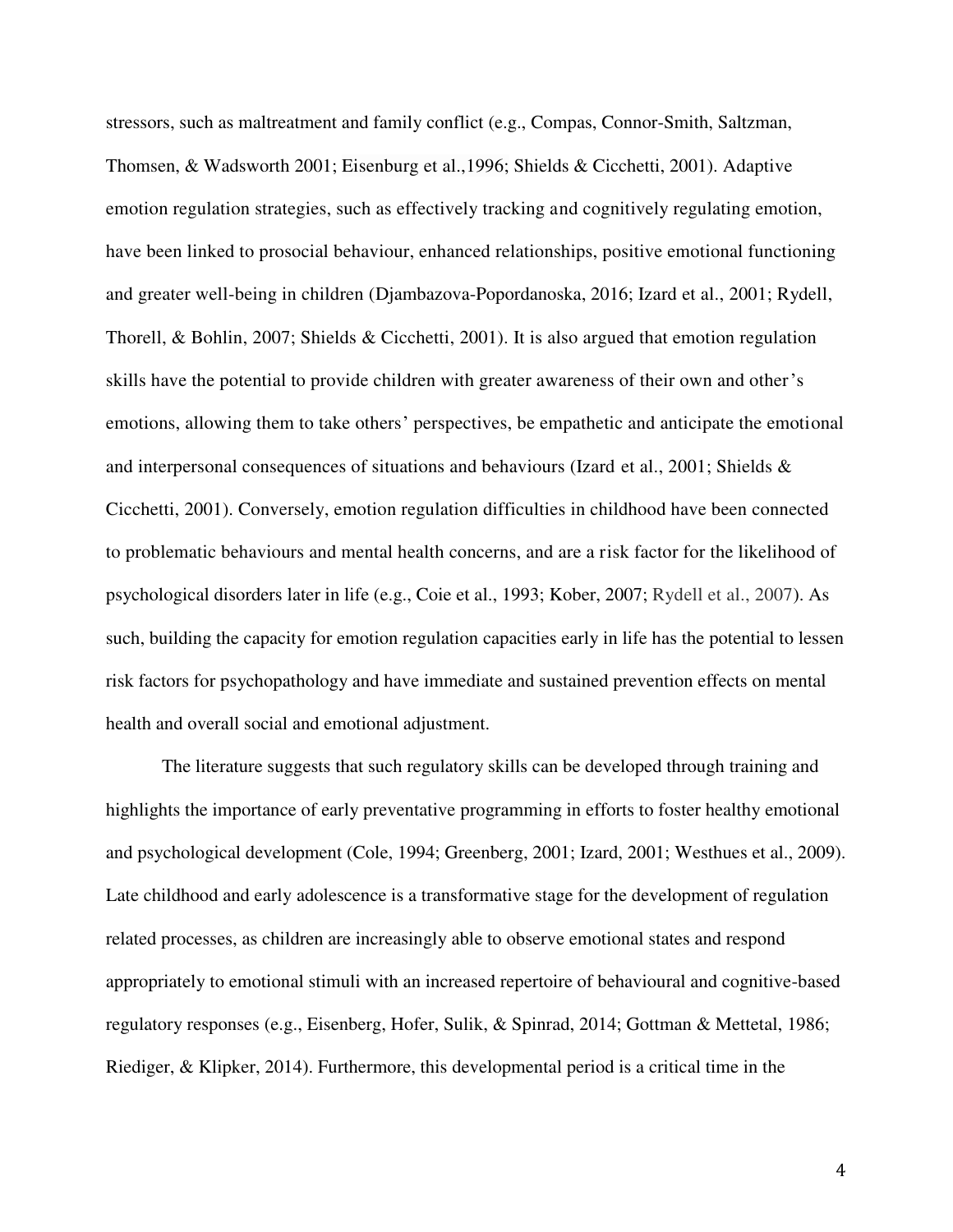development of executive functioning, which assists in regulation (Zelazo & Carlson, 2010; Zelazo & Lyons, 2012). Scholars have suggested that regulatory capacities may be furthered by the development and training of neurocognitive processes such as attention, inhibition of automatic responses, working memory and cognitive flexibility, improvements which may persist over time (Miyake, Friedman, Emerson, Witzki, & Howerter, 2000; Zelazo & Carlson 2012; Zelazo & Lyons, 2012). As such, interventions aimed at increasing cognitive and emotion capacities during this developmental time frame could be beneficial in helping regulate the emotional, cognitive and physiological effects of internal and external stressors both on an acute and long-term basis.

#### **Well-being**

Subjective well-being is a major construct within the positive psychology literature, which aims to better understand and promulgate the development of positive aspects of the self and one's environment (Seligman & Csikszentimihalyi, 2000). Colloquially known as happiness, subjective well-being refers to the way in which individuals evaluate their own lives (Diener, 1984; Diener, 2000; Diener & Ryan, 2009). This subjective indicator of well-being reflects the degree to which individuals experience positive and negative affect (experiences of emotions), such as happiness or fear, respectively. Subjective well-being also encompasses an individuals' cognitive evaluations of their life, known as life satisfaction (Diener & Ryan, 2009). Life satisfaction is indicative of how one judges the degrees of satisfaction, engagement, and interest in several realms of life, such as professional, personal, and health domains, and how one ascribes meaning and purpose to life.

The literature suggests that subjective well-being is correlated with a number of favorable variables related to success in personal, professional and social spheres (e.g., Connolly & Viswesvaran, 2000; Diener, Nickerson, Lucas, & Sandvik, 2002; Lyubomirsky, King, & Diener,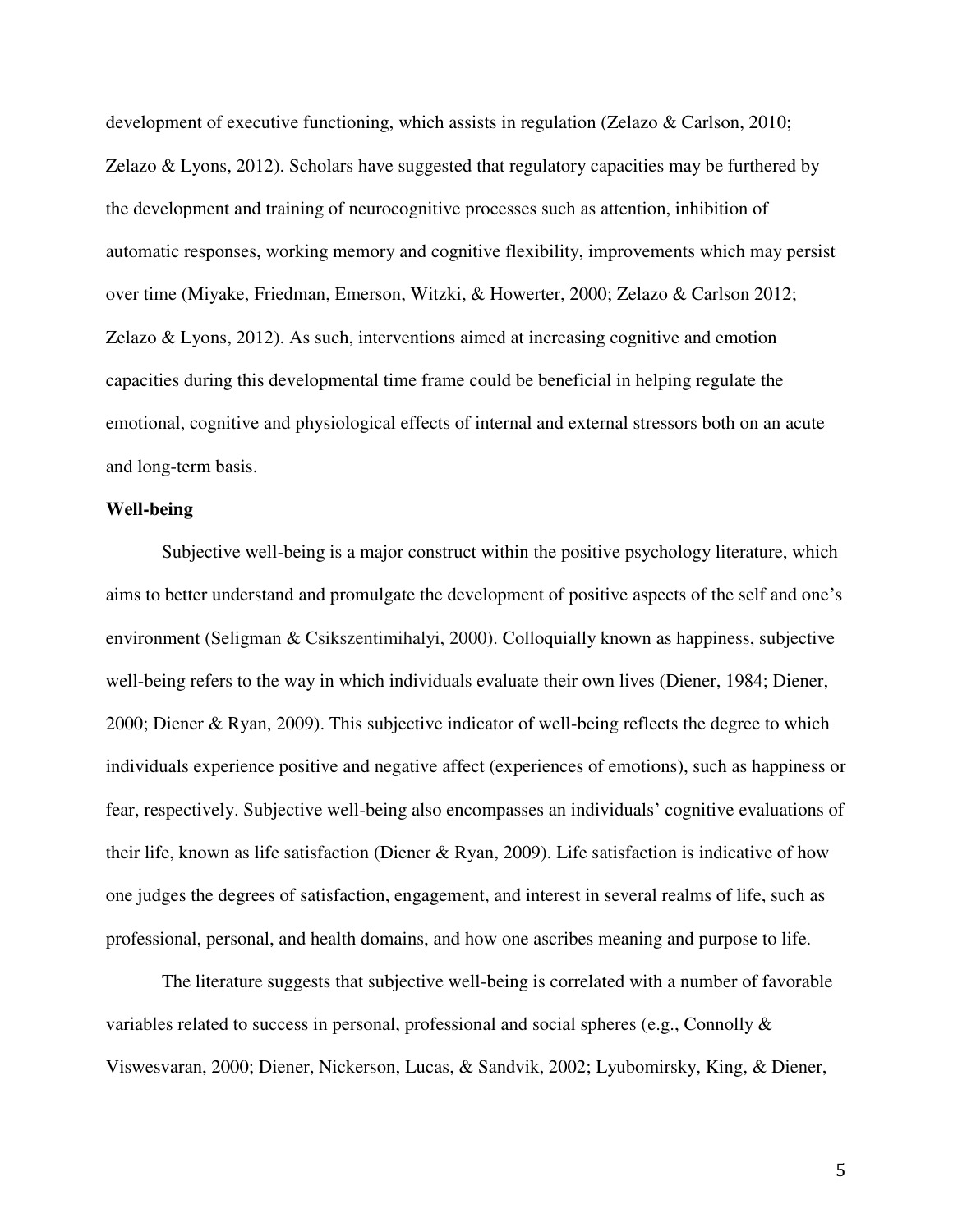2005). Individuals with high levels of subjective well-being tend to be satisfied with their social lives, and report high quality friendships, and abundant social support (Cooper, Okamura, & Gurka, 1992; Pinquart & Sörensen, 2000). Furthermore, subjective well-being appears to be related to other indicators of emotional and psychological well-being, including higher levels of optimism and self-esteem, and lower levels of psychopathology (Diener & Seligman, 2002; Lucas, Diener, & Suh, 1996).

### **Optimism**

Optimism is another variable associated with positive development and adjustment in the positive psychology literature (Seligman & Csikszentimihalyi, 2000). Optimism is defined as the degree to which an individual interprets and expects positive results from external events (Scheier & Carver, 1985; Schweizer, Beck-Seyfffer, & Schneider, 1999). Childhood experiences have been suggested as critically linked to levels of optimism in early childhood, particularly in the domains of agency and successful social development (Ek, Remes, & Sovio, 2004). Several factors in childhood have also been found to be critical determinants of adult levels of optimism. Specifically, childhood socio-economic status, academic achievement and social standing are closely linked to levels of optimism in the literature (Ek et al., 2004). Individuals high in optimism are more likely to experience positive mood, physical health, success and overall positive life experiences, which may be linked to the higher likelihood of engaging in healthy and supportive lifestyles and environments and overall resilience (Broekhof et al., 2015; Feder, Nestler, & Charney, 2009; Scheier, & Carver, 1985). Research has also suggested optimism as a buffer against life stressors, such as academic pressure, social stressors and health issues (Broekhof et al., 2015; Ey et al., 2005; Kwak & Lee, 2016). Further, children with higher levels of optimism are less likely to show long-term effects from emotional maltreatment and experience mental illness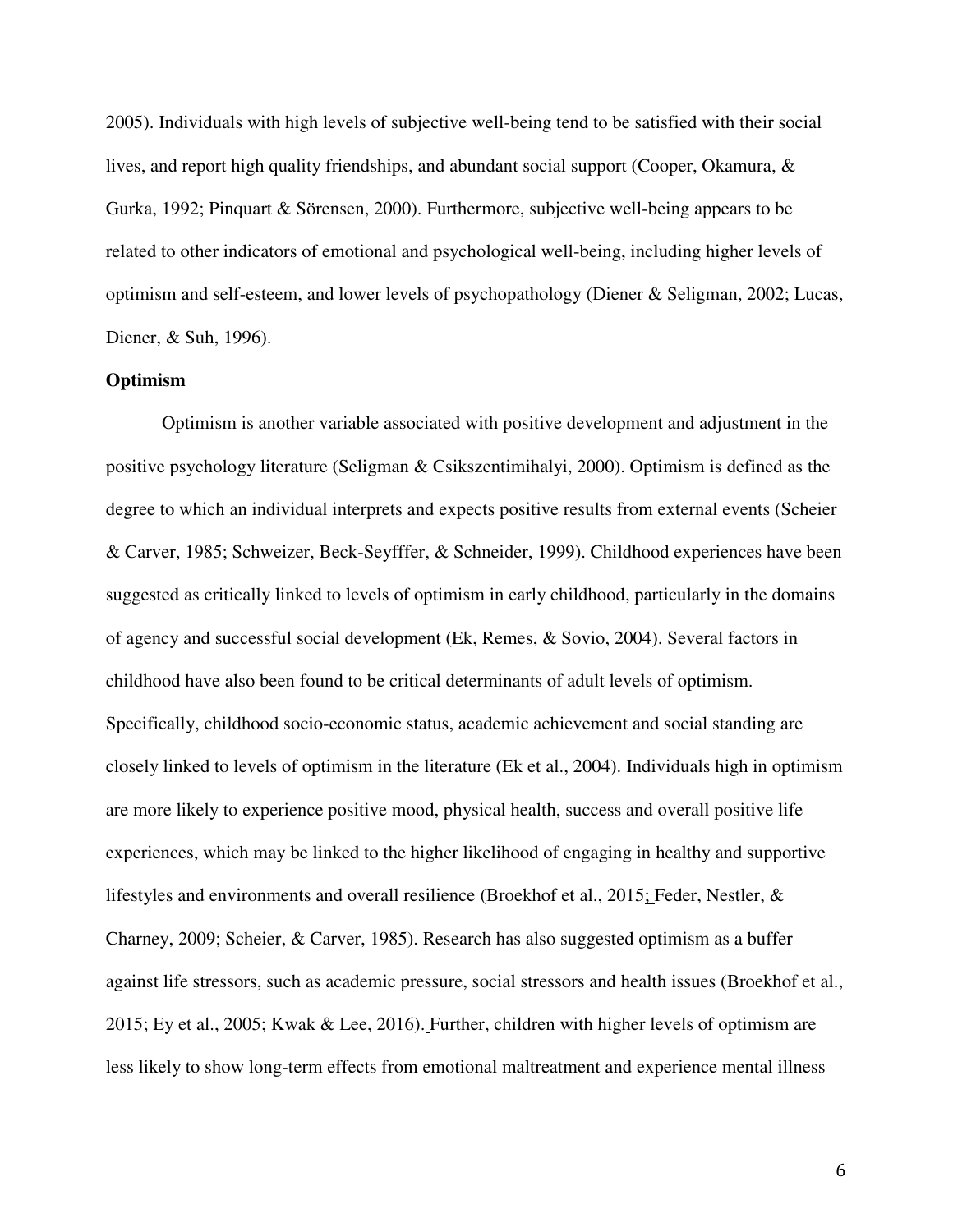(Scheier & Carver, 1985; Seligman & Csikszentmihalyi, 2000). Given the link between childhood optimism and trajectories in later life, as well as preliminary evidence that mindfulness-based programs, such as yoga, have the potential to increase the experience of optimism, further research exploring the effects of such programs on childhood optimism would be beneficial (Conboy, Wilson, & Braun 2010; Scheier & Carver, 1985).

#### **Social Competencies**

During the past several years, relational goals, such as building and maintaining positive relationships, while developing a caring perspective towards others, has increasingly been integrated into learning outcomes for children (Weisberg, Durlak, Domitrovich, & Gullotta, 2015). Similar to emotion regulation, the transition from middle childhood to adolescence is an important developmental time for the promotion of social functioning (Davidson et al., 2012). Indeed, children's social skills and support networks have been connected to future psychological functioning, including long-term increases in adversity resilience (Davidson et al., 2012; Greenberg et al., 2001). Conversely, poor social skills, isolation and peer rejection have been noted as risk factors for academic problems and substance use, interfere with a trajectory towards healthy adult functioning and connect to psychopathology later in life (Coie et al., 1993; Greenberg et al., 2001; Hawkins et al., 1992). Research has shown that programs supporting social development can assist in the development of prosocial social skills and behaviour (Davidson et al., 2012), which may yield benefits as children progress towards adulthood and strive to engage and sustain meaningful relationships.

 The presence of multiple quality relationships across various domains has been raised as an important component of healthy development during children's growth towards adolescence (Levitt et al., 2005). The literature suggests the need for social support from peers, family and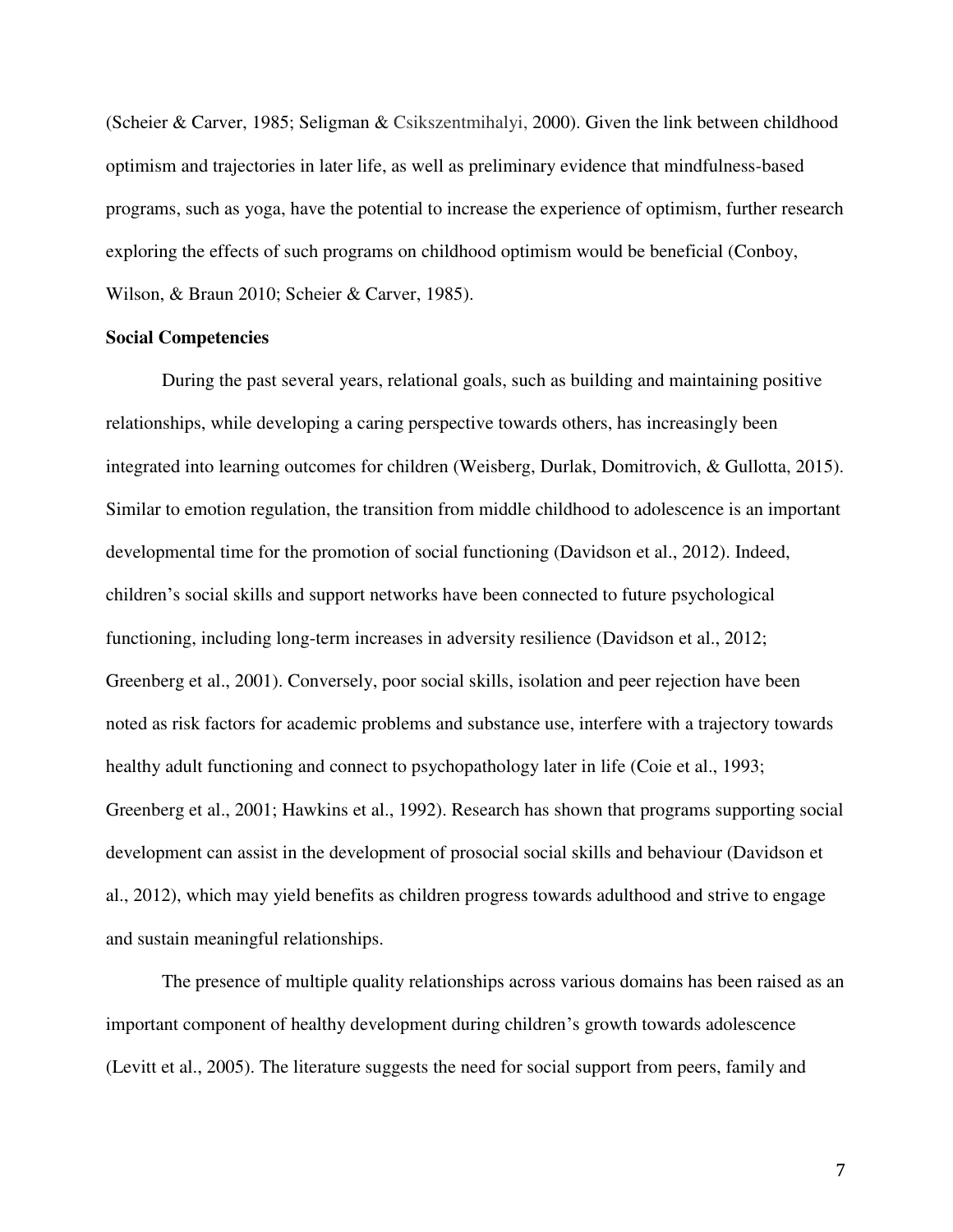other adults, particularly those modeling prosocial behaviour, noting that children with strong social networks typically enjoy a host of benefits, including lower levels of substance use and behavioural problem, and higher levels of self-esteem and academic engagement (Franco & Levitt 1998; Hawkins et al., 1992; Luthar & Zigler, 1992). Taken together, programs that support the advancement of both individual and interpersonal social domains appear to be highly beneficial for children advancing towards adolescence.

#### **Yoga Interventions**

Contemplative practices, namely yoga and meditation, have emerged in the contemporary literature as a valuable medium for increasing various components of physiological and psychological health (e.g., Barnes, Bloom, & Nahin 2008; Gard et al., 2012; Schmalzl, Powers, & Blom, 2015). The literature has recognized yoga as a specific form of mindfulness-based intervention typically comprised of four components: (a) physical postures, (b) breathing exercises, (c) relaxation techniques, and (d) mindfulness practices (e.g., Butzer et al., 2015; Greenberg & Harris, 2012). Scholars have suggested that through the practice of yoga postures, the calming effect of breathing techniques on the nervous system, and mindfulness practices, yoga improves youth's overall adjustment (e.g., affective, cognitive, social- emotional, and behavioural functioning; Butzer et al., 2016; Dariotis et al., 2016; Mendelson et al., 2010).

Research has shown early support for yoga's positive effect on regulation abilities in children, specifically decreasing rumination, involuntary stress responses, emotional arousal and increased emotional control (Butzer, LoRusso, Shin, & Khalsa, 2017; Dick, Niles, Street, DiMartino, & Mitchell, 2014; Mendelson et al., 2010; Serwacki, & Cook-Cottone, 2012). Recent reviews of the literature also suggests yoga is an effective way to foster physical and psychological well-being in children and adolescents, specifically in terms of reducing stress, anxiety, and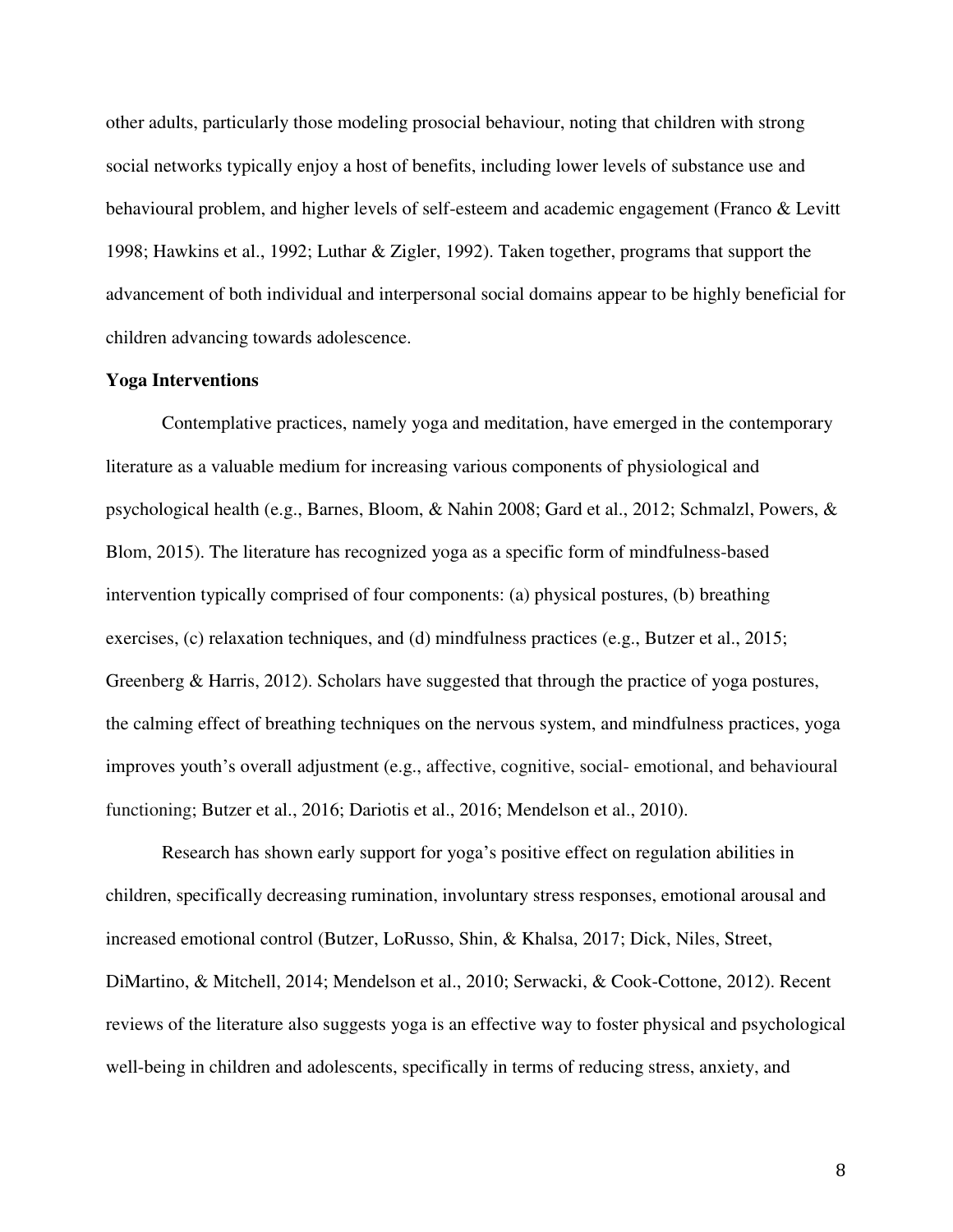negative emotional states in addition to increases in life satisfaction (Ferreira-Vorkapic et al., 2015; Galantino, Galbavy, & Quinn, 2008; Kaley-Isley et al., 2010; Khalsa, Hickey-Schultz, Cohen, Steiner, & Cope, 2012). Finally, yoga has been connected to enhancements in social functioning, including an increase in prosocial behaviour and the reduction of hostile behaviours (e.g., Dariotis et al., 2016; Dariotis et al., 2017 Frank, Kohler, Peal, & Bose, 2016). Indeed, a burgeoning body of literature supports the use of yoga as a beneficial strategy for personal and interpersonal development of school aged children; with further research, yoga shows promise as an intervention to enhance elementary school children's knowledge of mindfulness, regulatory capacities and social functioning while increasing positive psychological functioning (Daly et al., 2015; Ferreira-Vorkapic et al., 2015; Kaley-Isley et al., 2010).

#### **The Present Study**

While the relatively recent emergence of research focusing on school yoga programs shows potential for evidence-based effects, several gaps and limitations have emerged in the literature and several reviews have shown mixed outcomes (Butzer et al., 2016; Ferreira-Vorkapic et al., 2015; Kaley-Isley et al., 2010). Additionally, although a handful of theories and studies have begun to explore mindfulness and emotion regulation skills in school-aged children and youth (Butzer et al., 2016; Daly et al., 2015; Mendelson et al., 2010), these variables, particularly mindfulness, have not been yet been examined sufficiently. In part, these limitations can be attributed to small sample sizes, a low dose of yoga, and participant absenteeism, as well the necessary development of several developmentally appropriate scales over the past decade (e.g., Greco, Baer, & Smith, 2011; MacDermott, Gullone, Allen, King, & Tonge, 2010). Finally, despite including the basic components of yoga, few studies have documented details regarding the components of implementation in school yoga programs, and often vary in class length, intensity,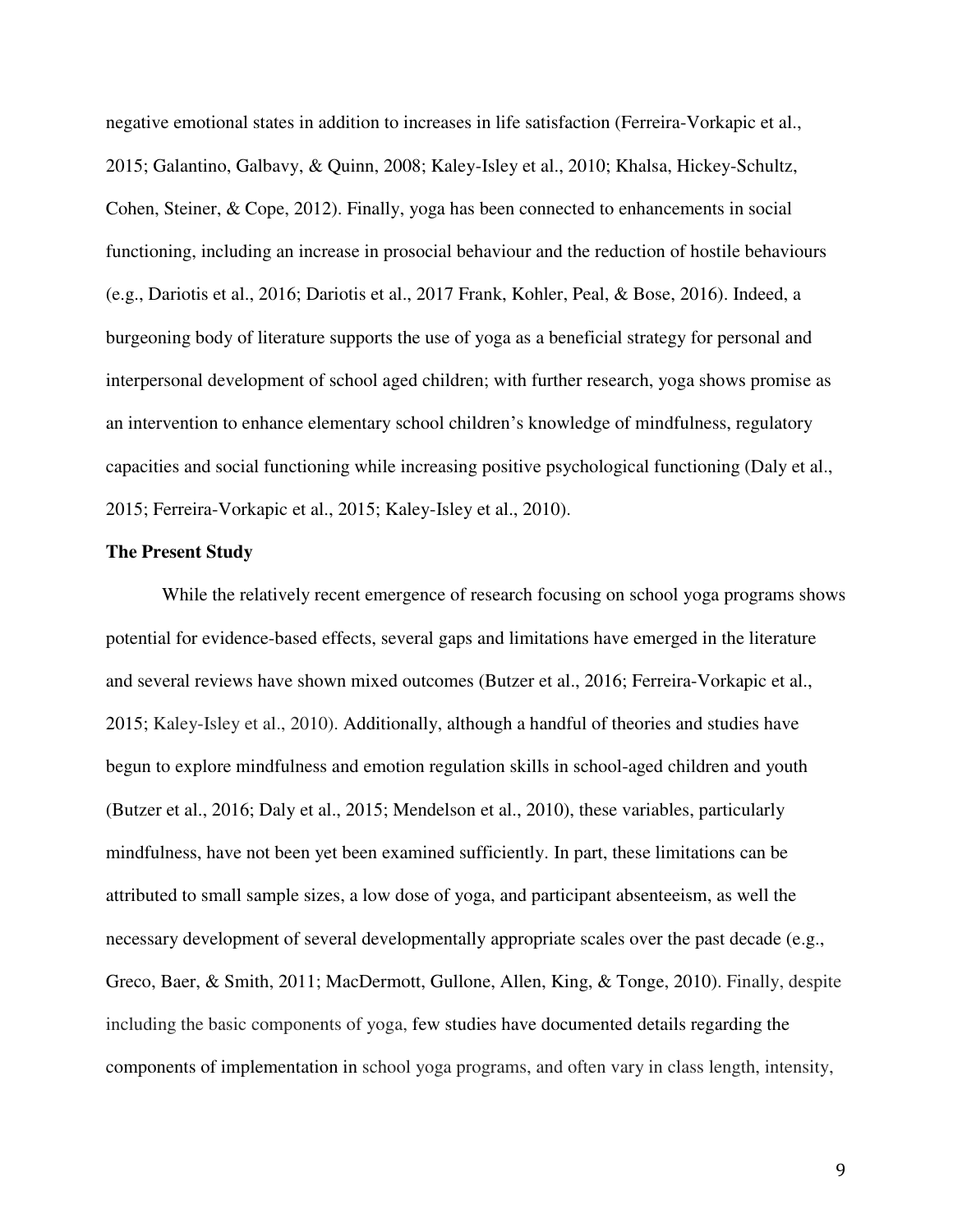frequency and number of sessions, making it difficult to generalize or compare results across programs (Feagans Gould et al., 2014; Ferreira-Vorkapic et al., 2015; Serwacki & Cooke-Cottone, 2012).

Scholars have suggested research focusing on the feasibility of implementing yoga programs as an important next step (Butzer et al., 2016; Feagans Gould et al., 2014). Moving forward, researchers have been urged to discuss core components of interventions and measures assessing implementation, particularly in regards to fidelity, dosage, quality and participant responsiveness (Dane & Schneider, 1998; Durlack & DuPre, 2008; Feagans Gould et al., 2014). Furthermore, a more thorough understanding of participant experience is critical to assessing and refining programs (Butzer et al., 2016; Dariotis et al., 2017). The inclusion of measures assessing implementation and acceptability from the perspective of multiple viewpoints (i.e., students and teachers) would also be beneficial to the literature (Dariotis et al., 2017; Davidson & Kaszniak, 2015; Feagans Gould et al., 2014). To date, only a very small number of studies have included both student and teacher perspectives of elementary school yoga programs, primarily yielding data from small, voluntary focus groups (e.g., Dariotis et al., 2016; Dariotis et al., 2017). Building upon this knowledge has the potential to provide valuable information on student participation and engagement, as well as program components deemed important or impactful for both participants and stakeholders.

The present study aimed to augment the extent literature by exploring the impact of a school-based yoga program on mindfulness, emotion regulation, well-being, optimism, and social support in a sample of upper elementary school-aged children. Additionally, this research explored aspects of implementation as suggested by Feagans Gould and colleagues (2017), including dosage, and participant responsiveness. In addition, both teachers and students feedback were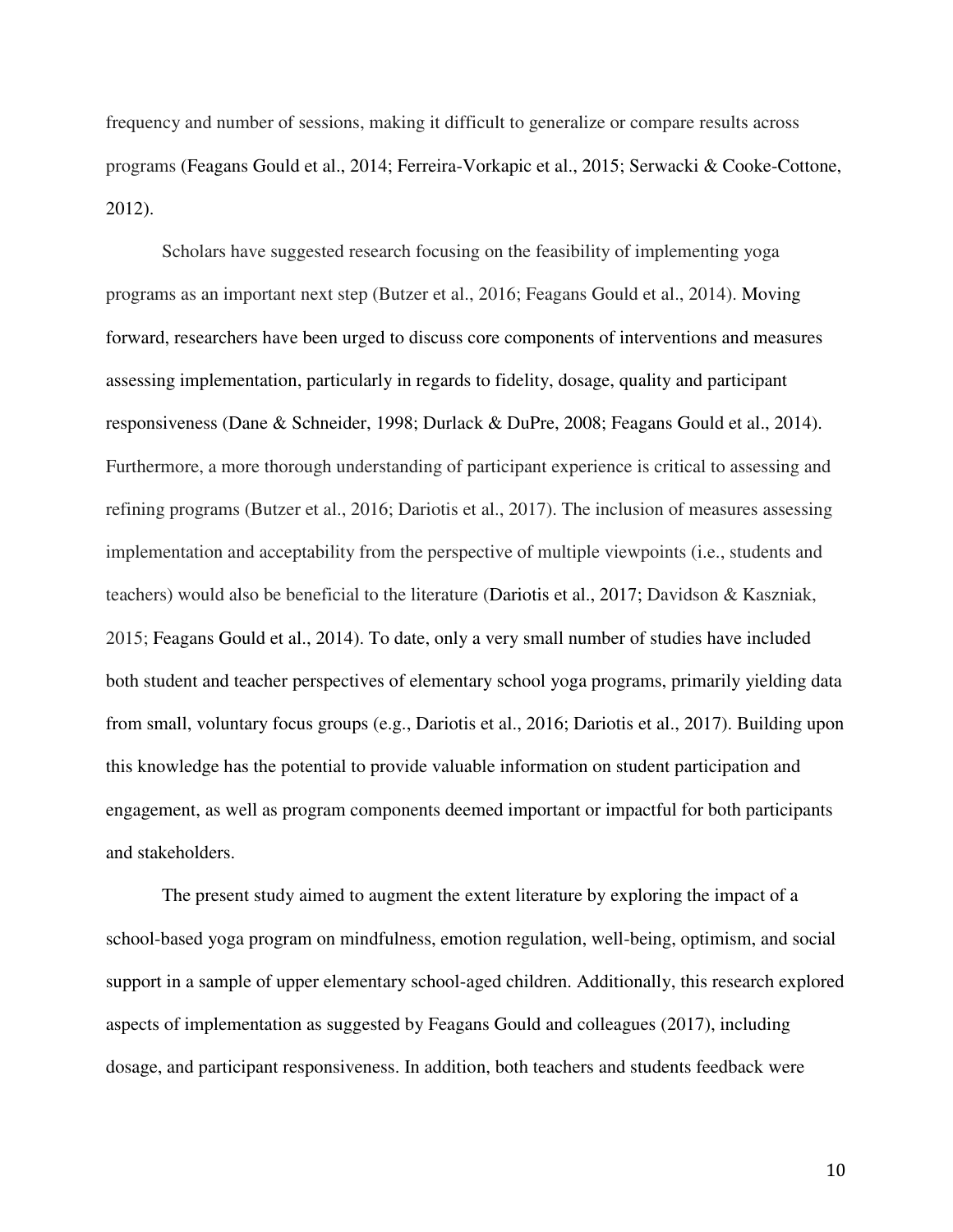included in exploring perceived usefulness and acceptability of various program components. Specifically, this study tested the following hypotheses: Following a school-based yoga intervention: (a) self-reports of dispositional mindfulness would increase in school-aged children; (b) self-reports of emotion regulation would increase; (c) self-reports of well-being (i.e., life satisfaction and positive emotion) would increase; (d) self-reports of optimism would increase; (e) self-reports of classroom supportiveness would increase.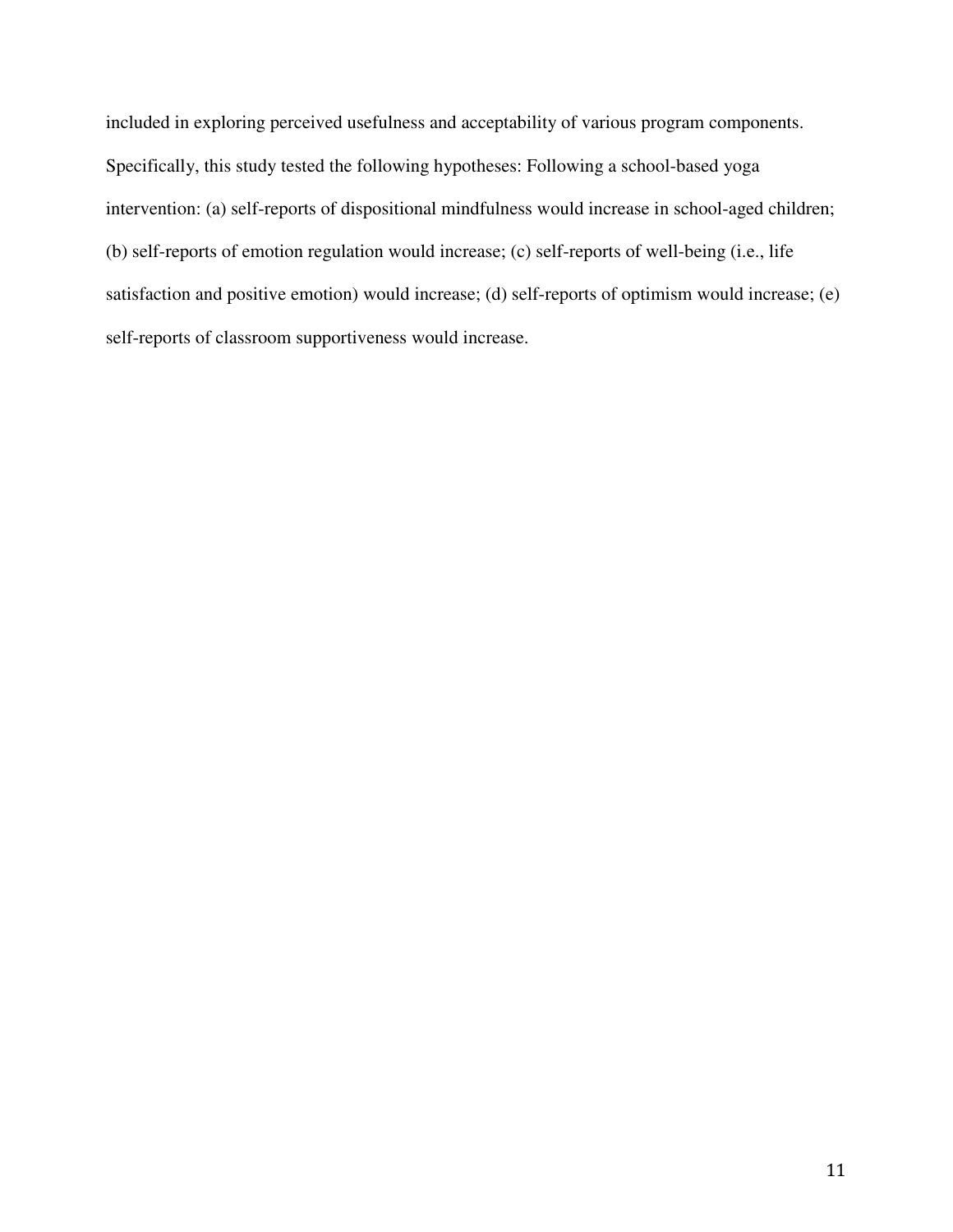#### **Method**

#### **Participants**

Participants included students attending a public elementary school in British Columbia, Canada, with a neighbourhood median total household income of \$91,000 (Statistics Canada, 2017). Originally, 96 students consented to participate in the study; 10 students were absent during data collection prior to the intervention start date, and thus were excluded from the study, and 6 students' data was excluded from analyses as a result of not completing post-intervention questionnaires. The final sample consisted of 80  $5^{th}$  (24.7%),  $6^{th}$  (41.1%) and  $7^{th}$  (34.2%) grade students recruited from classrooms participating in a 10-week yoga program. The mean age of the participants was 11.3 ( $SD = 0.90$ ) and 50% of the participants identified as female. In terms of ethnicity, 64.8% of the sample identified as White, 16.9% reported a multiracial background, 7% identified as Asian, 4.2% as Asian Indian, 1.4% as Black, 1.4% as Middle Eastern and 4.2% of participants identified as another ethnicity.

Three of the four teachers with students participating in the program provided feedback on the program. The remaining teacher went on medical leave prior to completion of the program. All three teachers were female, ranging in age from 30 to 44 ( $M = 37.67$ ;  $SD = 7.09$ ), and reported having been teachers for a range of 3.5-15 years ( $M = 9.5$ ;  $SD = 5.77$ ). Two of the teachers identified as White and one identified as South Asian.

#### **Measures**

**Mindfulness**. The Child and Adolescent Mindfulness Measure (CAMM; Greco et al., 2011) is a developmentally appropriate measure for evaluating child and adolescent mindfulness levels, specifically assessing present-moment awareness and nonjudgmental, nonavoidant responding to internal processes. The CAMM is a unidimensional, 10-item scale scored on a 5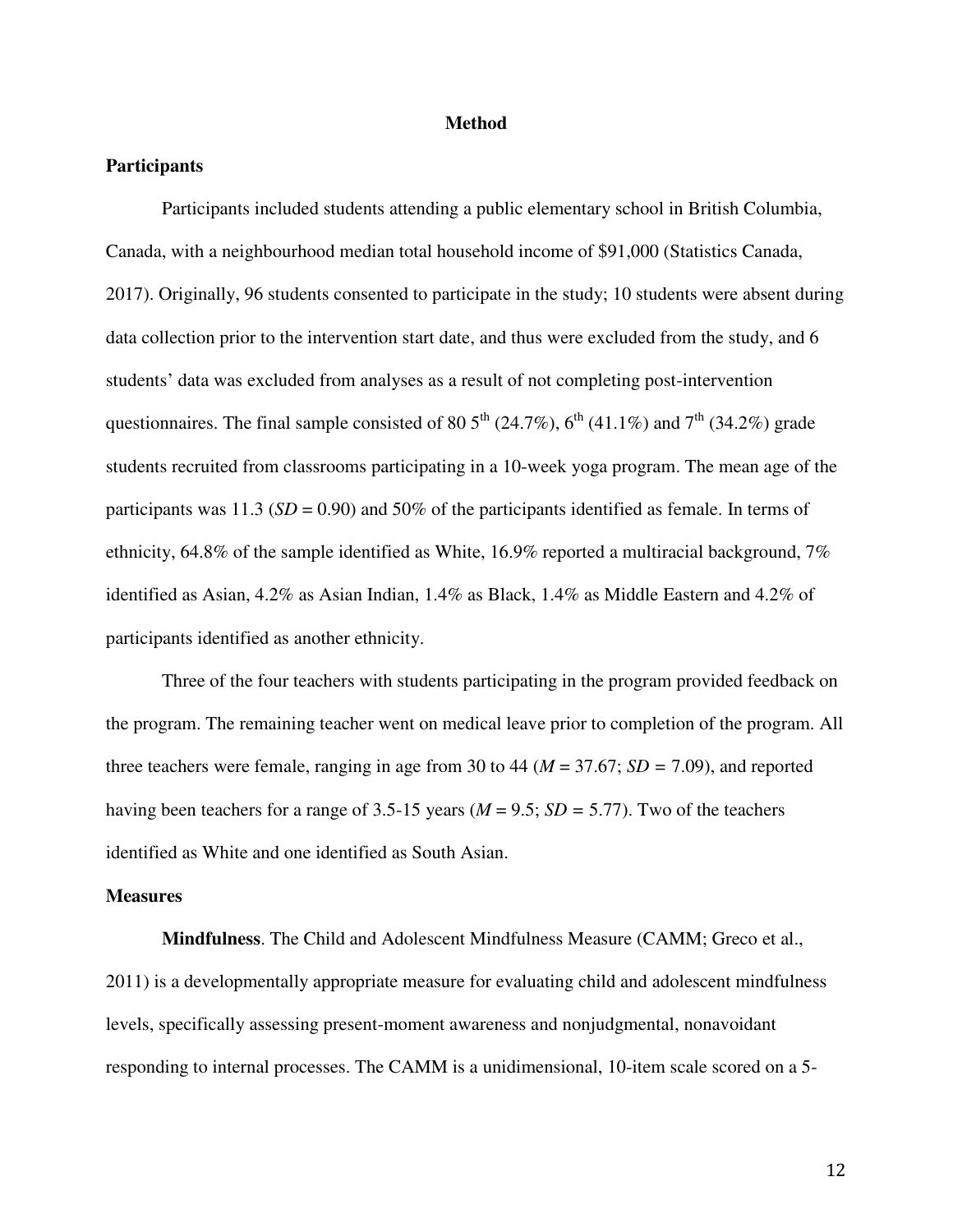point Likert scale. Research has found the CAMM to be positively correlated with quality of life, self-regulation, academic success and social skills (de Bruin, Zijlstra, & Bögels, 2014; Greco et al., 2011). Research also suggests that the CAMM is negatively correlated with somaticization, stress, rumination, catastrophizing, and internalizing and externalizing behavioural problems (de Bruin et al., 2014; Greco et al., 2011). Research with children suggests satisfactory internal consistency ( $\alpha$ ) *=* .71). In this study, internal consistencies were .79 at pre-intervention (T1) and .82 at postintervention (T2).

**Emotion regulation.** The Emotional Regulation Questionnaire for Children and Adolescents (ERQ-CA; Gullone & Taffe, 2012) is a 10-item questionnaire assessing both positive and negative emotion regulation strategies, specifically cognitive reappraisal and expressive suppression, respectively, through two separate subscales. The literature suggests good internal consistency ( $\alpha$  = .75 and .82 for expressive suppression and cognitive reappraisal, respectively) and adequate convergent validity, as subscales were found to be significantly correlated in the appropriate directions with measures of depressive symptomatology (Gullone & Taffe, 2012). In this study, the internal consistencies were .66 at T1 and .65 at T2 for the expressive suppression subscale and *.*76 at T1 and .76 at T2 for the cognitive reappraisal subscale.

**Well-being***.* Well-being was assessed using a measure of life satisfaction and positive affect, consistent with the conceptualization of subjective well-being (Diener, 1984; Diener, 2000; Diener & Ryan, 2009).

*Life Satisfaction.* The Student's Life Satisfaction Scale (SLSS; Huebner, 2001) is a 7-item scale measuring individuals' subjective global life satisfaction. The measure asks participants to indicate how often they identify with satisfaction-related statements of well-being on a 6-point Likert scale. The SLSS has been found to be a psychometrically sound measure for children ages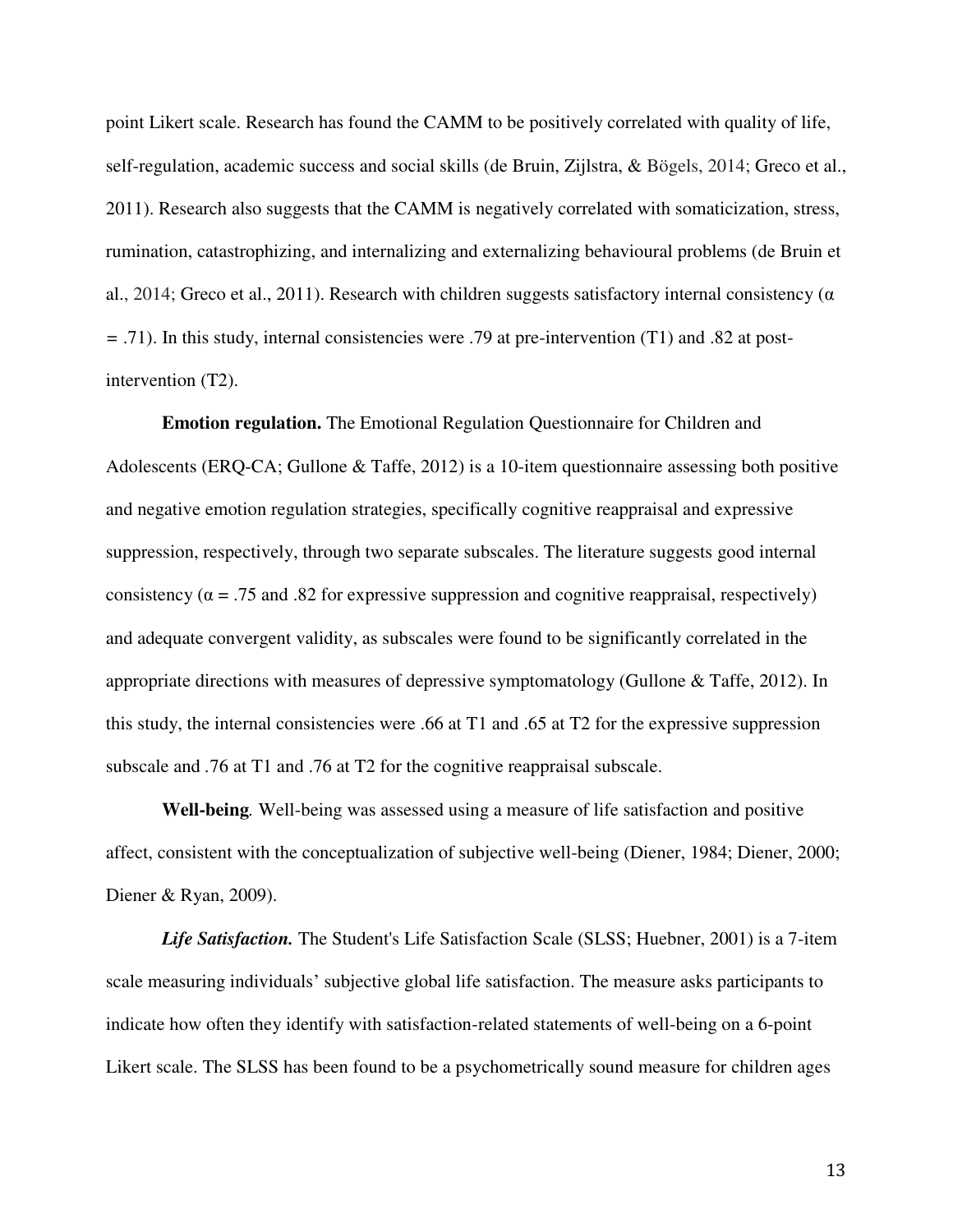8-14 (Huebner, 1991), with good internal consistency (α *=* .82). The SLSS shows acceptable testretest reliability over a one- to two-week period, with a correlation coefficient of .74. Correlations between the SLSS with several tools assessing well-being range from .36 to .62, supporting the measure's validity for use in child populations. In this study, internal consistencies were .88 at T1 and .90 at T2.

*Affect.* The 10-Item Positive and Negative Affect Schedule for Children (PANAS-C; Ebesutani et al., 2012) is a self-report questionnaire measuring the frequency of positive and negative affect on a 5-point Likert scale. Both the negative and positive affect subscales have shown good internal consistency, with correlation coefficients of .83 and .86, respectively (Ebesutanni et al., 2012). Research also shows sufficient divergent validity between subscales, and high convergent validity (Ebesutanni et al., 2012). In this study, internal consistencies were .85 at T1 and .91 at T2 for the Positive Affect subscale and .71 at T1 and .62 at T2 for the Negative Affect subscale.

**Optimism.** The optimism subscale of the Resilience Inventory (Noam & Goldstein, 1998; Song, 2003) contains nine items. All items are rated on a 5-point Likert scale. This scale was developed for use in early adolescent populations (Noam & Goldstein, 1998), and adequate levels of internal consistency ( $\alpha$  = .74) have been observed in its use with preadolescent populations as well (Schonert-Reichl & Lawlor, 2010). In this study, the internal consistencies were *.*84 at T1 and .86 at T2 for the Optimism subscale.

**Classroom supportiveness***.* The Classroom Supportiveness subscale of the Sense of Classroom as a Community Scale (adapted from Battistich, Solomon, Watson, & Schaps, 1997) consists of 14 items measuring the sense of caring and supportiveness within the classroom. Items are rated on a 5-point Likert scale. Items focus on several aspects of individuals' relationships with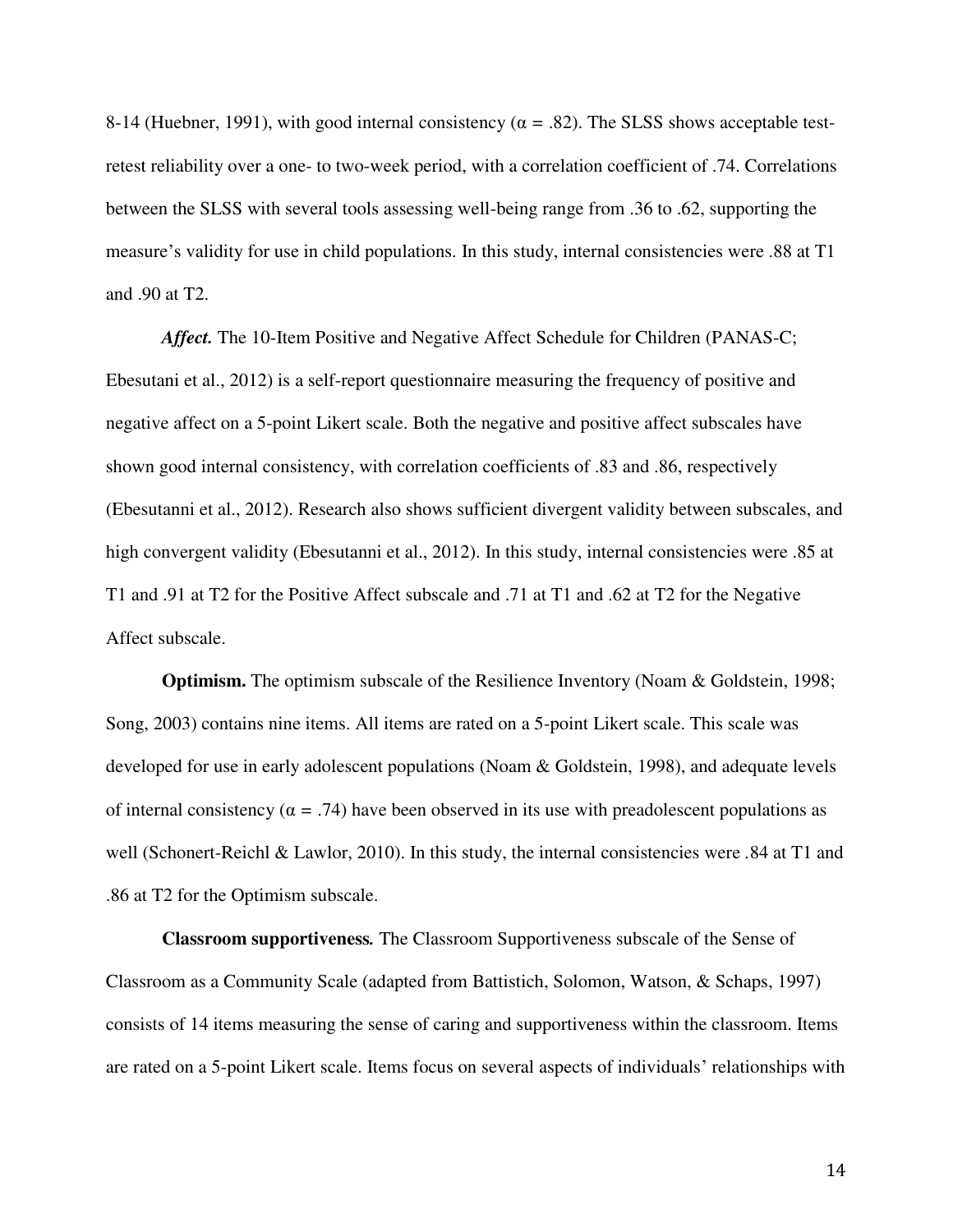other classmates, including helpfulness, caring, respect and teamwork. Good internal consistency for this subscale has been observed ( $\alpha = 0.85$ ). In this study, the internal consistencies were 0.91 at T1 and .91 at T2 for the Classroom Supportiveness subscale.

**Program Implementation and Acceptability.** Several measures were included to assess components of program implementation (i.e. dosage, fidelity and participant responsiveness; Dane & Schneider, 1998; Durlack & DuPre, 2008; Feagans Gould et al., 2014) and acceptability. Dosage was assessed by the Implementation Diary, which was filled out by the yoga instructor, and weekly attendance logs which were completed by teachers. Adherence to the curriculum and levels of participant responsiveness were planned to be measured with the Implementation Diary. Participant responsiveness was also assessed through the Student Satisfaction Questionnaire. The Student Satisfaction Questionnaire and the Teacher Satisfaction Questionnaire provided feedback detailing teacher and student acceptability. Weekly attendance records for each lesson, completed by the teacher, were also used to assess dosage.

*Implementation Diary.* The implementation diary was designed to be measure several aspects of implementation, including fidelity to the program curriculum, dosage and student responsiveness (adapted from Schonert-Reichl & Lawlor, 2010; Schonert Reichl et al., 2015). Closed-ended questions assessing the following are included in the implementation diary: time spent implementing the program, adherence to the curriculum and student engagement. The diary includes space for comments regarding behavioural issues, as well as issues with implementation or adaptations made to the lesson.

*Student satisfaction.* The Student Satisfaction Questionnaire (SSQ; adapted from Maloney, 2015) assesses participant responsiveness and program acceptability. The SSQ is comprised of 20 items that evaluated participants' perceptions of the yoga program. This questionnaire includes 12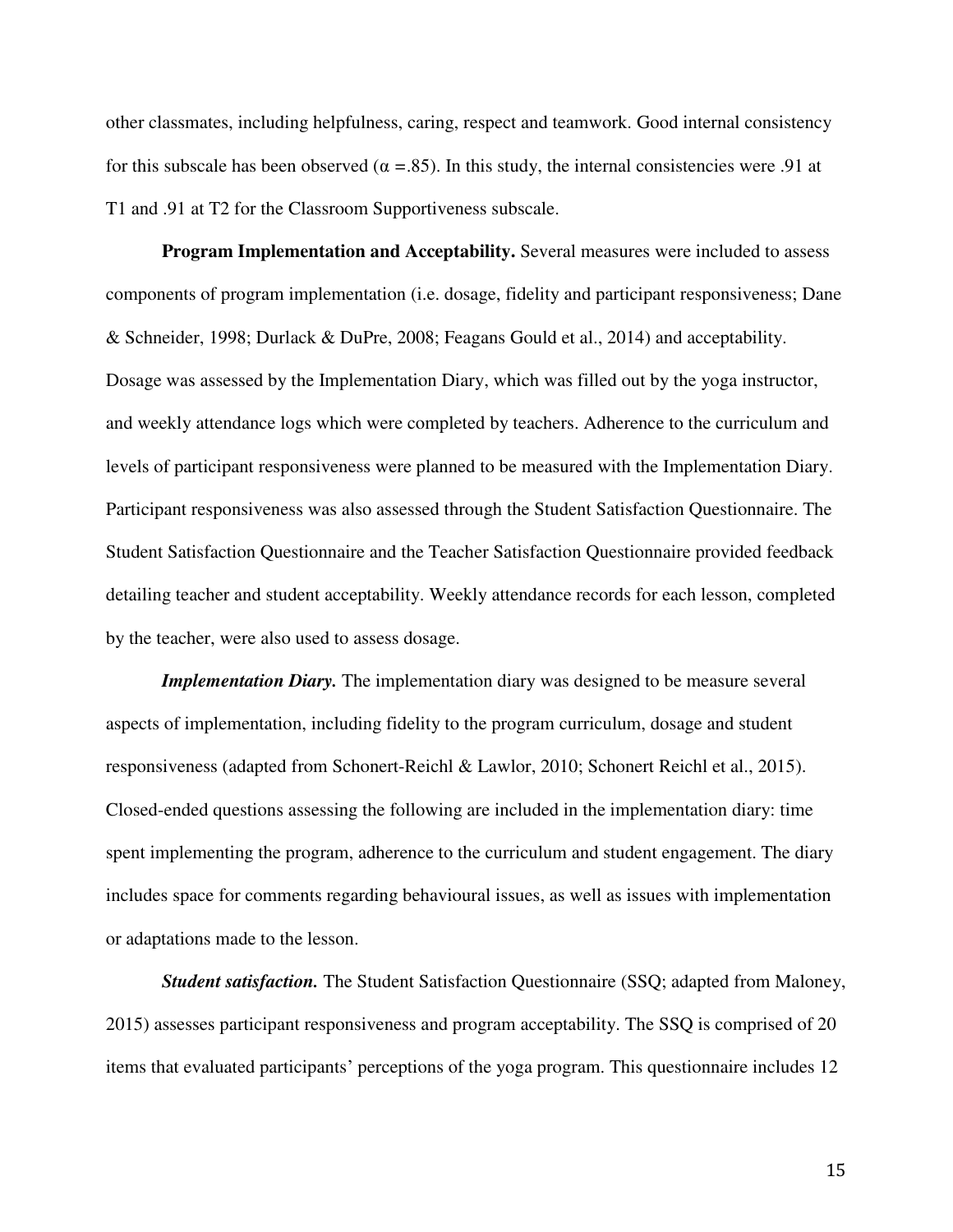items on a 4-point Likert scale assessing the degree to which students perceived yoga as effective across various physical and psychological concepts, 4 multiple-choice questions evaluating the level of enjoyment and learning the participants' experienced during the yoga program, and 4 open-ended questions allowing the participants the opportunity to share additional comments regarding their experience of the yoga program.

*Teacher satisfaction.* The teacher satisfaction survey assessed teachers' perceptions of the yoga program (TSQ; adapted from Maloney, 2015). The survey included demographic questions, 12 items rated on a 5-point Likert scale regarding the teachers' experience of the yoga program and perceived changes in their students following the program, and 6 open-ended questions regarding the teachers' perception of the yoga program.

#### **Procedure**

Participant recruitment began three to four weeks prior to the data collection start date, including visits to the eligible classrooms to explain the study and dispersion of informed consent documents. Parent consent and student assent was attained prior to administration of the first package of student questionnaires. Student questionnaires were administered twice: approximately one week prior to starting the yoga program and one week following the program. Participants completed the questionnaires in pencil and paper format and a research assistant read each question aloud to the students. A research assistant was also available to answer participant questions during data collection. Teachers were also provided with a consent form and had the opportunity to complete the teacher questionnaire packages following the program.

**Yoga Program.** Once a week for 10 weeks, participants took part in 45 minutes of yoga programming offered to the school by "Yoga It Up," a local children's yoga company. Classes were instructed by Yoga It Up's founder, who holds a Master's Degree in Developmental Studies,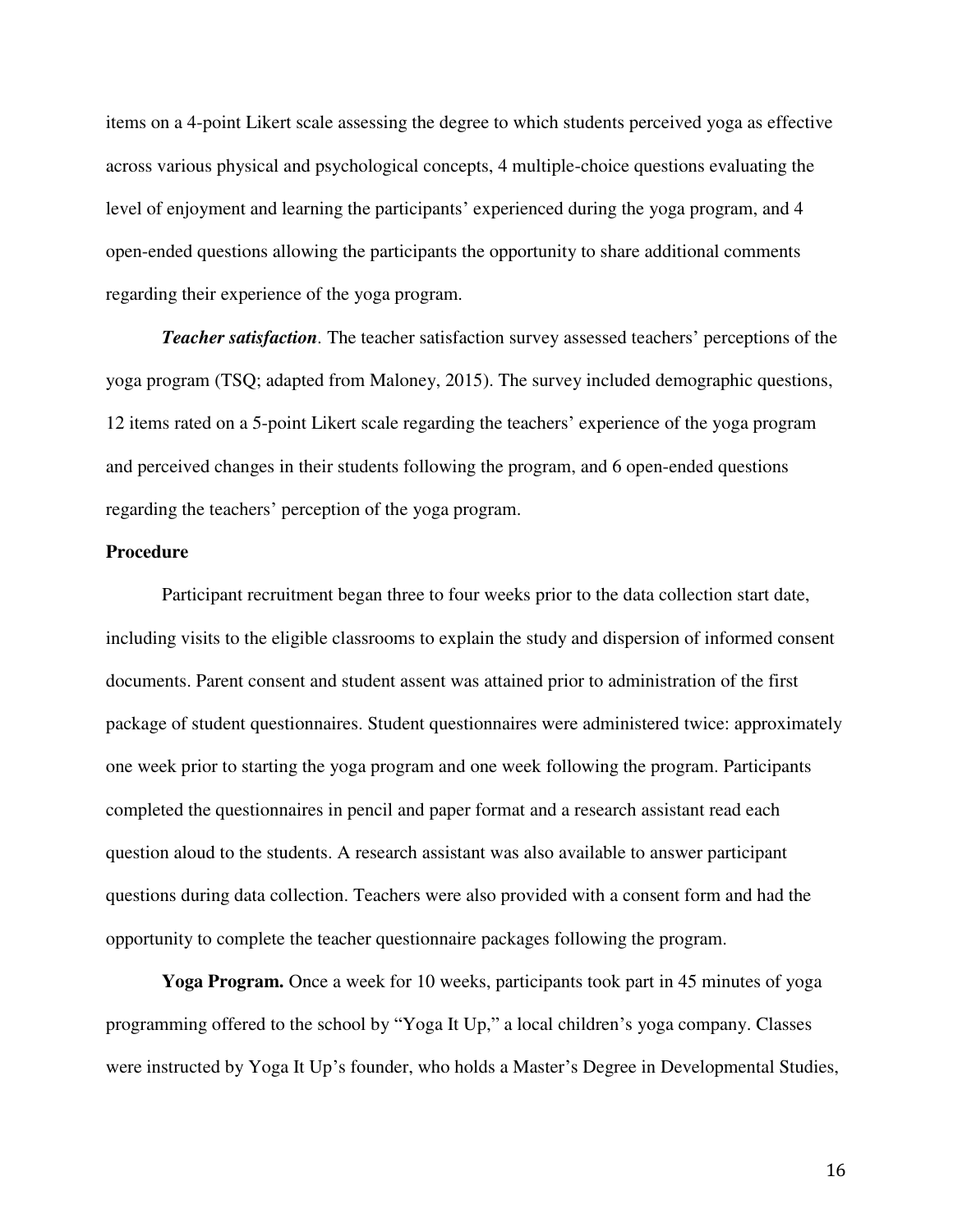along with certifications in Children's Yoga, Yoga for the Special Needs Child, and International Development and Adult Education. Yoga it Up offers yoga programming rooted in social emotional learning, positive psychology, mindfulness and developmental cognitive neuroscience (Baker, 2018)*.* Yoga It Up emphasizes aspects of Positive Youth Development, including the importance of providing acceptance and support of individual differences and assets, which allows children to discover and empower themselves (Benson & Saito, 2001). Yoga It Up also aims to engage children by finding a way to make concepts meaningful to them as they learn how to integrate movement in their lives through the promotion of four core learning principles, including: self-regulation, ahimsa, affirmations and pranayama. This program targets selfregulation skills by enhancing students' self-awareness, drawing particular attention to the experience of physical sensations and emotions, as well as providing students with tools to respond to emotions, reflect and engage in responsible behaviours and decision-making. The principle of "ahimsa," or non-harming of oneself and others (Bryant, 2015) is incorporated into the program through team-building exercises and discussions promoting respect and kindness. The program aims to heighten students' awareness and understanding of how each individual's thoughts and behaviours may effect themselves and others. Students also learn and practice positive affirmations (i.e., "I am calm"), which are designed to facilitate student well-being, regulation, and optimism as students face challenges and move towards goals. The practice of "pranayama," or breath control (Bryant, 2015), teaches students to respond to emotions with breathing techniques and explores how students can incorporate pranayama into their daily lives to increase the ability to regulate emotions, become more mindful, and engage in calm decision making.

Participants in this study took part in 45 minutes of yoga once per week. Each lesson began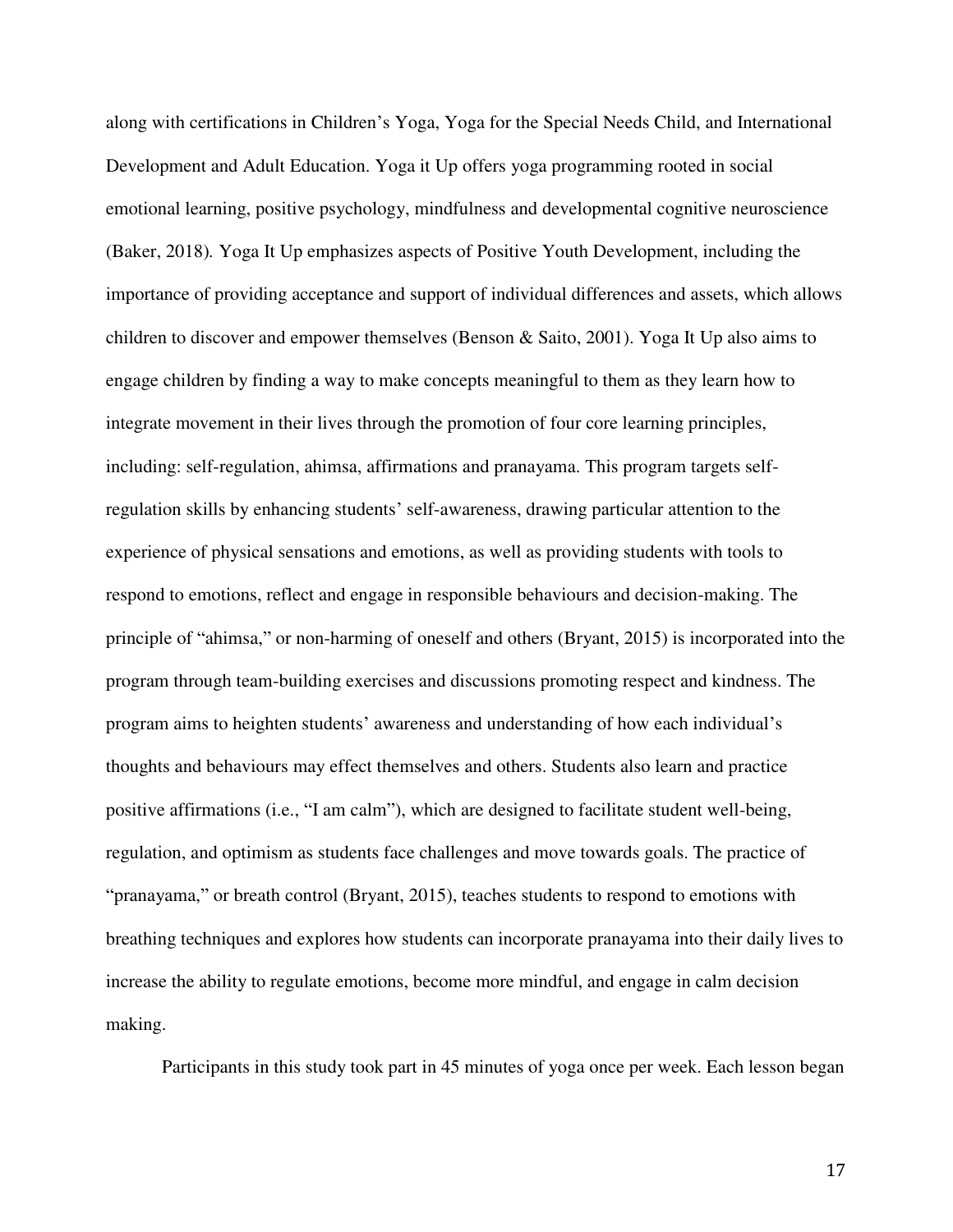with 'centering': a silent breathing exercise, which was often followed by guiding students' attention to emotions, thoughts and physical sensations or setting an intention or goal. During lessons, the majority of time was spent on a combination of instructor-led yoga poses and yoga activities requiring teamwork (e.g., partner poses, leading another student through sequences of yoga poses). Each class also included learning and practicing positive affirmations. Several lessons included guided meditations and discussions on topics such as emotional awareness, respect, kindness and how yoga poses or breathing may effect students' emotional, physical and cognitive experiences. Each lesson concluded with relaxation and a closing circle in which students focused their attention on sending and receiving kindness.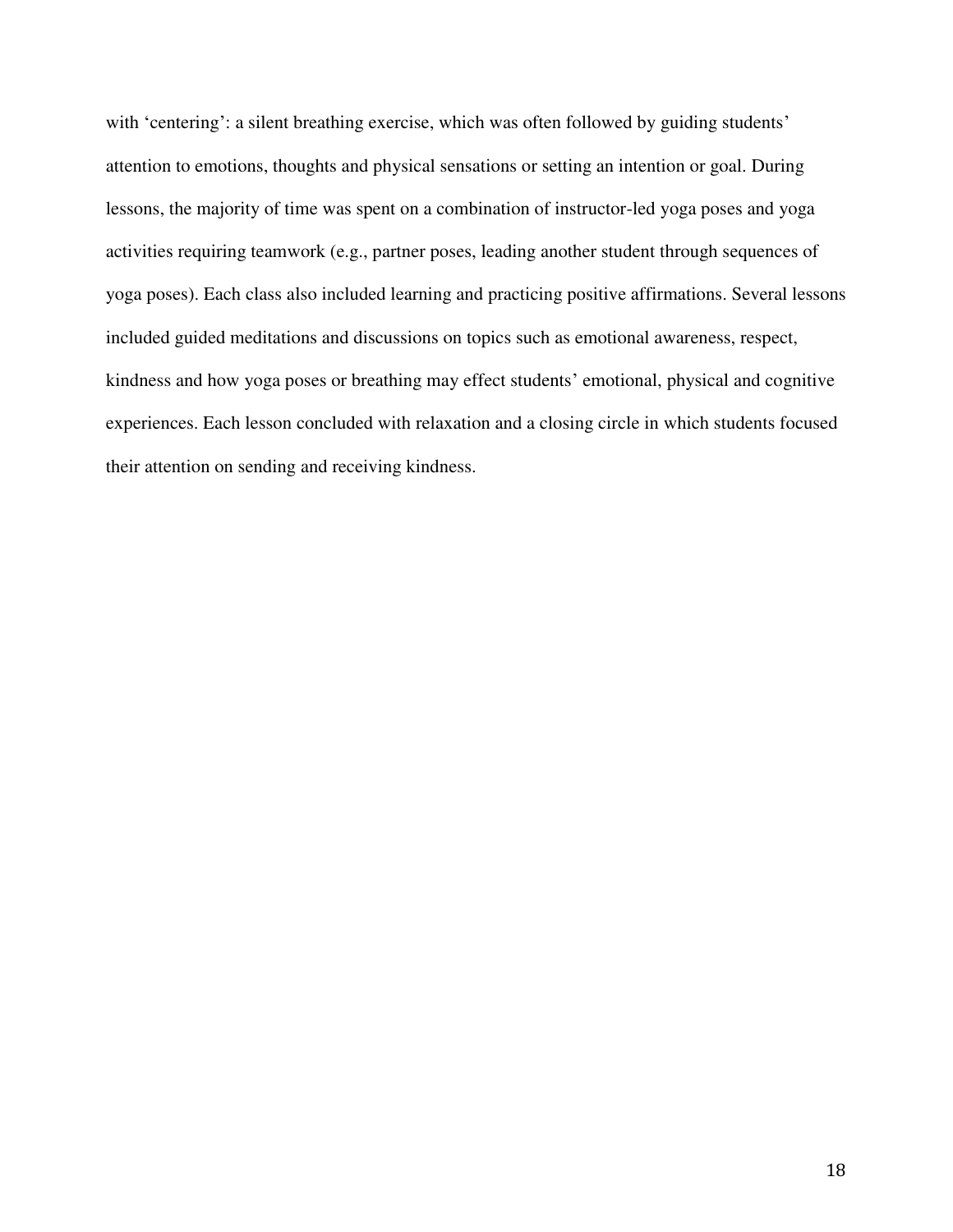#### **Results**

#### **Preliminary Analyses**

Prior to the computation of total scale or subscale scores, the expectation maximization algorithm was used to address missing data (T1 and T2 =  $1.67\%$ ; Tabachnick & Fidell, 2012). Once subscale and total scale scores were computed, outliers were examined and compared to upper and lower boundaries at the  $25<sup>th</sup>$  and  $75<sup>th</sup>$  percentiles (Field, 2013). Following identification of outliers by this method, outliers were Winsorized at T1 (.08% of the data). Next, scales and subscale were screened for skewness and kurtosis using visual inspection and examining statistical values. All values were found to be within acceptable bounds (+/-2; Gravetter & Wallnau, 2013). See Table 1 for correlations between outcome variables for all participants.

#### **Implementation Fidelity and Acceptability**

 **Attendance.** All students who consented to participate in the study met the minimum dosage of 70% attendance rate. Of the 80 students, 40% of the students attended 9 of the 10 classes, 38.75% attended 10 classes, 16.25% attended 8 classes and 5% attended 7 classes.

**Implementation Diary**. The implementation diary was intended to assess several aspects of implementation; however, due to a reportedly inadequate amount of time between lessons, the diary was only fully completed during the first three weeks of the program. Thus, insufficient data was available to assess implementation components from the closed-ended questions. As such, this data is not included in detail. The data from the first three weeks suggested a lower than expected dosage for the majority classes, with classes ranging from 20-50 minutes (see Table 2).

The implementer noted several variables that seemed to effect implementation, including the substitute teachers, groups of disruptive students in close proximity, age and maturity level. The implementer also noted that the time of day impacted classes and the students' engagement,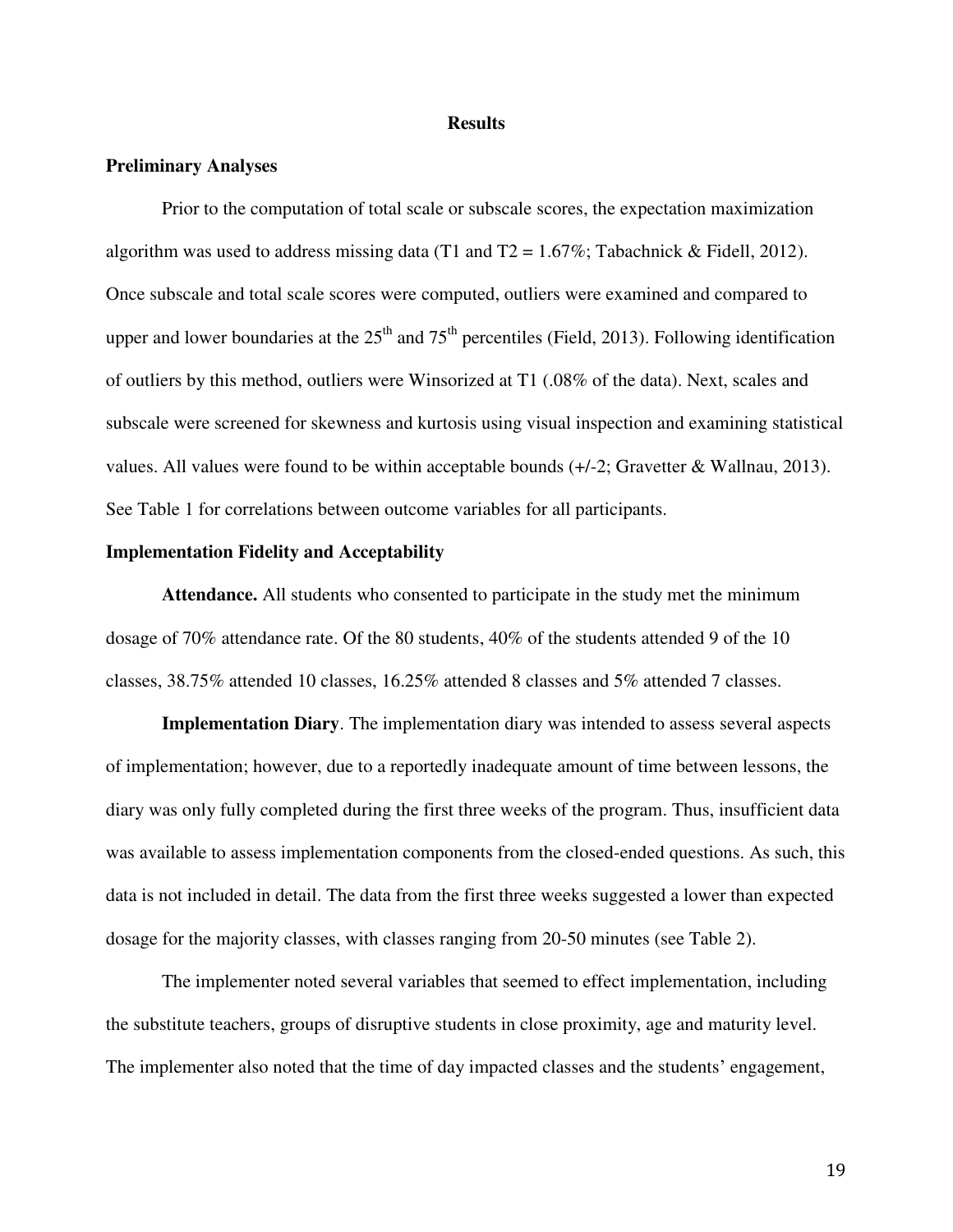with distractions such as outside noise and interruptions from announcements impacting implementation and lessons prior to breaks. Reportedly, having the teacher or program implementer assign students' specific locations in the room improved student behaviour and engagement. Overall, given the missing implementation data from weeks 4 through 10, no conclusions can be drawn from this data.

**Student feedback.** To further assess participant responsiveness, participants provided feedback regarding their overall satisfaction with the yoga program. With regards to how much they liked the program, the highest percentage of students (35%) endorsed that the program "*was ok.*" The highest percentage of students reported learning "*quite a few things"* from the program (35%), and that "*a little"* of what they learned could be implemented in life at home or at school (33.75%). The majority of the participants reported that they did not teach anyone else what they learned in the program (78.75%) and that there was nothing about the yoga program they disliked (52.50%). The majority of the participants (66.25%) reported that they would recommend the program to a friend, while 18.75% would not, and 15% might recommend the program to a friend. See Table 3.

Participants also rated the degree to which they perceived the yoga program provided benefits to specific psychological and physical outcomes. The highest percentage of participants (38.75%) endorsed that it was "*true all of the time*" that the program helped them learn how breathing could help them in their daily life, while the highest percentage of participants reported that it was "*true most of the time"* that the program helped them improve their balance (38.75%) and treat others with kindness more often (40%). The highest percentage of participants also stated that it was "*true most of the time"* that the program helped them learn how to calm down (31.25%), to help themselves be happy (36.25%), and how positive affirmations can help in daily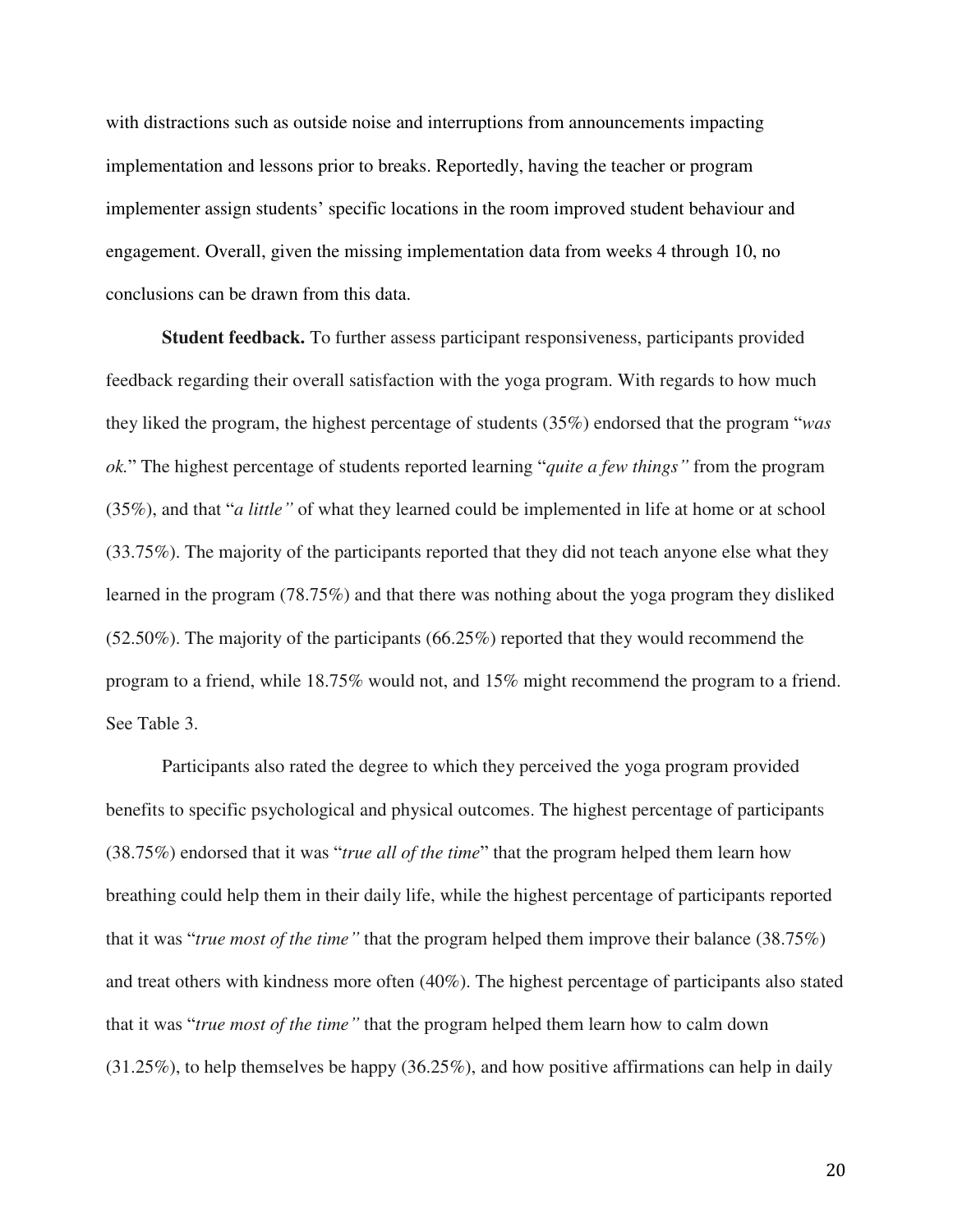life (35%). The highest percentage of participants endorsed that it was *"a little bit true"* that the program helped them become more flexible (36.25%), feel more confident in themselves (31.25%), as well as helped them learn how to know what emotions they are feeling (43.75%), tools to respond to negative or overwhelming emotions (35%), and how to be more optimistic and think more positively (33.75%). See Table 4.

Participants were given the opportunity to expand upon their responses regarding program satisfaction by answering several open-ended questions. Of the 70 participants who completed this portion of the questionnaire, 22 students reported enjoying *savasana* or relaxation, while 17 students shared that they enjoyed the yoga poses, and 14 students discussed feeling calm. For instance, one student stated: "I liked shevasena because it helped me calm down and relax." Another student stated: "[I enjoyed] when we would do challenging poses and hold the position because it improves my balance and strength." The opportunity to make their own yoga poses or sequences was also noted as enjoyable by 8 students. For example, one student stated: "My favourite part was when we could make our own order of poses." There were 38 students who provided feedback on one or more components of the lessons they did not enjoy; 9 students reported experiencing yoga as uncomfortable or painful, 6 shared disliking certain poses, and 6 stated that they were distracted by other students' behaviour. For example, one student stated: "Sometimes it hurt a little," and another student stated: "I did not like how some students were fooling around and being disrespectful."

Of the 48 students who shared what they perceived to have learned during the program, several lessons or skills stood out: 14 students highlighted the ability to calm or relax oneself, 11 mentioned the use of breathing techniques, 10 enjoyed the yoga poses and 7 students shared that they learned how to regulate emotions. For example, one student shared: "I learned a bunch of new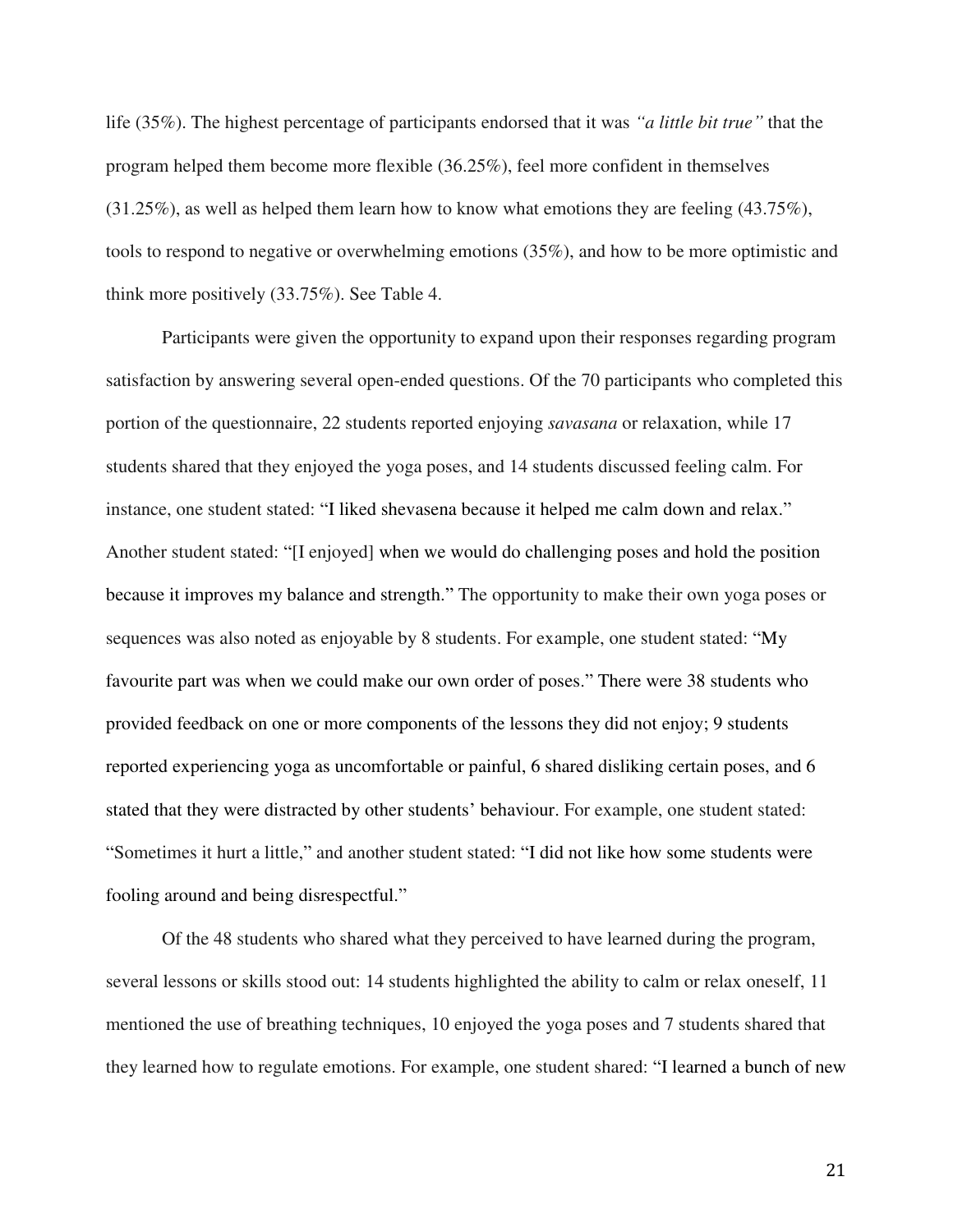yoga poses and that breathing is a key move to calm yourself. I also learned some good relaxation poses that really help." Of the 17 participants who reported teaching others what they learned during the yoga program, they shared one or more of the following: 10 students taught others yoga poses or sequences, 8 students shared breathing and 4 shared how to respond to emotions or calm oneself. Of the 55 students who shared reasons for recommending the program to others, 31 noted the program's calming or relaxing elements, 10 mentioned the ability to respond to stress or difficult emotions and 8 students stated they would recommend yoga because they found it fun. Student feedback indicated yoga was perceived as particularly helpful for those with emotional difficulties; nine students stated that they would specifically recommend the program to someone who was struggling. For example, one student shared: "It is very calming and if the friend is having stress it would help a lot." Of the 15 students who provided reasons for not recommending the yoga program, 7 students indicated they would refrain from doing so because they found it boring.

**Teacher feedback.** Three of the four teachers with students participating in the yoga program provided feedback on changes perceived in their students following their involvement in yoga. Of the three teachers, two endorsed that they "*agree"* that since participating in the yoga program, students learned how positive affirmations can help in their daily life and that student have more tools to help them when they feel negative or overwhelming emotions. With regards to the teacher stating whether or not their students learned how breathing can help in their daily life, one of the three teachers endorsed each of the following: "*neither agree not disagree,*" "*agree,*" and "*strongly agree*". Regarding other outcome variables assessed, all teachers reported that they "*neither agree nor disagree"* that they perceived changes in emotional awareness, happiness, and kindness, while two of the three teachers reported they *"neither agree nor disagree"* to have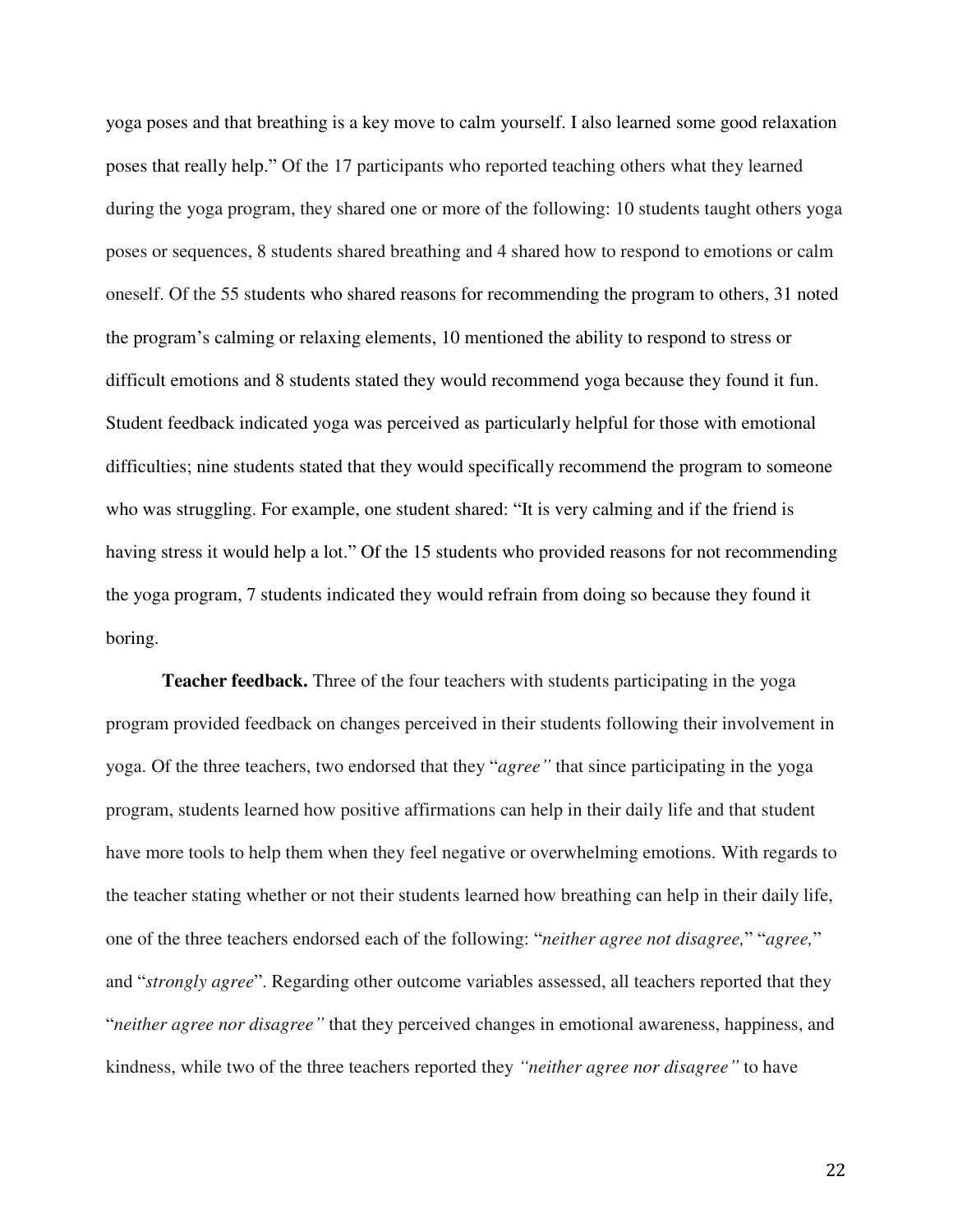perceived changes in optimism, the ability to calm themselves, focused attention, and confidence. See Table 5.

Of the three teachers, two endorsed that from their perspective, their students learned "*quite a few things*" in the yoga program and that "*quite a few things*" that the students learned during the program could be applied to life at school or at home. The teachers unanimously endorsed that they would recommend the yoga program to other teachers or schools. See Table 6.

The teachers shared what they liked best about the yoga program, with one teacher sharing that her "quiet students seemed calm and relaxed." Other teachers commented on how students learned: "It was great for the students to learn certain poses and breathing techniques" and enjoyed that the students were: "learning self-affirmations" and "learning more strategies to help work through stress." Two of the three teachers also commented that there were things they did not enjoy about the yoga program, including a common theme of disruptive behaviour effecting learning. One teacher commented that "some students had difficulty focusing and distracted others," and the other noted that the "behaviour of some students prevented other students from fully benefitting."

### **Program Outcomes**

Paired samples *t-*tests were used to analyze change over time for all participants on each outcome measure. From T1 to T2, mindfulness increased significantly,  $t(79) = -2.87$ ,  $p = .003$ ,  $d =$ 0.32. Use of expressive suppression decreased significantly,  $t(79) = 2.32$ ,  $p = .01$ ,  $d = 0.22$ . No other significant results were found for cognitive reappraisal,  $t(79) = 1.57$ ,  $p = .06$ , life satisfaction, *t*(79) = -.76, *p* = .22, positive affect, *t*(79) = .07, *p* = .47, negative affect, , *t*(79) = -.52, *p* = .30, optimism,  $t(79) = -.43$ ,  $p = .33$ , or classroom supportiveness,  $t(79) = 1.31$ ,  $p = .10$ . See Table 7 for descriptive statistics.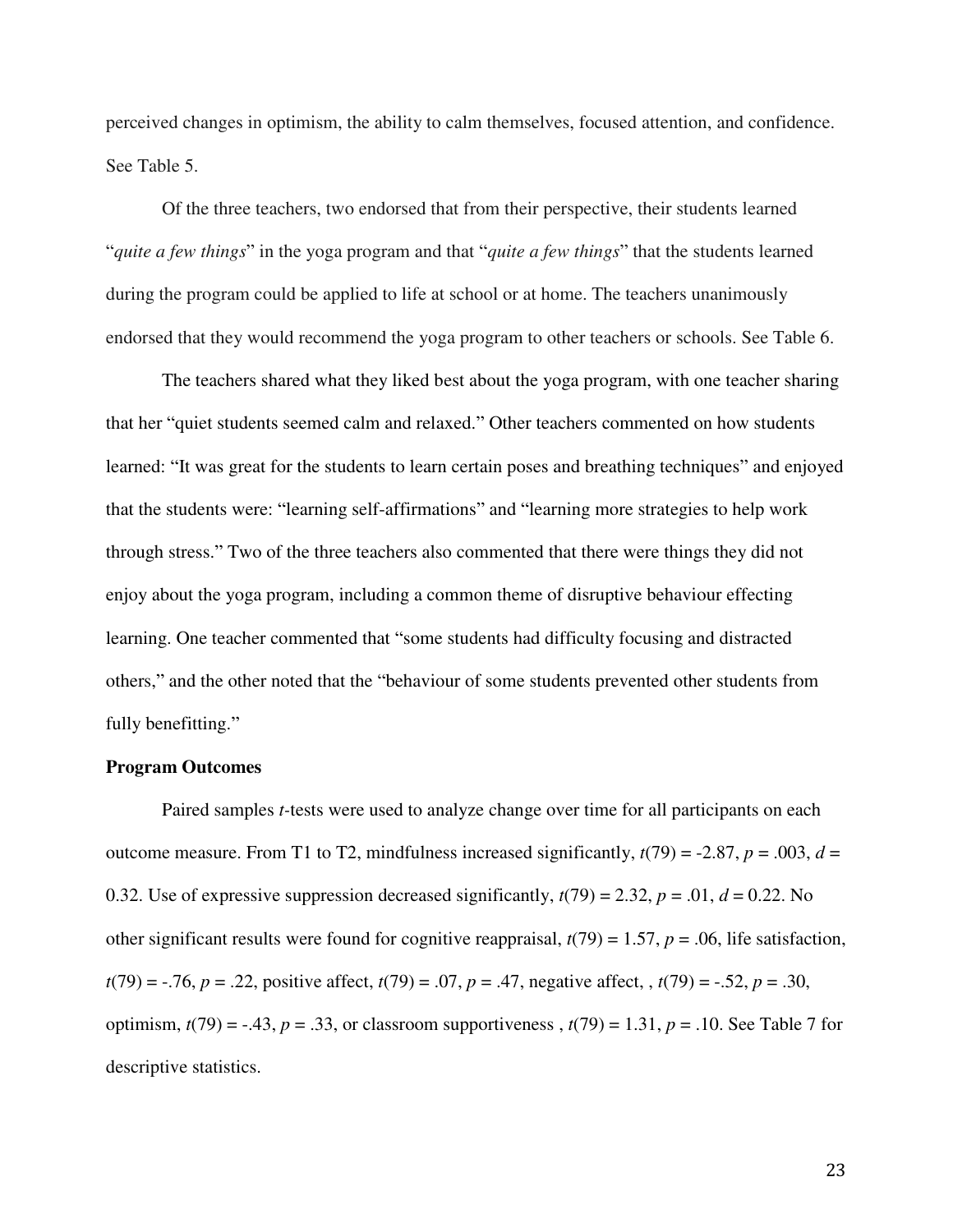#### **Discussion**

This was the first program evaluation study to examine mindfulness and specific emotion regulation strategies in Grades 5 to 7 following a school yoga program while also assessing program implementation from multiple perspectives. Regarding program implementation, factors that affected the implementation and acceptability of the yoga program were gleaned. Overall, considering attendance as well as feedback from teachers and students, the yoga program was generally viewed as a useful and feasible intervention as well as a positive experience for students. Additionally, the hypotheses that mindfulness, emotion regulation, well-being, optimism, and classroom supportiveness would increase following the yoga program were partially supported. Specifically, although no firm conclusions can be made without the use of a control group, significant results were found for increases in mindfulness skills and decreases in expressive suppression (a component of emotion regulation) for students who participated in the program. This research provides implications and suggestions for the refinement and exploration of future program development, implementation and assessment.

#### **Program Implementation and Acceptability**

Student and teacher feedback indicated that the yoga program was generally perceived as a useful and favorable intervention. Both students and teachers were willing to recommend the program to others and stated that the program provided knowledge that students were able to apply to various domains in their lives. Student feedback indicated that the most memorable and enjoyable aspects of the program were breathing, the calming effect the program had on them and learning yoga poses. This feedback is consistent with qualitative studies conducted with similar age groups, and thus may be useful in informing the development and assessment of future programs (Dariotis et al., 2016; Dariotis et al., 2017). Students were able to link breathing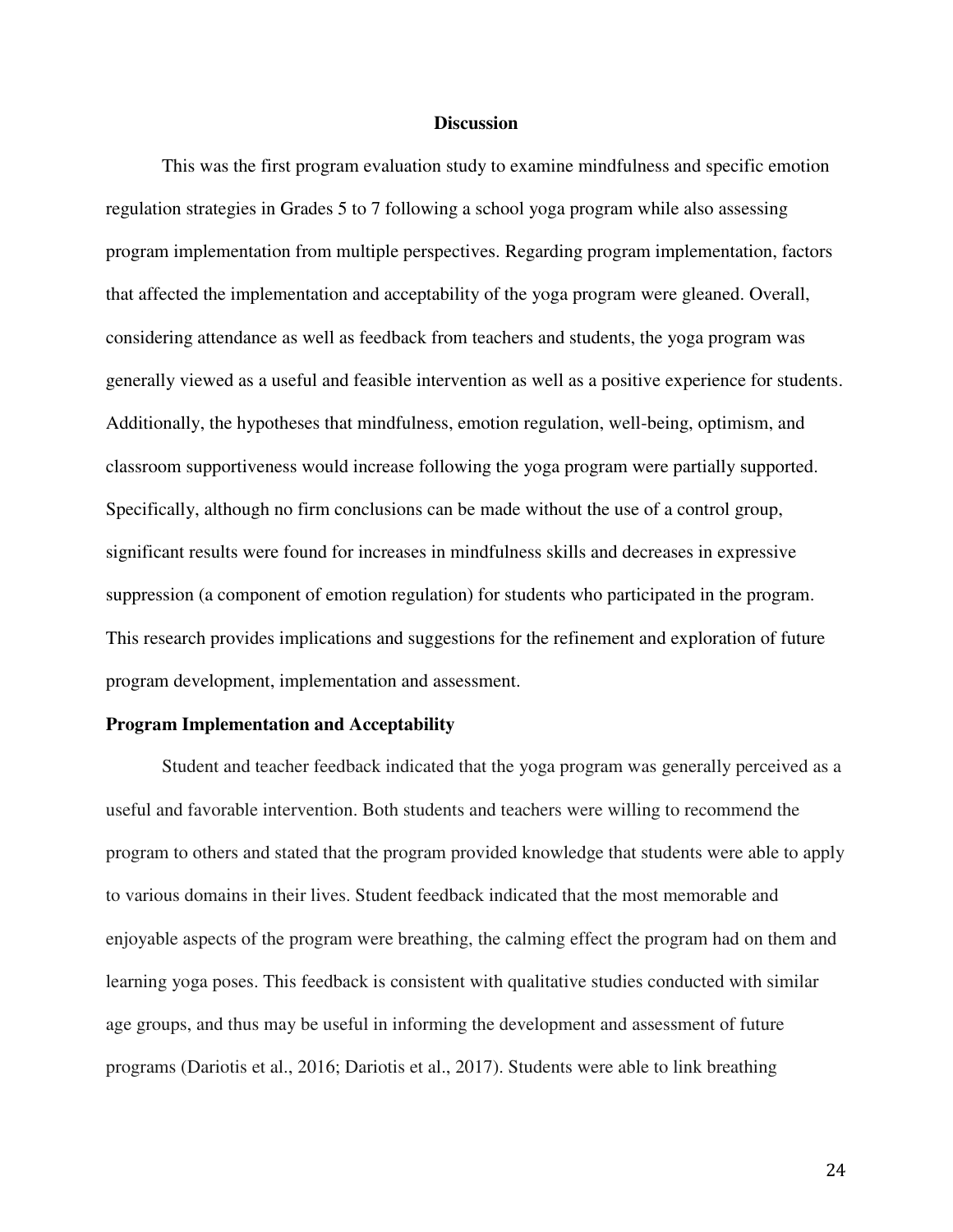techniques to the ability to calm themselves outside of the yoga program, and several students relayed this information to others, specifically noting that yoga and breathing would be helpful for those experiencing emotional difficulties or stress.

Scholars have suggested including multiple viewpoints when studying the implementation of yoga programs (Durlak & DuPre, 2008; Feagans Gould et al, 2014); results from this study further supports the importance of this. Student and teacher feedback on the program's impact on the students varied, with teachers contributing the most impactful outcomes to the use of positive affirmations and tools for responding to overwhelming emotions. The difference in perspectives on the program's impact may be a result of teachers being limited to observable behaviours versus internal changes. Additionally, this may be a reflection of how children may conceptualize or link constructs differently than adults due to their less advanced cognitive and perspective-taking abilities at their age (Luna, Garver, Urban, Lazar, & Sweeney, 2004; Steinberg, 2005). For instance, while students did not strongly endorse learning tools to respond to emotions via the closed-ended questions, students did rate breathing specifically as a highly impactful component of the program in the closed-ended questions, and many students noted breathing as useful for addressing emotional distress within the open-ended questions.

Program feedback also included recommendations for improvements to the program and its implementation that current researchers and educators might consider as well. Several students commented on the opportunity to create their own yoga poses or sequences; the majority of these students reported this to be a favorable experience, while others did not enjoy it. Students occasionally experienced the yoga as painful, either overall or in reference to certain poses, which, as other studies suggest, highlights the need for the ongoing investigation and feedback regarding age-appropriate yoga classes (i.e., yoga poses, games, length of classes; Greenberg & Harris,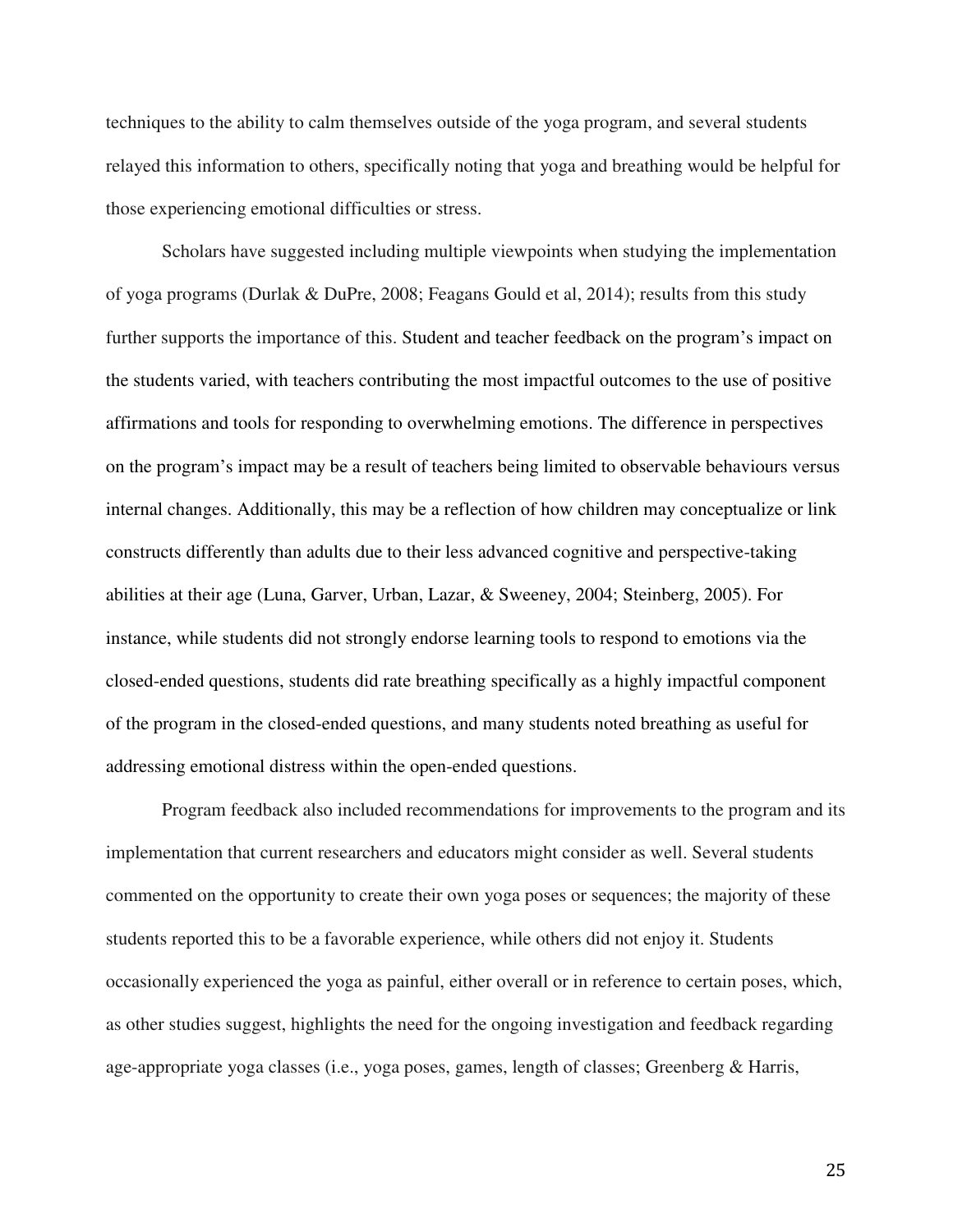2012; Kaley-Isley et al., 2010). In addition, distractions from disruptive students were noted as an issue by the implementer, teachers and students, with the implementer noting improvements following communication with the classroom teacher and strategically placing students in the room. Results from this study suggests that educators and researchers may find it necessary to provide additional time to serve as a buffer for unplanned interruptions and challenges, as well as for implementers to carefully document the implementation of the intervention. As prior research suggests (Durlak & DuPre, 2008; Mendelson et al., 2010), and the implementer noted, support from teachers and administration are a crucial component to program implementation, including student engagement and behavioural issues. Finally, implementing the yoga program at a high dose was partially supported by high attendance rate; however, insufficient data was provided via the implementation diary to effectively assess fidelity to the program curriculum. Feedback suggested an overall favorable experience of program components unique to yoga (i.e., yoga poses, *savasana*), thus supporting differentiation from other programs, an important aspect of implementation (Durlak & DuPre, 2008).

### **Program Outcomes**

Although this study did not include a control group, and as such, firm conclusions cannot be made regarding the outcomes of the yoga program, this study provides an initial groundwork for further exploration. In line with research conducted with adults, this study provides preliminary support suggesting that yoga may have benefits for mindfulness skills and expressive suppression (a component of emotion regulation) in pre-adolescent children (Carmody & Baer, 2008; Harris, Jennings, Katz, Abenavoli, & Greenberg, 2016; Shelov et al., 2009). As increases in mindfulness skills have been proposed as a key consideration in differentiating yoga from alternate forms of physical activity (i.e., school physical education curriculums, fitness classes; Menezes et al., 2015;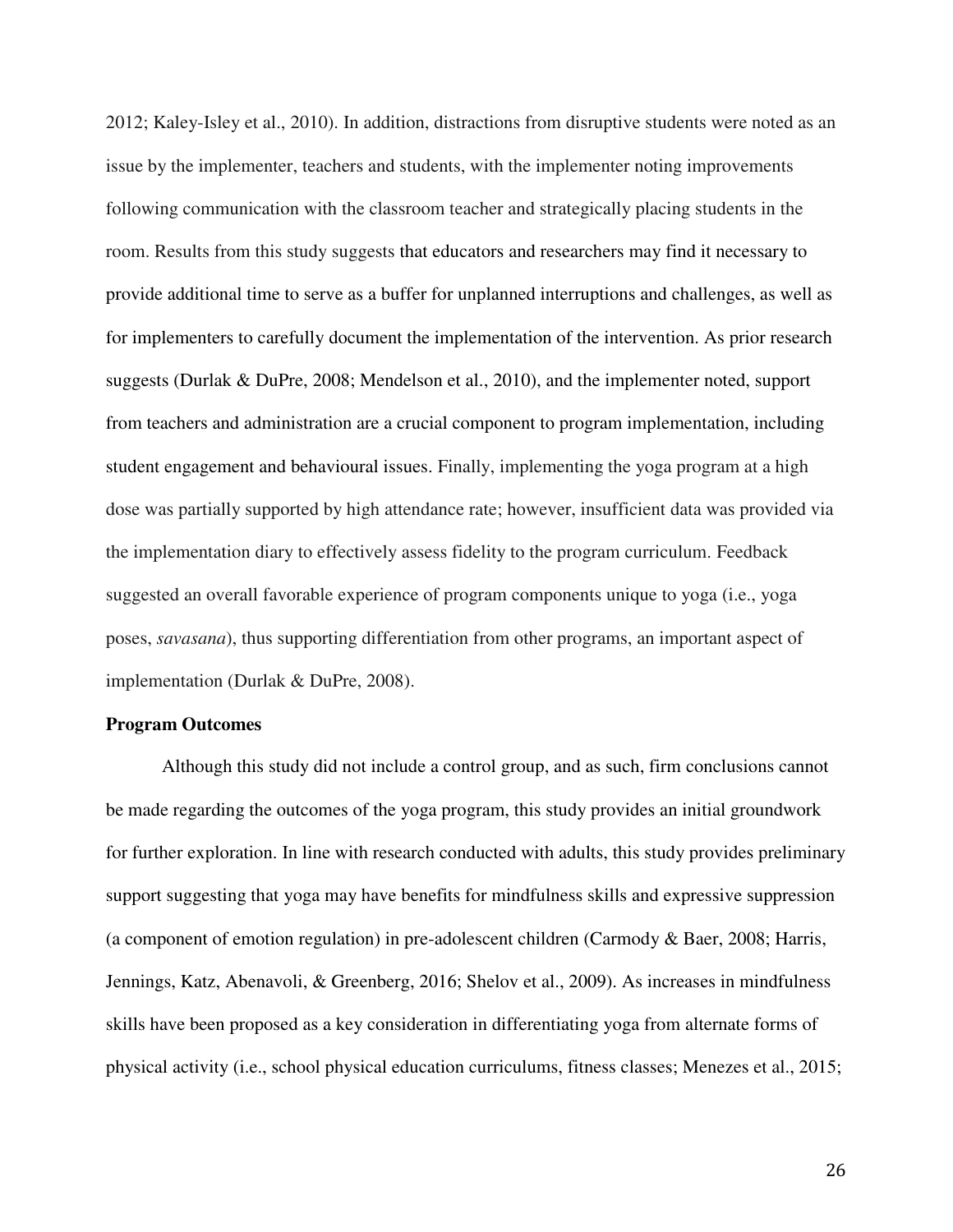Tihanyi, Böőr, Emanuelsen, & Köteles, 2016), this is an important step in examining the usefulness of yoga in schools, and how to differentiate the effects of yoga from existing programs and classes. Furthermore, mindfulness has been suggested as a mediating variable through which yoga may facilitate healthy emotional and social processes and well-being (Brown & Ryan, 2003; Ferreira-Vorkapic et al., 2015; Gard et al., 2012; Menezes et al., 2015).

The finding that children altered the way they respond to emotions following the yoga program provides a unique contribution to the literature. Participants in this study showed significantly lower levels of expressive suppression following their involvement in yoga. This finding is consistent with research purporting lowered expressive suppression in children as a result of mindfulness training (Fung, Guo, Jin, Bear, & Lau, 2016). Emotional awareness, a construct related to mindfulness, has also been associated with lowered use of expressive suppression in youth (Eastabrook, Flynn, & Hollenstein, 2016; Hill & Updergraff, 2012). Notably, scholars in the field argue that mindfulness is inherently in opposition to expressive suppression, given mindfulness' central tenets of awareness and acceptance of thoughts and feelings, and the link between mindfulness training on awareness and acceptance of emotional responding (Broderick & Metz, 2013; Chambers & Gullone, 2009; Gullone et al., 2010). As research shows that the use of maladaptive strategies, such as expressive suppression, can be detrimental over time, the potential impact of yoga to positively influence responses to emotionally distressing situations is promising (Aldao, Nolen-Hoeksema, & Schweizer, 2010; Gullone et al., 2010).

However, not all hypotheses related to program outcomes were supported (i.e., increases in cognitive reappraisal, well-being, optimism, and classroom supportiveness). In addition to the possibility of a true lack of outcomes, the lack of significant findings may have alternate explanations. Prior research employing longitudinal methods in elementary school settings found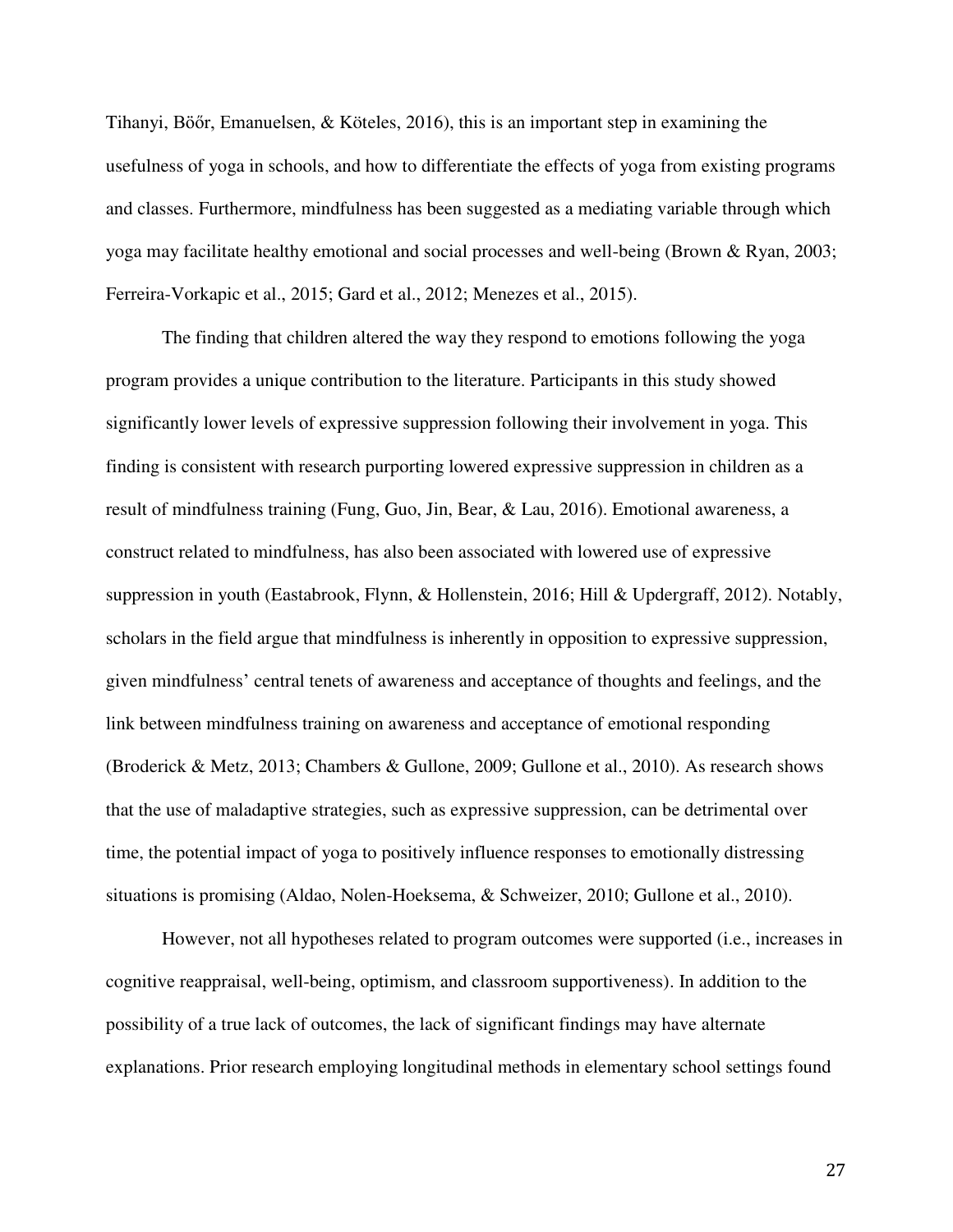significant outcomes at follow-up that were not present immediately following completion of a yoga program, suggesting that outcomes may be cumulative over time (Bergen-Cico, Razza, & Timmins, 2015). Additionally, the data collected from the implementation diary suggests that that not all of the lessons met the intended 45 minutes of dosage, which may have impacted the strength of the intervention (Durlak & DuPre, 2008). Finally, the post-intervention survey took place during the final two weeks of the school year; as this is a time of transition and often excitement, it is possible that the intervention outcomes were less pronounced than they would have been during a different time of the school year. Overall, the existing body of literature on children's yoga has shown mixed outcomes and sometimes inconclusive reviews, leading scholars to suggest assessing implementation while continuing to work towards substantiating positive outcomes of yoga (Davidson et al., 2012; Feagans Gould, 2014; Ferreira-Vorkapic et al., 2015).

## **Limitations**

Several limitations of this study were noted. The participants were recruited from four classrooms at the same school, and thus the results are not readily generalizable to the general population. This study did not implement a control group and therefore, confounding variables such as time and other school activities may have affected outcomes. Further, although students who participated in the yoga experienced benefits to mindfulness and emotion regulation, these benefits cannot be directly linked to the yoga program. As such, a randomized control trial will be needed to verify these preliminary results. However, student feedback did allow participants to articulate which learning outcomes and benefits they perceived were from the yoga program (i.e., learning to calm down, using breathing techniques, kindness). In addition, another limitation was that the implementation diary was not completed, which inhibited a more thorough exploration of implementation. Future studies assessing implementation in a similar way would benefit from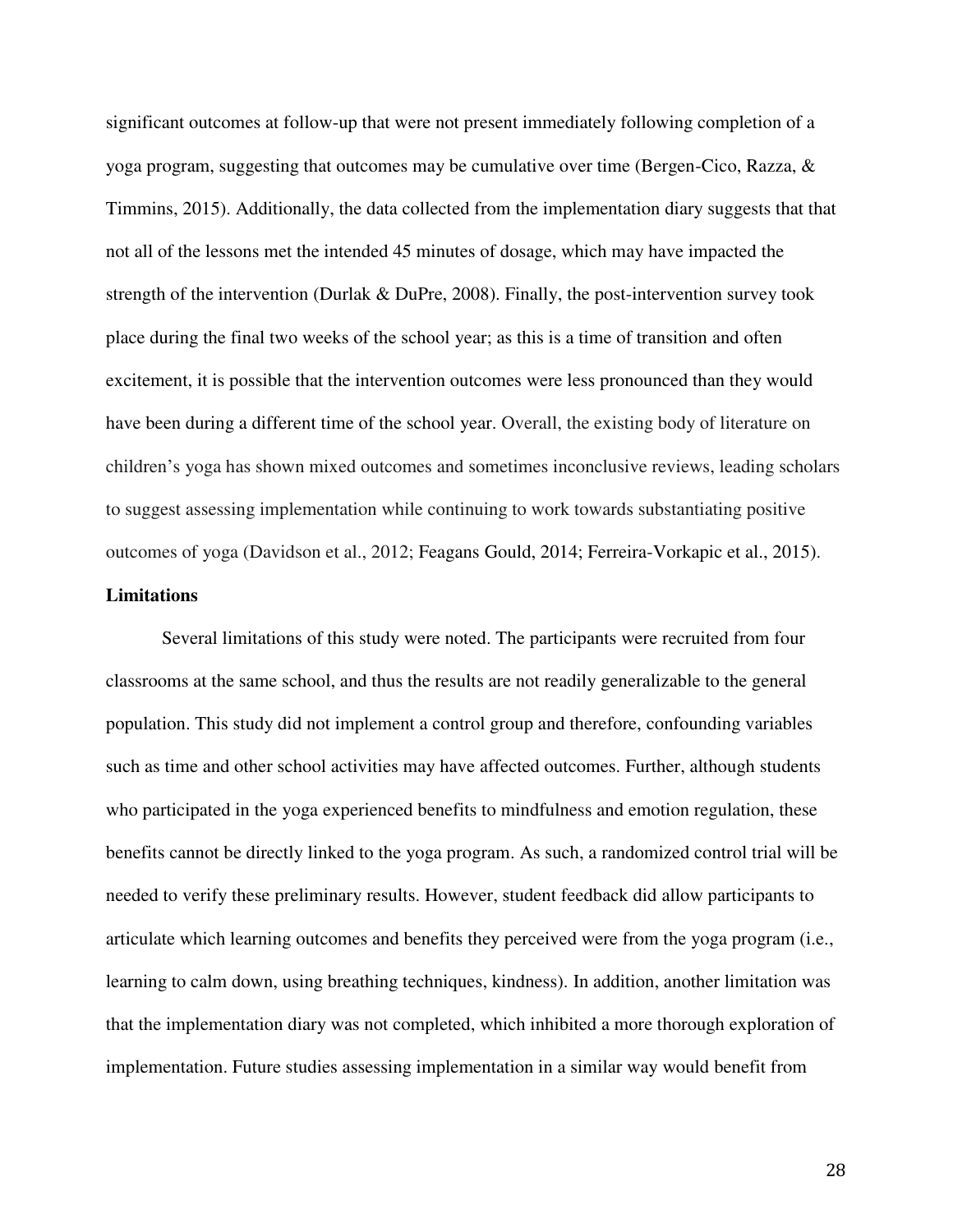ensuring adequate time and protocols conducive to recording data immediately following the lessons, or, ideally, include implementation ratings from third party perspectives to minimize bias. Overall, the knowledge gleaned from study adds to the literature, particularly by breaking ground as the first known study to explicitly assess for change in mindfulness skills and specific emotion regulation strategies in this particular age group. However, further studies with diverse populations and more rigorous methods are needed to corroborate and expand upon the findings.

#### **Future Directions**

This research has raised pertinent questions and suggestions for future studies investigating elementary school yoga programs. Longitudinal studies are an important addition to the literature to more fully ascertain the emergence and trajectory of outcomes stemming from yoga. A more comprehensive understanding of the timeframe during which benefits appear and the degree to which they are sustained following program completion is key in evaluating the usefulness of yoga programs. Along with continued investigation into the age-specific effect of yoga on outcome variables over time, inquiry into process-related variables is necessary to generate a more thorough understanding of how positive outcomes are facilitated. Mindfulness has been suggested as a mediating variable through which yoga may yield beneficial results such as facilitating healthy emotional processes and well-being (Butzer et al., 2016; Gard et al., 2012; Menezes et al., 2015). Based on this, scholars are beginning to explore mindfulness as a mechanism implicated in increasing individuals' ability to regulate emotion through children's yoga programs (Daly et al., 2015). Once a firm link between children's yoga and mindfulness skills has been established, an increase in efforts to explore mindfulness as a mediating variable is warranted in elementary school populations as well.

Concerns and considerations for future research and practical applications regarding

29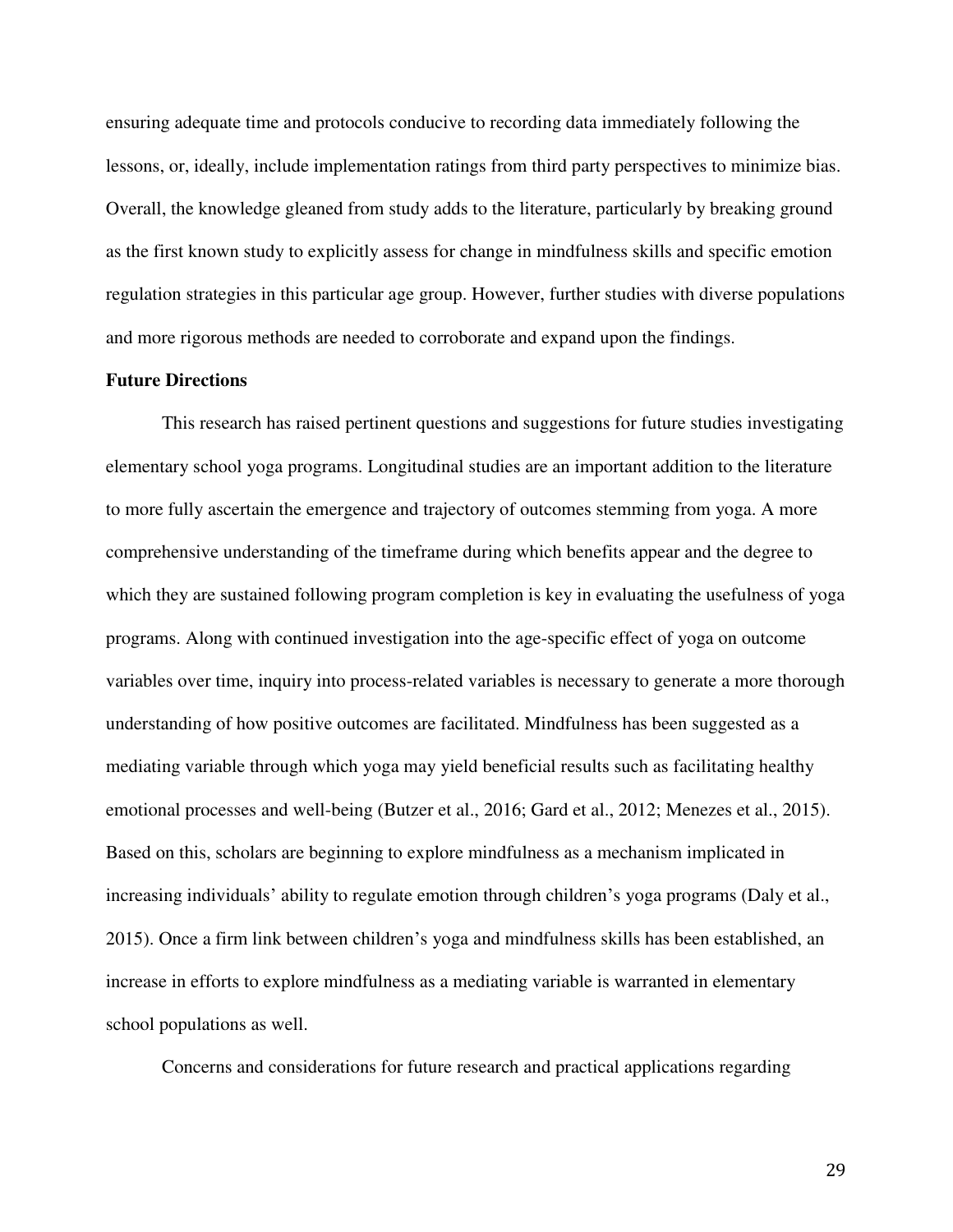program implementation are brought forward from this study as well. Several students mentioned teaching others the yoga curriculum or using techniques at school or home. As this indicates that it is feasible for students to bring yoga off of the mat and into their lives, in future studies, optional components of homework or sharing with others could be assessed as potentially relevant to program outcomes. Studies examining program variables such as timing, location, age, appropriateness of the activities and instructor qualities would also be helpful in explicitly determining variables contributing to positive student and teacher responsiveness. In both research and intervention application, implementers and educators should allow extra time following and prior to lessons, as well as implementation assessment and feedback from multiple sources. Finally, support from administrators and teachers is key.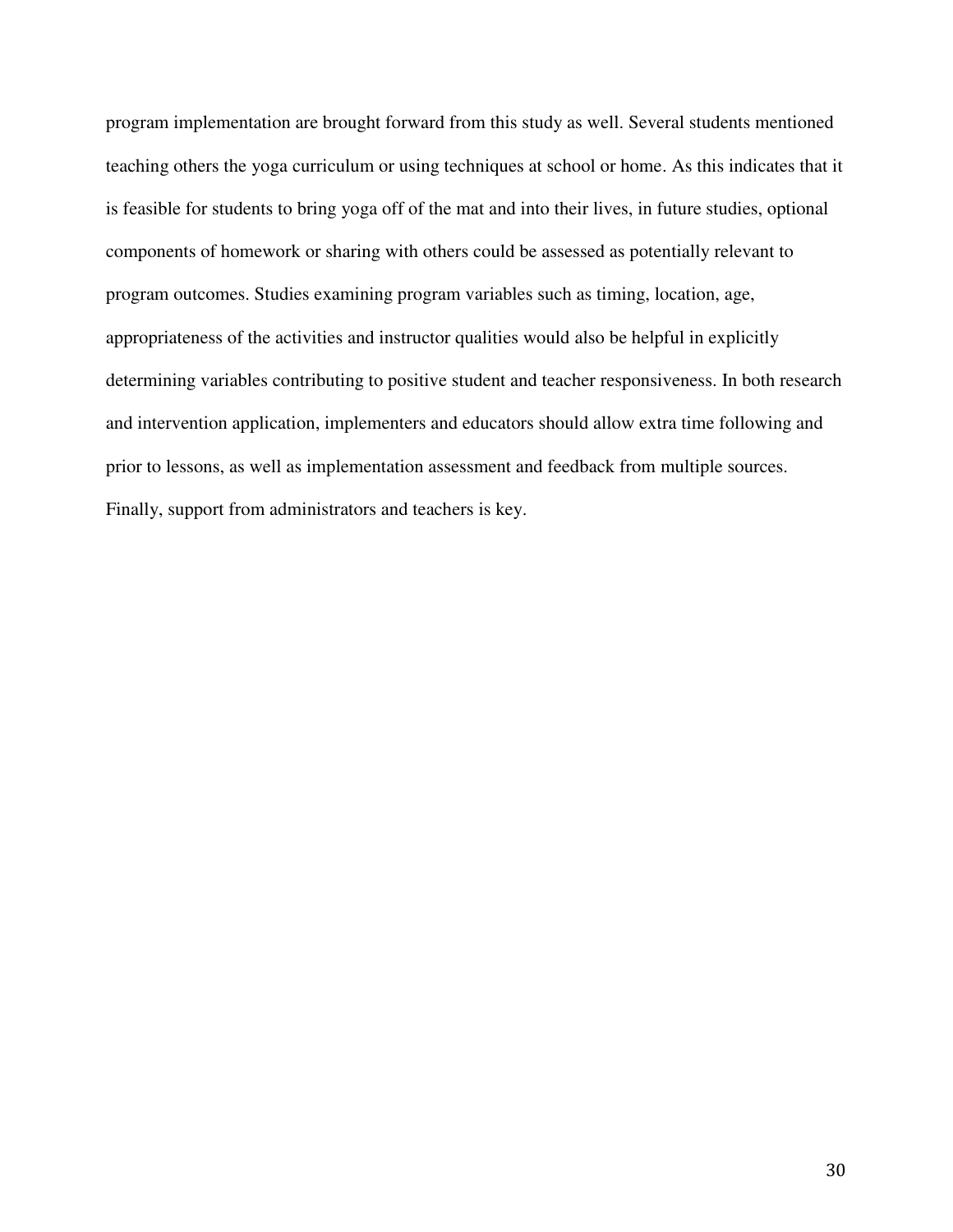#### **Conclusion**

This research contributes to the literature purporting yoga as a unique and useful intervention that may be a feasible addition to educational programming. Building on past literature, this study generally suggests that both teachers and students perceived benefits to school yoga. Preliminary findings suggested that students experienced increases in the ability to be mindful and regulate their emotions more adaptively through decreased expressive suppression following the yoga program. This provides a starting point for future studies to substantiate. This study also clarified challenges faced in implementing and researching school yoga programs, including disruptive or distracted students and providing sufficient time or methods to implement and track implementation of the program. Collectively, this study contributes to the growing body of literature investigating yoga as a valuable school-based program and informs future researchers and educators on factors affecting implementation of yoga programs. In conclusion, this research brings us one step closer to developing and successfully implementing programs that facilitate the skills necessary to transition from childhood into adolescence in a way that supports positive and adaptive functioning.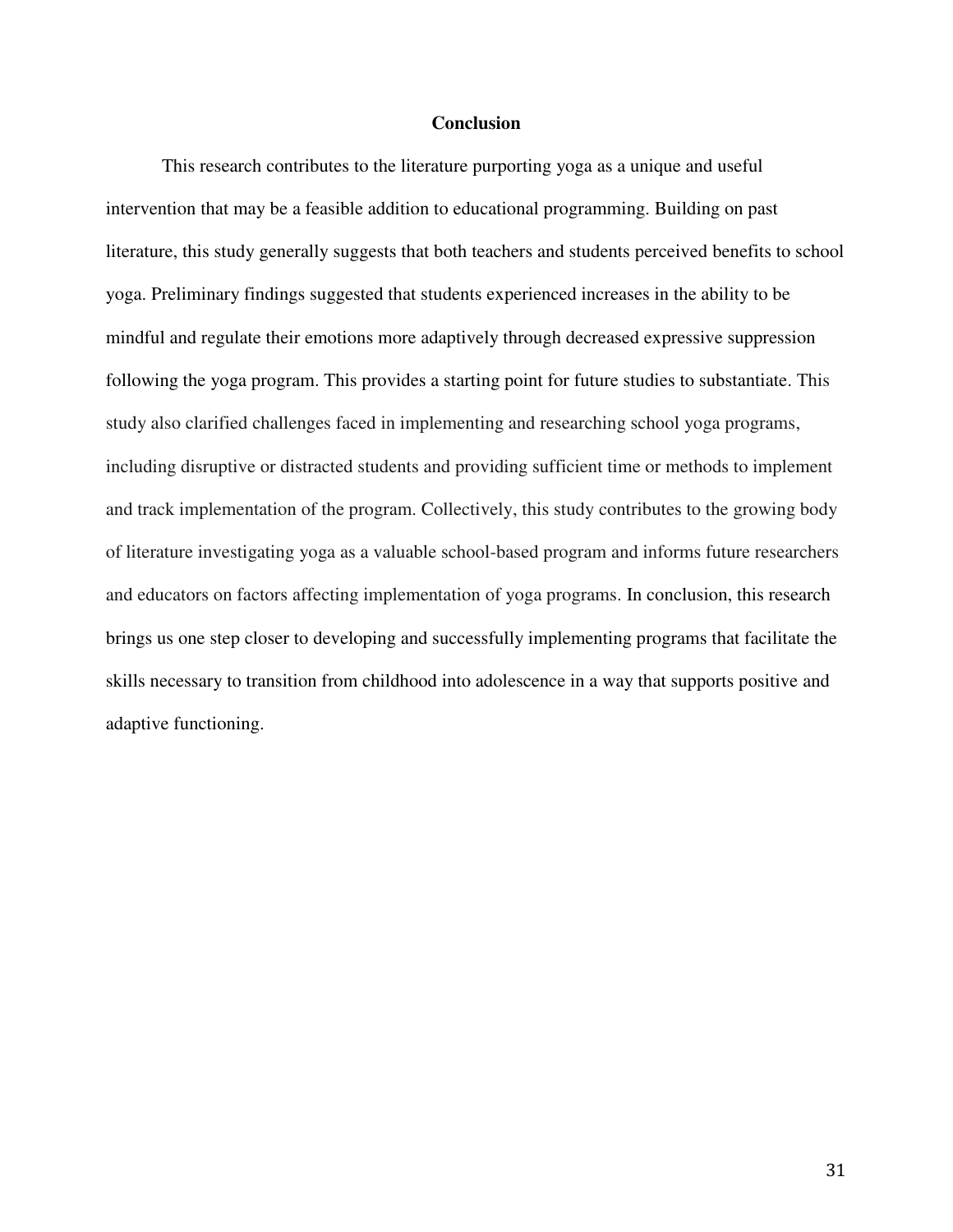## **Table 1**

*Correlations between Mindfulness, Emotion Regulation, Optimism, and Classroom Supportiveness* 

| Variables                          |                      |                       | 3                   | 4          | C                    | 6.                    |                       | 8         | 9             | 10            | 11   | 12                | 13       | 14                    | 15                | -16 |
|------------------------------------|----------------------|-----------------------|---------------------|------------|----------------------|-----------------------|-----------------------|-----------|---------------|---------------|------|-------------------|----------|-----------------------|-------------------|-----|
| 1. T1 Mindfulness                  |                      |                       |                     |            |                      |                       |                       |           |               |               |      |                   |          |                       |                   |     |
| 2. T1 Expressive Suppression       | $-.315***$           |                       |                     |            |                      |                       |                       |           |               |               |      |                   |          |                       |                   |     |
| 3. T1 Cognitive Reappraisal        | $-.160$              | .133                  |                     |            |                      |                       |                       |           |               |               |      |                   |          |                       |                   |     |
| 4. T1 Life Satisfaction            | .254°                | $-.222$ <sup>*</sup>  | .258                |            |                      |                       |                       |           |               |               |      |                   |          |                       |                   |     |
| 5. T1 Positive Affect              | .043                 | $-.027$               | $.370^{*}$          | .491       |                      |                       |                       |           |               |               |      |                   |          |                       |                   |     |
| 6. T1 Negative Affect              | $-.372**$            | .024                  | $-.229$             | $-.545$ ** | $-.528$ <sup>*</sup> |                       |                       |           |               |               |      |                   |          |                       |                   |     |
| 7. T1 Optimism                     | $.328^{**}$          | $-.255$               | $.303***$           | $.782***$  | $.601**$             | $-.646$               |                       |           |               |               |      |                   |          |                       |                   |     |
| 8T1 Classroom Supportiveness       | $-.084$              | $-.040$               | .195                | $.357***$  | $.307***$            | $-.312$ **            | $.303*$               |           |               |               |      |                   |          |                       |                   |     |
| 9. T <sub>2</sub> Mindfulness      | .498                 | $-.320$ <sup>**</sup> | $-.092$             | $.297***$  | .072                 | $-.304$ <sup>**</sup> | $.328***$             | .054      |               |               |      |                   |          |                       |                   |     |
| 10. T2 Expressive Suppression      | $-.216$              | $.657**$              | $-.116$             | $-.189$    | $-.183$              | $-.031$               | $-.211$               |           | $-.084-.276*$ |               |      |                   |          |                       |                   |     |
| 11. T2 Cognitive Reappraisal       | .033                 | $-.244$ <sup>*</sup>  | $.424$ <sup>*</sup> | $.334***$  | $.355$ <sup>*</sup>  | $-.268$ <sup>*</sup>  | $.409*$               | .156      | .123          | $-.237$       |      |                   |          |                       |                   |     |
| 12. T2 Life Satisfaction           | .244°                | $-.203$               | .150                | $.744***$  | $.419***$            | $-.403$               | $.618***$             | $.344***$ | .276°         | $-.302$       | .428 |                   |          |                       |                   |     |
| 13. T <sub>2</sub> Positive Affect | .186                 | $-.169$               | .179                | $.521$ **  | $.634***$            | $-.320$ <sup>**</sup> | $.551$ **             | $.298***$ | .290          | $-.387$       | .489 | $.716^{8}$        |          |                       |                   |     |
| 14. T2 Negative Affect             | $-.259$ <sup>*</sup> | .005                  | $-.159$             | $-.520$    | $-.220$ <sup>*</sup> | $.388**$              | $-.444$ <sup>**</sup> | $-.218$   | $-.437$       | .043          |      | $-.290-.554$ **   | $-.444$  |                       |                   |     |
| 15. T <sub>2</sub> Optimism        | $.339^{*}$           | $-.255$               | .176                | $.675^*$   | .439*                | $-.431$               | .752`                 | .231      | $.389^{**}$   | $-.340^\circ$ | .495 | $.759^{^{\circ}}$ | .711     | $-.471$               |                   |     |
| 16.T2 Classroom Supportiveness     | $-.009$              | .052                  | .134                | $.332**$   | $.292**$             | $-.311$ **            | .281                  | $.821**$  | .079          | $-.097$       | .245 | .368              | $.370**$ | $-.266$ <sup>**</sup> | .339 <sup>°</sup> |     |

 $*_{p}$  < .05,  $*_{p}$  < .01.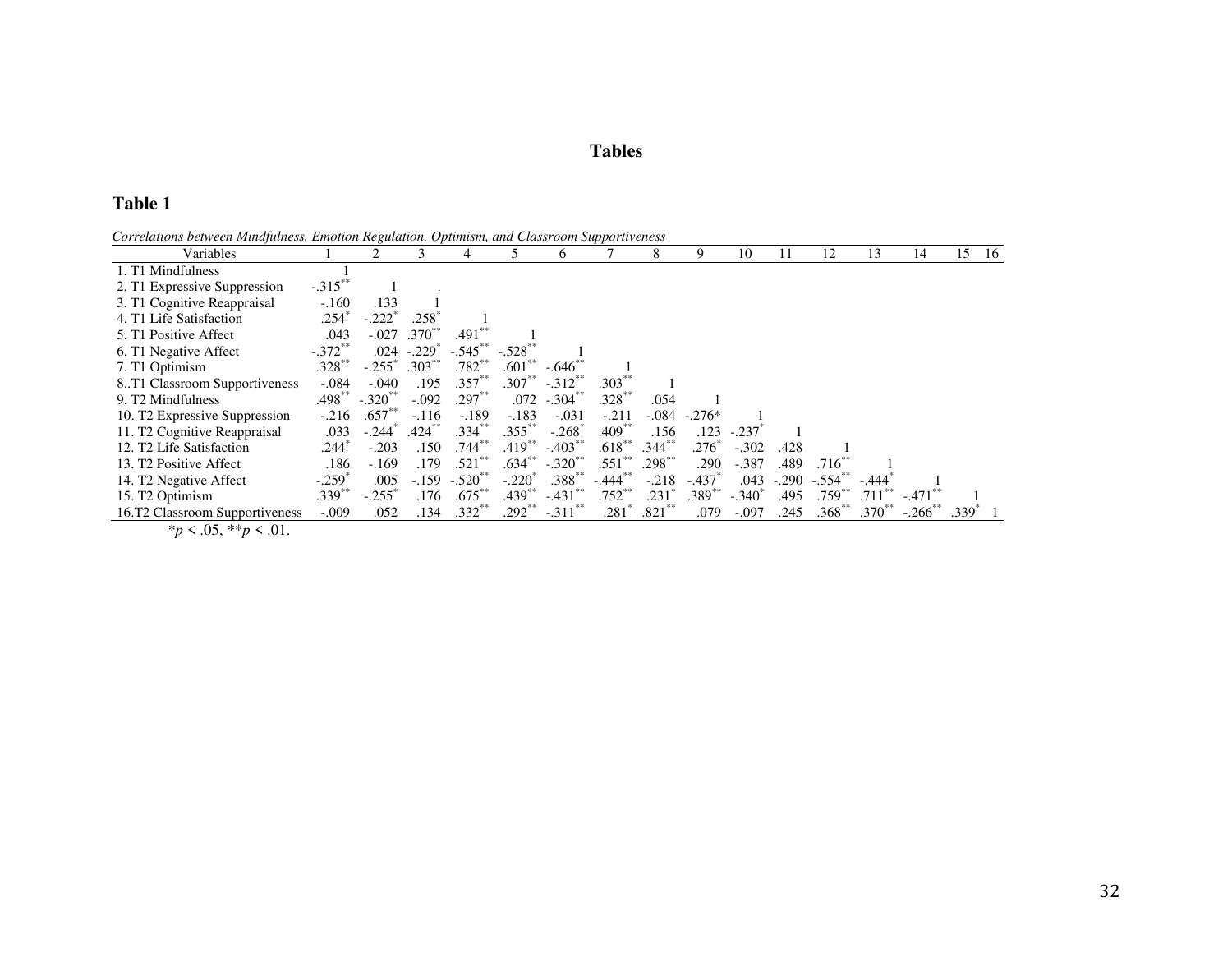| Week   | Time Spent Implementing Lesson (minutes) |           |           |  |  |  |
|--------|------------------------------------------|-----------|-----------|--|--|--|
|        | $20 - 30$                                | $30 - 40$ | $40 - 50$ |  |  |  |
| Week 1 | 1(25.00)                                 | 3(75.00)  | 0(0.00)   |  |  |  |
| Week 2 | 1(25.00)                                 | 3(75.00)  | 0(0.00)   |  |  |  |
| Week 3 | 1(25.00)                                 | 1(25.00)  | 2(50.00)  |  |  |  |
| Total  | 3(25.00)                                 | 7(58.33)  | 2(16.67)  |  |  |  |

*Implementation Diary, Reported in Frequency of Classrooms (Percentages) N=4*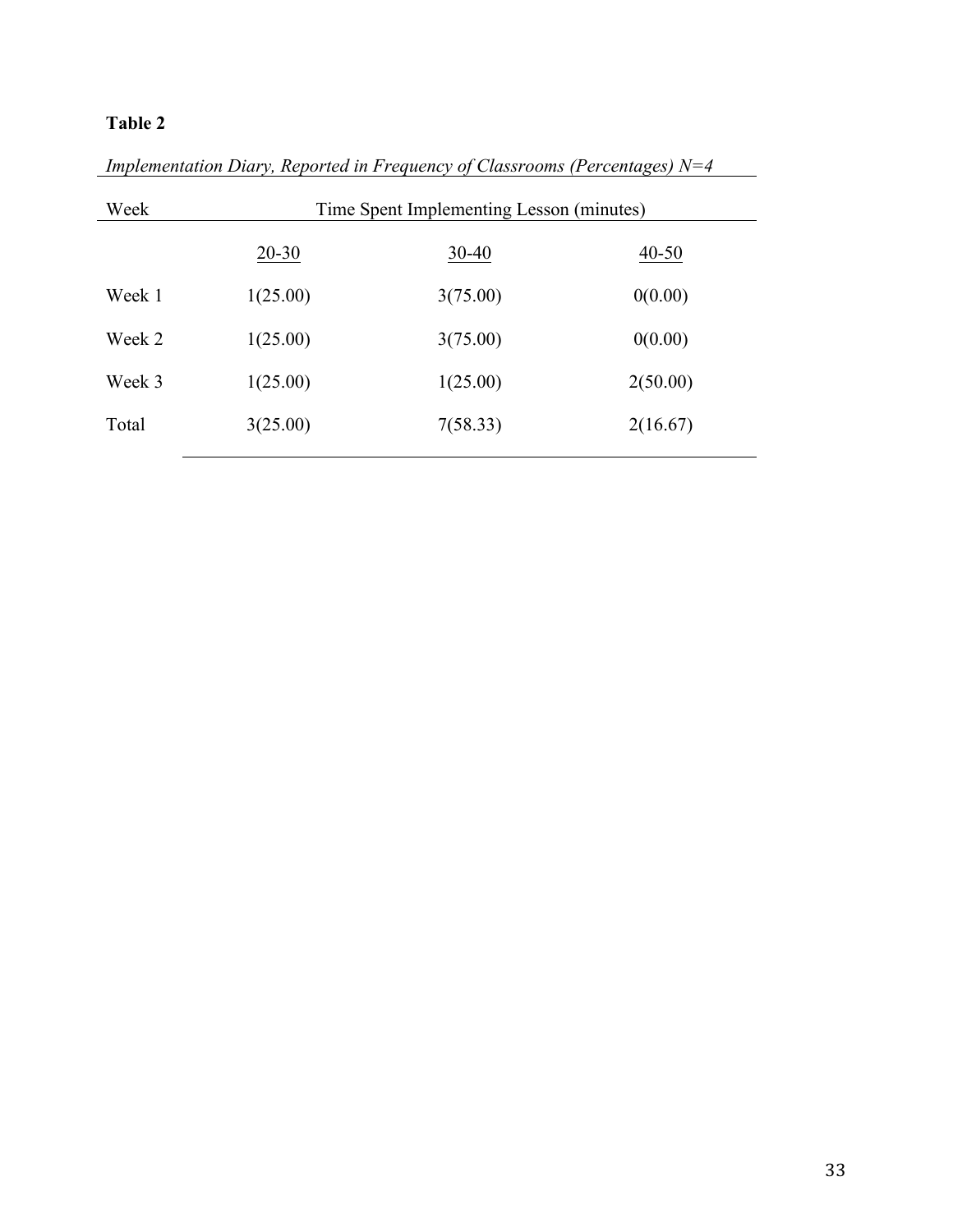| Participanis - гевараск (Accepiability) керогіва ін Frequencies (Percentages) і $v = \delta v$                                     |            |           |                          |                          |            |
|------------------------------------------------------------------------------------------------------------------------------------|------------|-----------|--------------------------|--------------------------|------------|
|                                                                                                                                    | I Did Not  | I Did Not | It Was Ok                | I Liked It               | I Liked It |
|                                                                                                                                    | Like It At | Like Most |                          |                          | A Lot      |
| SSQ Items                                                                                                                          | All        | Of It     |                          |                          |            |
| 1. How much did you<br>like the yoga program?                                                                                      | 3(3.75)    | 9(11.25)  | 28(35.00)                | 25(31.25)                | 15(18.75)  |
|                                                                                                                                    | Nothing    | A Little  | More<br>Than A<br>Little | Quite A<br>Few<br>Things | A Lot      |
| 2. How much did you<br>learn during the yoga<br>program?                                                                           | 7(8.75)    | 27(33.75) | 13(16.25)                | 28(35.00)                | 5(6.25)    |
| 3. How many of the<br>things that you learned<br>about in the yoga<br>program can you use in<br>your life at school or at<br>home? | 10(12.50)  | 23(28.75) | 21(26.25)                | 20(25.00)                | 6(7.50)    |
|                                                                                                                                    | Yes        |           | N <sub>o</sub>           |                          | Maybe      |
| 4. Have you taught<br>anyone else any of the<br>things that you learned<br>in the yoga program?                                    | 17(21.25)  |           | 63(78.75)                | 0(0.00)                  |            |
| 5. Was there anything<br>about the yoga program<br>you did not like?                                                               | 38(47.50)  |           | 42(52.50)                | 0(0.00)                  |            |
| 6. Would you<br>recommend the yoga<br>program to a friend?                                                                         | 53(66.25)  |           | 15(18.75)                | 12(15.00)                |            |

*Participants' Feedback (Acceptability) Reported in Frequencies (Percentages) N = 80*

*Note.* SSQ= Student Satisfaction Questionnaire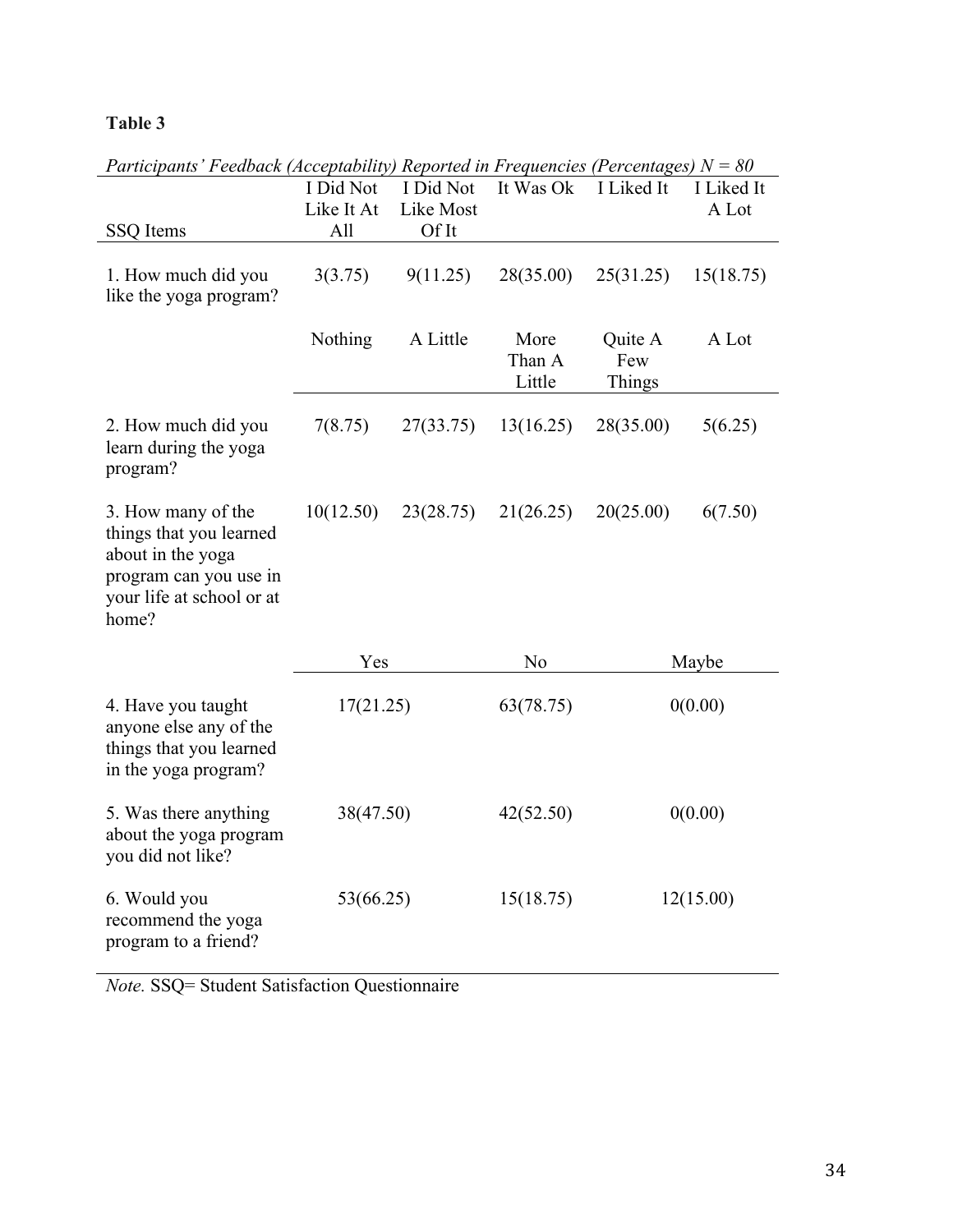| Participants' Feedback (Outcomes) Reported in Frequencies (Percentages) N                                          |                             |                         |                                        | $\delta U$   |
|--------------------------------------------------------------------------------------------------------------------|-----------------------------|-------------------------|----------------------------------------|--------------|
| SSQ Items                                                                                                          | Not At All A Little<br>True | <b>Bit True</b>         | Mostly<br>True                         | Very<br>True |
| 1. The yoga program has helped me to<br>improve my balance.                                                        | 13(16.25)                   | 30(37.50)               | 31(38.75)                              | 6(7.50)      |
| 2. The yoga program helped me<br>become more flexible.                                                             | 27(33.75)                   | 29(36.25)               | 15(18.75)                              | 9(11.25)     |
| 3. The yoga program helped me learn<br>how to know what emotions I am<br>feeling.                                  | 18(22.50)                   |                         | 35(43.75) 16(20.00) 11(13.75)          |              |
| 4. The yoga program helped me learn<br>tools that can help when I feel negative<br>or overwhelming emotions.       | 16(20.00)                   | 28(35.00)               | 24(30.00)                              | 12(15.00)    |
| 5. The yoga program helped me learn<br>how to be optimistic, and think more<br>positively.                         |                             | $14(17.50)$ $27(33.75)$ | 21(26.25)                              | 18(22.50)    |
| 6. The yoga program helped me learn<br>more about how I can help myself be<br>happy.                               | 14(17.50)                   | 27(33.75)               | 29(36.25)                              | 10(12.50)    |
| 7. The yoga program helped me learn<br>about how positive affirmations<br>(statements) can help me in daily life.  | 15(18.75)                   | 23(28.75)               | 28(35.00)                              | 14(17.50)    |
| 8. The yoga program helped me learn<br>about how breathing can help me in my<br>daily life.                        |                             | $12(15.00)$ $12(15.00)$ | 25(31.25)                              | 31(38.75)    |
| 9. Since the yoga program, I try to treat<br>others with kindness more often.                                      |                             |                         | 9(11.25) 22(27.50) 32(40.00) 17(21.25) |              |
| 10. The yoga program helped me learn 14(17.50) 23(28.75) 25(31.25) 18(22.50)<br>how to calm down.                  |                             |                         |                                        |              |
| 11. The yoga program helped me learn $15(18.75)$ $34(42.50)$ $21(26.25)$ $10(12.50)$<br>how to focus my attention. |                             |                         |                                        |              |

*Participants' Feedback (Outcomes) Reported in Frequencies (Percentages) N = 80*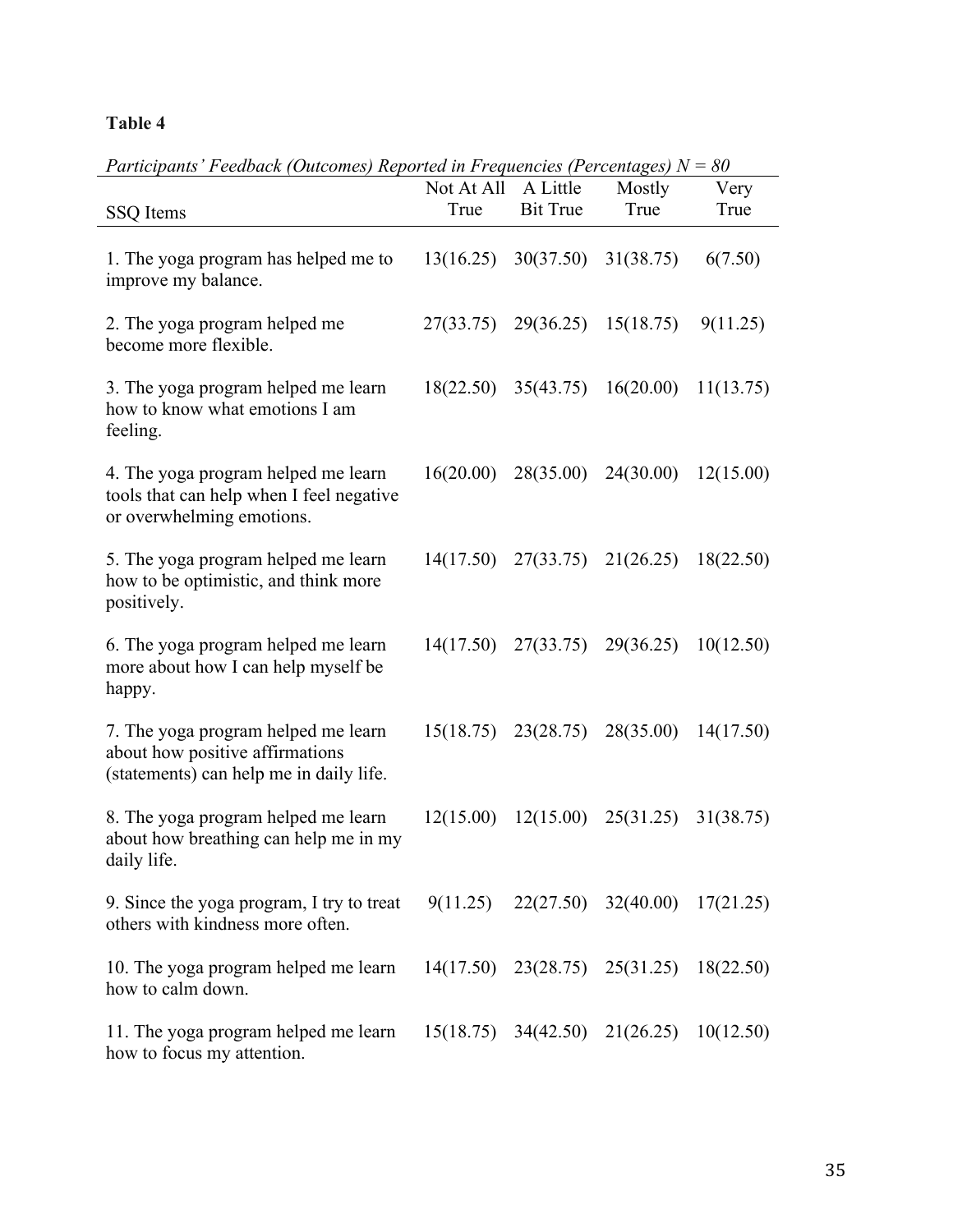12. The yoga program helped me feel more confident in myself. 18(22.50) 25(31.25) 23(28.75) 14(17.50)

*Note.* SSQ = Student Satisfaction Questionnaire.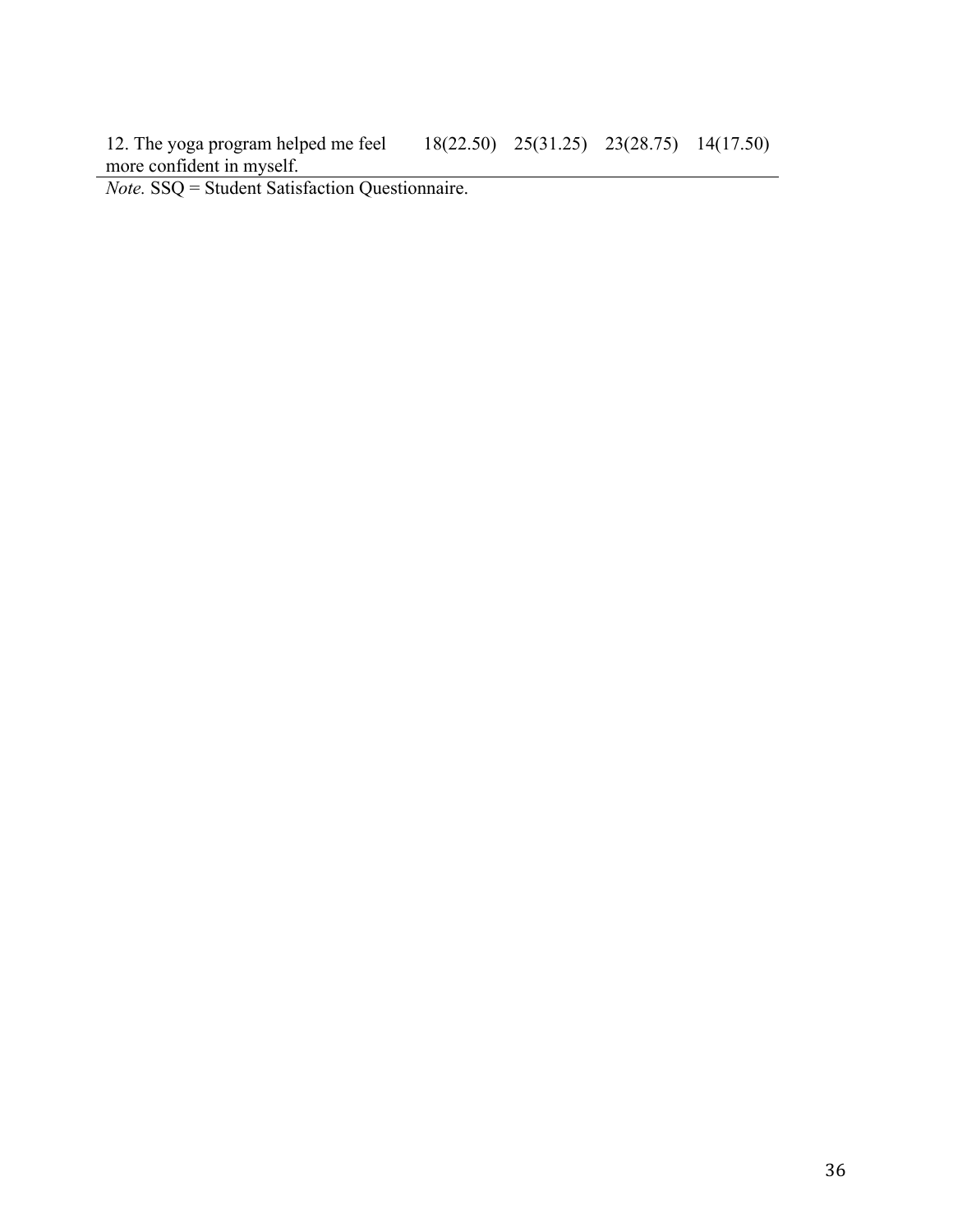| Teacher S Peeaback (Outcomes) Reported in Prequencies (Fercentages) IV –                                                                               | Strongly | Slightly | Neither      | Agree    | Strongly |
|--------------------------------------------------------------------------------------------------------------------------------------------------------|----------|----------|--------------|----------|----------|
|                                                                                                                                                        | Disagree | Disagree | Agree<br>nor |          | Agree    |
| TSQ Items                                                                                                                                              |          |          | Disagree     |          |          |
| 1. Since participating in the<br>yoga program, my students<br>have increased in their ability<br>to know what emotions they<br>are feeling.            | 0(0.00)  | 0(0.00)  | 3(100.00)    | 0(0.00)  | 0(0.00)  |
| 2. Since participating in the<br>yoga program, my students<br>have more tools that can help<br>when they feel negative or<br>overwhelming emotions.    | 0(0.00)  | 0(0.00)  | 1(33.33)     | 2(66.67) | 0(0.00)  |
| 3. Since participating in the<br>yoga program, my students<br>have appeared more<br>optimistic, and think more<br>positively.                          | 0(0.00)  | 0(0.00)  | 2(66.67)     | 1(33.33) | 0(0.00)  |
| 4. Since participating in the<br>yoga program, my students<br>appear to know more about<br>how they can help themselves<br>be happy.                   | 0(0.00)  | 0(0.00)  | 3(100.00)    | 0(0.00)  | 0(0.00)  |
| 5. Since participating in the<br>yoga program, my students<br>have learned how positive<br>affirmations (statements) can<br>help in their daily lives. | 0(0.00)  | 0(0.00)  | 1(33.33)     | 2(66.67) | 0(0.00)  |
| 6. Since participating in the<br>yoga program, my students<br>have learned how breathing<br>can help in their daily lives.                             | 0(0.00)  | 0(0.00)  | 1(33.33)     | 1(33.33) | 1(33.33) |
| 7. Since participating in the<br>yoga program, my students<br>appear to treat others with                                                              | 0(0.00)  | 0(0.00)  | 3(100.00)    | 0(0.00)  | 0(0.00)  |

*Teacher's Feedback (Outcomes) Reported in Frequencies (Percentages)*  $N = 3$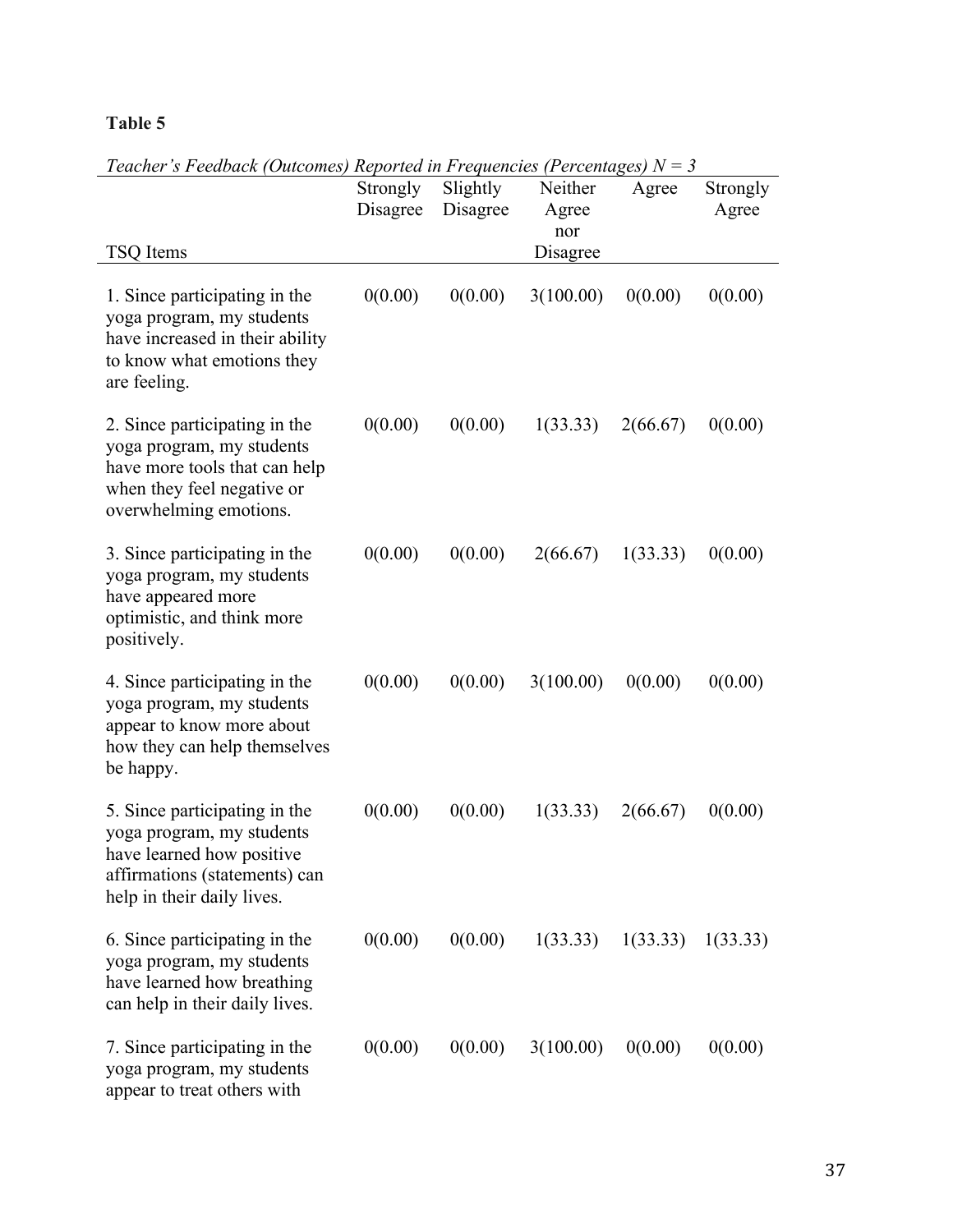kindness more often.

| 8. Since participating in the<br>yoga program, my students<br>have learned how to calm<br>down.              | 0(0.00) | 0(0.00) | 2(66.67) | 1(33.33) | 0(0.00) |
|--------------------------------------------------------------------------------------------------------------|---------|---------|----------|----------|---------|
| 9. Since participating in the<br>yoga program, my students<br>have learned how to focus<br>their attention.  | 0(0.00) | 0(0.00) | 2(66.67) | 1(33.33) | 0(0.00) |
| 10. Since participating in the<br>yoga program, my students<br>appear to be more confident in<br>themselves. | 0(0.00) | 0(0.00) | 2(66.67) | 1(33.33) | 0(0.00) |

*Note.* TSQ = Teacher Satisfaction Questionnaire.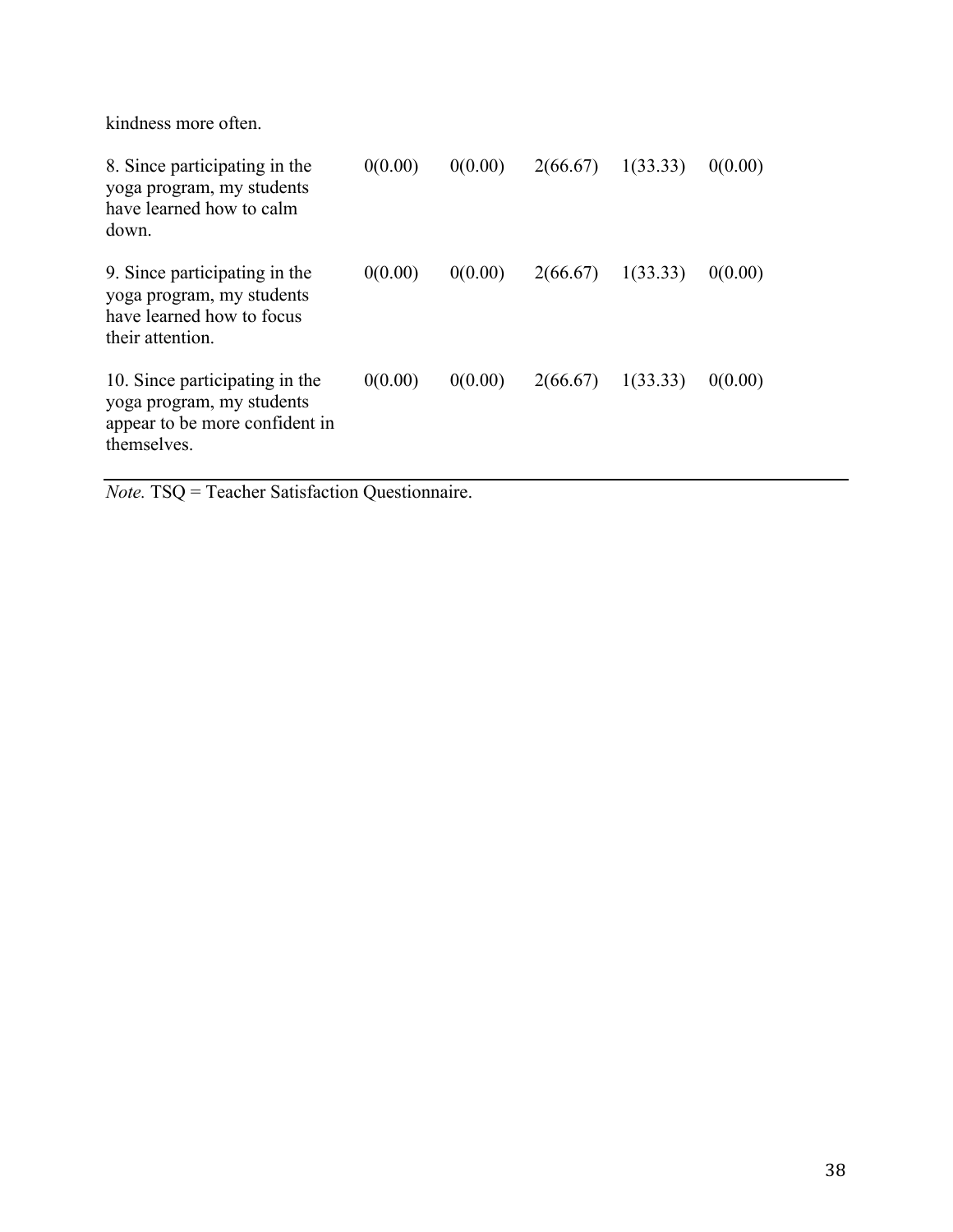| TSQ Items                                                                                                                                                                     | <b>Nothing</b> | A Little | More<br>Than a<br>Little | Quite a<br>Few<br>Things | A Lot   |
|-------------------------------------------------------------------------------------------------------------------------------------------------------------------------------|----------------|----------|--------------------------|--------------------------|---------|
| 1. From your<br>perspective, how much<br>did your students learn in<br>the yoga program?                                                                                      | 0(0.00)        | 0(0.00)  | 1(33.33)                 | 2(66.67)                 | 0(0.00) |
| 2. From your<br>perspective, how many<br>of the skills or concepts<br>your students learned<br>during the yoga program<br>can be used in their lives<br>at school or at home? | 0(0.00)        | 0(0.00)  | 1(33.30)                 | 2(66.60)                 | 0(0.00) |

*Teacher Feedback (Acceptability) Reported in Frequencies (Percentages)*  $N = 3$ 

*Note.* TSQ = Teacher Satisfaction Questionnaire.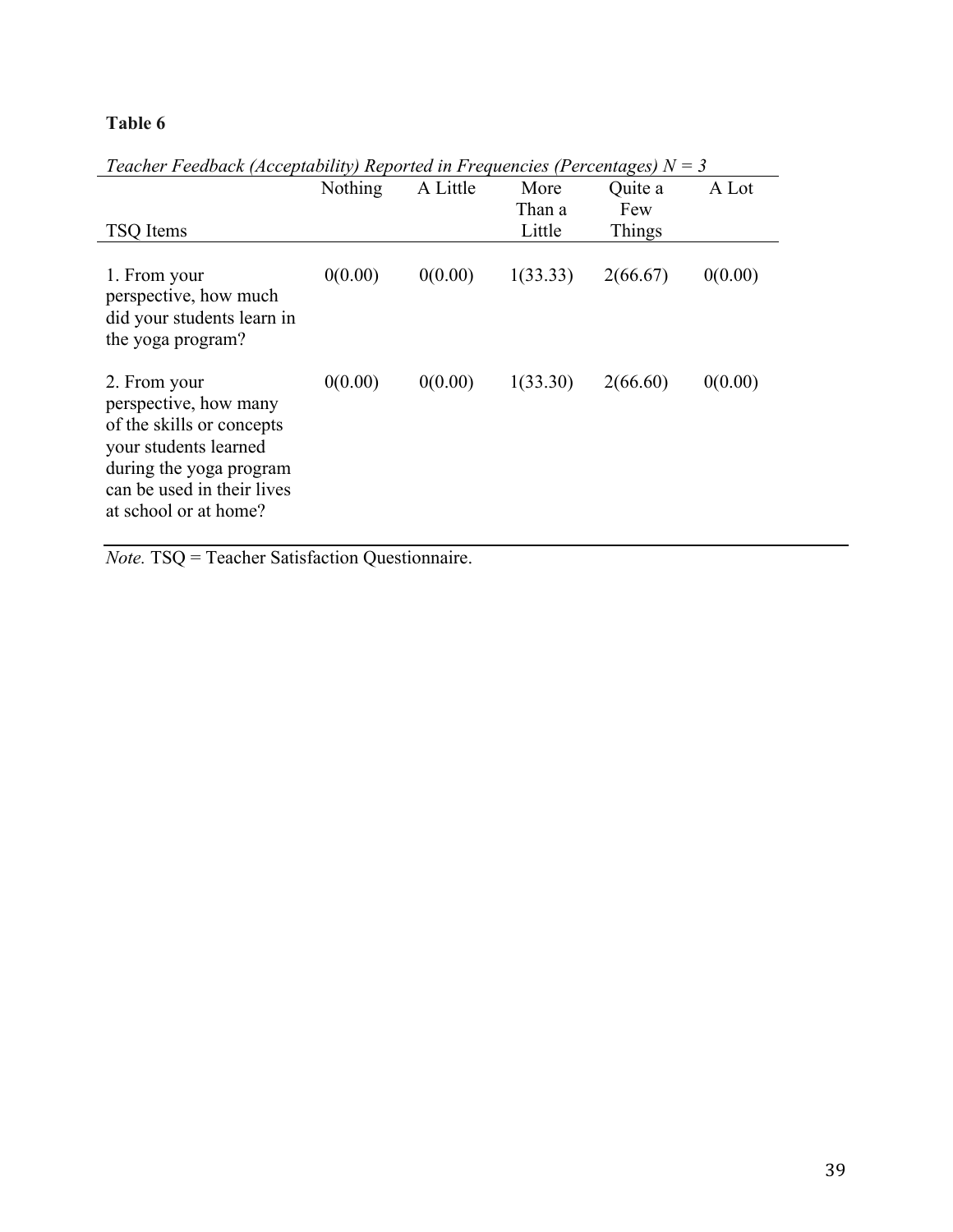*Mean and Standard Deviations of Outcome Variables*

| Variable                        | T1 M(SD)    | T2 M(SD)    |
|---------------------------------|-------------|-------------|
| Mindfulness                     | 25.13(6.82) | 27.29(6.62) |
| <b>Expressive Suppression</b>   | 10.86(2.86) | 10.24(2.88) |
| Cognitive Reappraisal           | 19.79(3.96) | 19.04(3.98) |
| Life Satisfaction               | 32.18(7.51) | 32.65(8.05) |
| Positive Affect                 | 18.43(4.37) | 18.40(5.18) |
| Negative Affect                 | 9.47(3.61)  | 9.69(3.27)  |
| Optimism                        | 3.62(.70)   | 3.65(.76)   |
| <b>Classroom Supportiveness</b> | 3.03(.73)   | 2.96(.81)   |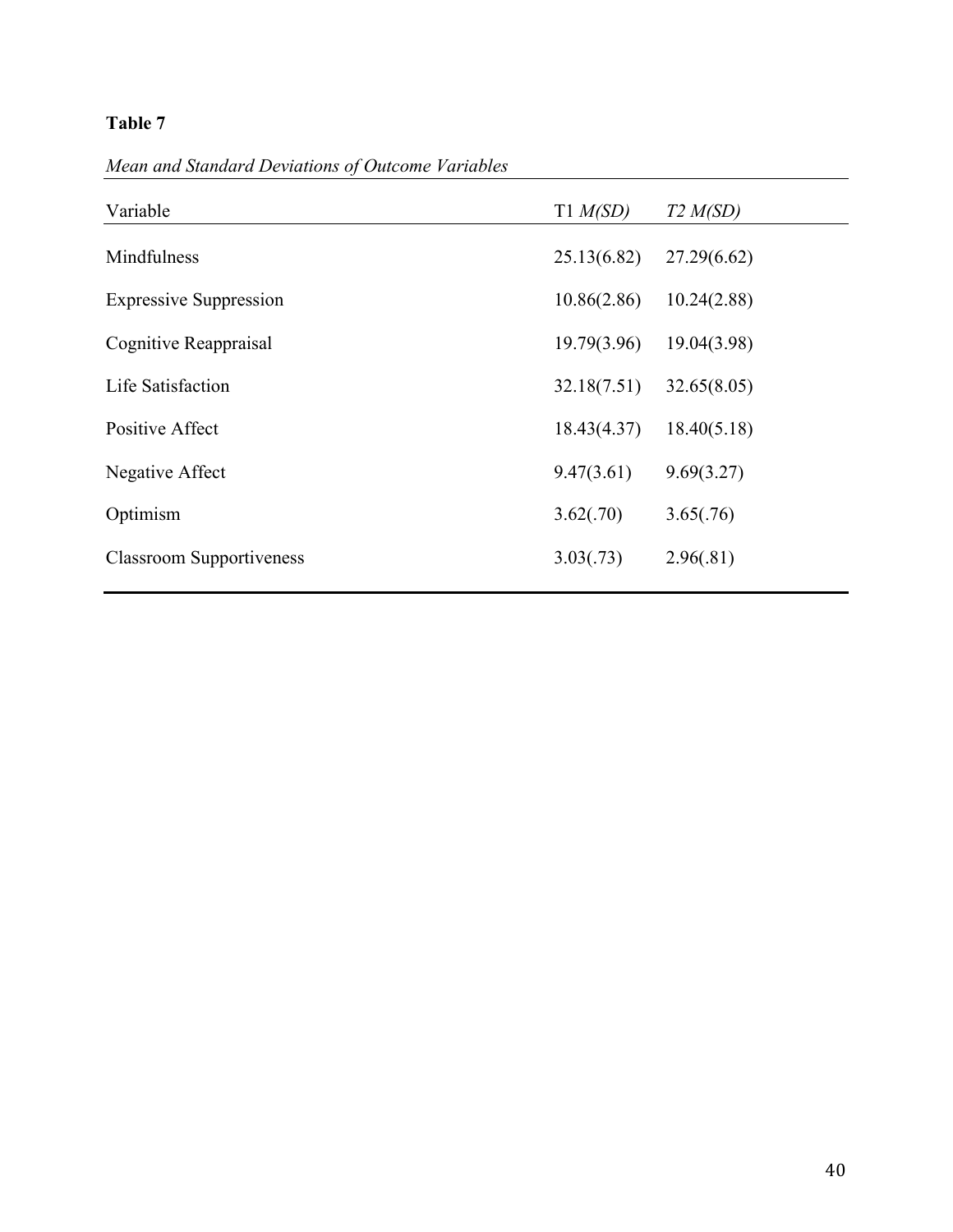#### **References**

- Aldao, A., Nolen-Hoeksema, S., & Schweizer, S. (2010). Emotion-regulation strategies across psychopathology: A meta-analytic review. *Clinical Psychology Review, 30*(2), 217-237. doi:10.1016/j.cpr.2009.11.004
- Baker, J. B. J. (2018). *Yoga It Up.* Retrieved March 10, 2018 from https://www.yogaitup.ca/about-1.html
- Barnes, P. M., Bloom, B., & Nahin, R. L. (2008). Complimentary and alternative medicine use among adults and children: United States, 2007. *National Health Statistics Report, 12*. Hyattsville, MD: National Center for Health Statistics. Retrieved March 2, 2018 from http://www. cdc.gov/nchs.
- Battistich, V., Solomon, D., Watson, M., & Schaps, E. (1997). Caring school communities. *Educational Psychologist, 32*(3), 137-151. doi:10.1207/s15326985ep3203\_1
- Benson, P. L., & Saito, R. N. (2001). The scientific foundations of youth development. In P. L. Benson & K. J. Pittman (Eds.), *Trends in youth development* (pp. 135- 154). Springer, Boston, MA. doi:10.1007/978-1-4615-1459-6\_5
- Bergen-Cico, D., Razza, R., & Timmins, A. (2015). Fostering self-regulation through curriculum infusion of mindful yoga: A pilot study of efficacy and feasibility. *Journal of Child and Family Studies, 24*(11), 3448-3461. doi:10.1007/s10826-015-0146-2
- Bowden, D., Gaudry, C., An, S. C., & Gruzelier, J. (2012). A comparative randomised controlled trial of the effects of brain wave vibration training, iyengar yoga, and mindfulness on mood, well-being, and salivary cortisol. *Evidence-Based*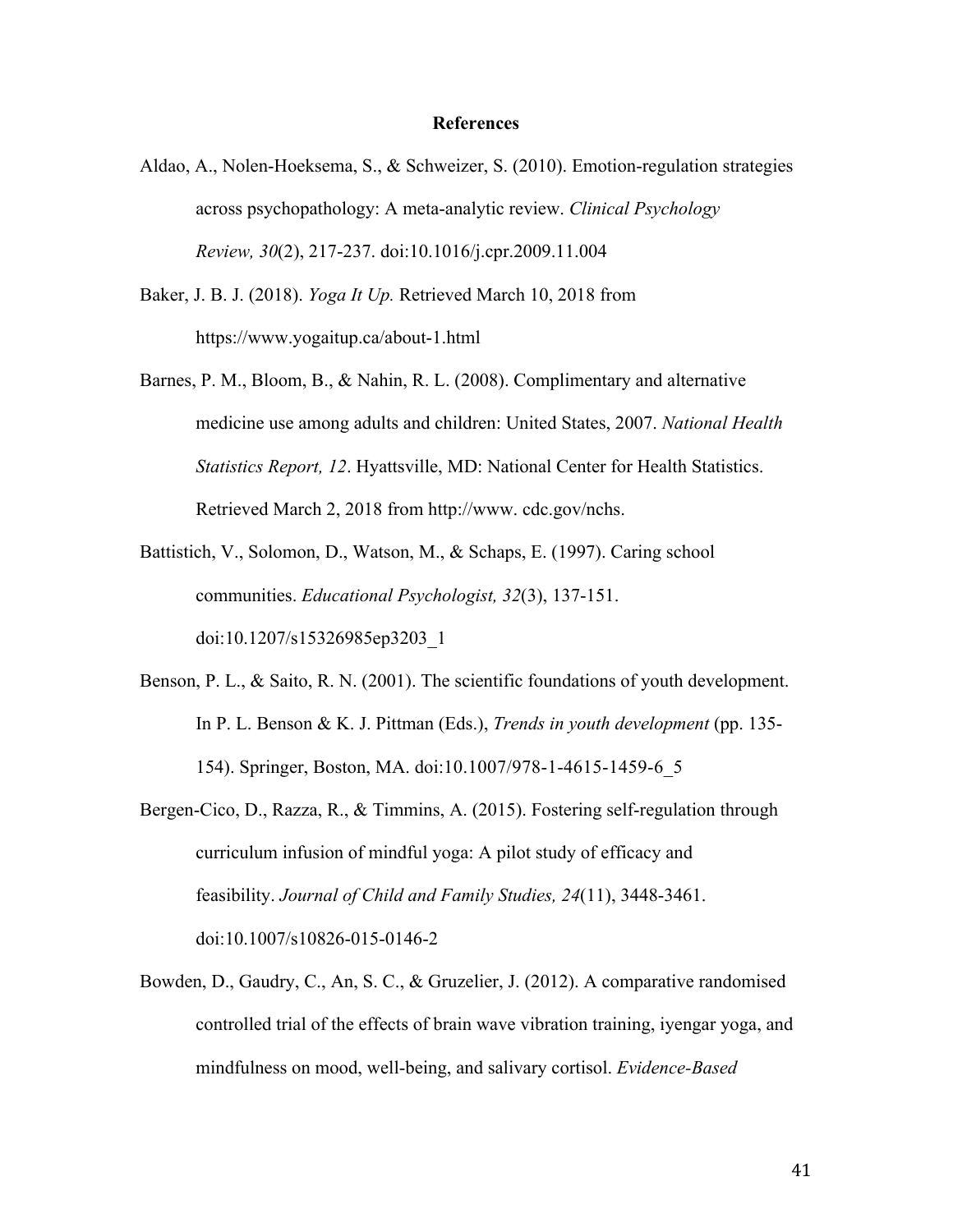*Complementary and Alternative Medicine, 2012*, 1-13. doi:10.1155/2012/234713

- Broderick, P. C., & Frank, J. L. (2014). Learning to BREATHE: An intervention to foster mindfulness in adolescence. *New Directions for Youth Development, 2014*(142), 31-44. doi:10.1002/yd.20095
- Broekhof, R., Rius-Ottenheim, N., Spinhoven, P., van der Mast, R. C., Penninx, B. W. J. H., Zitman, F. G., & Giltay, E. J. (2015). Long-lasting effects of affective disorders and childhood trauma on dispositional optimism. *Journal of Affective Disorders, 175*, 351-358. doi:10.1016/j.jad.2015.01.022
- Brown, K. W., & Ryan, R. M. (2003). The benefits of being present: Mindfulness and its role in psychological well-being. *Journal of Personality and Social Psychology, 84*(4), 822-848. doi:10.1037/0022-3514.84.4.822
- Brown, K. W., Ryan, R. M., & Creswell, J. D. (2007). Mindfulness: theoretical foundations and evidence for its salutary effects. *Psychological Inquiry, 18*, 211 237. doi:10.1080/10478400701598298
- Butzer, B., Bury, D., Telles, S., & Khalsa, S. B. S. (2016). Implementing yoga within the school curriculum: A scientific rationale for improving social-emotional learning and positive student outcomes. *Journal of Children's Services, 11*(1), 3-24. doi:10.1108/JCS-10-2014-0044
- Butzer, B., Ebert, M., Telles, S., & Khalsa, S. B. S. (2015). School-based yoga programs in the United States: A survey. *Advances in Mind-Body Medicine, 29*(4), 18.
- Butzer, B., LoRusso, A., Shin, S. H., & Khalsa, S. B. S. (2017). Evaluation of yoga for preventing adolescent substance use risk factors in a middle school setting: A preliminary group-randomized controlled trial. *Journal of Youth and*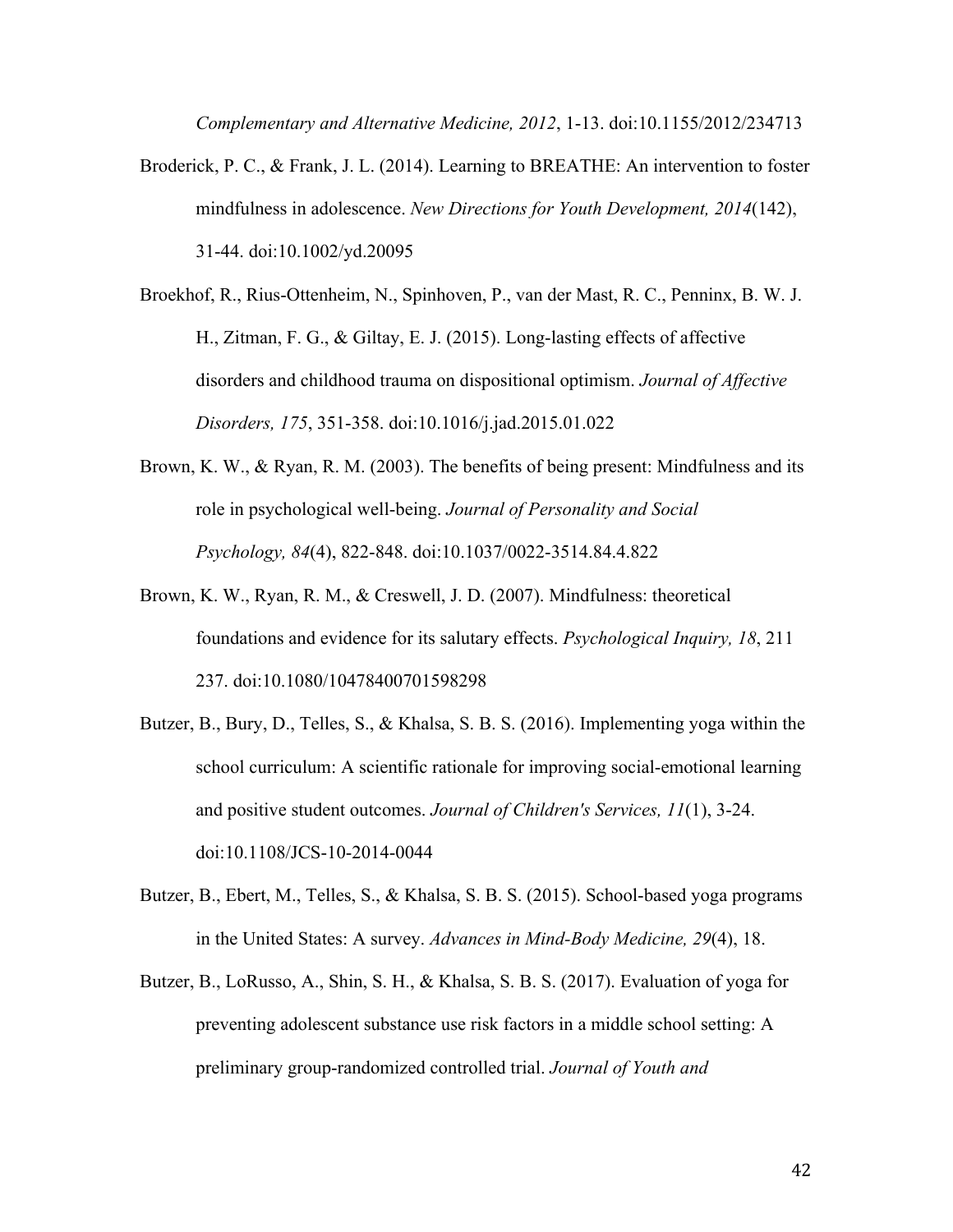*Adolescence, 46*(3), 603-632. doi:10.1007/s10964-016-0513-3

Carmody, J., & Baer, R. A. (2008). Relationships between mindfulness practice and levels of mindfulness, medical and psychological symptoms and well-being in a mindfulness-based stress reduction program. *Journal of Behavioral Medicine, 31*(1), 23-33. doi:10.1007/s10865-007-9130-7

Chambers, R., Gullone, E., & Allen, N. B. (2009). Mindful emotion regulation: An integrative review. *Clinical Psychology Review, 29*(6), 560-572. doi:10.1016/j.cpr.2009.06.005

- Coie, J. D., Watt, N. F., West, S. G., Hawkins, J. D., Asarnow, J. R., Markman, H. J., . . . Long, B. (1993). The science of prevention: A conceptual framework and some directions for a national research program. *American Psychologist, 48*(10), 1013- 1022. doi:10.1037/0003-066X.48.10.1013
- Cole, P. M., Michel, M. K., & Teti, L. O. (1994). The development of emotion regulation and dysregulation: A clinical perspective. *Monographs of the Society for Research in Child Development, 59*(2/3), 73-100. doi:10.1111/j.1540- 5834.1994.tb01278.x
- Compas, B. E., Connor-Smith, J. K., Saltzman, H., Thomsen, A. H., & Wadsworth, M. E. (2001). Coping with stress during childhood and adolescence: Problems, progress, and potential in theory and research. *Psychological Bulletin, 127*(1), 87-127. doi:10.1037//0033-2909.127.1.87
- Conboy, L. A., Wilson, A., & Braun, T. (2010). Moving beyond health to flourishing: The effects of yoga teacher training. *The Scientific World Journal, 10*, 788-795. doi:10.1100/tsw.2010.87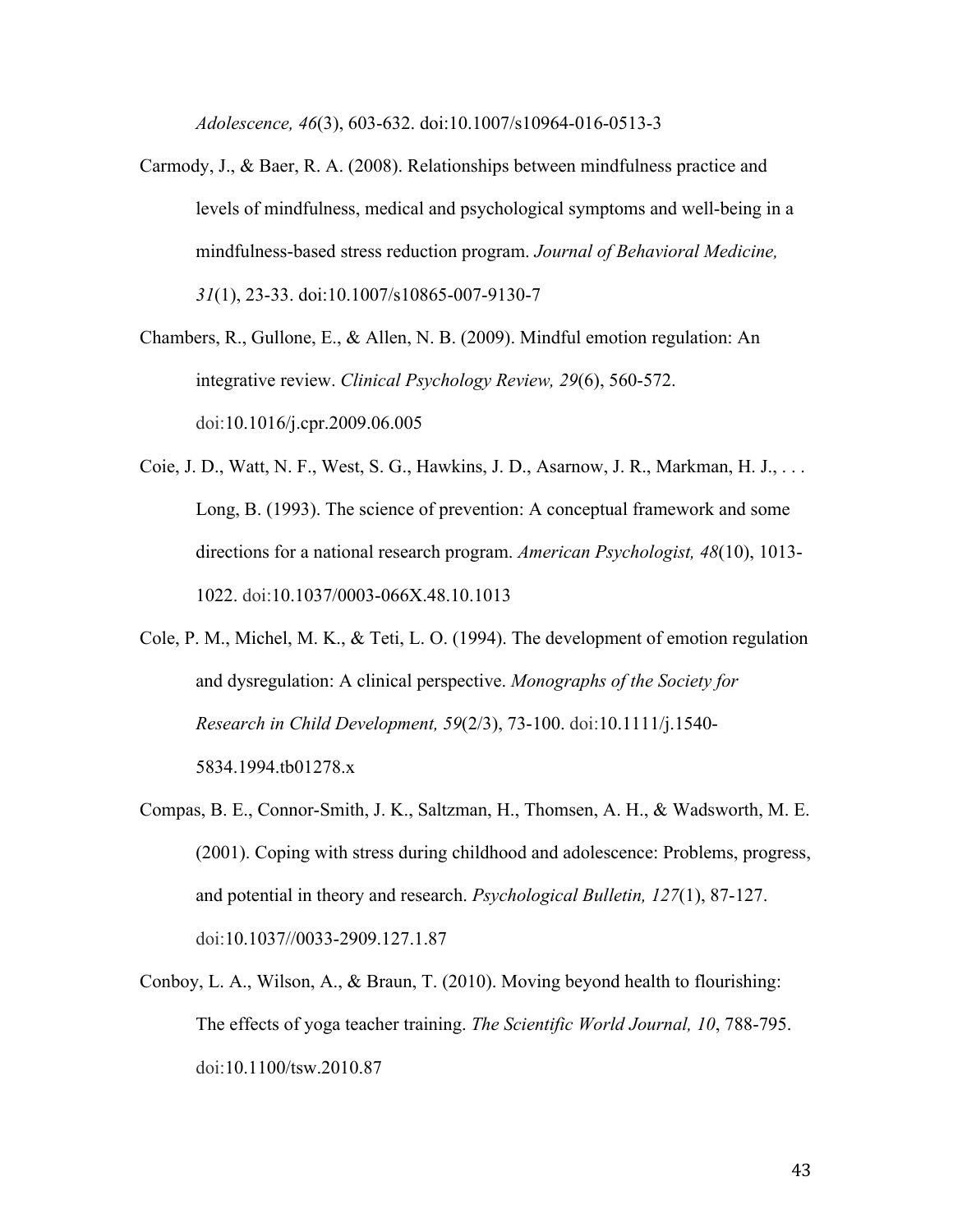- Connolly, J. J., & Viswesvaran, C. (2000). The role of affectivity in job satisfaction: A meta-analysis. *Personality and Individual Differences, 29*(2), 265-281. doi:10.1016/S0191-8869(99)00192-0
- Cooper, H., Okamura, L., & Gurka, V. (1992). Social activity and subjective well-being. *Personality and Individual Differences, 13*(5), 573-583. doi:10.1016/0191- 8869(92)90198-X
- Daly, L. A., Haden, S. C., Hagins, M., Papouchis, N., & Ramirez, P. M. (2015). Yoga and emotion regulation in high school students: A randomized controlled trial. *Evidence-Based Complementary and Alternative Medicine, 2015*, 1-8. doi:10.1155/2015/794928
- Dane, A. V., & Schneider, B. H. (1998). Program integrity in primary and early secondary prevention: Are implementation effects out of control? *Clinical Psychology Review, 18*(1), 23-45. doi:10.1016/S0272-7358(97)00043-3
- Dariotis, J. K., Mirabal-Beltran, R., Cluxton-Keller, Feagans Gould, L. F., Greenberg, M. T., & Mendelson, T. (2016). A qualitative evaluation of student learning and skills use in a school-based mindfulness and yoga program. *Mindfulness, 7*(1), 76- 89. doi 10.1007/s12671-015-0463-y
- Dariotis, J. K., Mirabal-Beltran, R., Cluxton-Keller, F., Feagans Gould, L. F., Greenberg, M. T., & Mendelson, T. (2017). A qualitative exploration of implementation factors in a school-based mindfulness and yoga program: Lessons learned from students and teachers. *Psychology in the Schools, 54*(1), 53-69. doi:10.1002/pits.21979

Davidson, R. J., Dunne, J., Eccles, J. S., Engle, A., Greenberg, M., Jennings, P., ...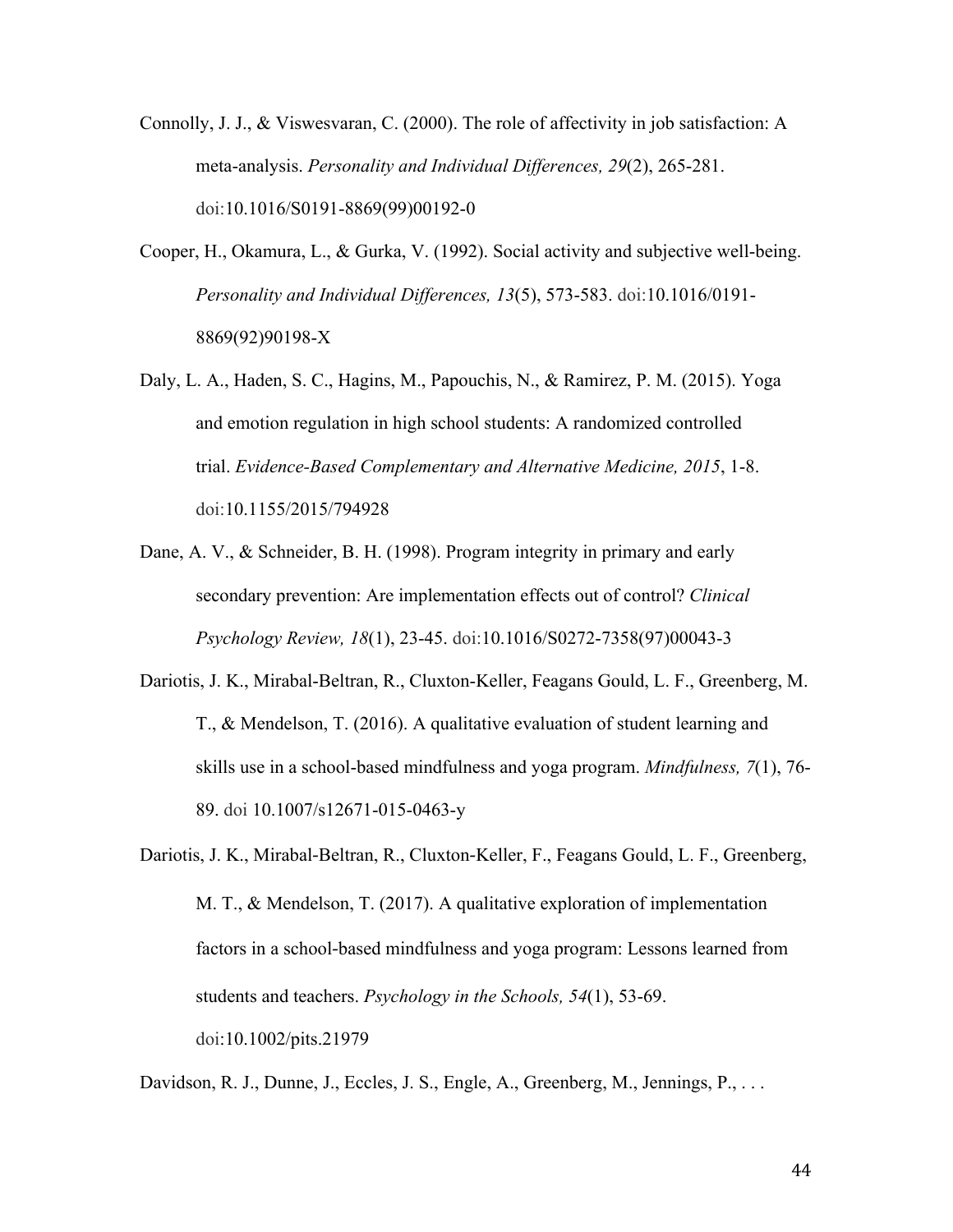Vago, D. (2012). Contemplative practices and mental training: Prospects for American education. *Child Development Perspectives*, *6*(2), 146-153. doi:10.1111/j.1750-8606.2012.00240.x

- Davidson, R. J., & Kaszniak, A. W. (2015). Conceptual and methodological issues in research on mindfulness and meditation. *The American Psychologist, 70*(7), 581- 592. doi:10.1037/a0039512
- de Bruin, E. I., Zijlstra, B. J. H., & Bögels, S. M. (2014). The meaning of mindfulness in children and adolescents: Further validation of the child and adolescent mindfulness measure (CAMM) in two independent samples from the Netherlands. *Mindfulness, 5*(4), 422-430. doi:10.1007/s12671-013-0196-8
- Dick, A. M., Niles, B. L., Street, A. E., DiMartino, D. M., & Mitchell, K. S. (2014). Examining mechanisms of change in a yoga intervention for women: The influence of mindfulness, psychological flexibility, and emotion regulation on PTSD symptoms. *Journal of Clinical Psychology, 70*(12), 1170-1182. doi:10.1002/jclp.22104
- Diener, E. (1984). Subjective well-being. *Psychological Bulletin, 95*, 542–575.
- Diener, E. (2000). Subjective well-being: The science of happiness and a proposal for a national index. *American Psychologist, 55*(1), 34-43. doi:10.1037/0003- 066X.55.1.34
- Diener, E., Nickerson, C., Lucas, R. E., & Sandvik, E. (2002). Dispositional affect and job outcomes. *Social Indicators Research, 59*(3), 229-259. doi:10.1023/A:1019672513984

Diener, E., & Ryan, K. (2009). Subjective well-being : A general overview. *South*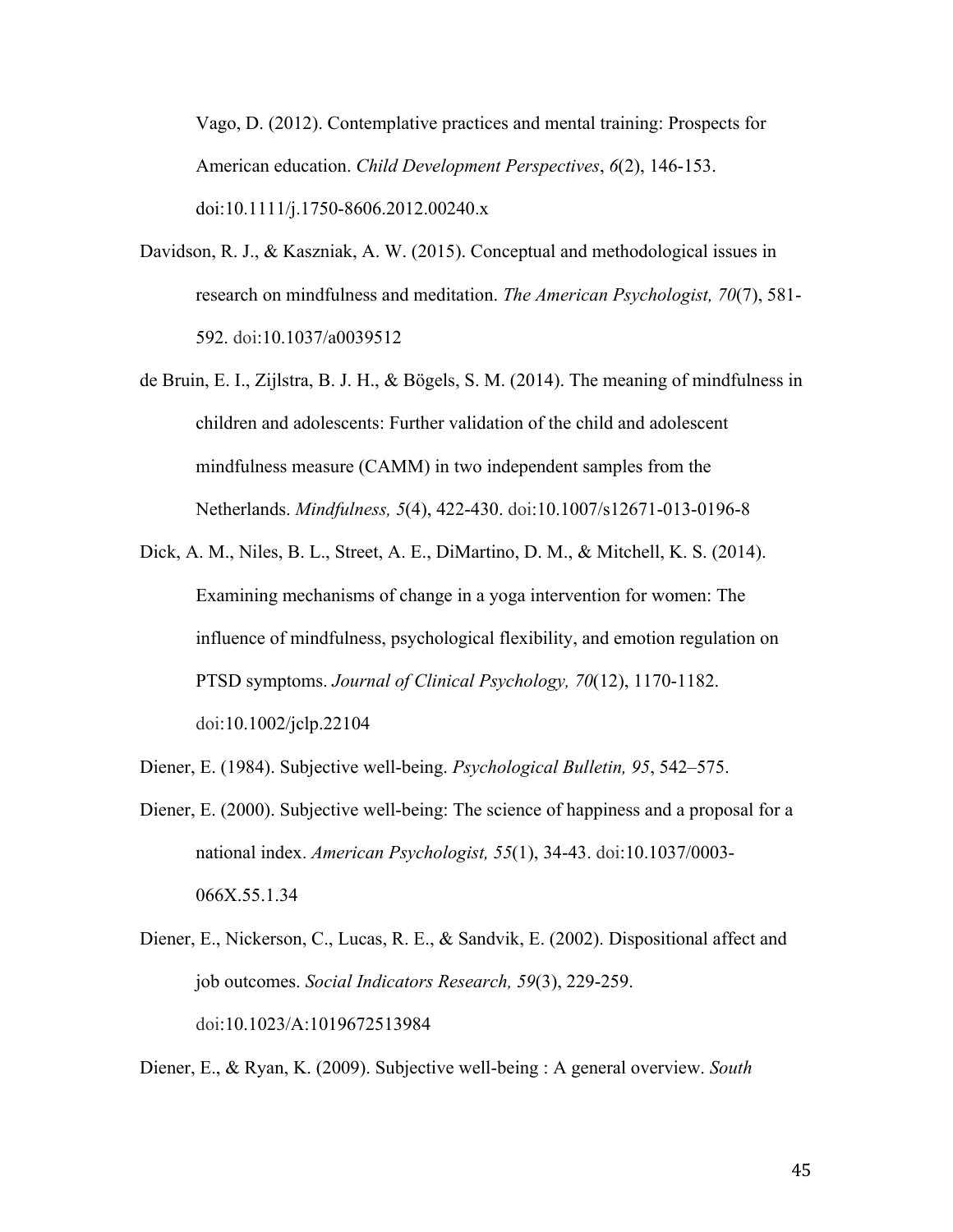*African Journal of Psychology, 39*(4), 391-406. doi:10.1177/008124630903900402

- Diener, E., & Seligman, M. E. P. (2002). Very happy people. *Psychological Science, 13*(1), 81-84. doi:10.1111/1467-9280.00415
- Djambazova-Popordanoska, S. (2016). Implications of emotion regulation on young children's emotional wellbeing and educational achievement. *Educational Review, 68*(4), 497-515. doi:10.1080/00131911.2016.1144559
- Durlak, J. A., & DuPre, E. P. (2008). Implementation matters: A review of research on the influence of implementation on program outcomes and the factors affecting implementation. *American Journal of Community Psychology, 41*(3), 327-350. doi:10.1007/s10464-008-9165-0
- Eastabrook, J., Flynn, J., & Hollenstein, T. (2014). Internalizing Symptoms in Female Adolescents: Associations with Emotional Awareness and Emotion Regulation. *Journal of Child & Family Studies*, *23*(3), 487-496. doi:10.1007/s10826-012- 9705-y
- Ebesutani, C., Regan, J., Smith, A., Reise, S., Higa-McMillan, C., & Chorpita, B. F. (2012). The 10-item positive and negative affect schedule for children, child and parent shortened versions: Application of item response theory for more efficient assessment. *Journal of Psychopathology and Behavioral Assessment, 34*(2), 191- 203. doi:10.1007/s10862-011-9273-2
- Eccles, J. S., & Roeser, R. W. (2009). Schools, academic motivation, and stageenvironment fit. In R. M. Lerner, & L. Steinberg (Eds.), *Handbook of adolescent psychology: Individual bases of adolescent development* (3<sup>rd</sup> ed., pp. 404-434).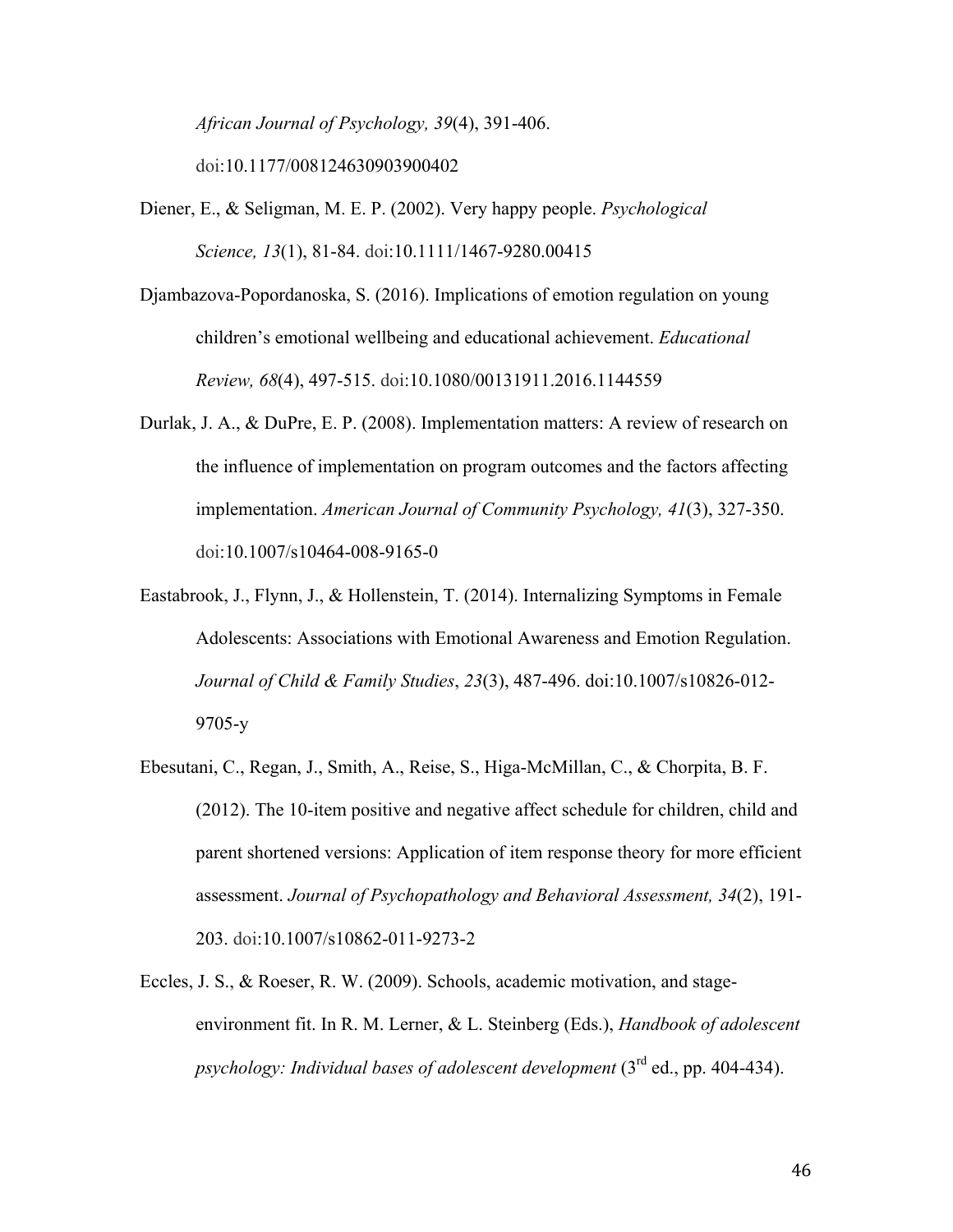Hoboken, NJ: John Wiley & Sons Inc.

doi:10.1002/9780470479193.adlpsy001013

- Eccles, J. S., & Roeser, R. W. (2011). Schools as developmental contexts during adolescence. *Journal of Research on Adolescence, 21,* 225–241. doi:10.1111/j. 1532-7795.2010.00725.x
- Eisenberg, N., Cumberland, A., Spinrad, T. L., Fabes, R. A., Shepard, S. A., Reiser, M., . . . Guthrie, I. K. (2001). The relations of regulation and emotionality to children's externalizing and internalizing problem behavior. *Child Development, 72*(4), 1112-1134. doi:10.1111/1467-8624.00337
- Eisenberg, N., Hofer, C., Sulik, M. J., & Spinrad, T. L. (2014). Self-regulation, effortful control, and their socioemotional correlates. In J.J. Gross (Ed.), *Handbook of emotion regulation* (pp. 157-172). New York: The Guildford Press.
- Ek, E., Remes, J., & Sovio, U. (2004). Social and developmental predictors of optimism from infancy to early adulthood. *Social Indicators Research, 69*(2), 219-242. doi:10.1023/B:SOCI.0000033591.80716.07
- Ey, S., Hadley, W., Allen, D. N., Palmer, S., Klosky, J., Deptula, D., . . . Cohen, R. (2005). A new measure of children's optimism and pessimism: The youth life orientation test. *Journal of Child Psychology and Psychiatry, 46*(5), 548-558. doi:10.1111/j.1469-7610.2004.00372.x
- Farrell, L., & Barrett, P., (2007). Prevention of childhood emotional disorders: Reducing the burden of suffering associated with anxiety and depression. *Child and Adolescent Mental Health, 12*(2), 58-65. doi: 10.1111/i. 1475-35 88.2006.00430.x

Feagans Gould, L. F, Dariotis, J. K., Greenberg, M. T., & Mendelson, T. (2016).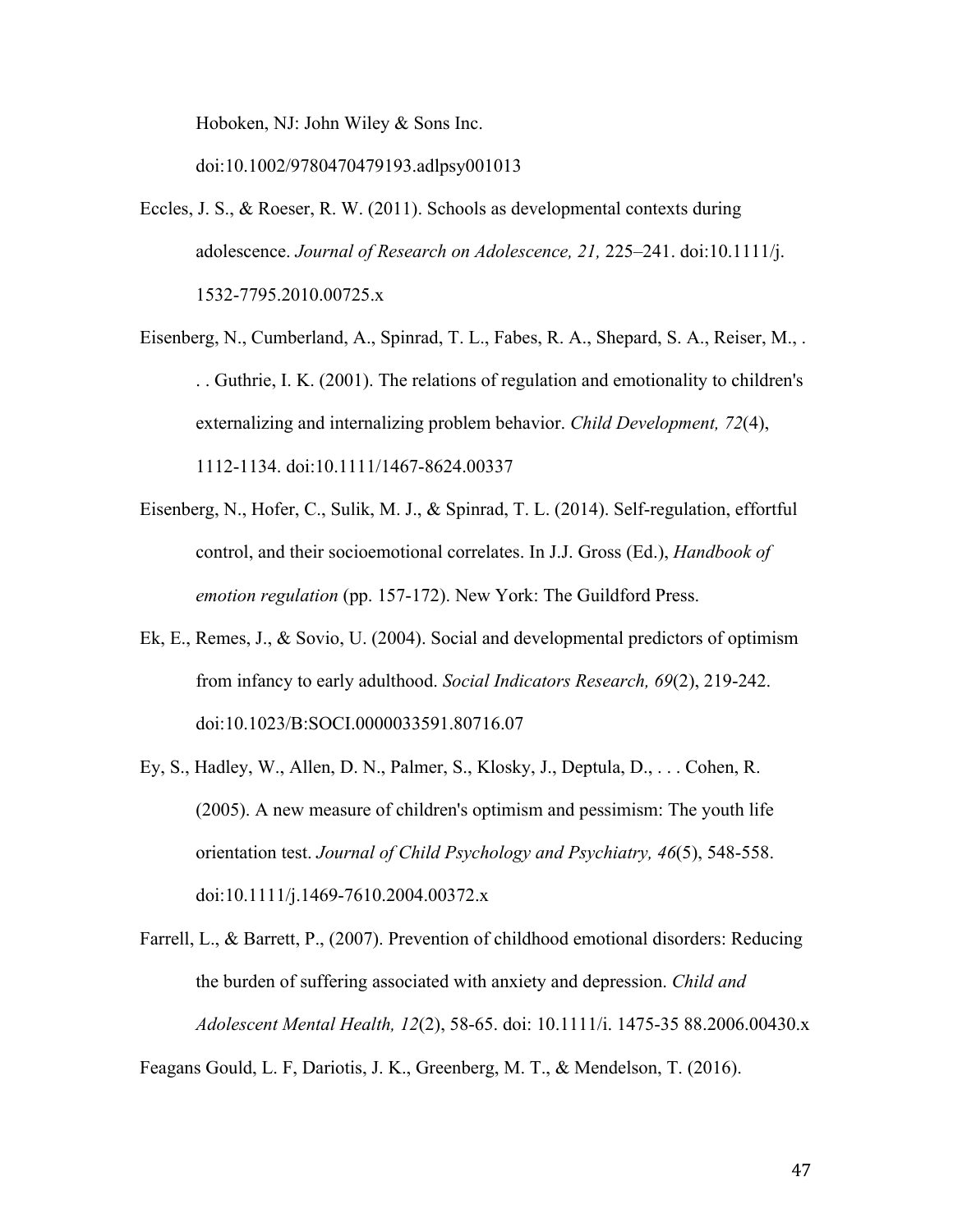Assessing fidelity of implementation (FOI) for school-based mindfulness and yoga interventions: A systematic review. *Mindfulness, 7*(1), 5-33. doi:10.1007/s12671-015-0395-6.

- Feder, A., Charney, D. S., & Nestler, E. J. (2009). Psychobiology and molecular genetics of resilience. *Nature Reviews Neuroscience, 10*(6), 446-457. doi:10.1038/nrn2649
- Ferreira-Vorkapic, C., Feitoza, J. M., Marchioro, M., Simões, J., Kozasa, E., & Telles, S. (2015). Are there benefits from teaching yoga at schools? A systematic review of randomized control trials of yoga-based interventions. *Evidence-Based Complementary and Alternative Medicine, 2015*, 1-17. doi:10.1155/2015/345835
- Fishbein, D., Miller, S., Herman-Stahl, M., Williams, J., Lavery, B., Markovitz, L., ... Johnson, M. (2016). Behavioral and psychophysiological effects of a yoga intervention on high-risk adolescents: A randomized control trial. *Journal of Child and Family Studies, 25*(2), 518-529. doi:10.1007/s10826-015-0231-6
- Franco, N., & Levitt, M. J. (1998). The social ecology of middle childhood: Family support, friendship quality, and self-esteem. *Family Relations, 47*(4), 315-321. doi:10.2307/585262
- Frank, J. L., Kohler, K., Peal, A., & Bose, B. (2016). Effectiveness of a school-based yoga program on adolescent mental health and school performance: Findings from a randomized controlled trial. *Mindfulness, 8*(3), 544-553. doi:10.1007/s12671-016-0628-3
- Fung, J., Guo, S., Jin, J., Bear, L., & Lau, A. (2016). A pilot randomized trial evaluating a school-based mindfulness intervention for ethnic minority youth. *Mindfulness, 7*(4), 819-828. 10.1007/s12671-016-0519-7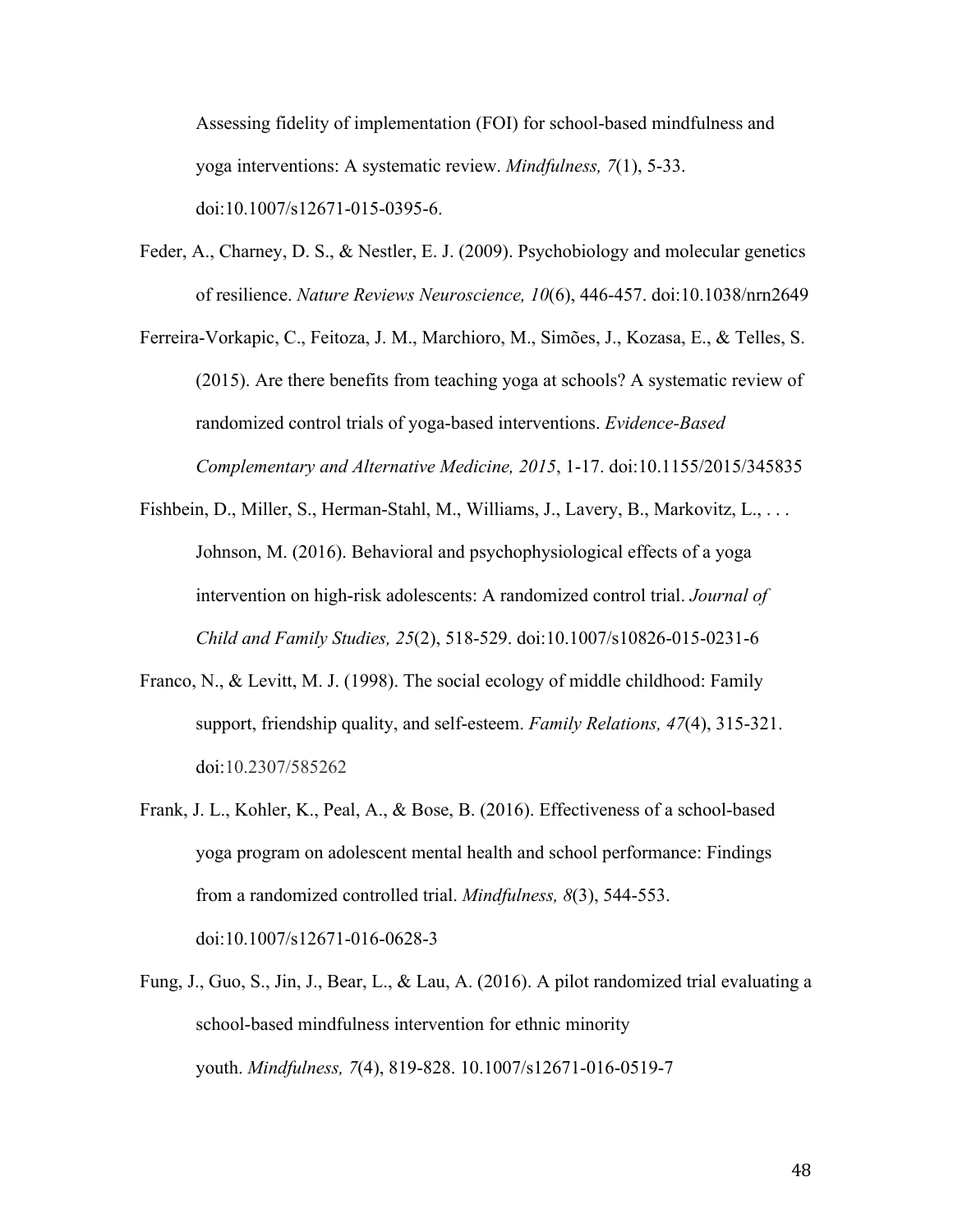Galantino, M. L., Galbavy, R., & Quinn, L. (2008). Therapeutic effects of yoga for children: A systematic review of the literature. *Pediatric Physical Therapy: The Official Publication of the Section on Pediatrics of the American Physical Therapy Association, 20*(1), 66-80. doi:10.1097/PEP.0b013e31815f1208

Gard, T., Brach, N., Hölzel, B. K., Noggle, J. J., Conboy, L. A., & Lazar, S. W. (2012). Effects of a yoga-based intervention for young adults on quality of life and perceived stress: The potential mediating roles of mindfulness and selfcompassion. *The Journal of Positive Psychology, 7*(3), 165-175. doi:10.1080/17439760.2012.667144

- Gard, T., Noggle, J. J., Park, C. L., Vago, D. R., & Wilson, A. (2014). Potential selfregulatory mechanisms of yoga for psychological health. *Frontiers in Human Neuroscience, 8*, 1-20. doi:10.3389/fnhum.2014.00770
- Gottman, J., & Mettetal, G. (1986). Speculations about social and affective development: Friendship and acquaintanceship through adolescence. In J. M. Gottman & J. G. Parker (Eds*.*)*, Conversations with friends: Speculations on affective development* (pp. 192-237). New York: Cambridge University Press.
- Gravetter, F. J., & Wallnau, L. B. (2014). *Essentials of statistics for the behavioral sciences* (8<sup>th</sup> ed.). Belmont, CA: Wadsworth Cengage Learning.

Greco, L., Baer, R., & Smith, G. (2011). Assessing mindfulness in children and adolescents: Development and validation of the child and adolescent mindfulness measure (CAMM). *Psychological Assessment, 23*(3), 606-614. doi:10.1037/a0022819

Greenberg, M. T., Domitrovich, C., & Bumbarger, B. (2001). The prevention of mental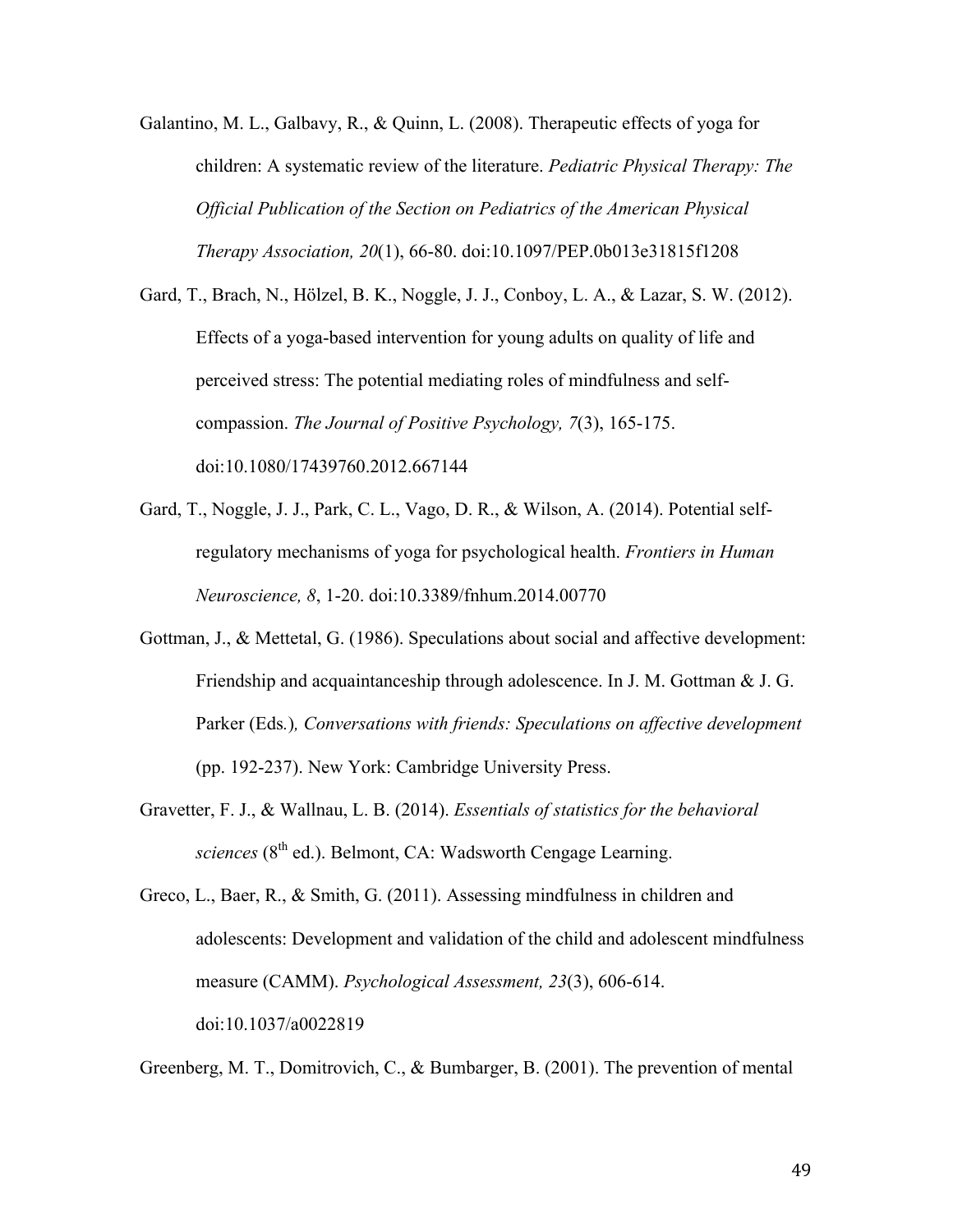disorders in school-aged children: Current state of the field. *Prevention & Treatment, 4*(1). doi:10.1037/1522-3736.4.1.41a

- Greenberg, M. T., & Harris, A. R. (2012). Nurturing mindfulness in children and youth: Current state of research. *Child Development Perspectives, 6,* 161–166. doi:10.1111/j.1750-8606.2011.00215
- Gross, J. J. (1998a). Antecedent- and response-focused emotion regulation: Divergent consequences for experience, expression, and physiology*. Journal of Personality and Social Psychology, 74*(1), 224-237. doi:10.1037/0022-3514.74.1.224
- Gross, J. J. (1998b). The emerging field of emotion regulation: An integrative review. *Review of General Psychology, 2,* 271–299. doi:10.1037/1089-2680.2.3.271
- Gross, J. J. (2013). Emotion regulation: Taking stock and moving forward. *Emotion*, *13*(3), 359-365. doi:10.1037/a0032135
- Gross, J. J., & John, O. P. (2003). Individual differences in two emotion regulation processes: Implications for affect, relationships, and well-being. *Journal of Personality and Social Psychology, 85*(2), 348-362. 10.1037/0022-3514.85.2.348
- Gullone, E., Hughes, E. K., King, N. J., & Tonge, B. (2010). The normative development of emotion regulation strategy use in children and adolescents: A 2-year followup study. *Journal of Child Psychology & Psychiatry, 51*(5), 567-574. doi:10.1111/j.1469-7610.2009.02183.x
- Gullone, E., & Taffe, J. (2012). The emotion regulation questionnaire for children and adolescents (ERQ-CA): A psychometric evaluation. *Psychological Assessment, 24*(2), 409-417. doi:10.1037/a0025777

Hagins, M., & Rundle, A. (2016). Yoga improves academic performance in urban high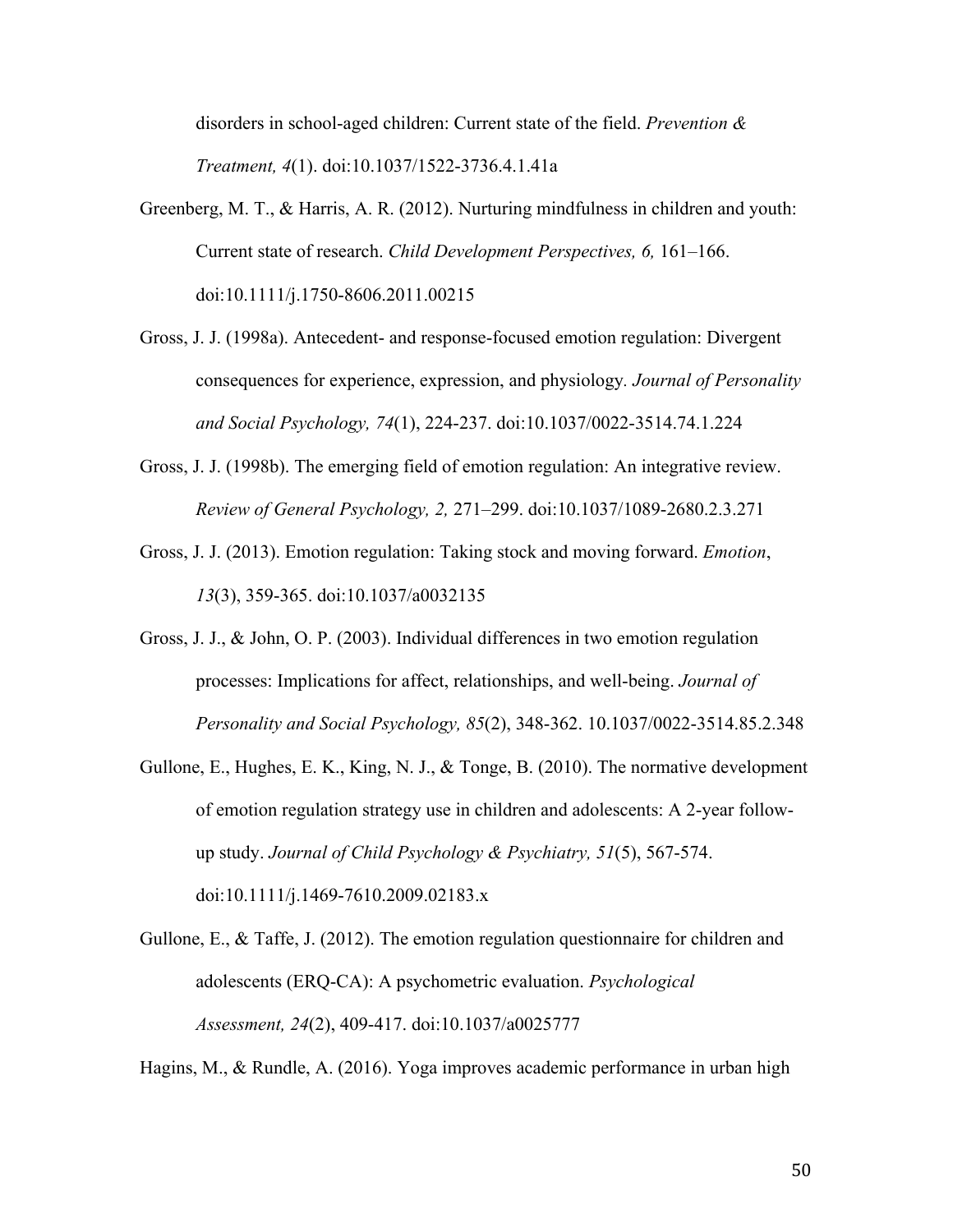school students compared to physical education: A randomized controlled trial. *Mind, Brain & Education*, *10*(2), 105-116. doi:10.1111/mbe.12107

- Harris, A. R., Jennings, P. A., Katz, D. A., Abenavoli, R. M., & Greenberg, M. T. (2016). Promoting stress management and wellbeing in educators: Feasibility and efficacy of a school-based yoga and mindfulness intervention. *Mindfulness, 7*(1), 143-154. doi:10.1007/s12671-015-0451-2
- Hawkins, J. D., Catalano, R. F., Morrison, D., O'Donnell, J., Abbott, R., & Day, L. (1992). The Seattle Social Development Project: Effects of the first four years on protective factors and problem behaviors. In J. McCord & R. Tremblay (Eds.), *The prevention of antisocial behavior in children* (pp. 139–161). New York, NY: Guilford Press.
- Hayes, A., & Feldman, G. (2004). Clarifying the construct of mindfulness in the context of emotion regulation and the process of change in therapy*. Clinical Psychology: Science and Practice, 11*, 255–262. doi:10.1093/clipsy/bph080
- Hill, C. L. M., & Updegraff, J. A. (2012). Mindfulness and its relationship to emotional regulation. *Emotion, 12*(1), 81-90. doi:10.1037/a0026355
- Huebner, E. S. (1991). Further validation of the students' life satisfaction scale: The independence of satisfaction and affect ratings. *Journal of Psychoeducational Assessment, 9*(4), 363-368. doi:10.1177/073428299100900408
- Huebner, E. S. (2001). *Multidimensional students' life satisfaction scale.* University of South Carolina, Department of Psychology, Columbia*, SC*, *29208*, 319-321.
- Iyengar BKS. (2008). *Yoga: The path to holistic health*. London: Dorling Kindersley Limited.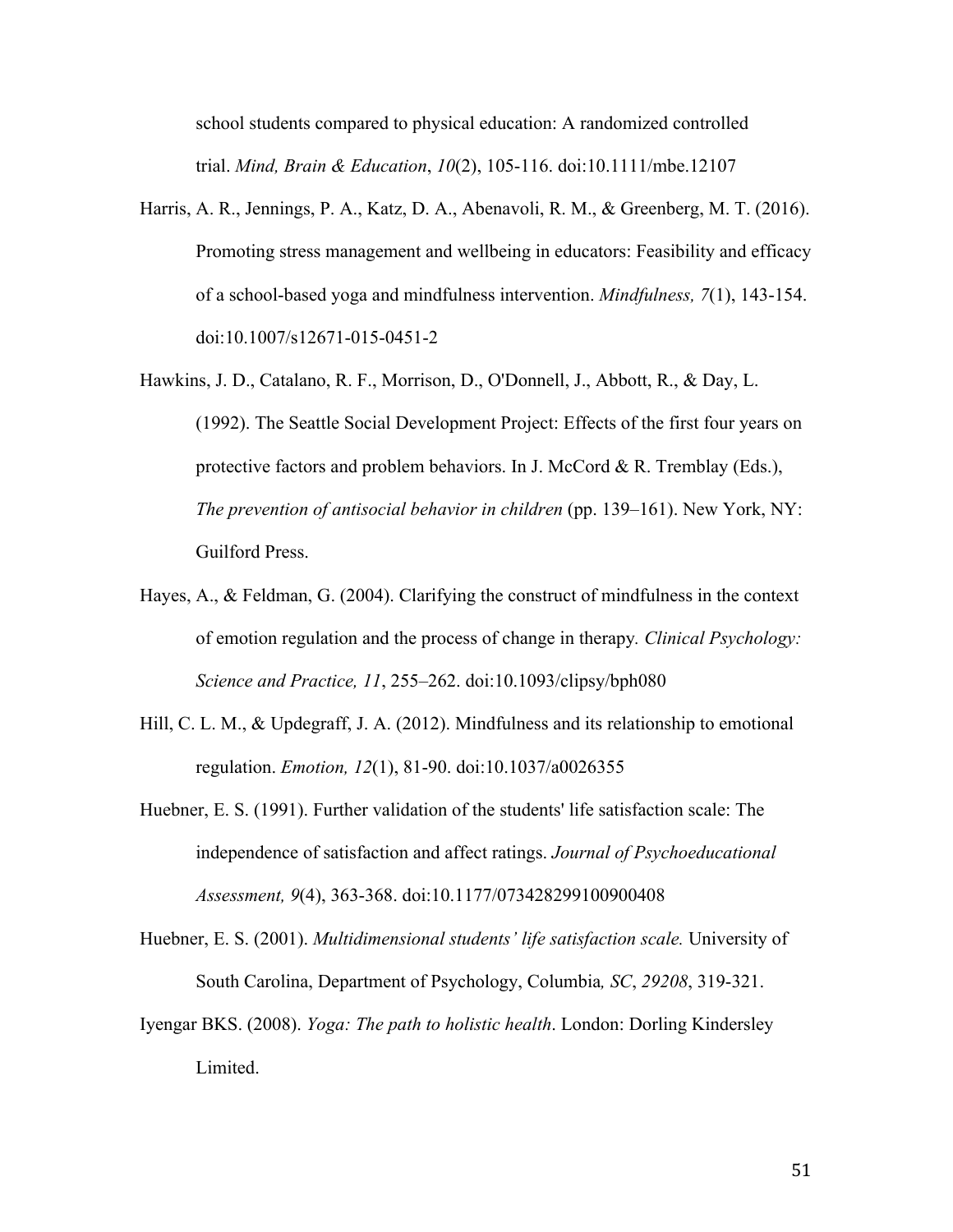- Izard, C., Fine, S., Schultz, D., Mostow, A., Ackerman, B., & Youngstrom, E. (2001). Emotion knowledge as a predictor of social behavior and academic competence in children at risk. *Psychological Science, 12*(1), 18-23. doi:10.1111/1467- 9280.00304
- Jimenez, S. S., Niles, B. L., & Park, C. L. (2010). A mindfulness model of affect regulation and depressive symptoms: Positive emotions, mood regulation expectancies, and self-acceptance as regulatory mechanisms. *Personality and Individual Differences, 49*(6), 645-650. doi:10.1016/j.paid.2010.05.041
- Kaley-Isley, L. C., Peterson, J., Fischer, C., & Peterson, E. (2010). Yoga as a complementary therapy for children and adolescents. *Psychiatry*, *7*(8), 20.
- Kessler, R. C., & Wang, P. S. (2008). The descriptive epidemiology of commonly occurring mental disorders in the United States. *Annual Review of Public Health, 29*(1), 115-129. doi:10.1146/annurev.publhealth.29.020907.090847
- Khalsa, S. B. S., Hickey-Schultz, L., Cohen, D., Steiner, N., & Cope, S. (2012). Evaluation of the mental health benefits of yoga in a secondary school: A preliminary randomized controlled trial. *The Journal of Behavioral Health Services & Research, 39*(1), 80-90. doi:10.1007/s11414-011-9249-8
- Levitt, M. J., Levitt, J., Bustos, G. L., Crooks, N. A., Santos, J. D., Telan, P., . . . Milevsky, A. (2005). Patterns of social support in the middle childhood to early adolescent transition: Implications for adjustment. *Social Development, 14*(3), 398-420. doi:10.1111/j.1467-9507.2005.00308.x
- Lucas, R. E., Diener, E., & Suh, E. (1996). Discriminant validity of well-being measures. *Journal of Personality and Social Psychology, 71*(3), 616-628. doi:10.1037/0022-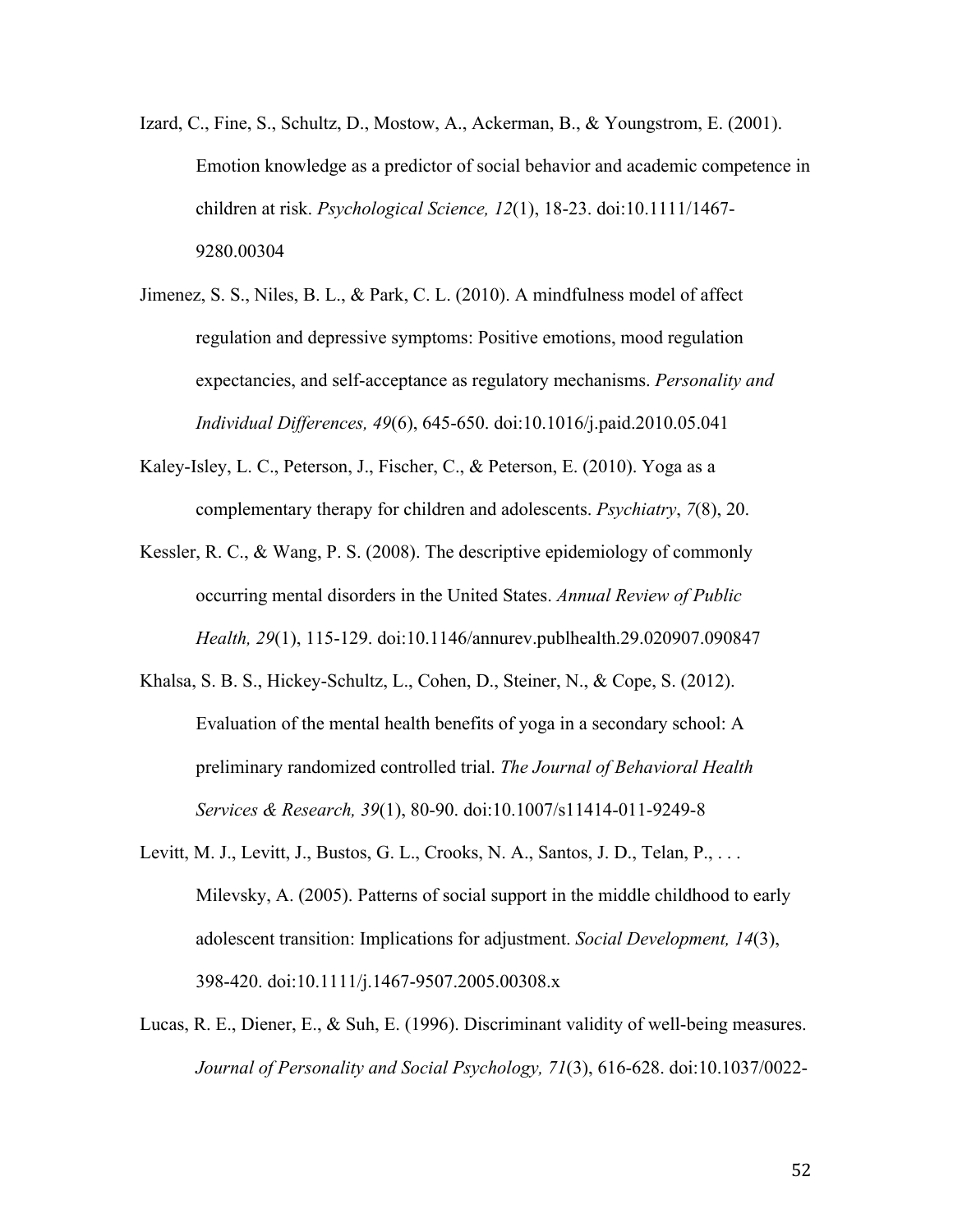3514.71.3.616

- Luna, B., Garver, K. E., Urban, T. A., Lazar, N. A., & Sweeney, J. A. (2004). Maturation of cognitive processes from late childhood to adulthood. *Child Development, 75*(5), 1357-1372. doi:10.1111/j.1467-8624.2004.00745.x
- Luthar, S. S., & Zigler, E. (1992). Intelligence and social competence among high-risk adolescents. *Development and Psychopathology, 4,* 287–299. doi:10.1017/S0954579400000158
- Lyubomirsky, S., King, L., & Diener, E. (2005). The benefits of frequent positive affect: Does happiness lead to success? *Psychological Bulletin, 131*(6), 803-855. doi:10.1037/0033-2909.131.6.803
- MacDermott, S. T., Gullone, E., Allen, J. S., King, N. J., & Tonge, B. (2010). The emotion regulation index for children and adolescents (ERICA): A psychometric investigation. *Journal of Psychopathology and Behavioral Assessment, 32*(3), 301-314. doi:10.1007/s10862-009-9154-0
- Maloney, J. E. (2015). *Early adolescents' evaluations of MindUP: A universal mindfulness-based social and emotional learning program* (Master's thesis). University of British Columbia. Retrieved March 1, 2017 from https://open.library.ubc.ca/cIRcle/collections/24/items/1.0166337
- Mendelson, T., Greenberg, M. T., Dariotis, J. K., Gould, L. F., Rhoades, B. L., & Leaf, P. J. (2010). Feasibility and preliminary outcomes of a school-based mindfulness intervention for urban youth. *Journal of Abnormal Child Psychology, 38*(7), 985- 994. doi:10.1007/s10802-010-9418-x

Menezes, C. B., Dalpiaz, N. R., Kiesow, L. G., Sperb, W., Hertzberg, J., & Oliveira, A.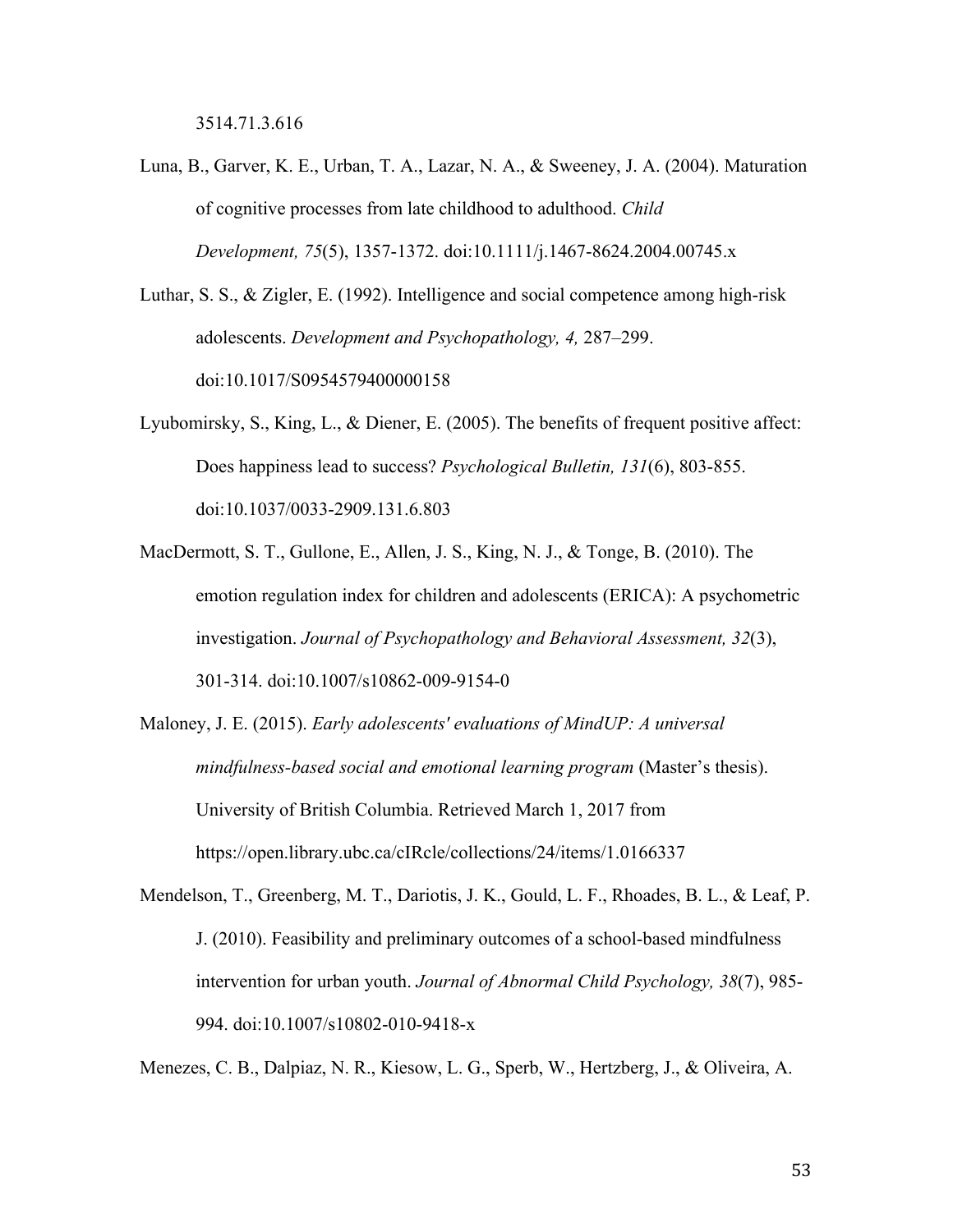A. (2015). Yoga and emotion regulation: A review of primary psychological outcomes and their physiological correlates. *Psychology & Neuroscience, 8*(1), 82-101. doi:10.1037/h0100353

- Miyake, A., Friedman, N. P., Emerson, M. J., Witzki, A. H., & Howerter, A. (2000). The unity and diversity of executive functions and their contributions to complex 'frontal lobe' tasks: A latent variable analysis. *Cognitive Psychology*, *41*(1), 49- 100. doi:10.1006/cogp.1999.0734
- Morris, A. S., Silk, J. S., Steinberg, L., Myers, S. S., & Robinson, L. R. (2007). The role of the family context in the development of emotion regulation. *Social Development, 16*(2), 361-388. doi:10.1111/j.1467-9507.2007.00389.x
- Noam, G. G., & Goldstein, L.S. (1998). *The Resilience Inventory*. Unpublished protocol.
- Pepping, C. A., Duvenage, M., Cronin, T. J., & Lyons, A. (2016). Adolescent mindfulness and psychopathology: The role of emotion regulation. *Personality and Individual Differences*, *99,* 302-307. doi:10.1016/j.paid.2016.04.089
- Pinquart, M., & Sörensen, S. (2000). Influences of socioeconomic status, social network, and competence on subjective well-being in later life: A metaanalysis. *Psychology and Aging, 15*(2), 187-224. doi:10.1037//0882- 7974.15.2.187
- Re, P., McConnell, J. W., Reidinger, G., Schweit, R., & Hendron, A. (2014). Effects of yoga on patients in an adolescent mental health hospital and the relationship between those effects and the patients' sensory-processing patterns: Effects of yoga on psychiatric hospitalized youth. *Journal of Child and Adolescent Psychiatric Nursing, 27*(4), 175-182. doi:10.1111/jcap.12090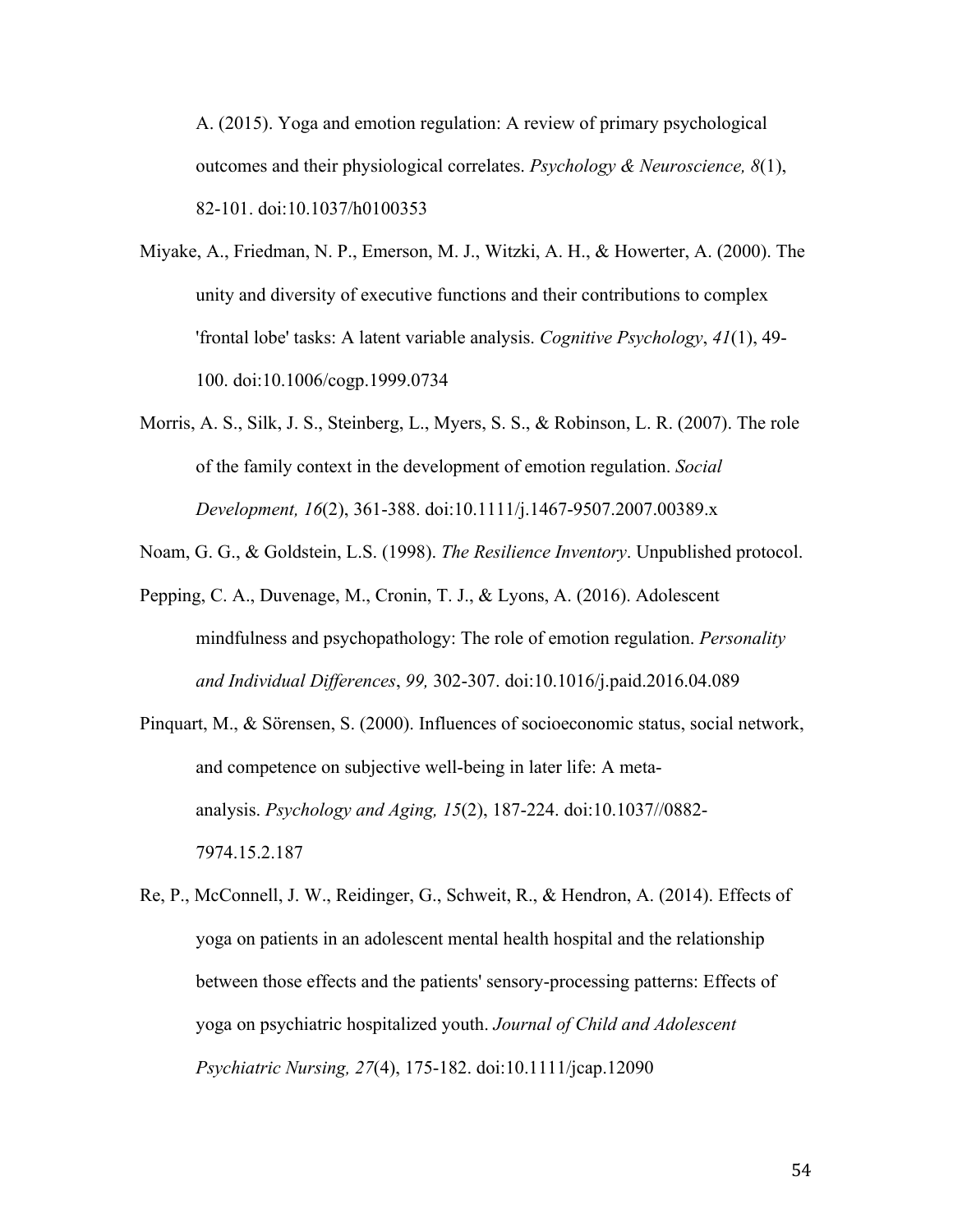- Rempel, K. D. (2012). Mindfulness for children and youth: a review of the literature with an argument for school-based implementation/Méditation de pleine conscience pour les enfants et les jeunes: Survol de la littérature et argumentation pour sa mise en oeuvre en milieu scolaire. *Canadian Journal of Counselling and Psychotherapy (Online)*, *46*(3), 201-220. Retrieved from http://ezproxy.library.ubc.ca/login?url=https://search.proquest.com/docview/1238 559180?accountid=14656
- Riediger, M., & Klipker, K. (2014). Emotion regulation in adolescence. In J. J. Gross (Ed.), *Handbook of emotion regulation* (pp. 187-202). New York, NY: The Guilford Press.
- Roeser, R. W. (2013). Mindfulness and human development: A commentary on the special issue*. Research In Human Development*, *10*(3), 273-283. doi:10.1080/15427609.2013.818490
- Rydell, A. M., Thorell, L. B., & Bohlin, G. (2007). Emotion regulation in relation to social functioning: An investigation of child self-reports. *European Journal of Developmental Psychology*, *4*(3), 293-313. doi:10.1080/17405620600783526
- Scheier, M. F., & Carver, C. S. (1985). Optimism, coping, and health: Assessment and implications of generalized outcome expectancies. *Health Psychology : Official Journal of the Division of Health Psychology, American Psychological Association, 4*(3), 219-247. 10.1037/0278-6133.4.3.219
- Schmalzl, L., Powers, C., & Blom, E. H. (2015). Neurophysiological and neurocognitive mechanisms underlying the effects of yoga-based practices: Towards a comprehensive theoretical framework. *Frontiers in Human Neuroscience, 9*, 235.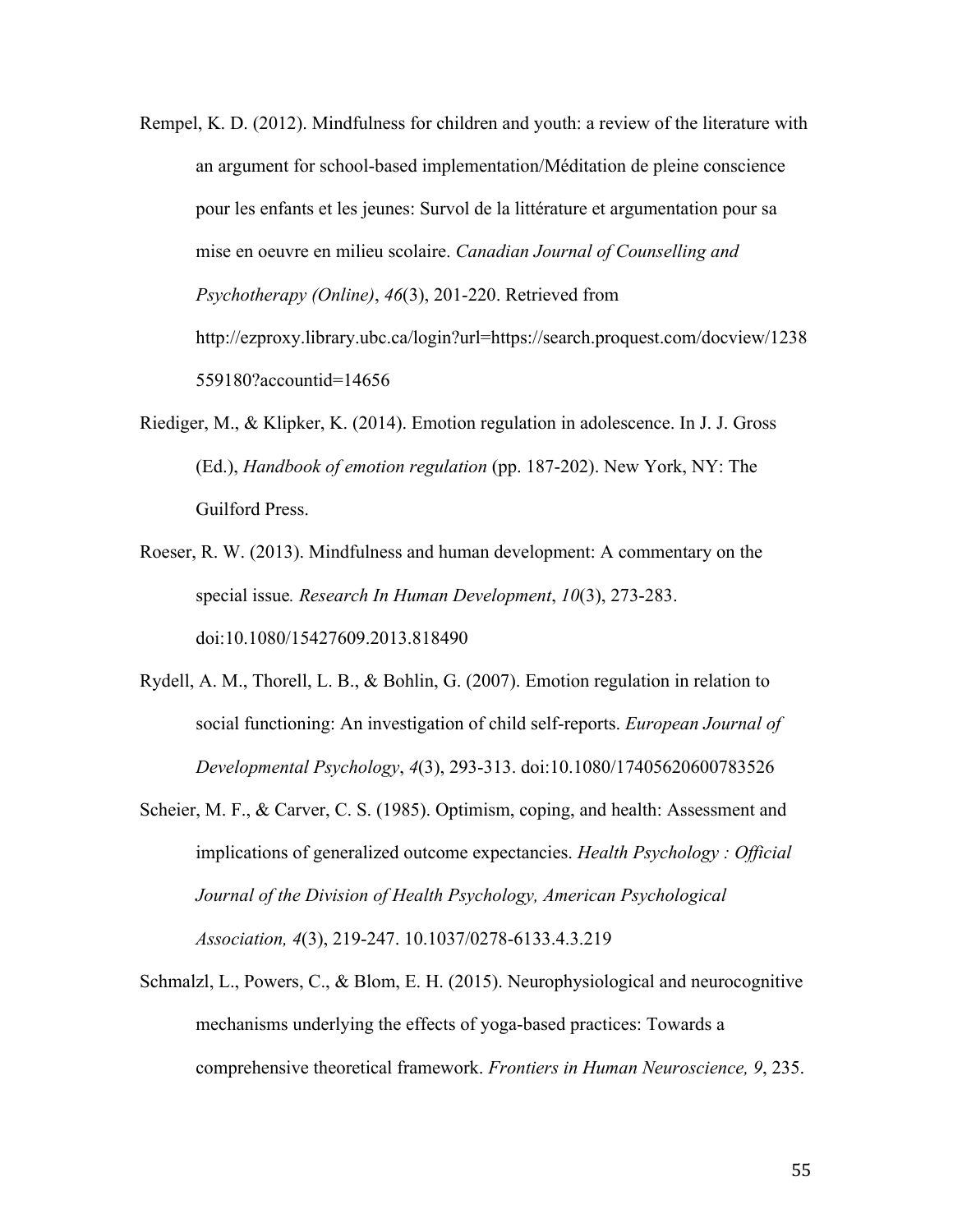doi:10.3389/fnhum.2015.00235

- Schonert-Reichl, K. A., & Lawlor, M. S. (2010). The effects of a mindfulness-based education program on pre- and early adolescents' well-being and social and emotional competence. *Mindfulness, 1*, 137–151. doi:10.1007/s12671-010-0011-8
- Schonert-Reichl, K. A., Oberle, E., Lawlor, M. S., Abbott, D., Thomson, K., Oberlander, T. F., & Diamond, A. (2015). Enhancing cognitive and social-emotional development through a simple-to-administer mindfulness-based school program for elementary school children: A randomized controlled trial. *Developmental Psychology, 51*(1), 52-66. doi:10.1037/a0038454
- Schweizer, K., Beck-Seyffer, A., & Schneider, R. (1999). Cognitive bias of optimism and its influence on psychological well-being. *Psychological Reports, 84*(2), 627. doi:10.2466/PR0.84.2.627-636
- Seligman, M. E. P., & Csikszentmihalyi, M. (2000). Positive psychology: An introduction. *American Psychologist, 55*(1), 5-14. doi:10.1037/0003-066X.55.1.5
- Serwacki, M., & Cook-Cottone, C. (2012). Yoga in the schools: A systematic review of the literature. *International Journal of Yoga Therapy*, *22*(1), 101-110. doi:10.17761/ijyt.22.1.7716244t75u4l702
- Shelov, D. V., Suchday, S., & Friedberg, J. P. (2009). A pilot study measuring the impact of yoga on the trait of mindfulness. *Behavioural and Cognitive Psychotherapy, 37*(5), 595-598. doi:10.1017/S1352465809990361
- Shields, A., & Cicchetti, D. (2001). Parental maltreatment and emotion dysregulation as risk factors for bullying and victimization in middle childhood. *Journal of Clinical Child Psychology*, *30*(3), 349-363. doi:10.1207/S15374424JCCP3003\_7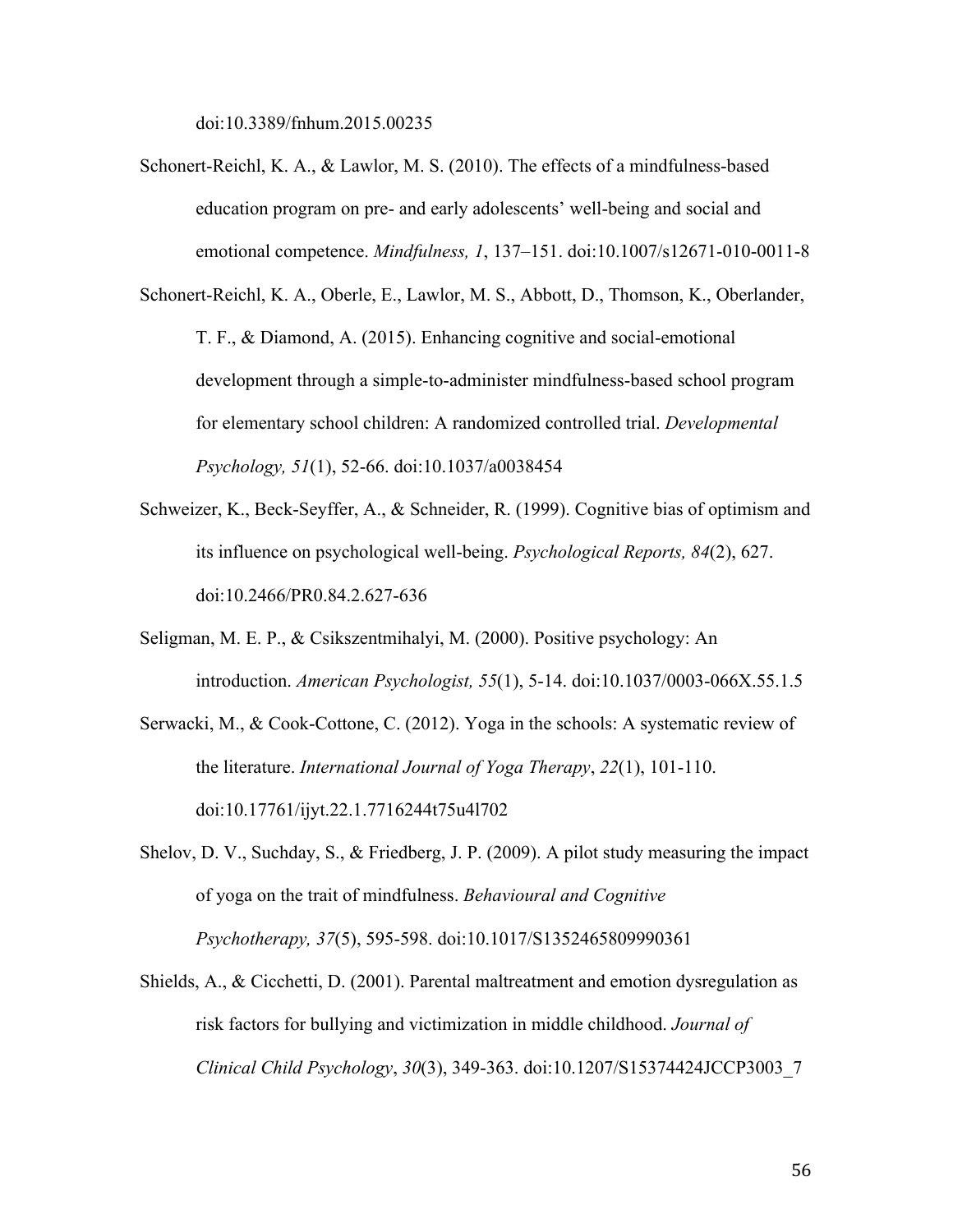- Song, M. (2003). Two studies on the resilience inventory (RI): *Toward the goal of creating a culturally sensitive measure of adolescent resilience* (Unpublished doctoral dissertation). Harvard University, Cambridge, MA.
- Statistics Canada (2017), *Census Profile*. 2016 Census: Lander, British Columbia and British Columbia (Statistics Canada Catalogue number 98-316-X2016001). Retrieved Feb 10, 2018 from http://www12.statcan.gc.ca/censusrecensement/2016/dp-pd/prof/index.cfm?Lang=E
- Steinberg, L. (2005). Cognitive and affective development in adolescence. *Trends in Cognitive Sciences, 9*(2), 69-74. doi:10.1016/j.tics.2004.12.005
- Tabachnick, B. G., & Fidell, L. S. (2013). *Using multivariate statistics* (6th ed.). Boston: Pearson Education.
- Tihanyi, B. T., Böőr, P., Emanuelsen, L., & Köteles, F. (2016). Mediators between yoga practice and psychological well-being: Mindfulness, body awareness and satisfaction with body image. *European Journal of Mental Health*, *11*(1/2), 112- 127. doi:10.5708/EJMH.11.2016.1-2.7
- Weissberg, R. P., Durlak, J. A., Domitrovich, C. E., & Gullotta, T. P. (2015). Social and emotional learning: Past, present, and future. In J. Durlak (Ed.), *Handbook of social and emotional learning: Research and practice* (pp. 3-19). *New York: Guilford*.
- White, L. S. (2009). Yoga for children. *Pediatric Nursing, 35*(5), 277.
- Zelazo, P. D., & Carlson, S. M. (2012). Hot and cool executive function in childhood and adolescence: Development and plasticity. *Child Development Perspectives*, *6*(4), 354-360. doi:10.1111/j.1750-8606.2012.00246.x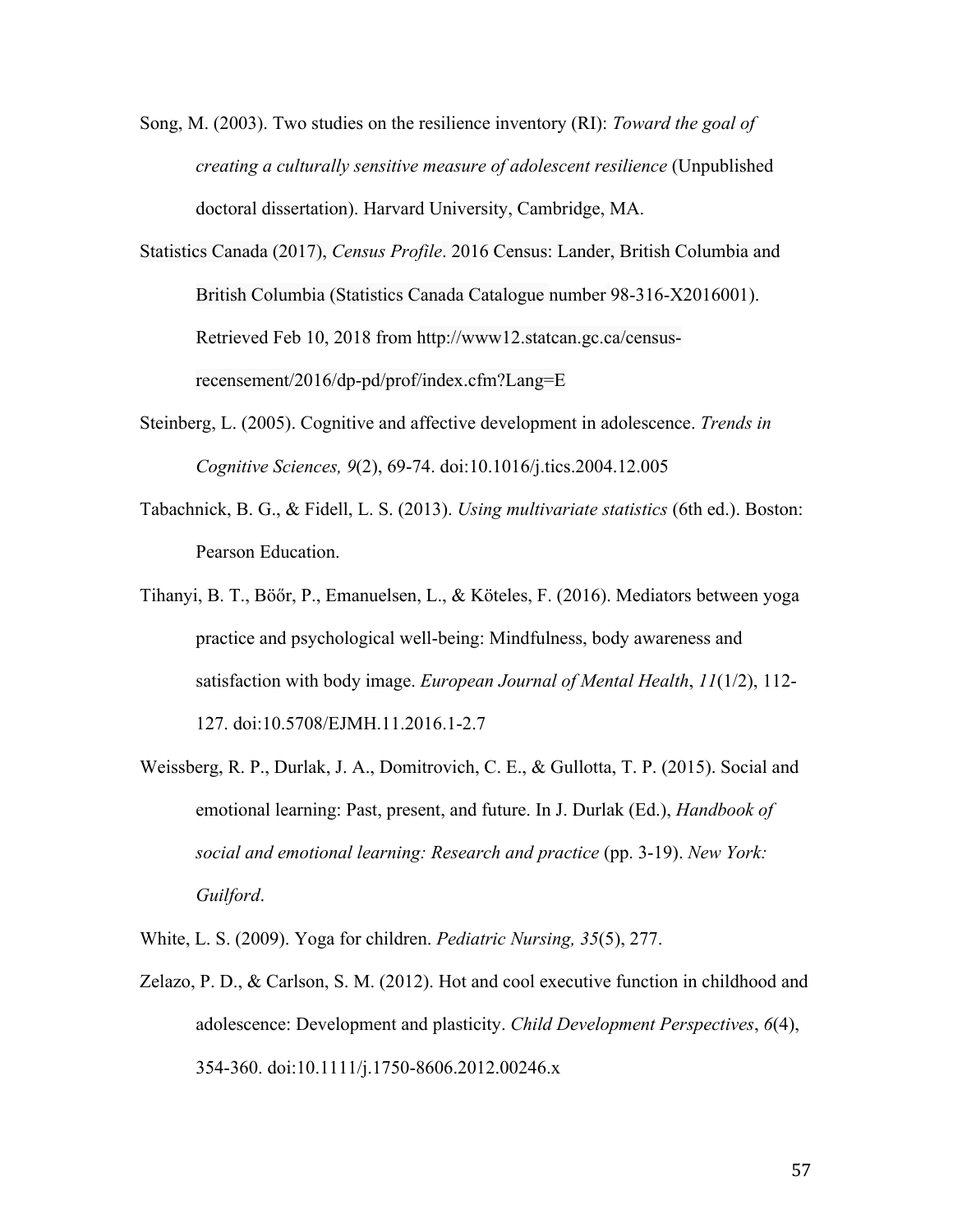Zelazo, P. D., & Lyons, K. E. (2012). The potential benefits of mindfulness training in early childhood: A developmental social cognitive neuroscience perspective. *Child Development Perspectives*, *6*(2), 154-160. doi:10.1111/j.1750- 8606.2012.00241.x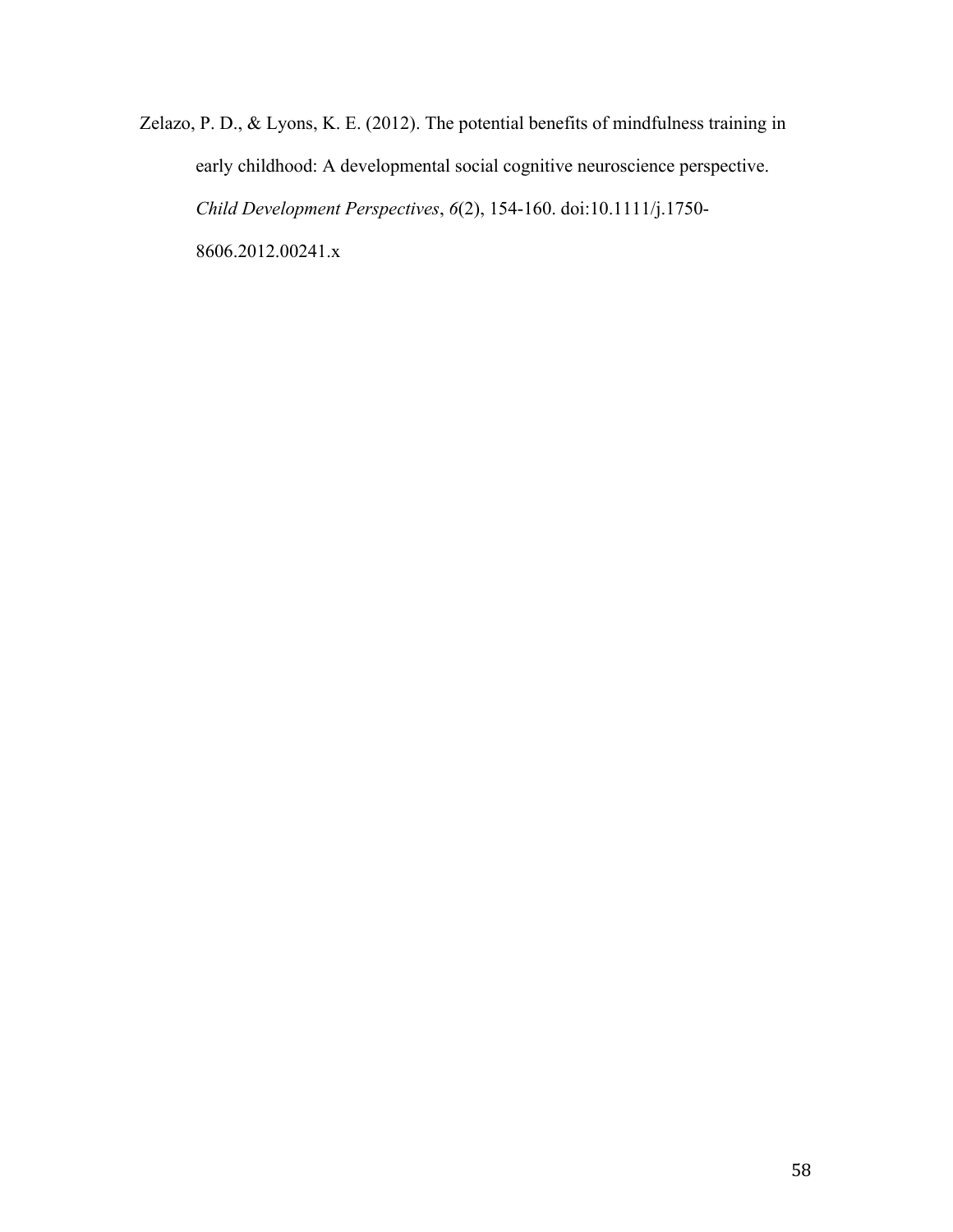## **Appendices**

## **Appendix A: Participant Assent Forms**



**Department of Educational & Counselling Psychology & Special Education** Faculty of Education 2125 Main Mall Vancouver, B.C., Canada V6T 1Z4 Tel: (604) 822-6022 Fax: (604) 822-3302

**Participant Assent Form**

**Sun Salutations in School: Exploring the Effect of Mindful Yoga on Students**

#### **Dear students,**

We are researchers from the University of British Columbia. We are interested in learning about how yoga programs change how students experience stress and emotion, and how they feel about their lives. We are inviting you to participate in this project.

**What is the study about?** The purpose of this study is to learn more about how yoga impacts students' your age. Grade 5-7 students in the school yoga will be asked to complete a 30-45 minute survey twice throughout the course of the project. These questionnaires will ask questions about your mood, how present and aware you are, what happens when you experience different feelings, and how you feel about your day-to-day life.

**Confidentiality:** All of your answers are private. Only the researchers will know your answers and only your identification number will go on the questionnaires. Questionnaires will not have your name on them or any other information that could tell us who you are. When all of the questionnaires are put together, we will only discuss what we learn about the group of students who participated in this study and no individual answers will be discussed. If there are any questions you do not feel comfortable answering, you can leave those questions blank. You can also stop participating in the study at any time without giving a reason and without any negative impact for you. If you do feel upset after finishing the questionnaire for any reason, you can talk to your school counselor or another adult. You can let us know on the last page of the questionnaire, where you will also find a list of other people you can talk to if you are upset.

**Contact:** If you have any questions, please ask the researchers or contact Morgan McKusick at . If you have any concerns or complaints about your rights as a research participant and/or your experiences while participating in this study, contact the Research Participant Complaint Line in the UBC Office of Research Ethics at 604-822- 8598 or for long distance e-mail RSIL@ors.ubc.ca or call toll free 1-877-822-8598.

**Consent:** Your participation is voluntary. Please let us know if you choose to participate or not.

Sincerely, Morgan McKusick, M.A. Student, Rhea Owens, Ph.D.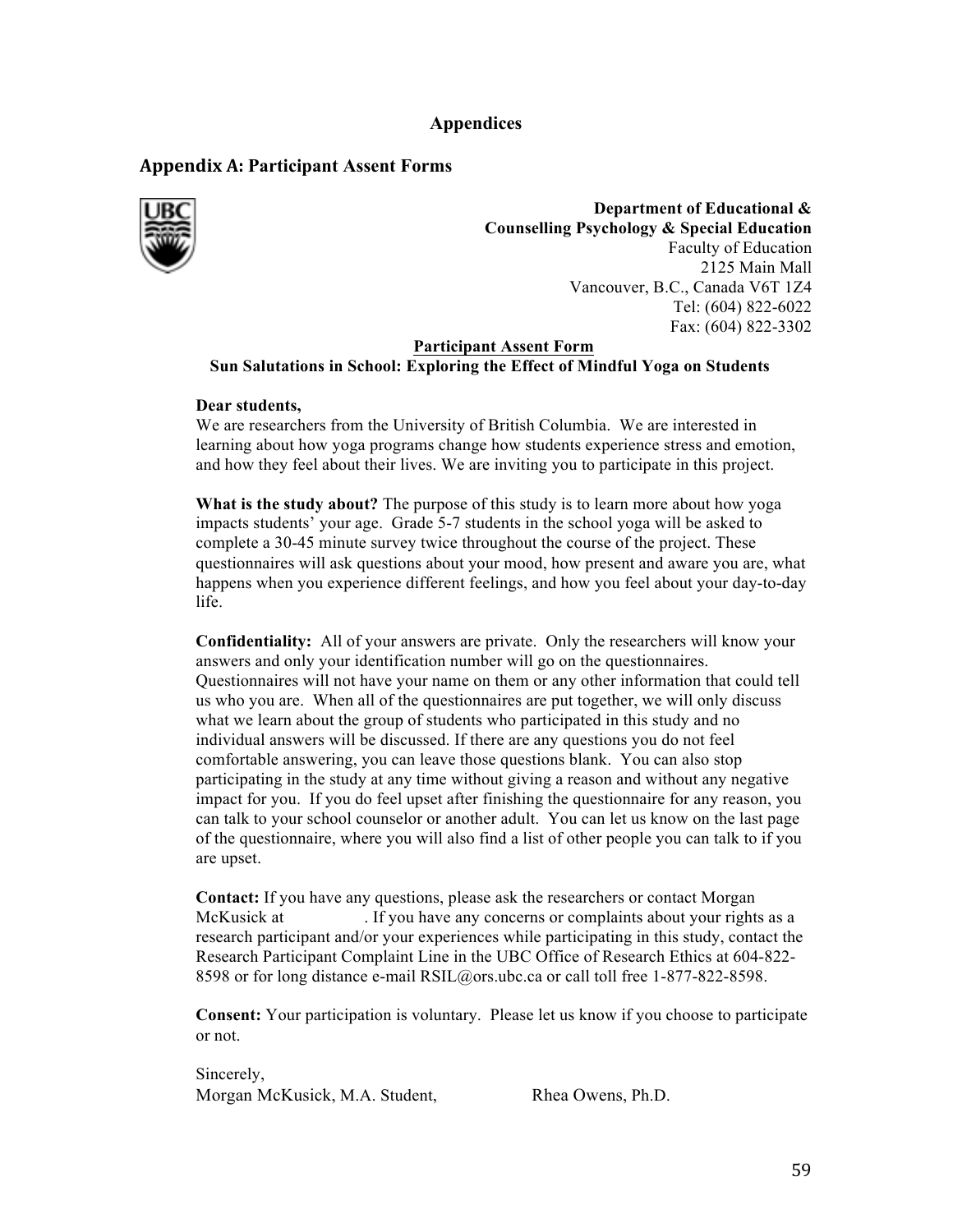Psychology,

Counselling Psychology Assistant Professor of Counselling

University of British Columbia University of British Columbia

I am willing to participate in this study (please check one box):

o YES, I consent to participate in this study. o NO, I do not consent to participate in this study

| First and Last Name (Printed): |  |
|--------------------------------|--|
|--------------------------------|--|

Signature:\_\_\_\_\_\_\_\_\_\_\_\_\_\_\_\_\_\_\_\_\_\_\_\_\_\_\_\_\_\_\_\_\_\_\_\_\_\_Date:\_\_\_\_\_\_\_\_\_\_\_\_\_\_\_\_\_\_\_\_\_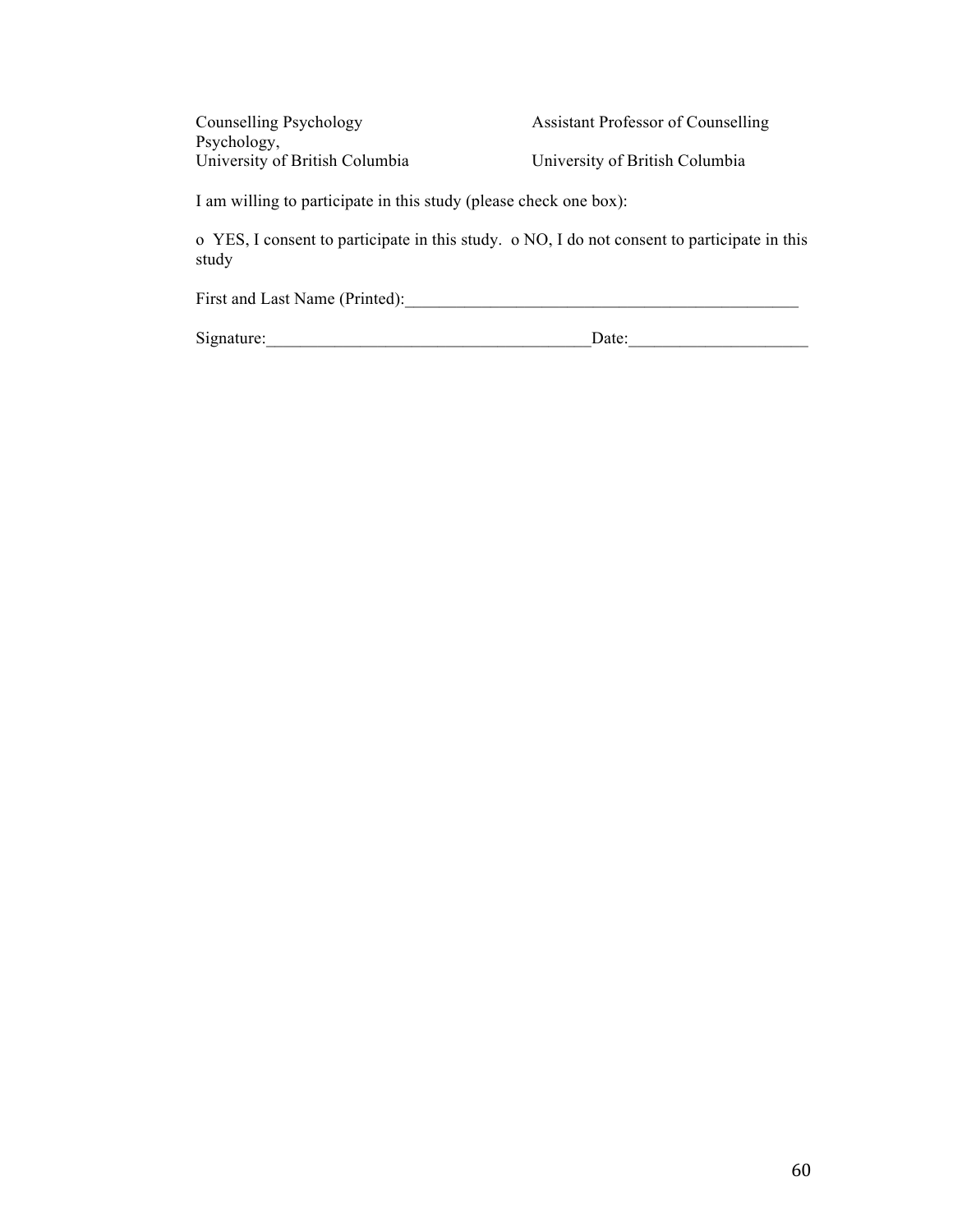

**Department of Educational & Counselling Psychology & Special Education** Faculty of Education 2125 Main Mall Vancouver, B.C., Canada V6T 1Z4 Tel: (604) 822-6022 Fax: (604) 822-3302

### **Participant Consent Form**

**Sun Salutations in School: Exploring the Effect of Mindful Yoga on Students**

#### **Dear teachers,**

We would like to invite you to participate in research being conducted at the University of British Columbia. This project aims to explore the impact of yoga programs on students' emotional experience and how they feel about their lives.

**What is the study about?** The purpose of this study is to learn more about how yoga impacts students in Grades 5-7. Teachers of students participating in the yoga program will be asked to complete a 15-minute survey upon completion of the yoga program. This questionnaire will ask questions regarding observations of your students' behaviour and attitudes towards the yoga program. The questionnaire will include questions about your perception of the program as well.

**Confidentiality:** All of your answers are confidential. Only the researchers will have access to the questionnaires. Questionnaires will be coded with an identification number and will not include your name or any other identifying information. If there are any questions you do not feel comfortable answering, please omit these questions.

**Contact:** If you have any questions, please ask the researchers or contact Morgan McKusick at . If you have any concerns or complaints about your rights as a research participant and/or your experiences while participating in this study, contact the Research Participant Complaint Line in the UBC Office of Research Ethics at 604-822-8598 or if long distance e-mail RSIL@ors.ubc.ca or call toll free 1-877-822-8598.

**Consent:** Your participation is voluntary. You may withdraw from the study until completion of the questionnaire. If you experience distress at any time as a result of the questionnaire, please let the researcher know and/or contact the school counsellor. A bookmark with crisis and distress related resources will be provided to you upon completion of the survey.

Sincerely,

Morgan McKusick,  $\blacksquare$  Rhea Owens, Ph.D. University of British Columbia University of British Columbia

M.A. Counselling Psychology Student Assistant Professor of Counselling Psychology

I am willing to participate in this study (please check one box):

| $\Box$ YES, I consent to participate in this study. $\Box$ NO, I do not consent to participate in this |  |
|--------------------------------------------------------------------------------------------------------|--|
| study.                                                                                                 |  |

First and Last Name (Printed):\_\_\_\_\_\_\_\_\_\_\_\_\_\_\_\_\_\_\_\_\_\_\_\_\_\_\_\_\_\_\_\_\_\_\_\_\_\_\_\_\_\_\_\_\_\_

Signature:\_\_\_\_\_\_\_\_\_\_\_\_\_\_\_\_\_\_\_\_\_\_\_\_\_\_\_\_\_\_\_\_\_\_\_\_\_\_Date:\_\_\_\_\_\_\_\_\_\_\_\_\_\_\_\_\_\_\_\_\_\_\_\_\_\_\_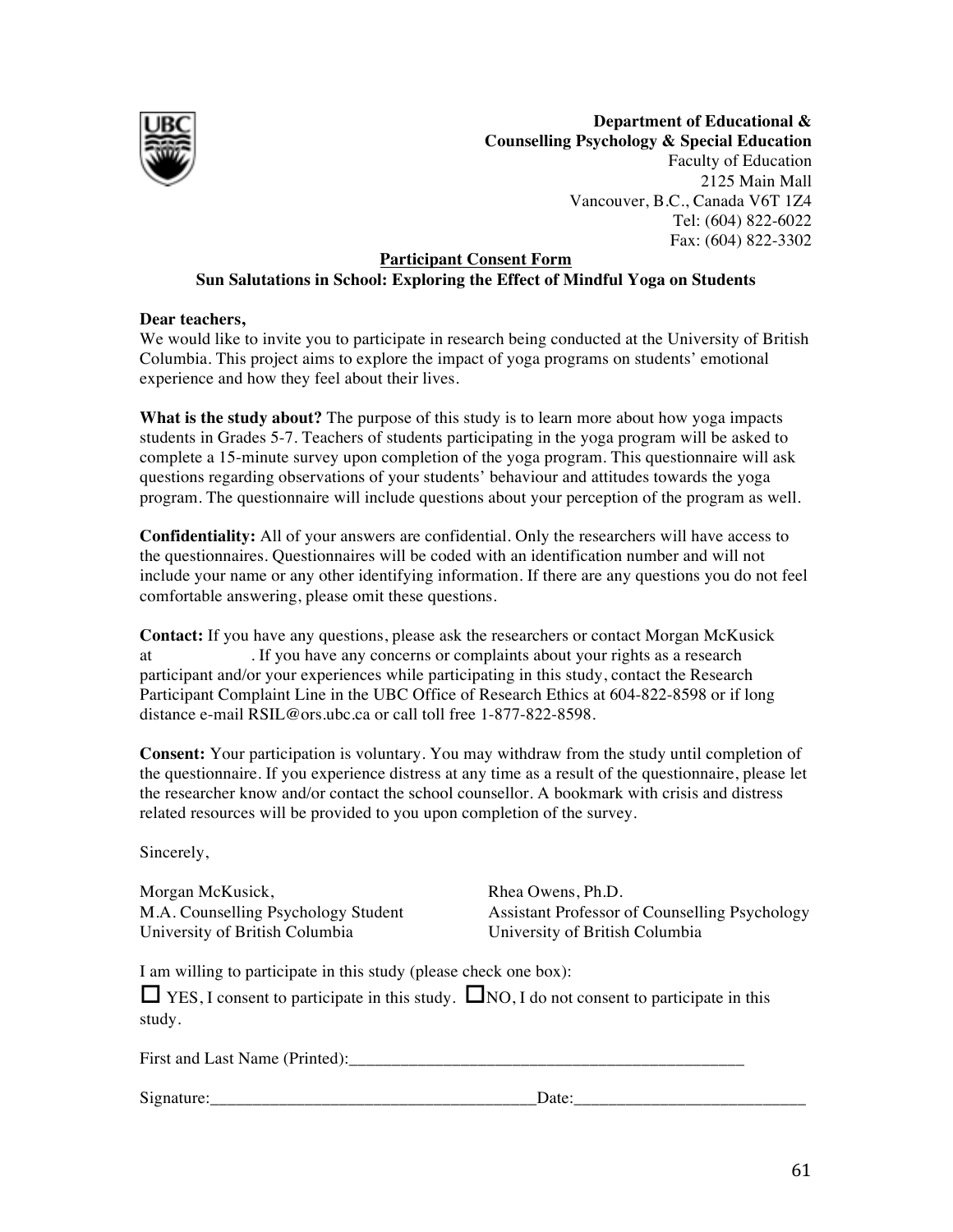## **Appendix B: Parent/Guardian Consent Form and Demographics**



**Department of Educational & Counselling Psychology & Special Education** Faculty of Education 2125 Main Mall Vancouver, B.C., Canada V6T 1Z4 Tel: (604) 822-6022 Fax: (604) 822-3302

### **Parent/Guardian Consent Form**

#### **Sun Salutations in School: Exploring the Effect of Mindful Yoga on Students**

Dear parent/guardian,

We are writing to invite your child to participate in a research project being conducted at your school by Morgan McKusick and Rhea Owens from the University of British Columbia. This research, which will inform the Co-Investigator's Master's thesis, will explore how mindful yoga, such as the 10-week yoga program your child is participating in at school, effects wellbeing and ability to regulate emotions. All Grade 5-7 students participating in the Mind Your Movements Yoga program at Ladner Elementary will be in invited to take part in this project, providing they have the English reading and comprehension skills to complete a questionnaire. Students require parent/guardian consent and must also give personal assent before participating. This research project is optional and the following information is provided for you to decide whether or not your child can participate in the study.

**Principal Investigator:** Rhea Owens, Department of Educational & Counselling Psychology, and Special Education. The University of British Columbia Email , Phone number:

**Co-Investigator:** Morgan McKusick, Graduate Student, Department of Educational & Counselling Psychology and Special Education. The University of British Columbia Email:

**Purpose:** The purpose of this study is to investigate how participation in yoga impacts elementary school students' levels of mindfulness, emotional experiences, and wellbeing.

**Description:** Participation in this study will require students to complete a questionnaire two times throughout the course of the study. This questionnaire will take approximately 30-45 minutes to complete, and contains multiple choice questions about students' mood, sense of mindfulness, emotional awareness, regulation strategies, life satisfaction, and self-worth. Parents/guardians will be asked to complete a demographic questionnaire about your child, which can be found at the end of this packet.

**Potential Risks and Benefits:** We believe that our study presents minimal risks and will help examine the effectiveness of school yoga programs, which will hopefully aid in further development and implementation of such programming. There is the possibility that some individuals might feel upset when answering questions related to self-concept, negative experiences, or life satisfaction. The researchers have minimized this risk by ensuring to clearly explain the purpose and content of the study, which will allow the children to make an informed decision to participate or not participate. Students will have the option of omitting any question they do not wish to answer for any reason, and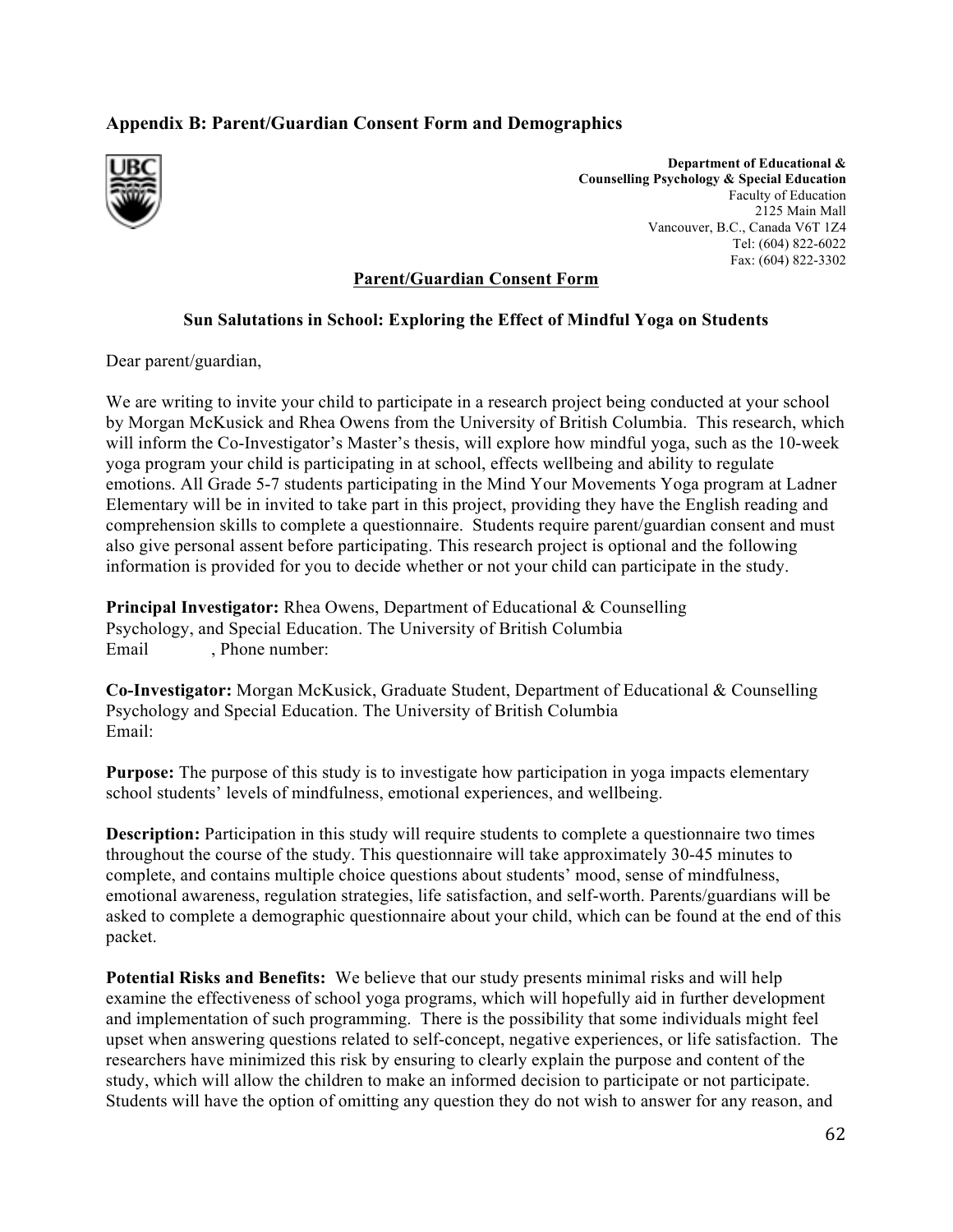are free to withdraw from the study at any given time without any negative consequences to themselves or anyone else. Additionally, the students will be monitored during questionnaire administration, and if any students do feel upset upon completion of the questionnaires, researchers will provide students with various ways to access support if necessary, including encouraging them to talk to a school counselor or other trustworthy adult. While there is no direct benefit for participating in this research, reflecting on the survey questions may increase awareness of one's emotional experiences and wellbeing. Additionally, reflecting on survey questions may result in increased interest in learning strategies to regulate emotion and foster wellbeing.

**Confidentiality:** The researchers will prioritize participants' anonymity. Researchers will ensure that all information is kept strictly confidential and only seen by the Primary Investigator, Co-Investigator, and research assistants. The questionnaires will not include any personal identifiers or information that could be used to identify participants. Consent and assent forms will be the only form with identifying information, and will be collected at a separate time and stored independently of the survey packages.

Only randomly generated identification numbers will be used to identify participants. The list of names and ID numbers will only be seen by the research team and will be stored in a secure location. The list of names and ID numbers, consent forms and completed surveys will be kept in a locked file cabinet in the PI's research lab or office. Digital data will be stored in password-protected and encrypted files on a secure computer. No names or identifiers will be stored will be stored on computer files.

Group based results from this study may be published in books and journal articles or presented at conferences. No individual information will be shared or released.

**Compensation:** Students who return this consent form signed, whether or not their parent/guardian agrees to let them to participate, will be entered in a draw for a \$10 gift card.

**Contact for information about the study:** If you have any questions or would like further information, you may contact the Co-Investigator at or the Primary Investigator at . If you have any concerns or complaints about your rights as a research participant and/or your experiences while participating in this study, contact the Research Participant Complaint Line in the UBC Office of Research Ethics at 604-822-8598 or if long distance e-mail RSIL@ors.ubc.ca or call toll free 1-877-822-8598.

Sincerely,

Rhea Owens, Assistant Professor of Counselling Psychology University of British Columbia

Morgan McKusick, M.A. Student, Counselling Psychology University of British Columbia

## **\*\*\* PLEASE KEEP THIS LETTER AND FIRST COPY OF THE CONSENT FORM FOR YOUR RECORDS \*\*\***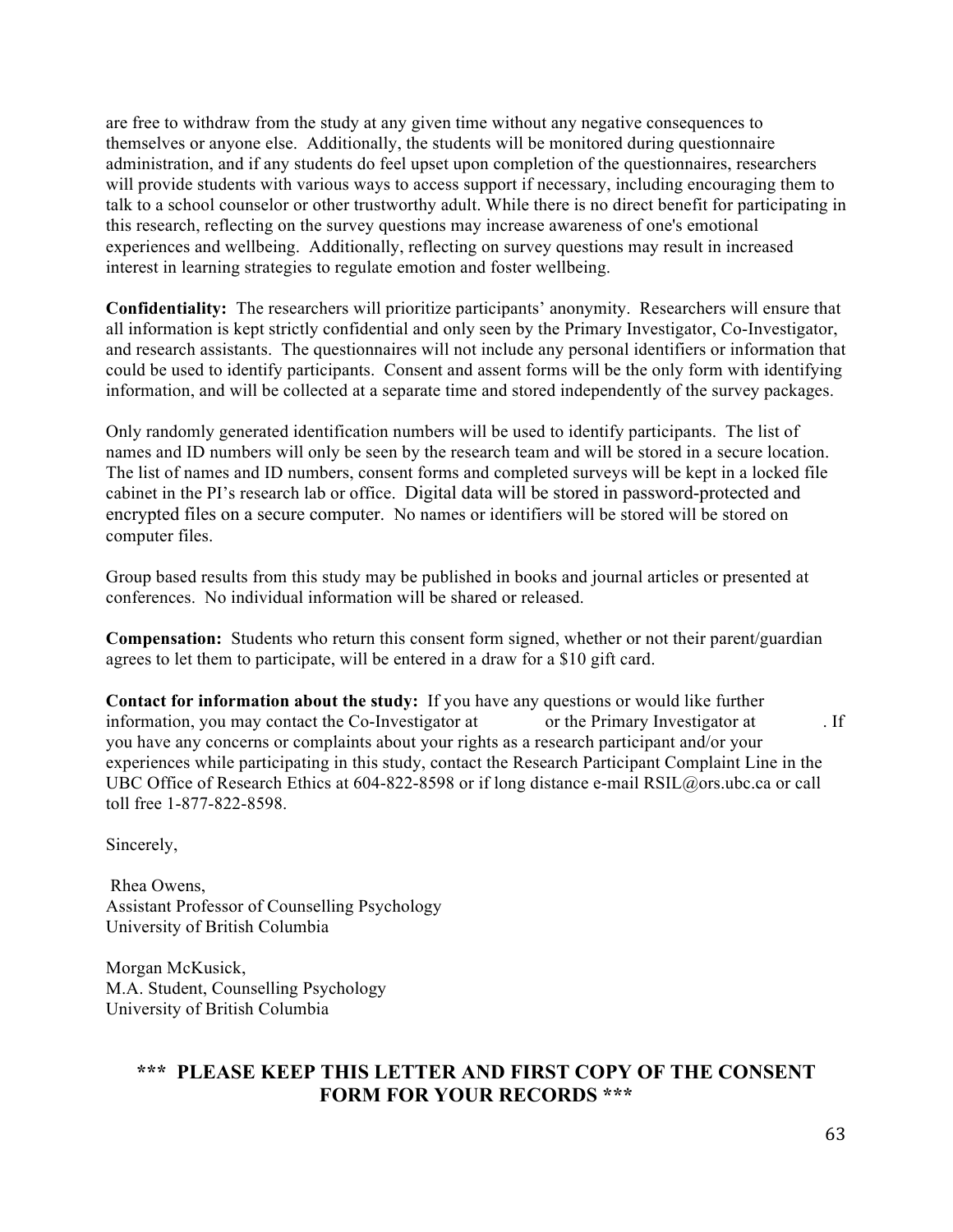## **\*\*\*PLEASE KEEP THE FIRST COPY OF THE CONSENT FORM FOR YOUR RECORDS \*\*\***

### **Parent/Guardian Consent Form**

**Project:** Sun Salutations in School: Exploring the Effect of Mindful Yoga on Students

**Principal Investigator:** Rhea Owens, Ph. D., Department of Educational & Counselling Psychology, and Special Education, The University of British Columbia

**Co-Investigator:** Morgan McKusick , Graduate Student, Department of Educational & Counselling Psychology and Special Education, The University of British Columbia

**Consent:** I have read the above information regarding "Sun Salutations in School: Exploring the Effect of Mindful Yoga on Students." I understand that my child's participation is completely voluntary and that he/she may withdraw at any time with no consequences. I have received a copy of this form to keep for my own records

I give my permission for my child to participate in this study. *Please check one:* 

 $\Box$  YES, I consent to my son/daughter's participation in this project.

 $\square$ NO, I do not consent to my son/daughter's participation in this project.

Son/Daughter's Name (please print)

 $\mathcal{L}_\text{max}$ 

\_\_\_\_\_\_\_\_\_\_\_\_\_\_\_\_\_\_\_\_\_\_\_\_\_\_\_\_\_\_\_\_\_

 $\mathcal{L}_\text{max}$ 

 $\overline{\phantom{a}}$  , and the set of the set of the set of the set of the set of the set of the set of the set of the set of the set of the set of the set of the set of the set of the set of the set of the set of the set of the s

Teacher's Name

Parent/Guardian Signature

Date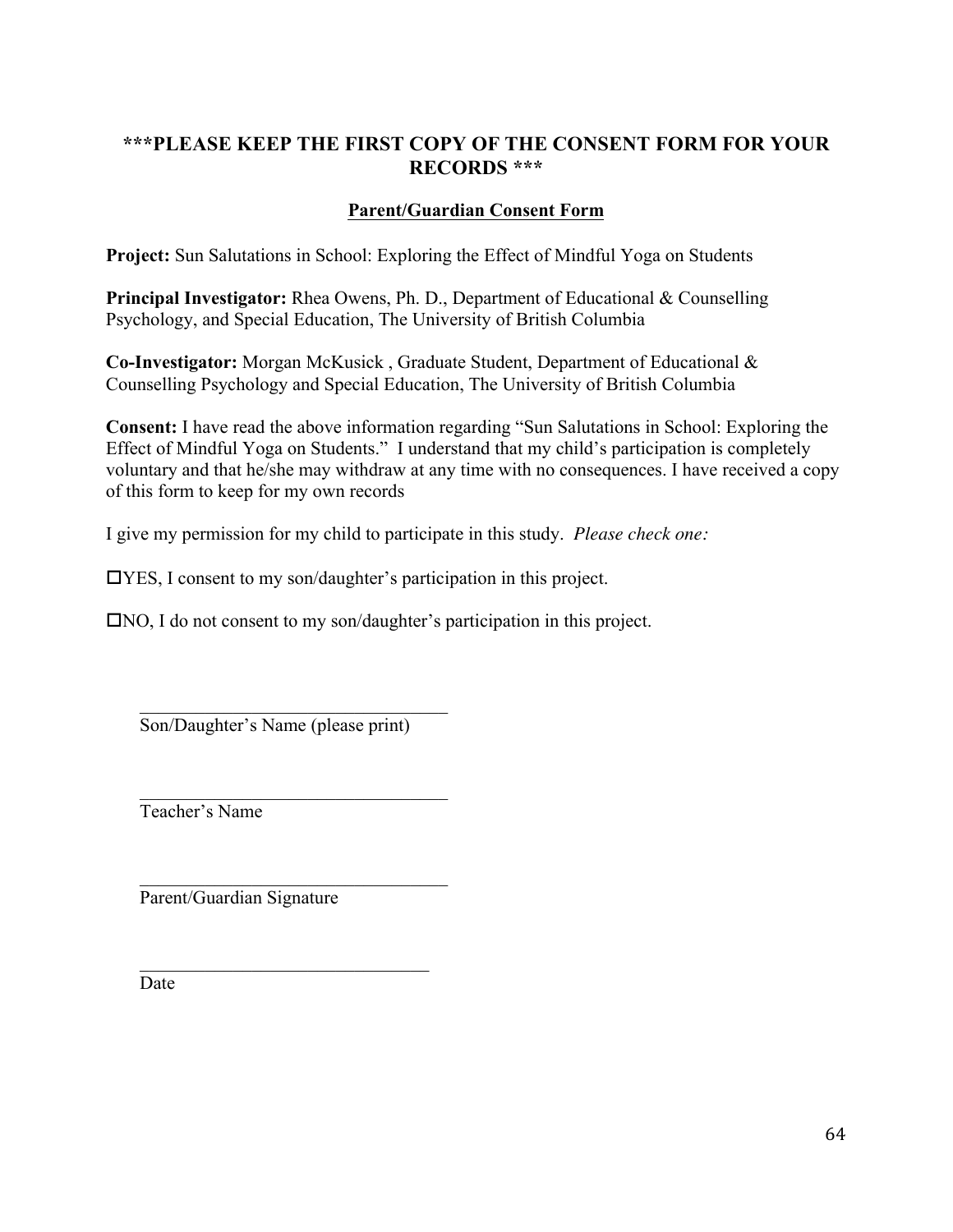# **\*\*PLEASE COMPLETE AND RETURN THIS PAGE TO THE SCHOOL\*\***

### **Parent/Guardian Consent Form**

**Project:** Sun Salutations in School: Exploring the Effect of Mindful Yoga on Students

**Principal Investigators:** Rhea Owens, Ph.D., Department of Educational & Counselling Psychology, and Special Education, The University of British Columbia

**Co-Investigators:** Morgan McKusick Graduate Student, Department of Educational & Counselling Psychology and Special Education, The University of British Columbia

**Consent:** I have read the above information regarding "Sun Salutations in School: Exploring the Effect of Mindful Yoga on Students". I understand that my child's participation is completely voluntary and that he/she may withdraw at any time with no consequences. I have received a copy of this form to keep for my own records

I give my permission for my child to participate in this study. *Please check one:* 

 $\Box$  YES, I consent to my son/daughter's participation in this project.

 $\Box$ NO, I do not consent to my son/daughter's participation in this project.

\_\_\_\_\_\_\_\_\_\_\_\_\_\_\_\_\_\_\_\_\_\_\_\_\_\_\_\_\_\_\_\_\_ Son/Daughter's Name (please print)

Teacher's Name

Parent/Guardian Signature

\_\_\_\_\_\_\_\_\_\_\_\_\_\_\_\_\_\_\_\_\_\_\_\_\_\_\_\_\_\_\_ Date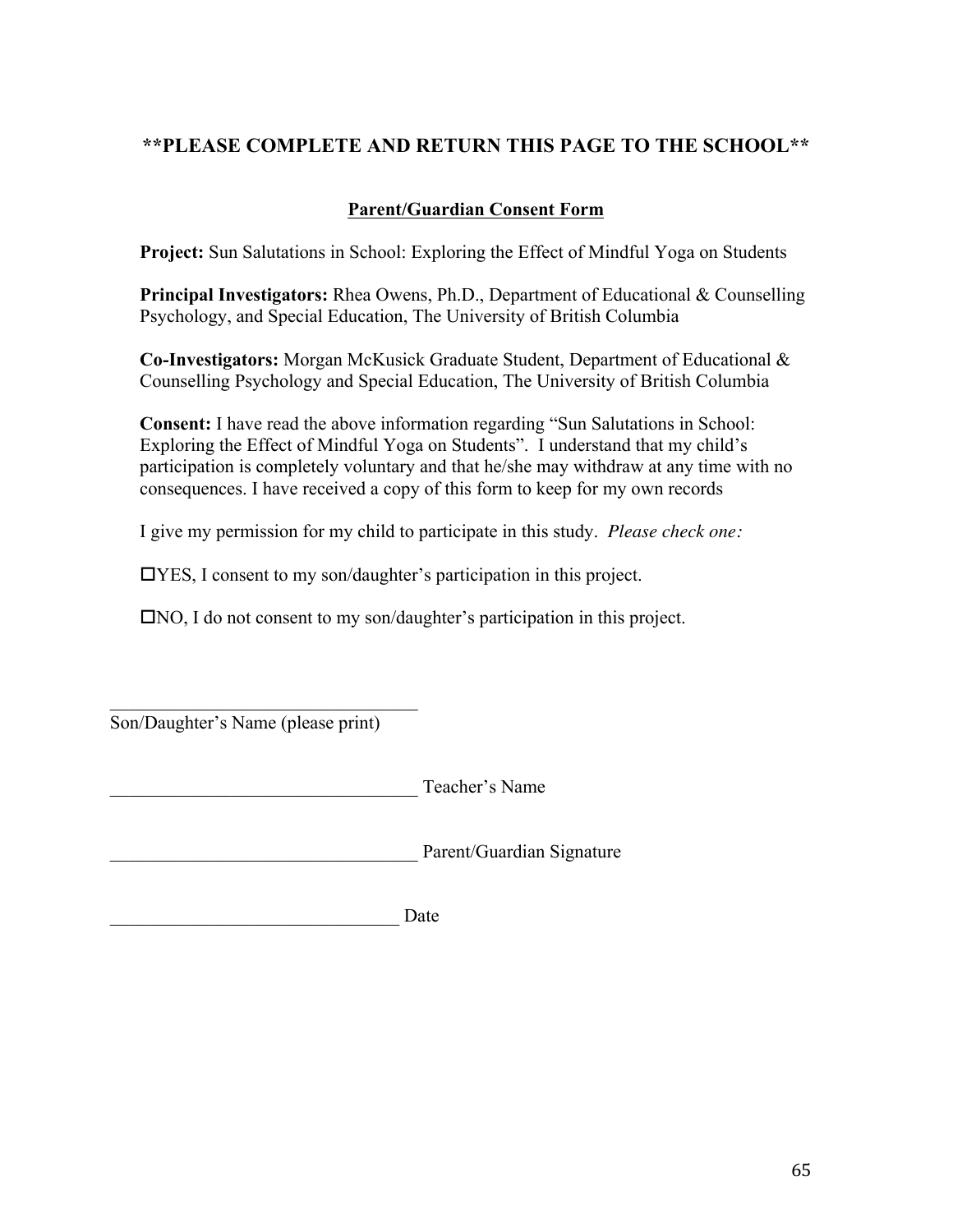## **Child Demographic Questionnaire**

**Please answer the following questions about your child and your child's family. You do not have to answer any questions you are not comfortable with.** 

| Your child's age:                                  | Your child's gender: Male                                                               |                                   | Female          |
|----------------------------------------------------|-----------------------------------------------------------------------------------------|-----------------------------------|-----------------|
| Your child's grade in school:                      | $5^{\text{th}}$                                                                         | $6^{\text{th}}$                   | 7 <sup>th</sup> |
| Your child's race/ethnicity:                       |                                                                                         |                                   |                 |
| African; African-American; Black                   |                                                                                         |                                   |                 |
| American Indian; Native American; First Nations    |                                                                                         |                                   |                 |
| Arab American; Middle Eastern                      |                                                                                         |                                   |                 |
|                                                    | Asian; Asian American; Chinese; Filipino; Southeast Asian; West Asian; Japanese; Korean |                                   |                 |
| Asian Indian                                       |                                                                                         |                                   |                 |
| Hispanic; Latina/o American                        |                                                                                         |                                   |                 |
| Pacific Islander                                   |                                                                                         |                                   |                 |
| White; European American; Caucasian                |                                                                                         |                                   |                 |
| Multiracial                                        |                                                                                         |                                   |                 |
|                                                    |                                                                                         |                                   |                 |
| What is your family make up?                       |                                                                                         |                                   |                 |
| 1 parent/guardian<br>$\frac{1}{2}$ parent/guardian |                                                                                         |                                   |                 |
| What is your education?                            |                                                                                         |                                   |                 |
| Less than high school degree                       |                                                                                         | High school diploma or equivalent |                 |
| Bachelor's degree                                  |                                                                                         | Master's/Ph.D./M.D./J.D.          |                 |
| What is your family's income level?                |                                                                                         |                                   |                 |
| $$10,000 - $14,999$                                |                                                                                         | \$50,000 - \$74,999               |                 |
| \$35,000 - \$49,999                                |                                                                                         | \$75,000 - \$99,999               |                 |
| $$15,000 - $24,999$                                |                                                                                         | $$100,000 -$ and above            |                 |
| \$25,000 - \$34,999                                | unknown                                                                                 |                                   |                 |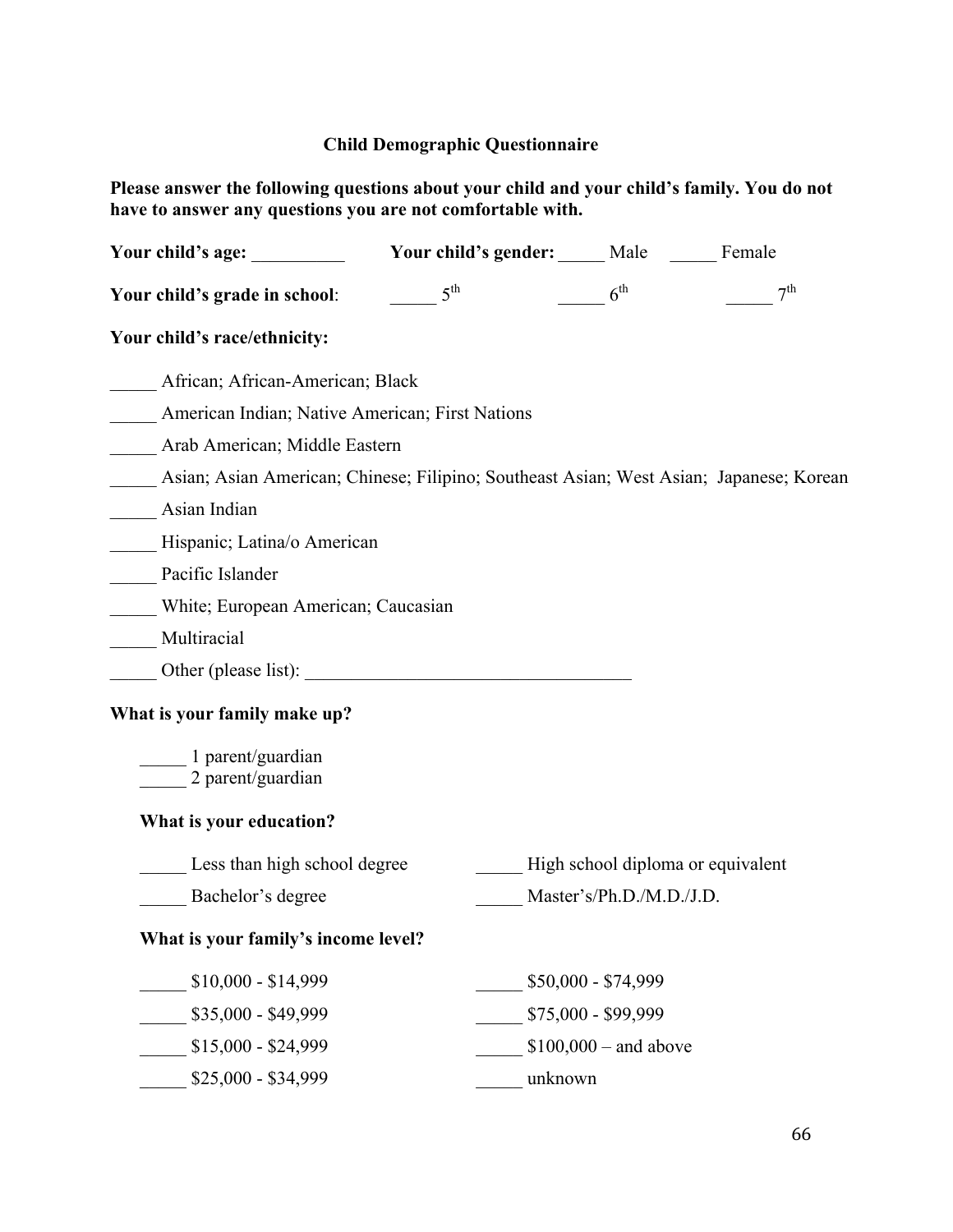## **Appendix C: Measures**

## **Child and Adolescent Mindfulness Questionnaire (CAAMM)**

We want to know about what you think, how you feel and what you do. Please read each sentence. Then **circle the number that tells how often each sentence is true for you.**

|                                                                                                                             | <b>Never</b><br><b>True</b> | Rarely<br><b>True</b> | Someti<br>mes<br><b>True</b> | Often<br><b>True</b> | <b>Always</b><br><b>True</b> |
|-----------------------------------------------------------------------------------------------------------------------------|-----------------------------|-----------------------|------------------------------|----------------------|------------------------------|
| 1. I get upset with myself for having feelings<br>that don't make sense.                                                    | $\mathbf{0}$                | $\mathbf{1}$          | $\overline{2}$               | $\overline{3}$       | 4                            |
| 2. At school, I walk from class to class<br>without noticing what I'm doing.                                                | $\mathbf{0}$                | $\mathbf{1}$          | $\overline{2}$               | $\overline{3}$       | $\overline{4}$               |
| 3. I keep myself busy so I don't notice my<br>thoughts or feelings.                                                         | $\mathbf{0}$                | $\mathbf{1}$          | $\overline{2}$               | $\overline{3}$       | $\overline{4}$               |
| 4. I tell myself that I shouldn't feel the way<br>I'm feeling.                                                              | $\theta$                    | $\mathbf{1}$          | $\overline{2}$               | $\overline{3}$       | $\overline{4}$               |
| 5. I push away thoughts that I don't like.                                                                                  | $\overline{0}$              | $\mathbf{1}$          | $\overline{2}$               | 3                    | $\overline{4}$               |
| 6. It's hard for me to pay attention to only one<br>thing at a time.                                                        | $\boldsymbol{0}$            | $\mathbf{1}$          | $\overline{2}$               | $\overline{3}$       | $\overline{4}$               |
| 7. I get upset with myself for having certain<br>thoughts.                                                                  | $\mathbf{0}$                | $\mathbf{1}$          | $\overline{2}$               | 3                    | $\overline{4}$               |
| 8. I think about things that have happened in<br>the past instead of thinking about things that<br>are happening right now. | $\boldsymbol{0}$            | $\mathbf{1}$          | $\overline{2}$               | $\overline{3}$       | 4                            |
| 9. I think that some of my feelings are bad<br>and that I shouldn't have them.                                              | $\mathbf{0}$                | $\mathbf{1}$          | $\overline{2}$               | $\overline{3}$       | $\overline{4}$               |
| 10. I stop myself from having feelings that I<br>don't like.                                                                | $\mathbf{0}$                | $\mathbf{1}$          | $\overline{2}$               | $\overline{3}$       | $\overline{4}$               |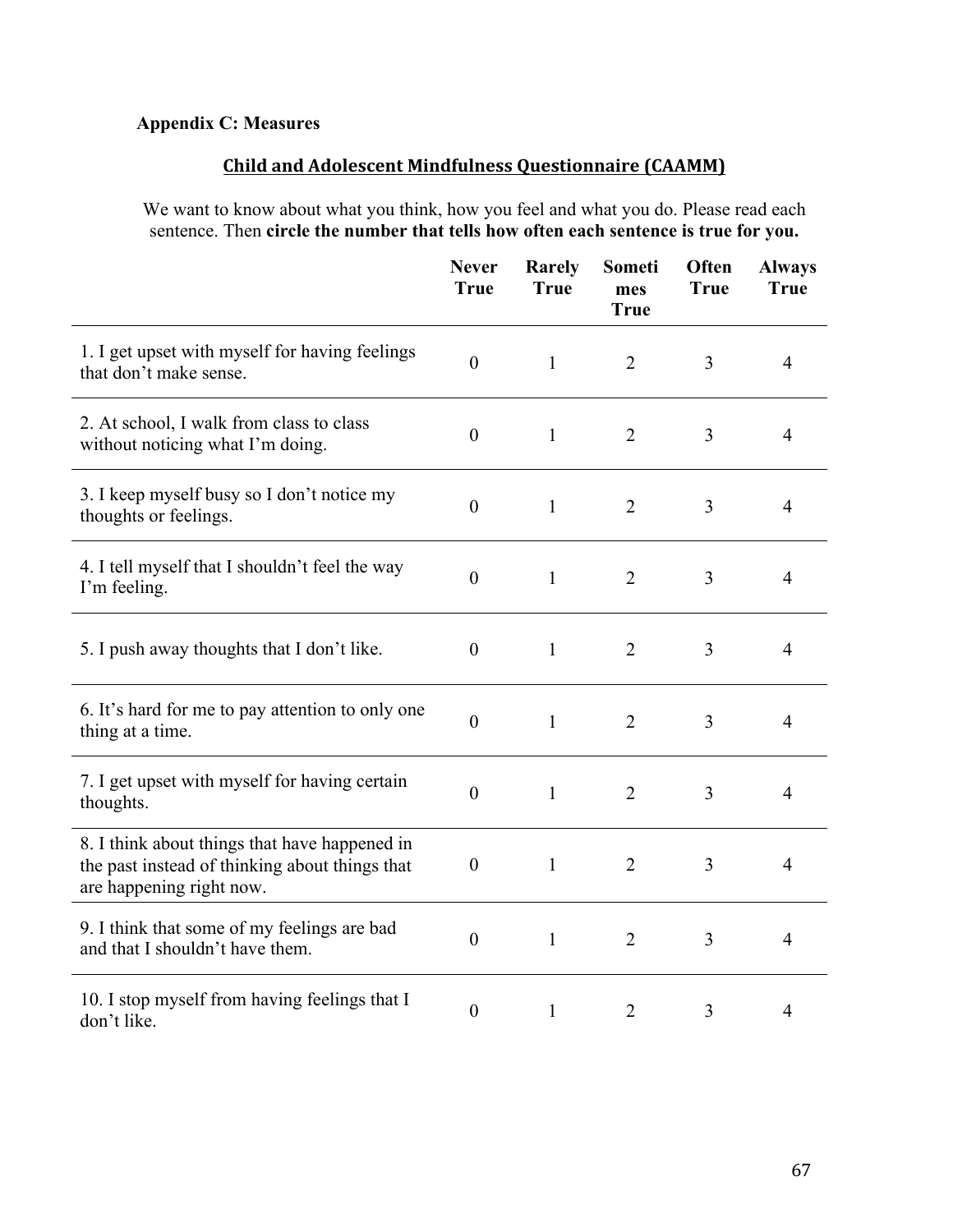#### **The Emotional Regulation Questionnaire for Children and Adolescents (ERQ-CA)**

We would like to ask you some questions about your emotional life, in particular, how you control (that is, regulate and manage) your emotions. The questions below involve two distinct aspects of your emotional life. One is your emotional experience, or what you feel like inside. The other is your emotional expression, or how you show your emotions in the way you talk, gesture, or behave. Although some of the following questions may seem similar to one another, they differ in important ways.

For each item, please answer using the following scale:

|                 |                 | 3                    | Δ     |                 |
|-----------------|-----------------|----------------------|-------|-----------------|
| <b>Strongly</b> | <b>Disagree</b> | <b>Half and Half</b> | Agree | <b>Strongly</b> |
| <b>Disagree</b> |                 |                      |       | Agree           |

1. When I want to feel happier, I think about something different.

2. I keep my feelings to myself.

3.\_\_\_\_When I want to feel less bad (e.g. sad, angry or worried), I think about something different.

4. When I am feeling happy, I am careful not to show it.

5.\_\_\_\_When I'm worried about something, I make myself think about it in a way that helps me feel better.

6.\_\_\_\_I control my feelings by not showing them

7. When I want to feel happier about something, I change the way I'm thinking about it.

- 8. I control my feelings about things by changing the way I think about them.  $\overline{9}$ . When I am feeling bad (e.g. sad, angry, or worried), I'm careful not to show it.
	- 10. When I want to feel less bad (e.g. sad, angry, or worried) about something, I change the way I'm thinking about it.
	- 11. When I am feeling bad (e.g. sad, angry, or worried), I'm careful not to show it.

12. When I want to feel less bad (e.g. sad, angry, or worried) about something, I change the way I'm thinking about it.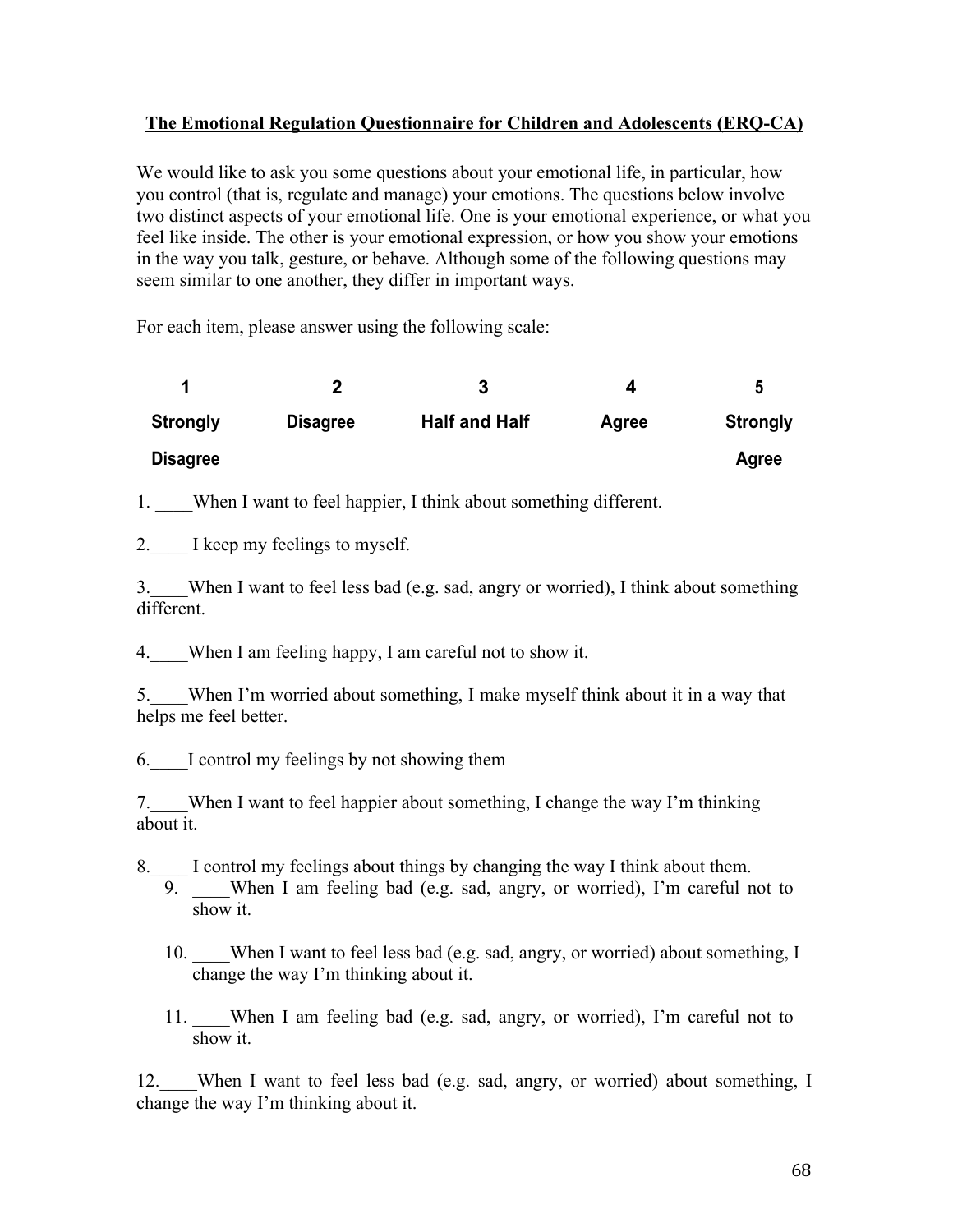## **Positive and Negative Affect Schedule for Children (PANAS-C)**

I'm going to ask you how much you have felt a certain way during the last few weeks. People feel different ways a lot of the time. I am interested how you feel. Pick the response that best describes how much you have felt each feeling over the past few weeks.

| How much have you felt | (fill in emotion below) over |
|------------------------|------------------------------|
| the last few weeks?    |                              |

|           | Very Slightly A Little Sort Of Quite a Bit A Lot |                |                |                |   |
|-----------|--------------------------------------------------|----------------|----------------|----------------|---|
| Sad       | $\,1\,$                                          | $\sqrt{2}$     | $\mathfrak{Z}$ | $\overline{4}$ | 5 |
| Happy     | $\,1\,$                                          | $\overline{2}$ | $\mathfrak{Z}$ | $\overline{4}$ | 5 |
| Scared    | $\mathbf{1}$                                     | $\sqrt{2}$     | $\mathfrak{Z}$ | $\overline{4}$ | 5 |
| Miserable | $\mathbf{1}$                                     | $\overline{2}$ | $\mathfrak{Z}$ | $\overline{4}$ | 5 |
| Cheerful  | $\mathbf{1}$                                     | $\overline{2}$ | $\mathfrak{Z}$ | $\overline{4}$ | 5 |
| Proud     | $\mathbf{1}$                                     | $\overline{2}$ | $\mathfrak{Z}$ | $\overline{4}$ | 5 |
| Afraid    | $\mathbf{1}$                                     | $\overline{2}$ | $\mathfrak{Z}$ | $\overline{4}$ | 5 |
| Joyful    | $\mathbf{1}$                                     | $\overline{2}$ | $\mathfrak{Z}$ | $\overline{4}$ | 5 |
| Mad       | $\,1\,$                                          | $\sqrt{2}$     | $\mathfrak{Z}$ | $\overline{4}$ | 5 |
| Lively    | $\mathbf{1}$                                     | $\sqrt{2}$     | $\mathfrak{Z}$ | $\overline{4}$ | 5 |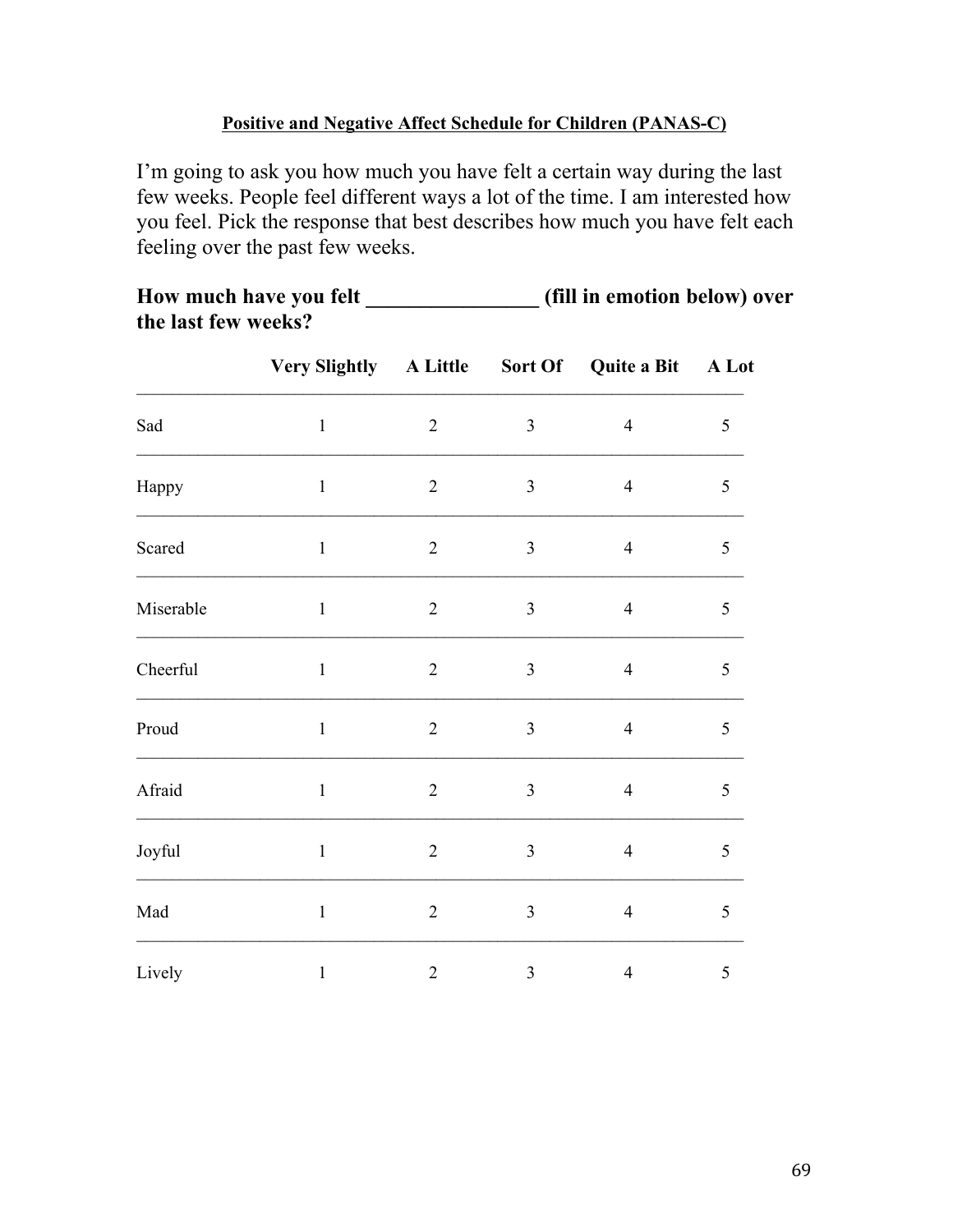#### **Student's Life Satisfaction Scale (SLSS)**

We would like to know what thoughts about life you have had during the past several weeks. Think about how you spend each day and night and then think about how your life has been during most of this time. Here are some questions that ask about your satisfaction with your overall life. Pick the words next to each statement that indicate how much you agree or disagree with each statement.

### **For example, if you think "Life is great," is Sort of True, circle those words.**

#### **1. My life is going well.**

| Really                    | Sort of                                   | A Little                                          | A Little | Sort of | Really |
|---------------------------|-------------------------------------------|---------------------------------------------------|----------|---------|--------|
| Not True                  | Not True                                  | Not True                                          | True     | True    | True   |
| 2. My life is just right. |                                           |                                                   |          |         |        |
| Really                    | Sort of                                   | A Little                                          | A Little | Sort of | Really |
| Not True                  | Not True                                  | Not True                                          | True     | True    | True   |
|                           |                                           | 3. I would like to change many things in my life. |          |         |        |
| Really                    | Sort of                                   | A Little                                          | A Little | Sort of | Really |
| Not True                  | Not True                                  | Not True                                          | True     | True    | True   |
|                           | 4. I wish I had a different kind of life. |                                                   |          |         |        |
|                           |                                           |                                                   |          |         |        |
| Really                    | Sort of                                   | A Little                                          | A Little | Sort of | Really |
| Not True                  | Not True                                  | Not True                                          | True     | True    | True   |
| 5. I have a good life.    |                                           |                                                   |          |         |        |
| Really                    | Sort of                                   | A Little                                          | A Little | Sort of | Really |
| Not True                  | Not True                                  | Not True                                          | True     | True    | True   |
|                           | 6. I have what I want in life.            |                                                   |          |         |        |
| Really                    | Sort of                                   | A Little                                          | A Little | Sort of | Really |
| Not True                  | Not True                                  | Not True                                          | True     | True    | True   |
|                           | 7. My life is better than most kids.      |                                                   |          |         |        |
| Really                    | Sort of                                   | A Little                                          | A Little | Sort of | Really |
| Not True                  | Not True                                  | Not True                                          | True     | True    | True   |
|                           |                                           |                                                   |          |         |        |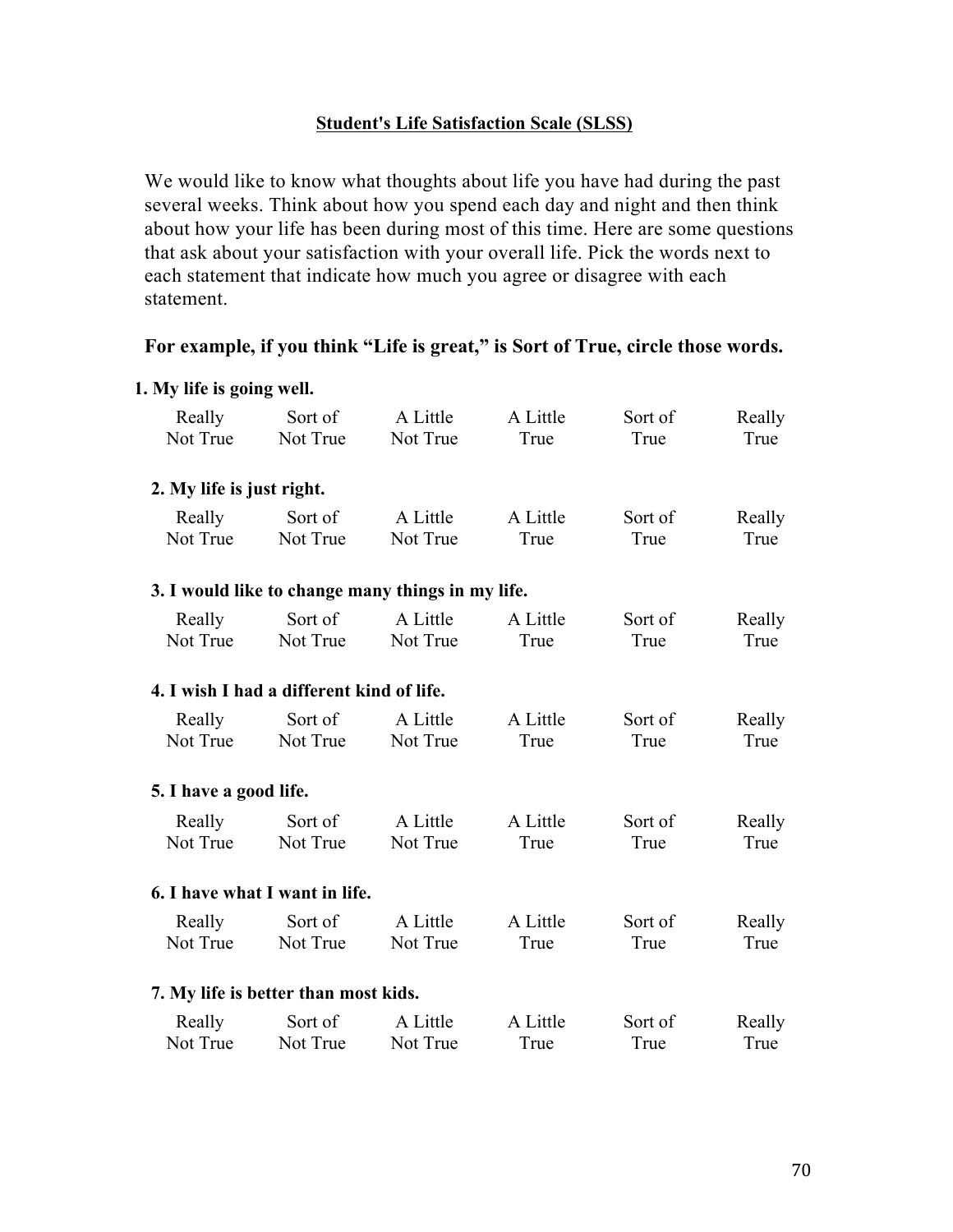# **Optimism Subscale**

Please circle the answer that best describes how true each statement is for you.

|    |                                                                                                 | <b>Not at All</b><br><b>Like Me</b> | <b>A</b> Little<br><b>Bit Like</b><br>Me | Kind of<br><b>Like Me</b> | A Lot<br><b>Like Me</b> | <b>Always</b><br><b>Like Me</b> |
|----|-------------------------------------------------------------------------------------------------|-------------------------------------|------------------------------------------|---------------------------|-------------------------|---------------------------------|
| 1. | I have more bad<br>times than good.                                                             | 1                                   | $\boldsymbol{2}$                         | $\mathbf{3}$              | $\overline{\mathbf{4}}$ | 5                               |
| 2. | More good things<br>than bad things will<br>happen to me.                                       | $\mathbf{1}$                        | $\boldsymbol{2}$                         | 3                         | 4                       | 5                               |
| 3. | I start most days<br>thinking I'll have a<br>bad day.                                           | $\mathbf{1}$                        | $\boldsymbol{2}$                         | $\mathbf{3}$              | 4                       | 5                               |
| 4. | Even if there are bad<br>things, I'm able to<br>see the good things<br>about me and my<br>life. | $\mathbf{1}$                        | 2                                        | 3                         | 4                       | 5                               |
| 5. | I'm bored by most<br>things in life.                                                            | 1                                   | $\boldsymbol{2}$                         | 3                         | 4                       | 5                               |
| 6. | I think things will get<br>worse in the future.                                                 | 1                                   | $\boldsymbol{2}$                         | $\mathbf{3}$              | 4                       | 5                               |
| 7. | I am optimistic about<br>school life.                                                           | 1                                   | 2                                        | 3                         |                         | 5                               |
| 8. | I think that I am a<br>lucky one.                                                               | $\mathbf{1}$                        | $\boldsymbol{2}$                         | 3                         | 4                       | 5                               |
| 9. | When something bad<br>happens to me, I<br>think that it will last<br>long.                      | 1                                   | $\boldsymbol{2}$                         | $\mathbf{3}$              | 4                       | 5                               |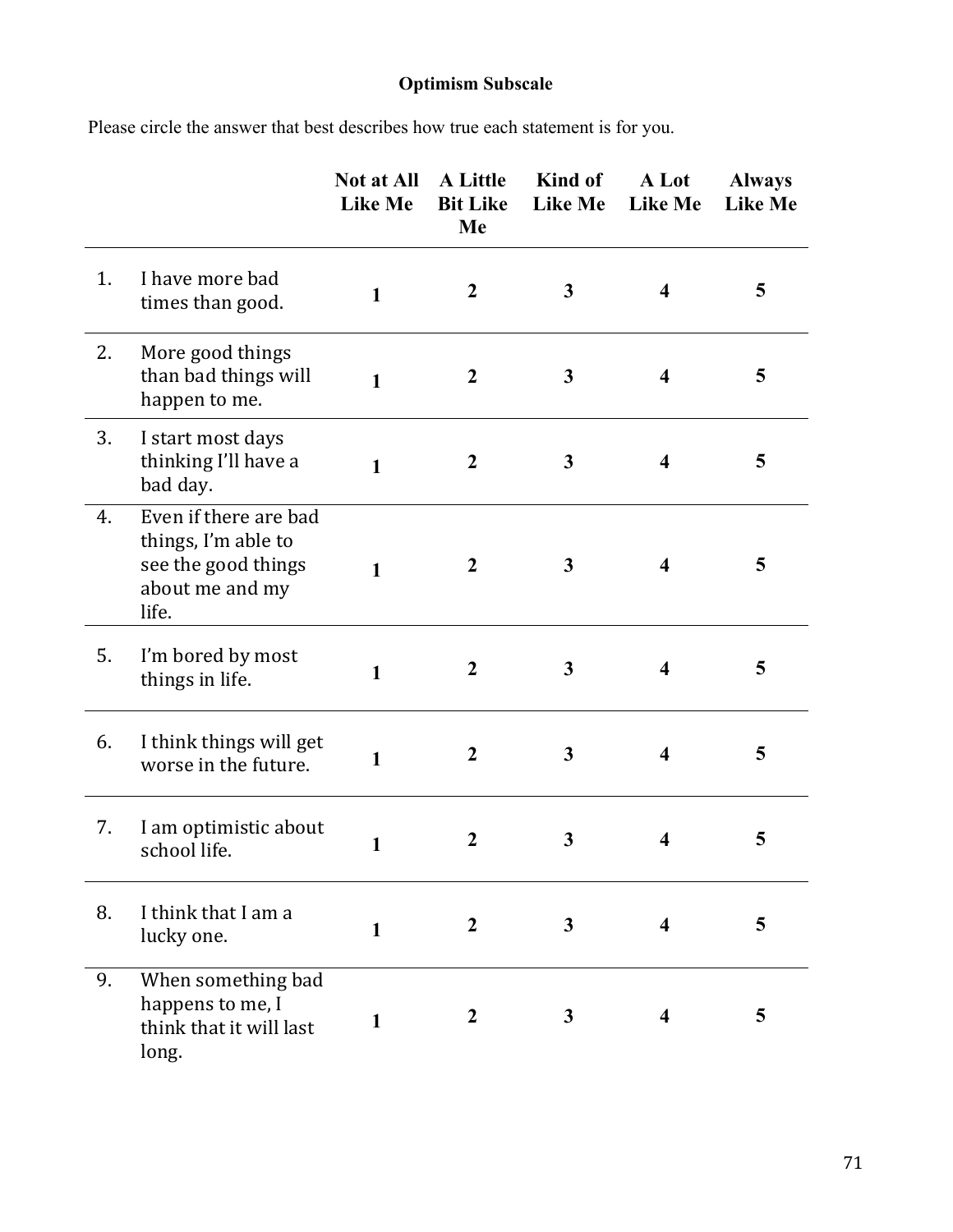# **Classroom Supportiveness Scale**

Please read the question and circle the number that best describes how you feel about your classroom and your classmates.

|                                                                                        |              |                               | Do Not                      |                         |                |
|----------------------------------------------------------------------------------------|--------------|-------------------------------|-----------------------------|-------------------------|----------------|
|                                                                                        | a Lot        | Disagree Disagree<br>a Little | Agree or<br><b>Disagree</b> | Agree<br>a Little       | Agree<br>A Lot |
| 1. Students in this class are<br>willing to go out of their<br>way to help each other. | 1            | $\overline{2}$                | $\overline{\mathbf{3}}$     | $\overline{\mathbf{4}}$ | 5              |
| 2. My classmates care about my<br>work just as much as<br>their own.                   | $\mathbf{1}$ | $\boldsymbol{2}$              | $\mathbf{3}$                | 4                       | 5              |
| 3. This class is like a family.                                                        | $\mathbf{1}$ | $\overline{2}$                | $\overline{\mathbf{3}}$     | $\overline{\mathbf{4}}$ | 5              |
| 4. The students in this class<br>really care about each<br>other.                      | $\mathbf{1}$ | $\overline{2}$                | 3                           | $\boldsymbol{4}$        | 5              |
| 5. Students in this class like to<br>put others down.                                  | $\mathbf{1}$ | $\boldsymbol{2}$              | 3                           | $\boldsymbol{4}$        | 5              |
| 6. Students in this class help<br>each other learn.                                    | $\mathbf{1}$ | $\overline{2}$                | 3                           | $\overline{\mathbf{4}}$ | 5              |
| 7.<br>Students in this class help<br>each other, even if they<br>are not friends.      | $\mathbf{1}$ | $\boldsymbol{2}$              | 3                           | 4                       | 5              |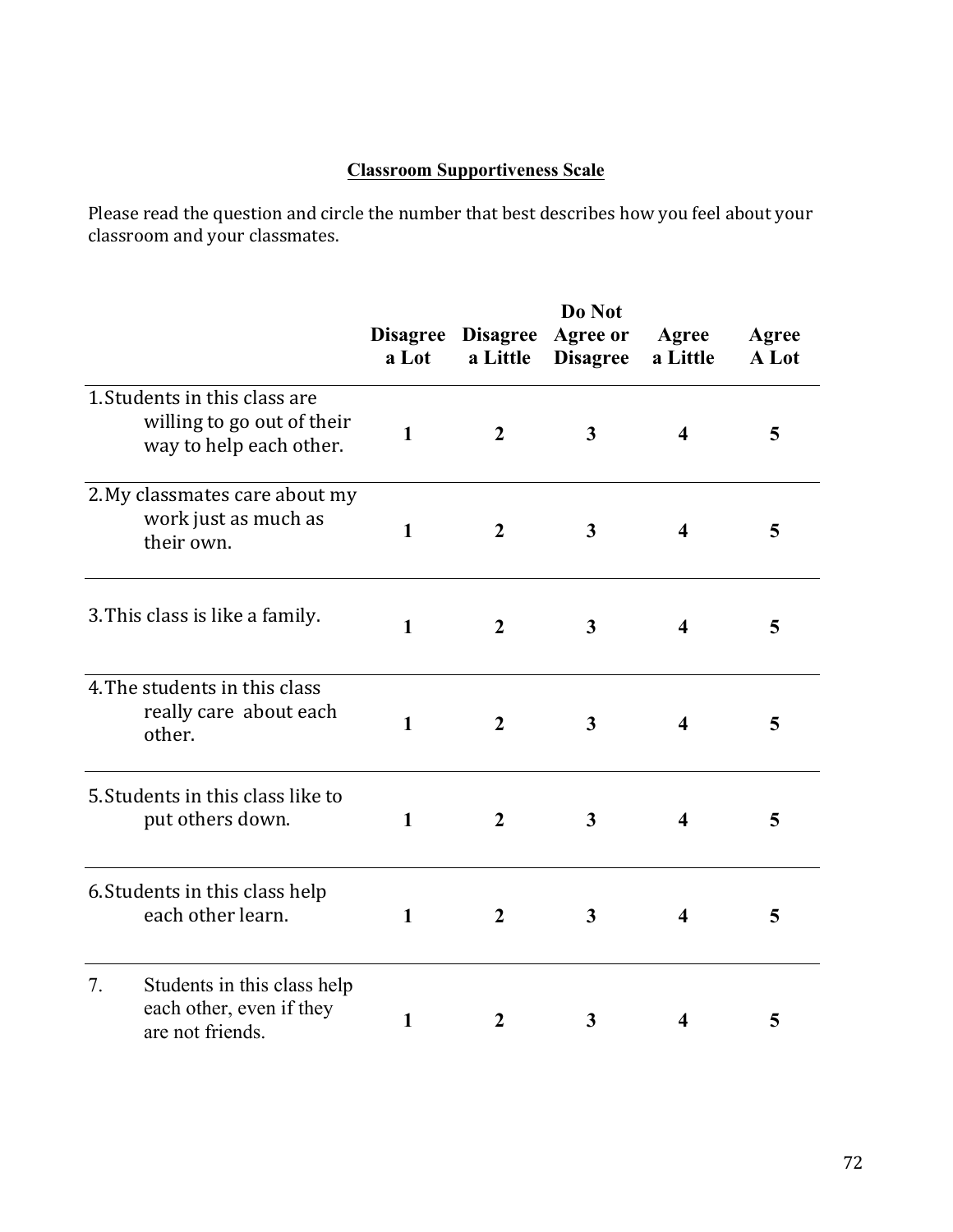|     |                                                                                                                    | a Lot        | Disagree Disagree<br>a Little | Do Not<br>Agree or<br><b>Disagree</b> | Agree<br>a Little       | Agree<br>A Lot |
|-----|--------------------------------------------------------------------------------------------------------------------|--------------|-------------------------------|---------------------------------------|-------------------------|----------------|
| 8.  | Students in this class get<br>along together very well.                                                            | $\mathbf{1}$ | $\boldsymbol{2}$              | $\mathbf{3}$                          | $\overline{\mathbf{4}}$ | 5              |
| 9.  | Students in this class just<br>look out for themselves.                                                            | 1            | $\boldsymbol{2}$              | $\mathbf{3}$                          | 4                       | 5              |
| 10. | Students in this class are<br>mean to each other.                                                                  | 1            | $\boldsymbol{2}$              | $\mathbf{3}$                          | $\overline{\mathbf{4}}$ | 5              |
| 11. | When I'm having trouble<br>with my work in this<br>class, at least one of my<br>classmates will try to help<br>me. | 1            | 2                             | $\mathbf{3}$                          | 4                       | 5              |
| 12. | Students in this class treat<br>each other with respect.                                                           | $\mathbf{1}$ | $\boldsymbol{2}$              | $\mathbf{3}$                          | 4                       | 5              |
| 13. | Students in this class<br>work together to solve<br>problems.                                                      | 1            | $\overline{2}$                | $\mathbf{3}$                          | $\overline{\mathbf{4}}$ | 5              |
| 14. | When someone in my<br>class does well, everyone<br>in the class feels good.                                        | $\mathbf{1}$ | $\boldsymbol{2}$              | 3                                     | 4                       | 5              |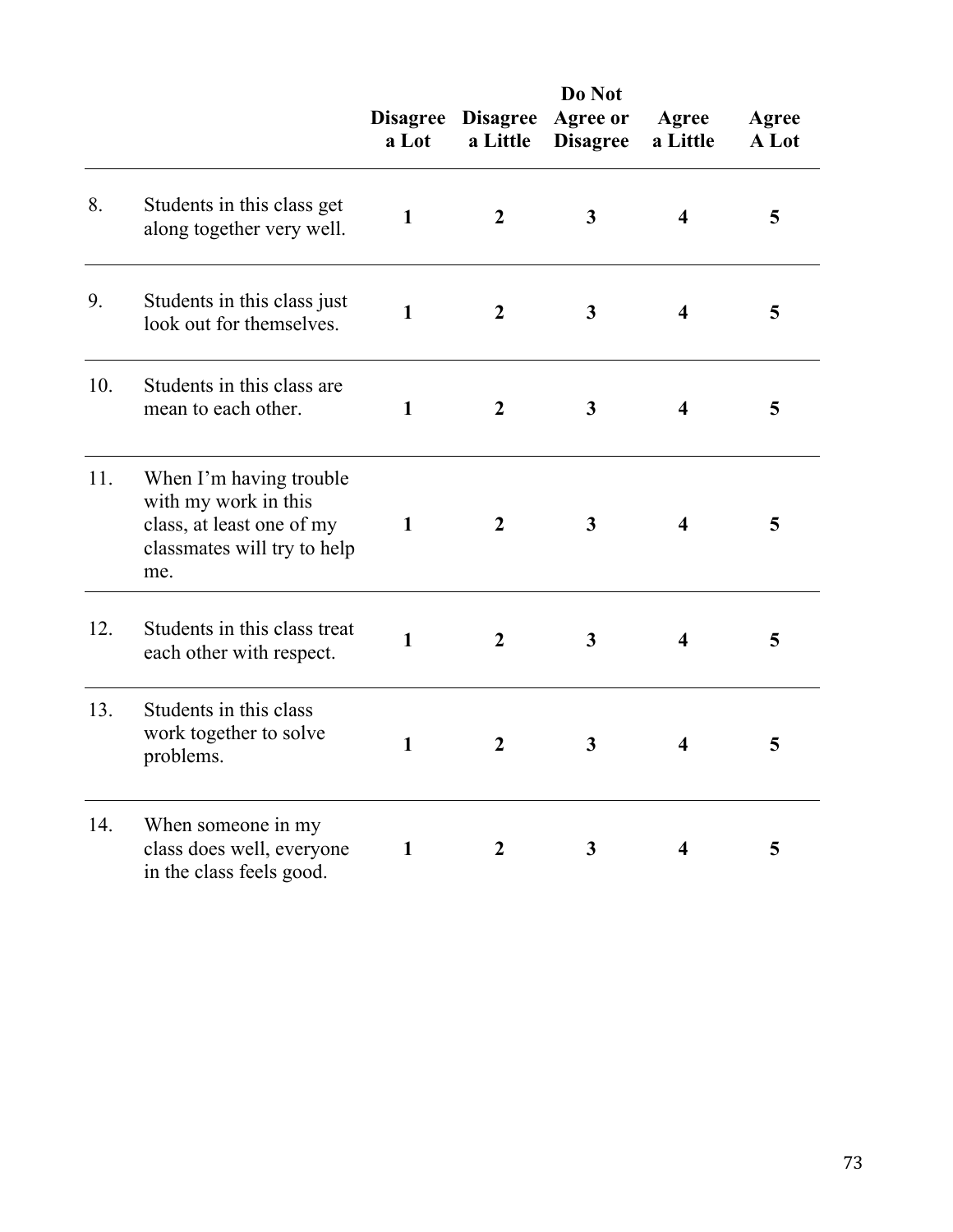# **Student Satisfaction Questionnaire (SSQ)**

# **SECTION ONE**: Please read the question and circle the number that best describes how you feel.

|                    |                                                                                                                | true         | true             | Not at all A little bit True most True all of<br>of the time | the time |
|--------------------|----------------------------------------------------------------------------------------------------------------|--------------|------------------|--------------------------------------------------------------|----------|
| $\mathbf{I}_{\pm}$ | The yoga program has helped me to improve my<br>balance.                                                       | 1            | $\overline{2}$   | 3                                                            | 4        |
|                    | 2. The yoga program helped me become more<br>flexible.                                                         | 1            | $\overline{2}$   | $\overline{\mathbf{3}}$                                      | 4        |
|                    | 3. The yoga program helped me learn how to <b>know</b><br>what emotions I am feeling.                          | $\mathbf{1}$ | $\boldsymbol{2}$ | $\overline{\mathbf{3}}$                                      | 4        |
|                    | 4. The yoga program helped me learn tools that can<br>help when I feel negative or overwhelming<br>emotions.   | 1            | $\mathbf{2}$     | 3                                                            | 4        |
|                    | 5. The yoga program helped me learn how to be<br>optimistic, and think more positively.                        | 1            | $\boldsymbol{2}$ | $\mathbf{3}$                                                 | 4        |
| 6.                 | The yoga program helped me learn more about how<br>I can help myself be happy.                                 | 1            | $\overline{2}$   | $\overline{\mathbf{3}}$                                      | 4        |
| 7.                 | The yoga program helped me learn about how<br>positive affirmations (statements) can help me in<br>daily life. | 1            | $\overline{2}$   | $\overline{\mathbf{3}}$                                      | 4        |
| 8.                 | The yoga program helped me learn about how<br>breathing can help me in my daily life.                          | 1            | $\boldsymbol{2}$ | 3                                                            | 4        |
| 9.                 | Since the yoga program, I try to <b>treat others with</b><br>kindness more often.                              | 1            | $\boldsymbol{2}$ | $\mathbf{3}$                                                 | 4        |
|                    | 10. The yoga program helped me learn how to calm<br>down.                                                      | 1            | $\boldsymbol{2}$ | 3                                                            | 4        |
|                    | 11. The yoga program helped me learn how to focus<br>my attention.                                             | 1            | $\overline{2}$   | 3                                                            | 4        |
|                    | 12. The yoga program helped me feel more confident<br>in myself.                                               | $\mathbf{1}$ | $\boldsymbol{2}$ | 3                                                            | 4        |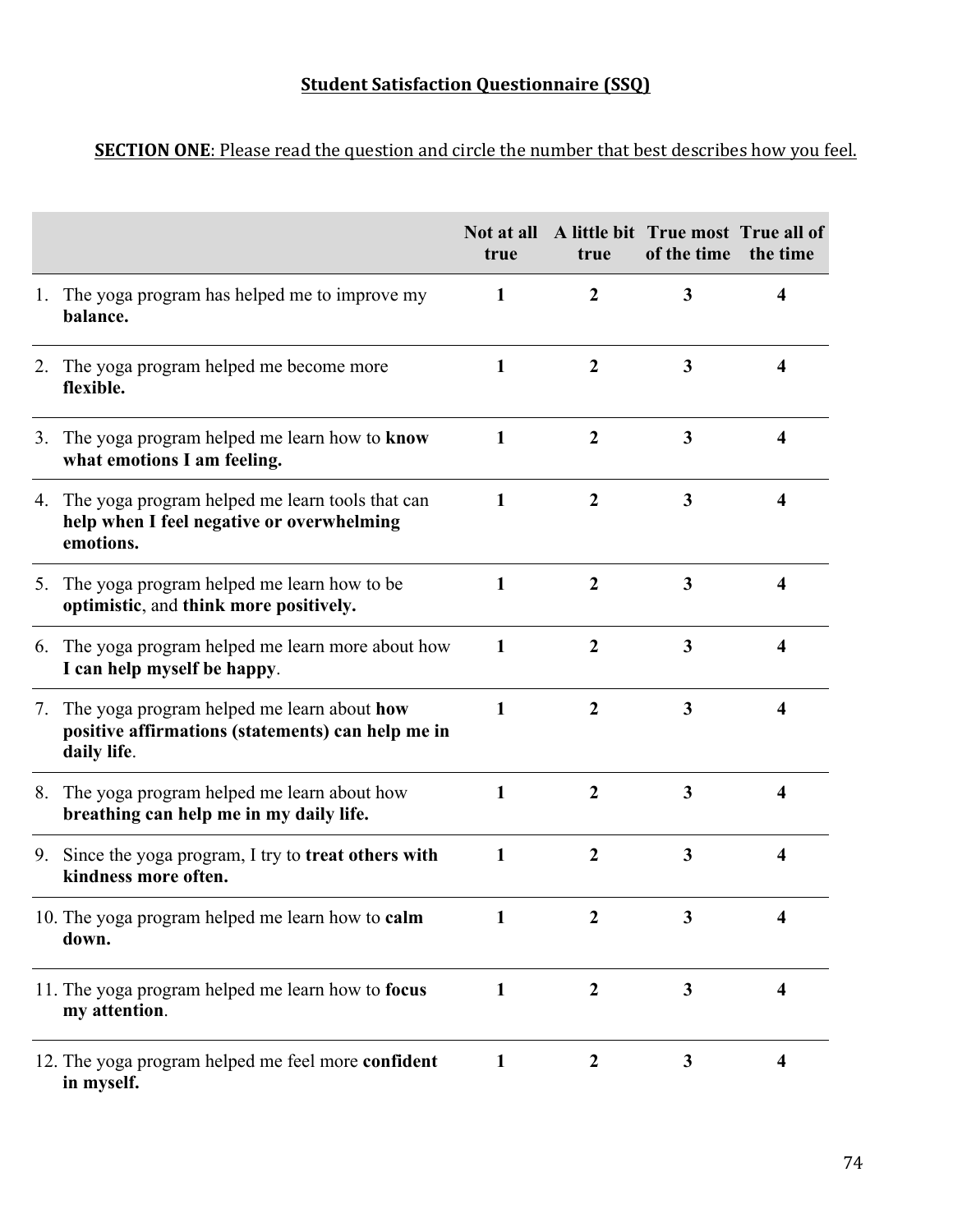**SECTION TWO:** Please read the question and circle the number that best describes how you feel.

# **1. How much did you like the yoga program?**

|                |                |            | 4           |            |  |
|----------------|----------------|------------|-------------|------------|--|
| I did not like | I did not like | It was OK. | I liked it. | I liked it |  |
| it at all!     | most of it.    |            |             | a lot!     |  |

# **2. How much did you learn in the yoga program?**

| nothing | a little | more than a little guite a few things a lot |  |
|---------|----------|---------------------------------------------|--|

**3.** How many of the things that you learned about in the yoga program can **you use in your life at school or at home?** 

| nothing | a little | more than a little quite a few things a lot |  |
|---------|----------|---------------------------------------------|--|

**4.** Have you taught anyone else any of the things that you learned in the yoga **program?** 

 ❏ **Yes** ❏ **No If yes, who did you teach? Circle all that apply:** 

| <b>Mother</b> | Father | <b>Sister</b> | <b>Brother</b> | Friend | <b>Other</b> |
|---------------|--------|---------------|----------------|--------|--------------|
|               |        |               |                |        |              |

\_\_\_\_\_\_\_\_\_\_\_\_\_\_\_\_\_\_\_\_\_\_\_\_\_\_\_\_\_\_\_\_\_\_\_\_\_\_\_\_\_\_\_\_\_\_\_\_\_\_\_\_\_\_\_\_\_\_\_\_\_\_\_\_\_\_\_\_\_\_\_\_\_\_\_\_\_\_\_\_\_\_\_\_\_\_\_\_\_\_\_\_\_\_\_\_\_\_\_\_\_\_\_\_\_

\_\_\_\_\_\_\_\_\_\_\_\_\_\_\_\_\_\_\_\_\_\_\_\_\_\_\_\_\_\_\_\_\_\_\_\_\_\_\_\_\_\_\_\_\_\_\_\_\_\_\_\_\_\_\_\_\_\_\_\_\_\_\_\_\_\_\_\_\_\_\_\_\_\_\_\_\_\_\_\_\_\_\_\_\_\_\_\_\_\_\_\_\_\_\_\_\_\_\_\_\_\_\_\_\_

\_\_\_\_\_\_\_\_\_\_\_\_\_\_\_\_\_\_\_\_\_\_\_\_\_\_\_\_\_\_\_\_\_\_\_\_\_\_\_\_\_\_\_\_\_\_\_\_\_\_\_\_\_\_\_\_\_\_\_\_\_\_\_\_\_\_\_\_\_\_\_\_\_\_\_\_\_\_\_\_\_\_\_\_\_\_\_\_\_\_\_\_\_\_\_\_\_\_\_\_\_\_\_\_\_

\_\_\_\_\_\_\_\_\_\_\_\_\_\_\_\_\_\_\_\_\_\_\_\_\_\_\_\_\_\_\_\_\_\_\_\_\_\_\_\_\_\_\_\_\_\_\_\_\_\_\_\_\_\_\_\_\_\_\_\_\_\_\_\_\_\_\_\_\_\_\_\_\_\_\_\_\_\_\_\_\_\_\_\_\_\_\_\_\_\_\_\_\_\_\_\_\_\_\_\_\_\_\_\_\_

**Describe what you taught them:**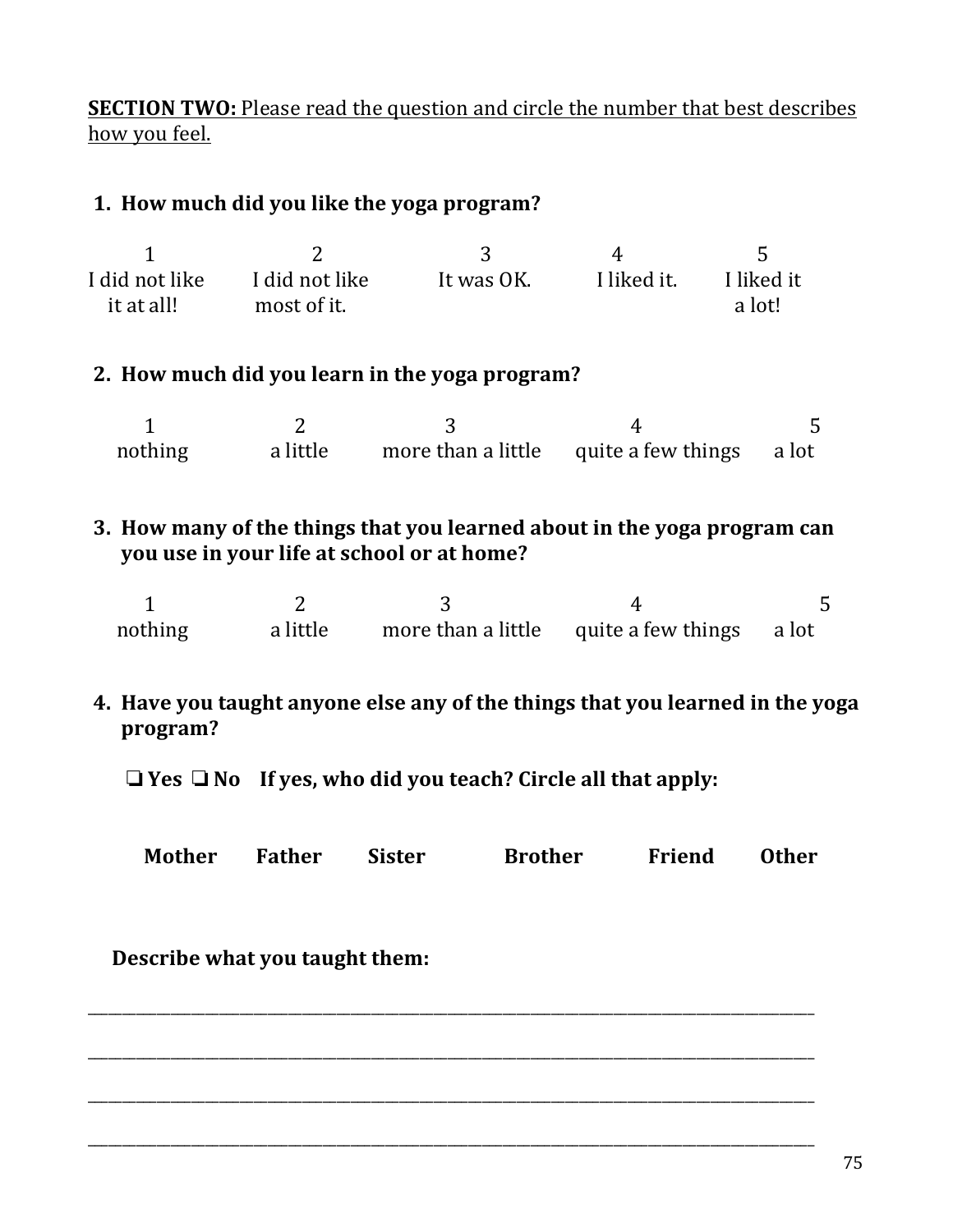# **SECTION THREE**

| 1. Is there anything else that you learned about in the yoga program?                           |  |  |  |  |
|-------------------------------------------------------------------------------------------------|--|--|--|--|
|                                                                                                 |  |  |  |  |
|                                                                                                 |  |  |  |  |
|                                                                                                 |  |  |  |  |
|                                                                                                 |  |  |  |  |
| 2. What did you like best about the yoga program?                                               |  |  |  |  |
|                                                                                                 |  |  |  |  |
|                                                                                                 |  |  |  |  |
|                                                                                                 |  |  |  |  |
|                                                                                                 |  |  |  |  |
| 3. Was there anything that you did not like? $\Box$ No<br>$\Box$ Yes<br>If so, please explain:  |  |  |  |  |
|                                                                                                 |  |  |  |  |
|                                                                                                 |  |  |  |  |
|                                                                                                 |  |  |  |  |
| 4. Would you recommend the yoga program to a friend? $\Box$ Yes<br>$\Box$ No<br>Why or why not? |  |  |  |  |
|                                                                                                 |  |  |  |  |
|                                                                                                 |  |  |  |  |
|                                                                                                 |  |  |  |  |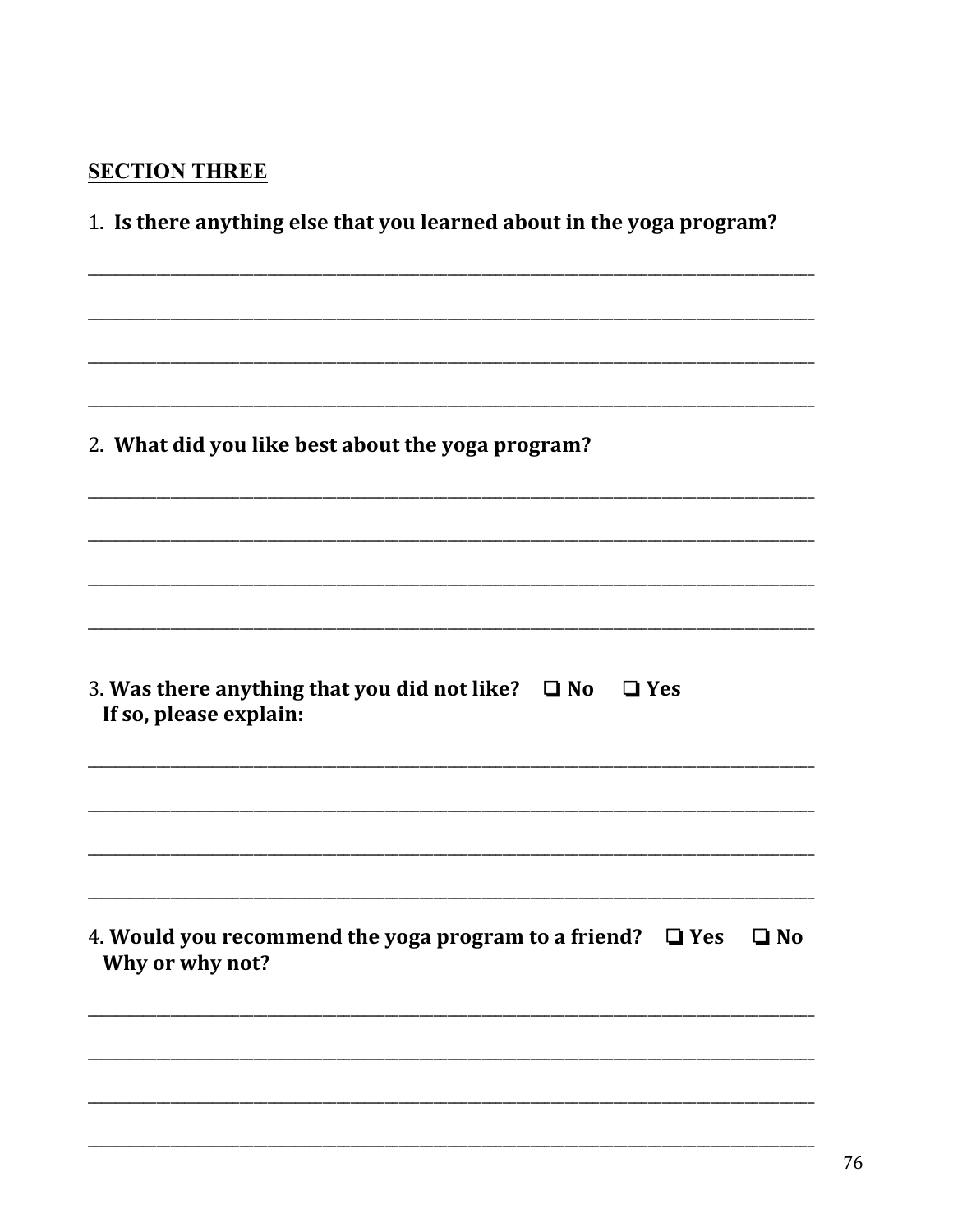## **Teacher Satisfaction Questionnaire**

## **DEMOGRAPHIC INFORMATION**

| 1. What is your birth date?                                                                                                                                                                                                                                                                                                                                                            |       |     |      |
|----------------------------------------------------------------------------------------------------------------------------------------------------------------------------------------------------------------------------------------------------------------------------------------------------------------------------------------------------------------------------------------|-------|-----|------|
|                                                                                                                                                                                                                                                                                                                                                                                        | Month | Day | Year |
| 2. What is your gender?                                                                                                                                                                                                                                                                                                                                                                |       |     |      |
| 3. What is your ethnic background?                                                                                                                                                                                                                                                                                                                                                     |       |     |      |
| $\Box$ European (Italian, French, German, Austrian, English, etc.)<br>$\Box$ Asian (Chinese, Japanese, Vietnamese, Korean, etc.)<br>□ Arab / West Asian (Armenian, Egyptian, Persian, Iranian, Lebanese, Moroccan,<br>etc.)<br>$\Box$ South Asian (East Indian, Pakistani, etc.)<br>$\Box$ Hispanic<br>$\Box$ African Canadian<br>$\Box$ Aboriginal<br>$\Box$ Other (Please describe): |       |     |      |

## **PROFESSIONAL INFORMATION**

### **1. How many years have you worked as a school teacher?**

## **2. What is your highest level of education?**

□ Some undergraduate coursework

- □ Bachelor Degree (other than B.Ed.
- $\Box$  B.Ed.
- □ Post Baccalaureate Diploma

□ Graduate Degree (M.A., M.Ed., M.Sc.)

❏ Doctorate (Ph.D., Ed.D.)

❏ Other (please describe):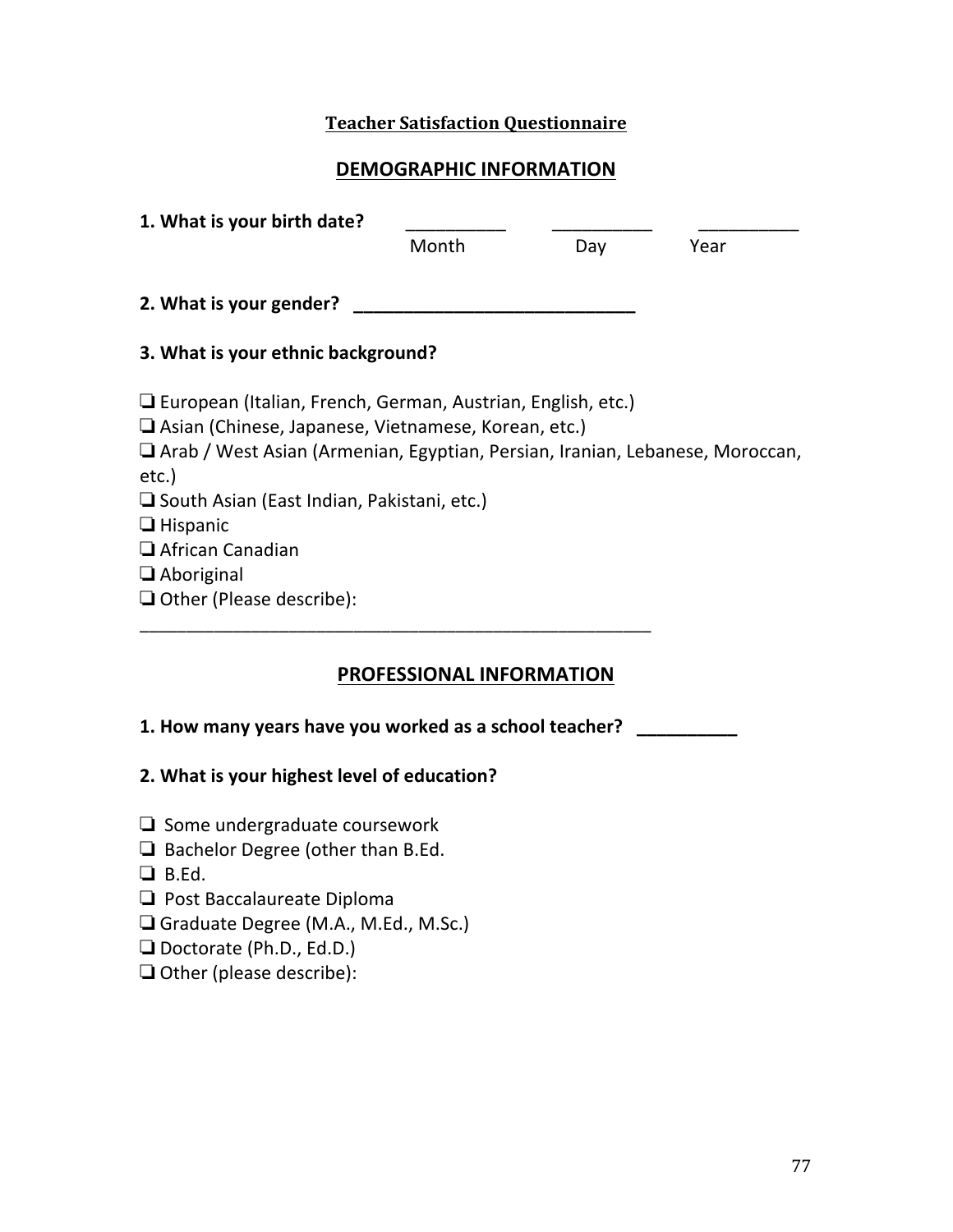# **SECTION ONE:** We want to know what you observed during the yoga program your students took part in. Please read the question and circle the number that best describes how you feel.

|    |                                                                                                                                               | <b>Disagree</b> | <b>Strongly Disagree Neither</b> | <b>Agree</b><br>nor<br><b>Disagree</b> | <b>Agree</b>            | <b>Strongly</b><br><b>Agree</b> |
|----|-----------------------------------------------------------------------------------------------------------------------------------------------|-----------------|----------------------------------|----------------------------------------|-------------------------|---------------------------------|
| 1. | Since participating in the yoga program, my students<br>have increased in their ability to know what<br>emotions they are feeling.            | $\mathbf{1}$    | $\overline{2}$                   | 3                                      | $\overline{\mathbf{4}}$ | 5                               |
| 2. | Since participating in the yoga program, my students<br>have more tools that can help when they feel<br>negative or overwhelming emotions.    | $\mathbf{1}$    | $\mathbf{2}$                     | 3                                      | $\overline{\mathbf{4}}$ | 5                               |
| 3. | Since participating in the yoga program, my students<br>have appeared more optimistic, and think more<br>positively.                          | $\mathbf{1}$    | $\overline{2}$                   | 3                                      | $\overline{\mathbf{4}}$ | 5                               |
| 4. | Since participating in the yoga program, my students<br>appear to know more about how they can help<br>themselves be happy.                   | $\mathbf{1}$    | $\overline{2}$                   | 3                                      | $\overline{\mathbf{4}}$ | 5                               |
| 5. | Since participating in the yoga program, my students<br>have learned how positive affirmations (statements)<br>can help in their daily lives. | 1               | $\overline{2}$                   | 3                                      | 4                       | 5                               |
| 6. | Since participating in the yoga program, my students<br>have learned how breathing can help in their daily<br>lives.                          | $\mathbf{1}$    | $\overline{2}$                   | 3                                      | $\overline{\mathbf{4}}$ | 5                               |
| 7. | Since participating in the yoga program, my students<br>appear to treat others with kindness more often.                                      | $\mathbf{1}$    | $\overline{2}$                   | 3                                      | 4                       | 5                               |
|    | 8. Since participating in the yoga program, my students<br>have learned how to calm down.                                                     | 1               | $\overline{2}$                   | 3                                      | 4                       | 5                               |
|    | 9. Since participating in the yoga program, my students<br>have learned how to focus their attention.                                         | $\mathbf{1}$    | $\overline{2}$                   | 3                                      | 4                       | 5                               |
|    | 10. Since participating in the yoga program, my students<br>appear to be more confident in themselves.                                        | $\mathbf{1}$    | $\overline{2}$                   | 3                                      | 4                       | 5                               |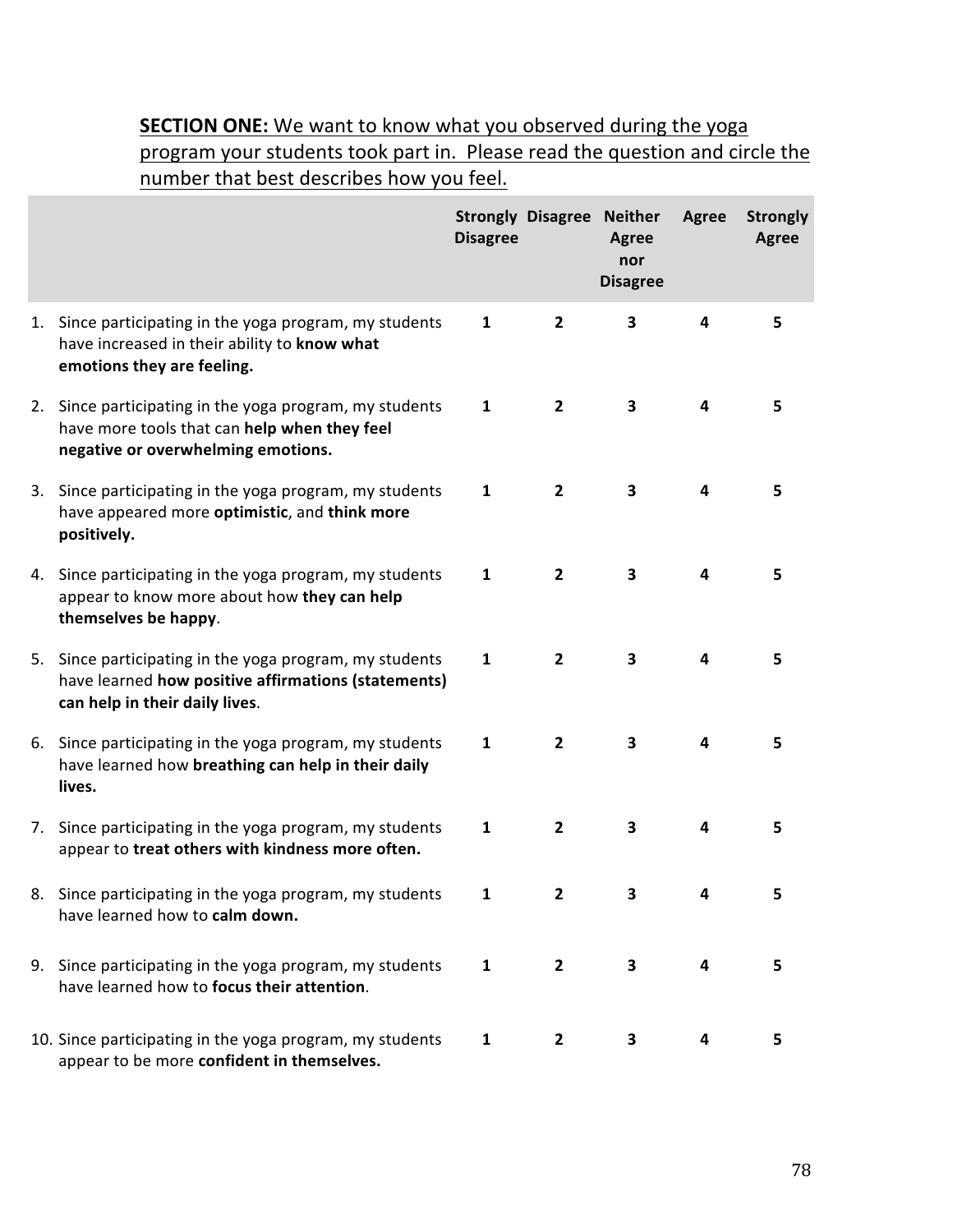**SECTION TWO:** We want to know more about what your students learned from the yoga program. Please answer the questions below.

**5.** Did you participate in the yoga program with your students?

❏ **Yes** ❏ **No If yes, how many classes did you attend? \_\_\_\_\_\_\_\_\_**

**If yes, what did you personally learn during the yoga program?** 

**6.** From your perspective, how much did your students learn in the yoga program?

\_\_\_\_\_\_\_\_\_\_\_\_\_\_\_\_\_\_\_\_\_\_\_\_\_\_\_\_\_\_\_\_\_\_\_\_\_\_\_\_\_\_\_\_\_\_\_\_\_\_\_\_\_\_\_\_\_\_\_\_\_\_\_\_\_\_\_\_\_\_\_\_

\_\_\_\_\_\_\_\_\_\_\_\_\_\_\_\_\_\_\_\_\_\_\_\_\_\_\_\_\_\_\_\_\_\_\_\_\_\_\_\_\_\_\_\_\_\_\_\_\_\_\_\_\_\_\_\_\_\_\_\_\_\_\_\_\_\_\_\_\_\_\_\_

**\_\_\_\_\_\_\_\_\_\_\_\_\_\_\_\_\_\_\_\_\_\_\_\_\_\_\_\_\_\_\_\_\_\_\_\_\_\_\_\_\_\_\_\_\_\_\_\_\_\_\_\_\_\_\_\_\_\_\_\_\_\_\_\_\_\_\_\_\_\_\_\_**

| <b>Nothing</b> | A Little | More than a | Quite a    | A Lot |
|----------------|----------|-------------|------------|-------|
|                |          | little      | few things |       |

**7.** From your perspective, how many of the skills or concepts your students learned during the yoga program can be used in their lives at school or at home?

| Nothing | A Little | More than a Quite a |            | A Lot |
|---------|----------|---------------------|------------|-------|
|         |          | little              | few things |       |

**8.** Are you aware of your students sharing/teaching you or anyone else skills or concepts they learned in the yoga program?

 ❏ **Yes** ❏ **No If yes, who did they teach? Circle all that apply:** 

| <b>Yourself (Teacher)</b> | <b>Family</b> | <b>Friend</b> | Other |
|---------------------------|---------------|---------------|-------|
|---------------------------|---------------|---------------|-------|

\_\_\_\_\_\_\_\_\_\_\_\_\_\_\_\_\_\_\_\_\_\_\_\_\_\_\_\_\_\_\_\_\_\_\_\_\_\_\_\_\_\_\_\_\_\_\_\_\_\_\_\_\_\_\_\_\_\_\_\_\_\_\_\_\_\_\_\_\_\_\_\_

\_\_\_\_\_\_\_\_\_\_\_\_\_\_\_\_\_\_\_\_\_\_\_\_\_\_\_\_\_\_\_\_\_\_\_\_\_\_\_\_\_\_\_\_\_\_\_\_\_\_\_\_\_\_\_\_\_\_\_\_\_\_\_\_\_\_\_\_\_\_\_\_

\_\_\_\_\_\_\_\_\_\_\_\_\_\_\_\_\_\_\_\_\_\_\_\_\_\_\_\_\_\_\_\_\_\_\_\_\_\_\_\_\_\_\_\_\_\_\_\_\_\_\_\_\_\_\_\_\_\_\_\_\_\_\_\_\_\_\_\_\_\_\_\_

Please describe what they taught you or others: